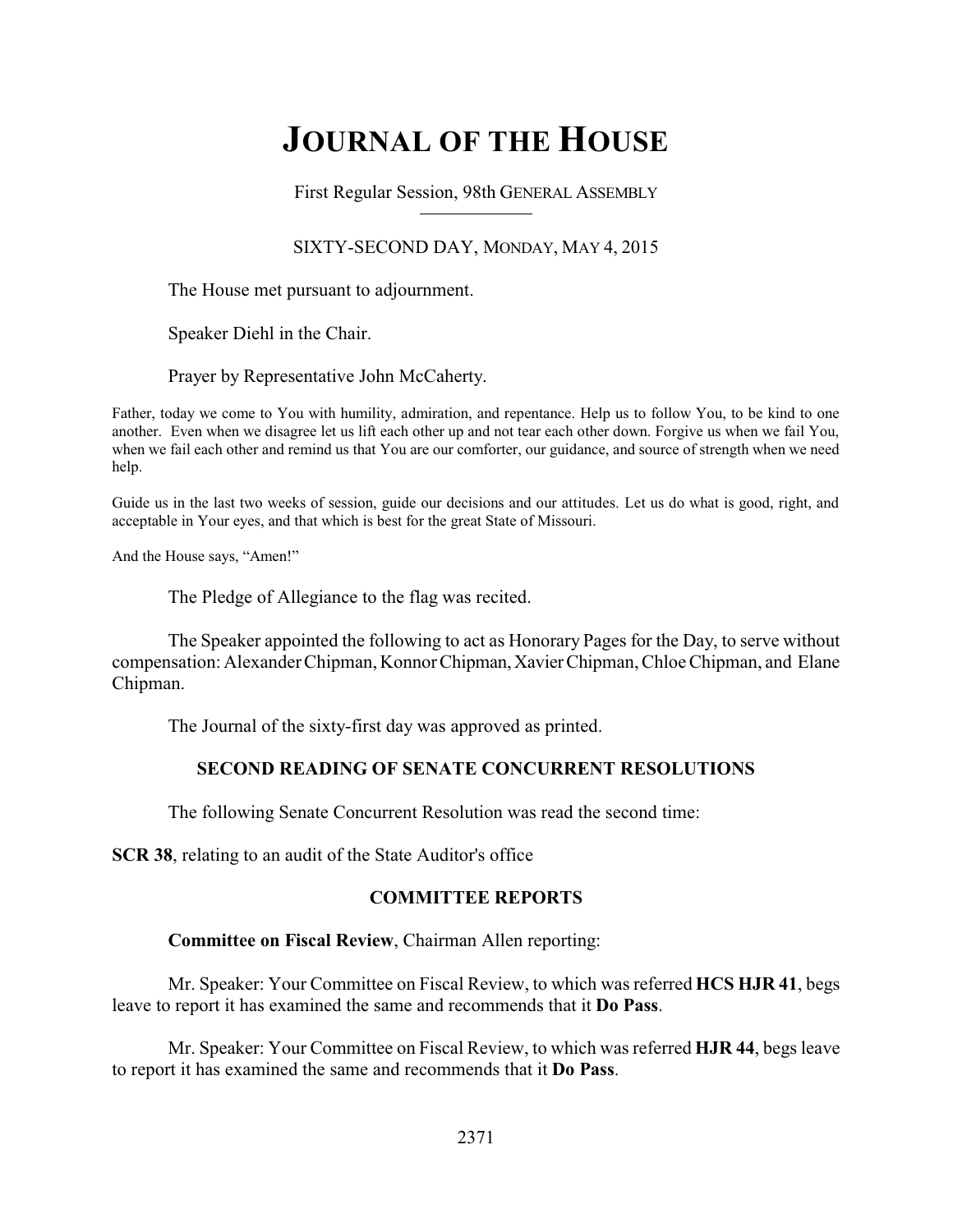Mr. Speaker: Your Committee on Fiscal Review, to which was referred **HCS HB 180**, begs leave to report it has examined the same and recommends that it **Do Pass**.

Mr. Speaker: Your Committee on Fiscal Review, to which was referred **HB 514, with Senate Amendment No. 1**, begs leave to report it has examined the same and recommends that it **Do Pass**.

Mr. Speaker: Your Committee on Fiscal Review, to which was referred **HCS SCS SB 35**, begs leave to report it has examined the same and recommends that it **Do Pass**.

Mr. Speaker: Your Committee on Fiscal Review, to which was referred **HCS SCS SB 380**, begs leave to report it has examined the same and recommends that it **Do Pass**.

## **THIRD READING OF HOUSE BILLS**

**HCS HB 180**, relating to alcohol, was taken up by Representative Cookson.

On motion of Representative Cookson, **HCS HB 180** was read the third time and passed by the following vote:

AYES: 118

| Adams            | Alferman            | Allen        | Anders             | Anderson       |
|------------------|---------------------|--------------|--------------------|----------------|
| Andrews          | Arthur              | Austin       | Bahr               | Basye          |
| Beard            | <b>Bernskoetter</b> | <b>Black</b> | Brown 57           | Brown 94       |
| <b>Burlison</b>  | <b>Burns</b>        | Chipman      | Cierpiot           | Cookson        |
| Corlew           | Crawford            | Cross        | Curtman            | Davis          |
| Dohrman          | Dugger              | Eggleston    | English            | Entlicher      |
| Fitzpatrick      | Fitzwater 144       | Fitzwater 49 | Flanigan           | Fraker         |
| Franklin         | Frederick           | Gannon       | Gosen              | Haahr          |
| Haefner          | Hansen              | Harris       | Hicks              | Higdon         |
| Hill             | Hinson              | Hoskins      | Houghton           | Hubrecht       |
| Hummel           | Hurst               | Justus       | Keeney             | Kelley         |
| Kendrick         | Kidd                | King         | Kirkton            | Koenig         |
| Kolkmeyer        | Kratky              | Lair         | Lant               | Lauer          |
| Lavender         | Leara               | Lichtenegger | Love               | Lynch          |
| Mathews          | May                 | McCaherty    | McCann Beatty      | McCreery       |
| McDaniel         | McGaugh             | Meredith     | Messenger          | Miller         |
| Mims             | Mitten              | Muntzel      | Neely              | <b>Nichols</b> |
| Otto             | Parkinson           | Peters       | Pfautsch           | Phillips       |
| Pike             | Redmon              | Reiboldt     | Remole             | Rhoads         |
| Richardson       | Rizzo               | Roden        | Rone               | Rowland        |
| Runions          | Ruth                | Shaul        | Shull              | Shumake        |
| Solon            | Sommer              | Spencer      | Swan               | Taylor         |
| Vescovo          | Walker              | Webber       | White              | Wiemann        |
| Wilson           | <b>Zerr</b>         | Mr. Speaker  |                    |                |
| <b>NOES: 024</b> |                     |              |                    |                |
| Bondon           | <b>Butler</b>       | Colona       | Conway 10          | Curtis         |
| Ellington        | Gardner             | Green        | Hubbard            | Johnson        |
| LaFaver          | Marshall            | McDonald     | McNeil             | Montecillo     |
| Moon             | Morgan              | Norr         | Pace               | Pogue          |
| Rehder           | Ross                | Smith        | <b>Walton Gray</b> |                |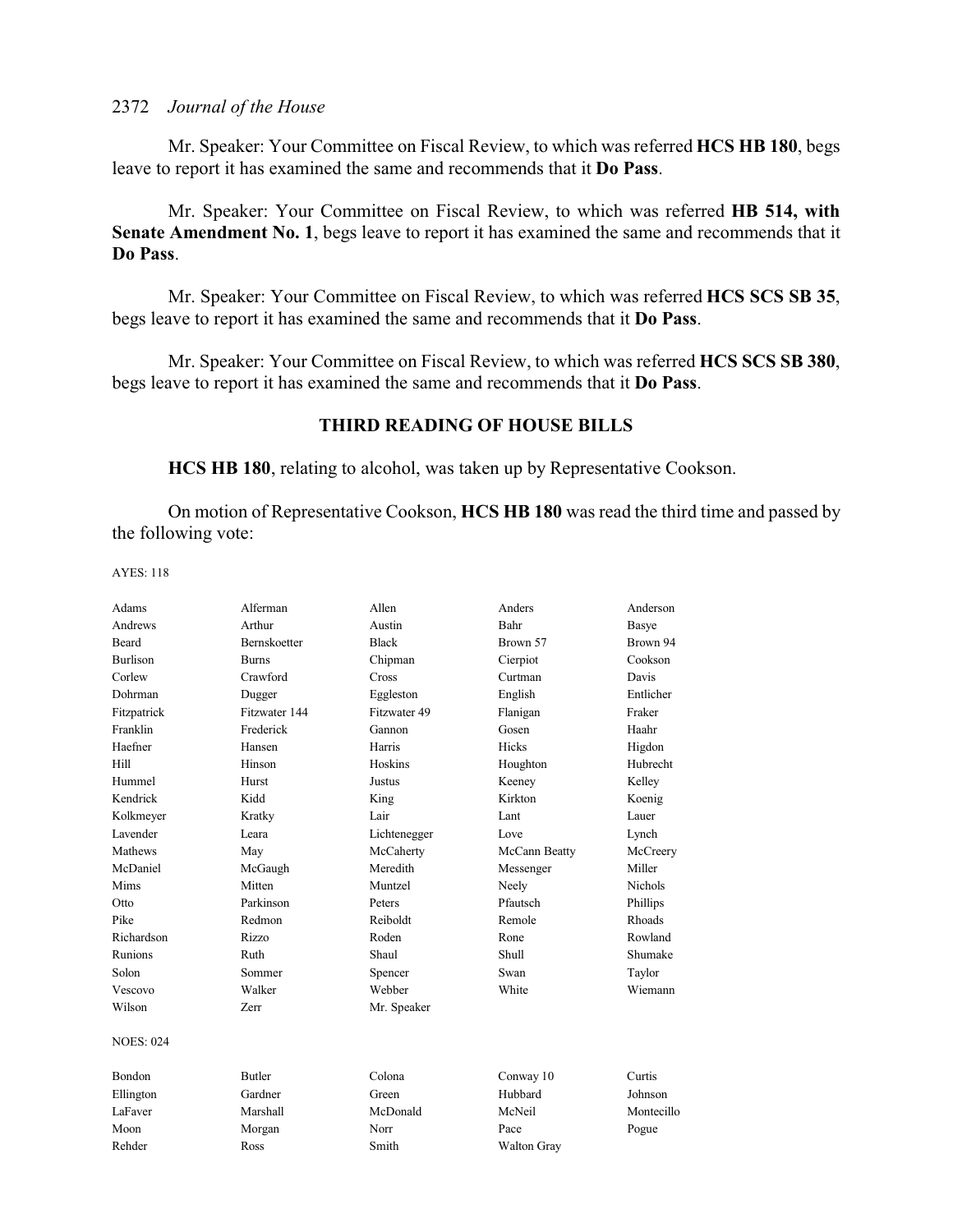#### PRESENT: 002

Conway 104 Dogan

#### ABSENT WITH LEAVE: 018

| <b>Barnes</b> | Berry  | <b>Brattin</b> | Carpenter | Cornejo  |
|---------------|--------|----------------|-----------|----------|
| Dunn          | Engler | Hough          | Jones     | Korman   |
| McManus       | Morris | Newman         | Pierson   | Pietzman |
| Roeber        | Rowden | Wood           |           |          |

## VACANCIES: 001

Speaker Diehl declared the bill passed.

## The emergency clause was defeated by the following vote:

#### AYES: 104

| Adams            | Alferman      | Allen         | Anders         | Andrews         |
|------------------|---------------|---------------|----------------|-----------------|
| Arthur           | Austin        | <b>Barnes</b> | <b>Basye</b>   | Beard           |
| Bernskoetter     | <b>Black</b>  | Brown 57      | Brown 94       | Cierpiot        |
| Cookson          | Corlew        | Cornejo       | Crawford       | Cross           |
| Davis            | Dohrman       | Eggleston     | Entlicher      | Fitzwater 144   |
| Fitzwater 49     | Flanigan      | Fraker        | Franklin       | Frederick       |
| Gannon           | Gosen         | Haahr         | Haefner        | Hansen          |
| Harris           | Hicks         | Higdon        | Hill           | Hinson          |
| Hoskins          | Houghton      | Hubrecht      | Justus         | Kelley          |
| Kendrick         | Kidd          | King          | Kirkton        | Koenig          |
| Kolkmeyer        | LaFaver       | Lair          | Lant           | Lauer           |
| Leara            | Love          | Lynch         | Mathews        | May             |
| McCaherty        | McDaniel      | McGaugh       | Messenger      | Miller          |
| Morris           | Muntzel       | Neely         | <b>Nichols</b> | Norr            |
| Otto             | Pfautsch      | Phillips      | Pike           | Redmon          |
| Reiboldt         | Remole        | Rhoads        | Richardson     | Rizzo           |
| Roden            | Roeber        | Rone          | Rowden         | Rowland         |
| Runions          | Ruth          | Shaul         | Shull          | Shumake         |
| Solon            | Sommer        | Spencer       | Swan           | Taylor          |
| Vescovo          | Walker        | Webber        | White          | Wiemann         |
| Wilson           | Wood          | Zerr          | Mr. Speaker    |                 |
| <b>NOES: 047</b> |               |               |                |                 |
| Anderson         | Bahr          | Berry         | Bondon         | <b>Burlison</b> |
| Burns            | <b>Butler</b> | Chipman       | Colona         | Conway 10       |
| Conway 104       | Curtis        | Curtman       | Dogan          | Ellington       |
| English          | Fitzpatrick   | Gardner       | Green          | Hubbard         |
| Hummel           | Hurst         | Johnson       | Keeney         | Kratky          |
| Lavender         | Lichtenegger  | Marshall      | McCann Beatty  | McCreery        |
| McDonald         | McNeil        | Meredith      | Mims           | Mitten          |
| Montecillo       | Moon          | Morgan        | Pace           | Parkinson       |
| Peters           | Pietzman      | Pogue         | Rehder         | Ross            |
| Smith            | Walton Gray   |               |                |                 |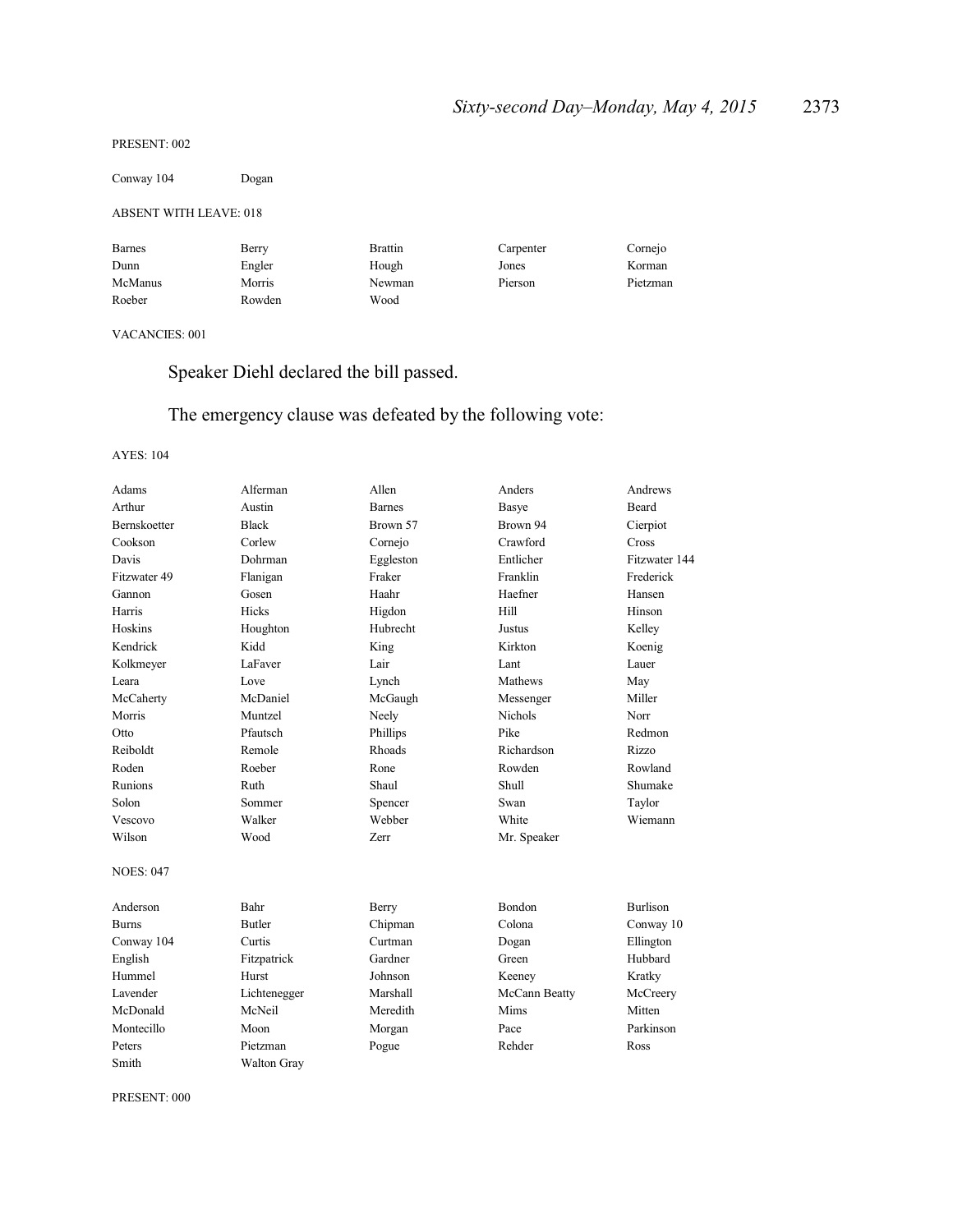ABSENT WITH LEAVE: 011

| <b>Brattin</b> | Carpenter | Dugger | Dunn    | Engler |
|----------------|-----------|--------|---------|--------|
| Hough          | Jones     | Korman | McManus | Newman |
| Pierson        |           |        |         |        |

VACANCIES: 001

**HCS HB 1179**, relating to public office vacancies, was taken up by Representative Alferman.

On motion of Representative Alferman, **HCS HB 1179** was read the third time and passed by the following vote:

AYES: 112

| Alferman         | Anderson    | Andrews       | Arthur              | Austin          |
|------------------|-------------|---------------|---------------------|-----------------|
| Bahr             | Basye       | <b>Beard</b>  | <b>Bernskoetter</b> | Berry           |
| <b>Black</b>     | Bondon      | Brown 57      | Brown 94            | <b>Burlison</b> |
| Burns            | Chipman     | Cierpiot      | Conway 104          | Cookson         |
| Corlew           | Cornejo     | Crawford      | <b>Cross</b>        | Curtis          |
| Curtman          | Davis       | Dogan         | Dohrman             | Eggleston       |
| English          | Entlicher   | Fitzpatrick   | Fitzwater 144       | Fitzwater 49    |
| Flanigan         | Fraker      | Franklin      | Frederick           | Gannon          |
| Gosen            | Haahr       | Haefner       | Hansen              | Hicks           |
| Higdon           | Hill        | Hinson        | Hoskins             | Houghton        |
| Hubrecht         | Hurst       | Johnson       | Justus              | Keeney          |
| Kelley           | Kidd        | King          | Koenig              | Kolkmeyer       |
| LaFaver          | Lair        | Lant          | Lauer               | Leara           |
| Lichtenegger     | Love        | Lynch         | Marshall            | Mathews         |
| McCaherty        | McDaniel    | McGaugh       | Messenger           | Miller          |
| Moon             | Morris      | Muntzel       | Neely               | Parkinson       |
| Pfautsch         | Phillips    | Pietzman      | Pike                | Rehder          |
| Reiboldt         | Remole      | Rhoads        | Richardson          | Roden           |
| Roeber           | Rone        | Ross          | Rowden              | Rowland         |
| Ruth             | Shaul       | Shull         | Shumake             | Solon           |
| Sommer           | Spencer     | Swan          | Taylor              | Vescovo         |
| Walker           | White       | Wiemann       | Wilson              | Wood            |
| <b>Zerr</b>      | Mr. Speaker |               |                     |                 |
| <b>NOES: 035</b> |             |               |                     |                 |
| Adams            | Anders      | <b>Butler</b> | Colona              | Conway 10       |
| Green            | Harris      | Hubbard       | Hummel              | Kendrick        |
| Kirkton          | Kratky      | Lavender      | May                 | McCann Beatty   |
| McCreery         | McDonald    | McManus       | McNeil              | Meredith        |
| Mims             | Mitten      | Montecillo    | Morgan              | <b>Nichols</b>  |
| Norr             | Otto        | Pace          | Peters              | Pogue           |
| Rizzo            | Runions     | Smith         | <b>Walton Gray</b>  | Webber          |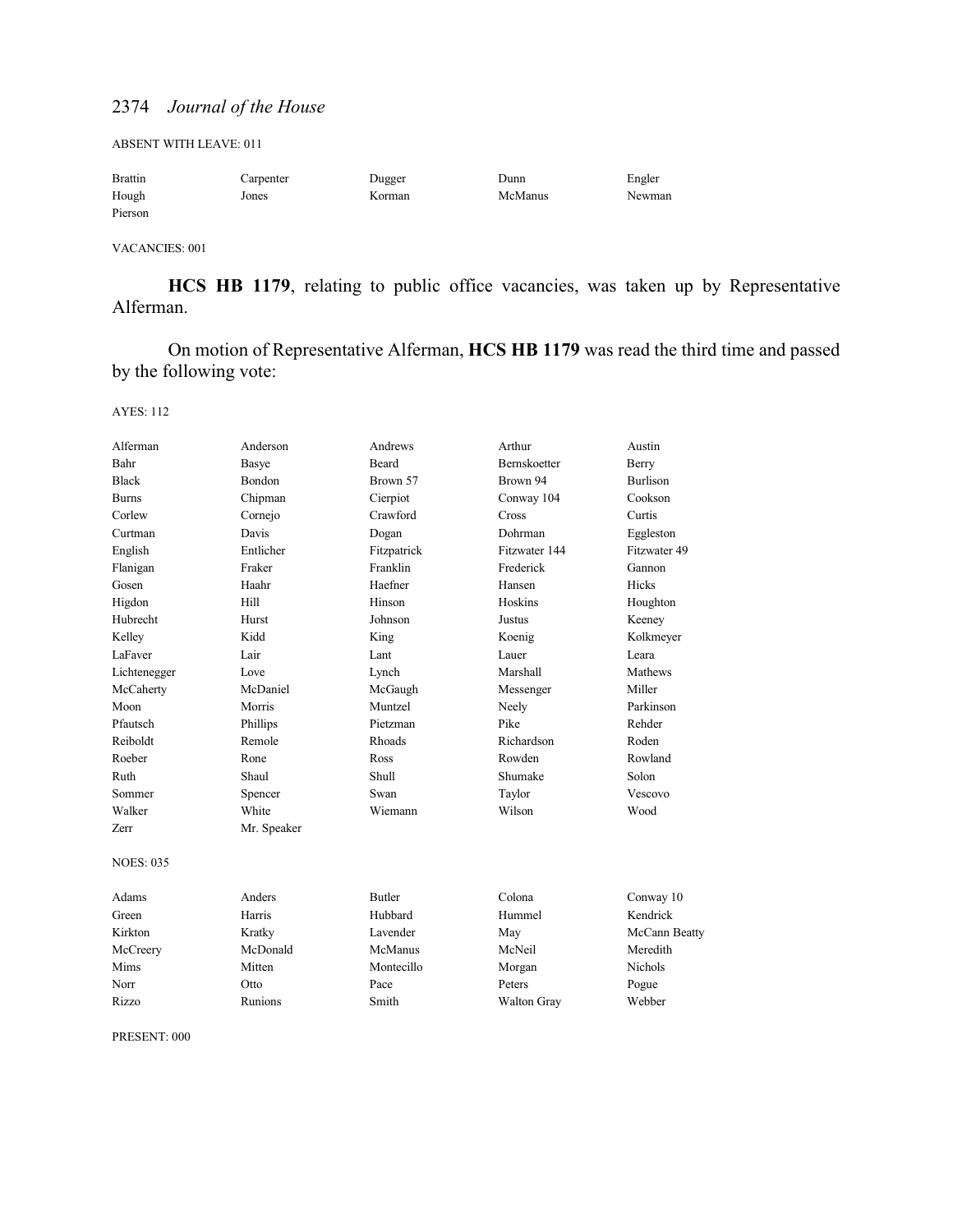#### ABSENT WITH LEAVE: 015

| Allen | Barnes    | Brattin | Carpenter | Dugger |
|-------|-----------|---------|-----------|--------|
| Dunn  | Ellington | Engler  | Gardner   | Hough  |
| Jones | Korman    | Newman  | Pierson   | Redmon |

VACANCIES: 001

Speaker Diehl declared the bill passed.

## The emergency clause was defeated by the following vote:

AYES: 101

| Alferman         | Anderson        | Andrews             | Austin       | Bahr           |
|------------------|-----------------|---------------------|--------------|----------------|
| Basye            | <b>Beard</b>    | <b>Bernskoetter</b> | <b>Black</b> | <b>Brattin</b> |
| Brown 57         | <b>Burlison</b> | Chipman             | Cierpiot     | Conway 104     |
| Cookson          | Corlew          | Cornejo             | Crawford     | Cross          |
| Curtman          | Davis           | Dogan               | Dohrman      | Dugger         |
| Entlicher        | Fitzpatrick     | Fitzwater 144       | Fitzwater 49 | Flanigan       |
| Fraker           | Franklin        | Frederick           | Gannon       | Gosen          |
| Haahr            | Haefner         | Hansen              | Hicks        | Higdon         |
| Hill             | Hinson          | Hoskins             | Houghton     | Hubrecht       |
| Hurst            | Johnson         | Justus              | Keeney       | Kellev         |
| King             | Koenig          | Kolkmeyer           | Lair         | Lant           |
| Lauer            | Leara           | Lichtenegger        | Love         | Lynch          |
| Marshall         | Mathews         | McCaherty           | McDaniel     | McGaugh        |
| Messenger        | Moon            | Morris              | Muntzel      | Neely          |
| Parkinson        | Pfautsch        | Phillips            | Pietzman     | Pike           |
| Rehder           | Reiboldt        | Remole              | Rhoads       | Richardson     |
| Roden            | Roeber          | Rone                | Ross         | Rowden         |
| Rowland          | Ruth            | Shaul               | Shull        | Shumake        |
| Solon            | Sommer          | Spencer             | Swan         | Taylor         |
| Vescovo          | Walker          | Wiemann             | Wood         | Zerr           |
| Mr. Speaker      |                 |                     |              |                |
| <b>NOES: 051</b> |                 |                     |              |                |
| Adams            | Anders          | Arthur              | Berry        | <b>Bondon</b>  |
| Brown 94         | <b>Burns</b>    | <b>Butler</b>       | Carpenter    | Colona         |
| Conway 10        | Curtis          | Eggleston           | Ellington    | English        |
| Gardner          | Green           | Harris              | Hubbard      | Hummel         |
| Kendrick         | Kidd            | Kirkton             | Kratky       | LaFaver        |
| Lavender         | May             | McCann Beatty       | McCreery     | McDonald       |
| McManus          | McNeil          | Meredith            | Miller       | Mims           |
| Mitten           | Montecillo      | Morgan              | Nichols      | Norr           |
| Otto             | Pace            | Peters              | Pogue        | Rizzo          |
| <b>Runions</b>   | Smith           | Walton Gray         | Webber       | White          |
| Wilson           |                 |                     |              |                |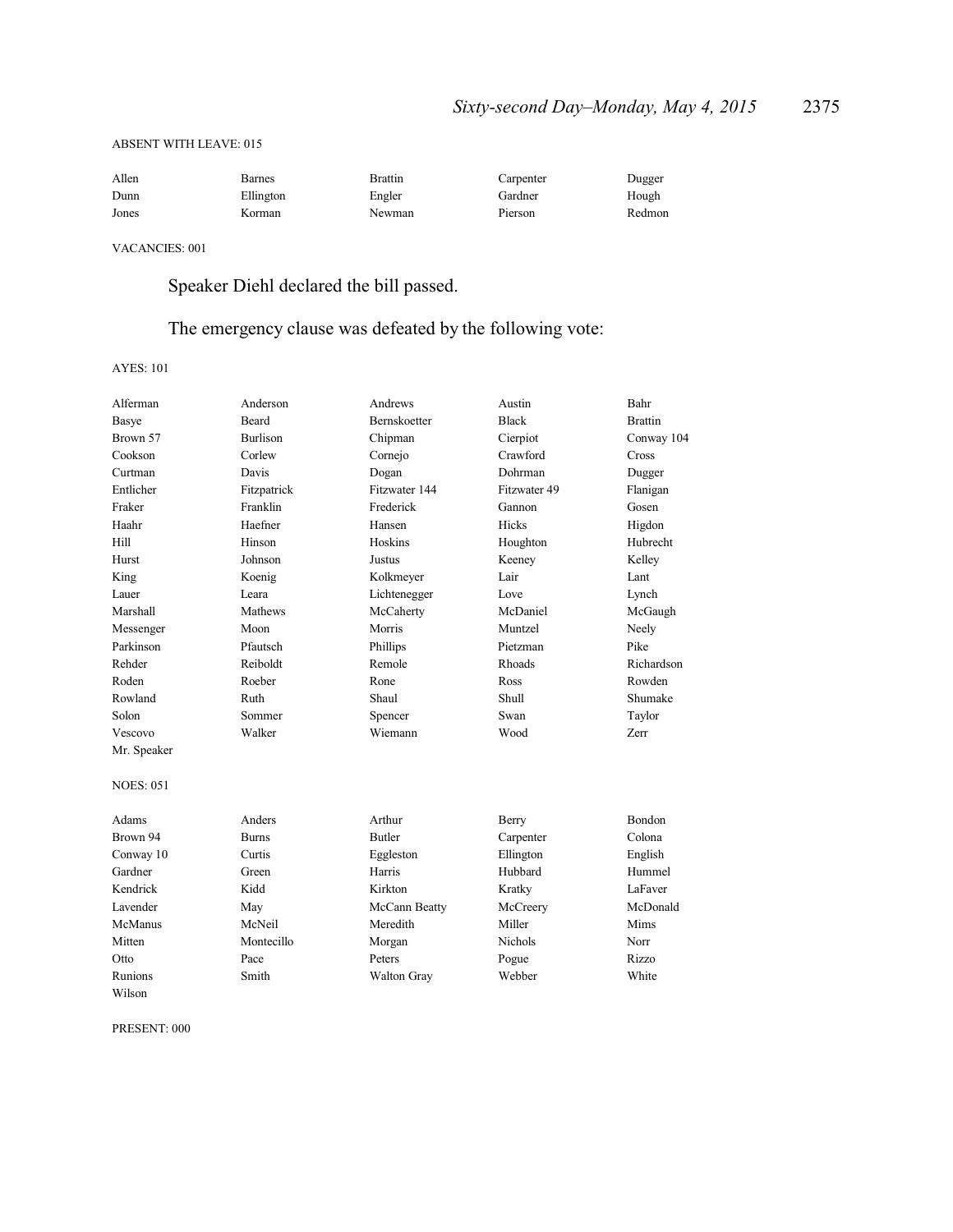ABSENT WITH LEAVE: 010

| Allen | Barnes | Dunn   | Engler  | Hough  |
|-------|--------|--------|---------|--------|
| Jones | Korman | Newman | Pierson | Redmon |

VACANCIES: 001

**HB 1330**, relating to rental agreements, was taken up by Representative Cross.

Representative Johnson moved the previous question.

Which motion was adopted by the following vote:

AYES: 104

| Alferman         | Anderson      | Andrews            | Austin              | Bahr          |
|------------------|---------------|--------------------|---------------------|---------------|
| <b>Barnes</b>    | Basye         | <b>Beard</b>       | <b>Bernskoetter</b> | Berry         |
| <b>Black</b>     | <b>Bondon</b> | <b>Brattin</b>     | Brown 57            | Brown 94      |
| <b>Burlison</b>  | Chipman       | Cierpiot           | Conway 104          | Cookson       |
| Corlew           | Cornejo       | Crawford           | Cross               | Curtman       |
| Davis            | Dogan         | Dohrman            | Eggleston           | English       |
| Fitzpatrick      | Fitzwater 144 | Fitzwater 49       | Fraker              | Franklin      |
| Frederick        | Gannon        | Gosen              | Haahr               | Haefner       |
| Hansen           | <b>Hicks</b>  | Higdon             | Hill                | Hinson        |
| Houghton         | Hubrecht      | Hurst              | Johnson             | <b>Justus</b> |
| Keeney           | Kelley        | Kidd               | King                | Koenig        |
| Kolkmeyer        | Lair          | Lant               | Lauer               | Leara         |
| Lichtenegger     | Love          | Lynch              | Mathews             | McCaherty     |
| McDaniel         | McGaugh       | Messenger          | Miller              | Moon          |
| Morris           | Muntzel       | Neely              | Parkinson           | Pfautsch      |
| Phillips         | Pietzman      | Pike               | Pogue               | Rehder        |
| Reiboldt         | Remole        | Rhoads             | Roden               | Roeber        |
| Rone             | Ross          | Rowden             | Rowland             | Ruth          |
| Shaul            | Shull         | Shumake            | Sommer              | Spencer       |
| Swan             | Taylor        | Vescovo            | Walker              | Wiemann       |
| Wilson           | Wood          | Zerr               | Mr. Speaker         |               |
| <b>NOES: 040</b> |               |                    |                     |               |
| Adams            | Anders        | Arthur             | <b>Burns</b>        | <b>Butler</b> |
| Carpenter        | Conway 10     | Curtis             | Ellington           | Gardner       |
| Green            | Harris        | Hubbard            | Hummel              | Kendrick      |
| Kirkton          | Kratky        | Lavender           | Marshall            | May           |
| McCann Beatty    | McCreery      | McDonald           | McManus             | McNeil        |
| Meredith         | Mims          | Mitten             | Montecillo          | Morgan        |
| <b>Nichols</b>   | Norr          | Otto               | Pace                | Peters        |
| Rizzo            | Runions       | <b>Walton Gray</b> | Webber              | White         |
|                  |               |                    |                     |               |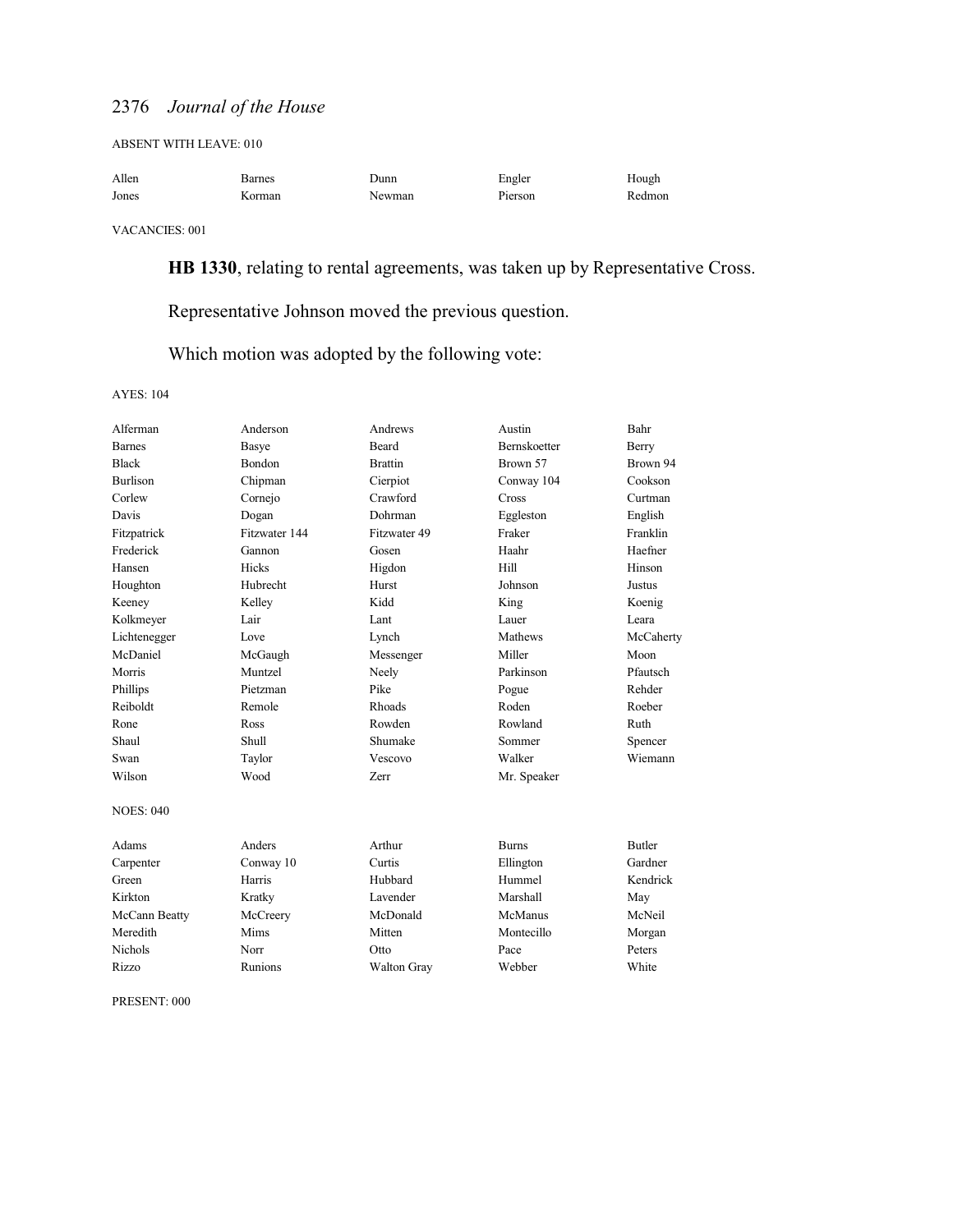#### ABSENT WITH LEAVE: 018

| Allen      | Colona   | Dugger  | Dunn    | Engler |
|------------|----------|---------|---------|--------|
| Entlicher  | Flanigan | Hoskins | Hough   | Jones  |
| Korman     | LaFaver  | Newman  | Pierson | Redmon |
| Richardson | Smith    | Solon   |         |        |

#### VACANCIES: 001

On motion of Representative Cross, **HB 1330** was read the third time and passed by the following vote:

AYES: 115

| Alferman         | Allen              | Anderson       | Andrews        | Austin         |
|------------------|--------------------|----------------|----------------|----------------|
| Bahr             | <b>Barnes</b>      | <b>Basye</b>   | Beard          | Bernskoetter   |
| Berry            | <b>Black</b>       | Bondon         | <b>Brattin</b> | Brown 57       |
| Brown 94         | <b>Burlison</b>    | Chipman        | Cierpiot       | Conway 10      |
| Cookson          | Corlew             | Cornejo        | Crawford       | Cross          |
| Curtman          | Davis              | Dogan          | Dohrman        | Eggleston      |
| English          | Entlicher          | Fitzpatrick    | Fitzwater 144  | Fitzwater 49   |
| Fraker           | Franklin           | Frederick      | Gannon         | Gosen          |
| Green            | Haahr              | Haefner        | Hansen         | Harris         |
| Hicks            | Higdon             | Hill           | Hinson         | Hoskins        |
| Houghton         | Hubbard            | Hubrecht       | Hurst          | Johnson        |
| Justus           | Keeney             | Kelley         | Kendrick       | King           |
| Koenig           | Kolkmeyer          | Kratky         | LaFaver        | Lair           |
| Lant             | Lauer              | Leara          | Lichtenegger   | Love           |
| Lynch            | Marshall           | Mathews        | McCaherty      | McDaniel       |
| McGaugh          | McManus            | Messenger      | Miller         | Morris         |
| Muntzel          | Neely              | Parkinson      | Pfautsch       | Phillips       |
| Pietzman         | Pike               | Pogue          | Rehder         | Reiboldt       |
| Remole           | Rhoads             | Roden          | Roeber         | Ross           |
| Rowden           | Rowland            | <b>Runions</b> | Ruth           | Shaul          |
| Shull            | Shumake            | Solon          | Sommer         | Spencer        |
| Swan             | Taylor             | Vescovo        | Walker         | Webber         |
| Wiemann          | Wilson             | Wood           | Zerr           | Mr. Speaker    |
| <b>NOES: 033</b> |                    |                |                |                |
| Adams            | Anders             | Arthur         | <b>Burns</b>   | <b>Butler</b>  |
| Carpenter        | Colona             | Curtis         | Ellington      | Gardner        |
| Hummel           | Kidd               | Kirkton        | Lavender       | May            |
| McCreery         | McDonald           | McNeil         | Meredith       | Mims           |
| Mitten           | Montecillo         | Moon           | Morgan         | <b>Nichols</b> |
| Norr             | Otto               | Pace           | Peters         | Rizzo          |
| Smith            | <b>Walton Gray</b> | White          |                |                |

PRESENT: 001

Conway 104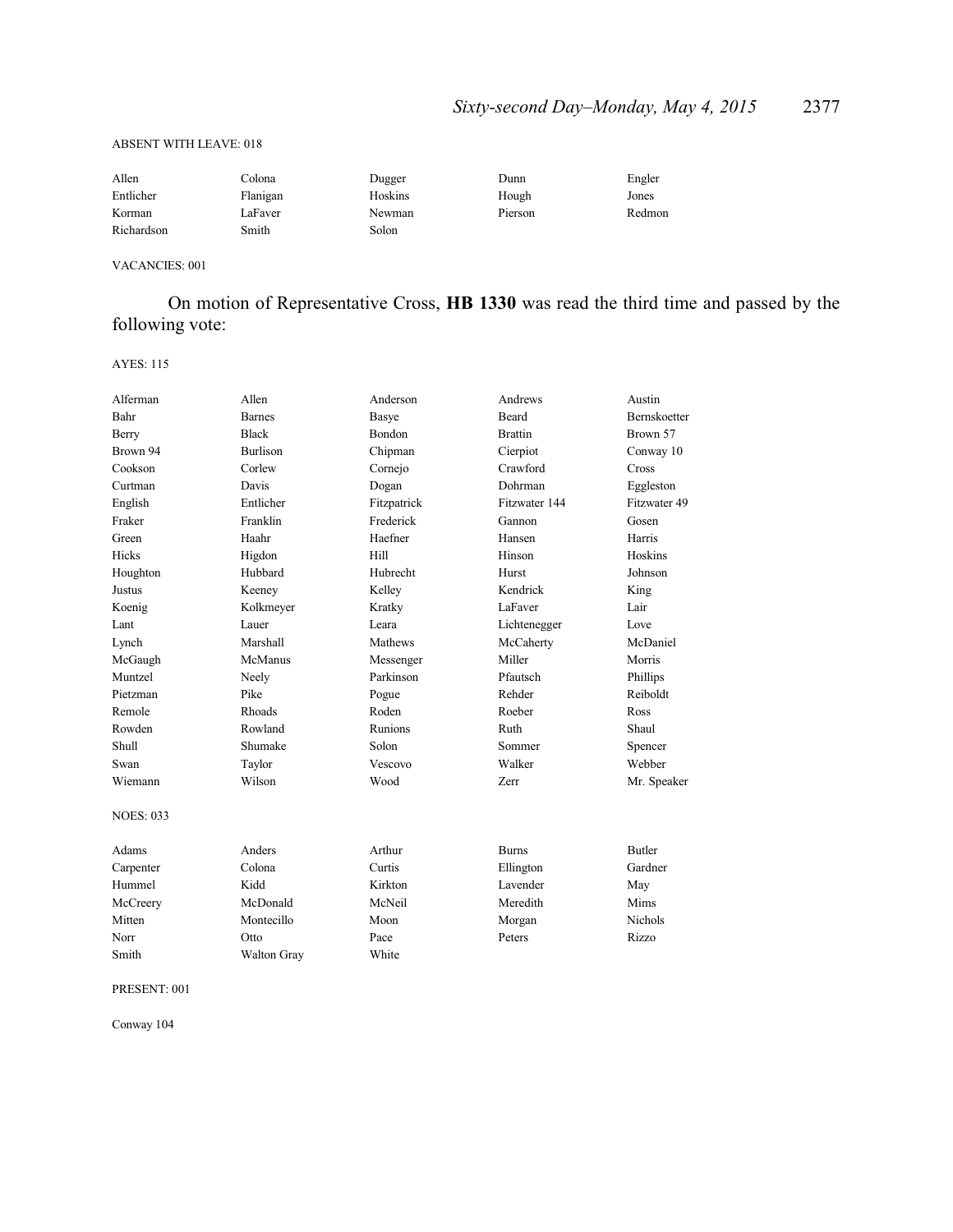ABSENT WITH LEAVE: 013

| Dugger | Junn       | Engler        | Flanigan | Hough   |
|--------|------------|---------------|----------|---------|
| Jones  | Korman     | McCann Beatty | Newman   | Pierson |
| Redmon | Richardson | Rone          |          |         |

VACANCIES: 001

Speaker Diehl declared the bill passed.

## **PERFECTION OF HOUSE BILLS**

**HCS HB 1331**, relating to health insurance for students at public universities, was taken up by Representative Parkinson.

On motion of Representative Parkinson, **HCS HB 1331** was adopted.

On motion of Representative Parkinson, **HCS HB 1331** was ordered perfected and printed.

## **THIRD READING OF SENATE CONCURRENT RESOLUTIONS**

**SCR 12**, relating to the Multiple Sclerosis Task Force, was taken up by Representative Frederick.

Representative Keeney assumed the Chair.

On motion of Representative Frederick, **SCR 12** was truly agreed to and finally passed by the following vote:

AYES: 148

| Adams         | Alferman       | Allen               | Anders        | Anderson        |
|---------------|----------------|---------------------|---------------|-----------------|
| Andrews       | Arthur         | Austin              | Bahr          | <b>Barnes</b>   |
| Basye         | Beard          | <b>Bernskoetter</b> | Berry         | <b>Black</b>    |
| <b>Bondon</b> | <b>Brattin</b> | Brown 57            | Brown 94      | <b>Burlison</b> |
| <b>Burns</b>  | <b>Butler</b>  | Carpenter           | Chipman       | Cierpiot        |
| Conway 10     | Conway 104     | Cookson             | Corlew        | Cornejo         |
| Crawford      | Cross          | Curtis              | Curtman       | Davis           |
| Dogan         | Dohrman        | Eggleston           | Ellington     | English         |
| Entlicher     | Fitzpatrick    | Fitzwater 144       | Fitzwater 49  | Flanigan        |
| Fraker        | Franklin       | Frederick           | Gannon        | Gardner         |
| Gosen         | Haahr          | Haefner             | Hansen        | Harris          |
| Hicks         | Higdon         | Hill                | Hinson        | Hoskins         |
| Houghton      | Hubbard        | Hubrecht            | Hummel        | Hurst           |
| Johnson       | Justus         | Keeney              | Kelley        | Kendrick        |
| Kidd          | King           | Kirkton             | Koenig        | Kolkmeyer       |
| Kratky        | LaFaver        | Lair                | Lant          | Lauer           |
| Lavender      | Leara          | Lichtenegger        | Love          | Lynch           |
| Mathews       | May            | McCaherty           | McCann Beatty | McCreery        |
| McDaniel      | McGaugh        | McManus             | McNeil        | Meredith        |
| Messenger     | Miller         | Mims                | Mitten        | Montecillo      |
| Moon          | Morgan         | Morris              | Muntzel       | Neely           |
| Newman        | <b>Nichols</b> | Norr                | Otto          | Pace            |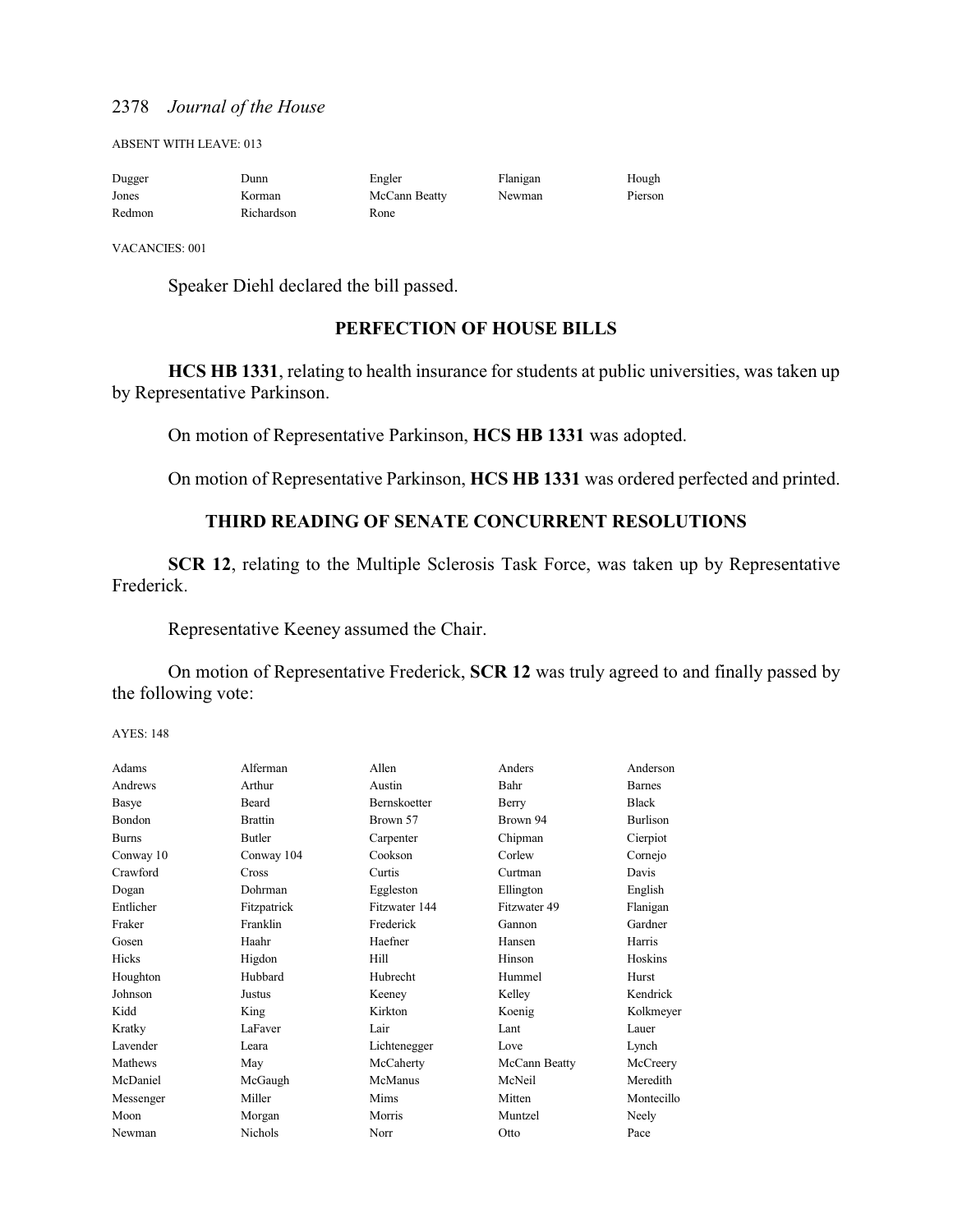## *Sixty-second Day–Monday, May 4, 2015* 2379

| Parkinson                                    | Peters      | Pfautsch | Phillips | Pietzman |
|----------------------------------------------|-------------|----------|----------|----------|
| Pike                                         | Redmon      | Rehder   | Reiboldt | Remole   |
| Rhoads                                       | Rizzo       | Roden    | Roeber   | Rone     |
| Ross                                         | Rowden      | Rowland  | Runions  | Ruth     |
| Shaul                                        | Shull       | Shumake  | Smith    | Solon    |
| Sommer                                       | Spencer     | Swan     | Taylor   | Vescovo  |
| Walker                                       | Walton Gray | Webber   | White    | Wiemann  |
| Wilson                                       | Wood        | Zerr     |          |          |
| <b>NOES: 001</b><br>Marshall<br>PRESENT: 001 |             |          |          |          |
| Pogue                                        |             |          |          |          |
| <b>ABSENT WITH LEAVE: 012</b>                |             |          |          |          |
| Colona                                       | Dugger      | Dunn     | Engler   | Green    |
| Hough                                        | Jones       | Korman   | McDonald | Pierson  |
| Richardson                                   | Mr. Speaker |          |          |          |

VACANCIES: 001

Representative Keeney declared the bill passed.

## **THIRD READING OF SENATE BILLS - CONSENT**

**SB 116**, relating to school district residency for children of certain military members, was taken up by Representative Davis.

Speaker Diehl resumed the Chair.

On motion of Representative Davis, **SB 116** was truly agreed to and finally passed by the following vote:

AYES: 149

| Adams        | Alferman       | Allen        | Anders        | Anderson      |
|--------------|----------------|--------------|---------------|---------------|
| Andrews      | Arthur         | Austin       | Bahr          | <b>Barnes</b> |
| Basye        | Beard          | Bernskoetter | Berry         | <b>Black</b>  |
| Bondon       | <b>Brattin</b> | Brown 57     | Brown 94      | Burlison      |
| <b>Burns</b> | Butler         | Carpenter    | Chipman       | Cierpiot      |
| Conway 10    | Conway 104     | Cookson      | Corlew        | Cornejo       |
| Crawford     | Cross          | Curtis       | Curtman       | Davis         |
| Dogan        | Dohrman        | Dugger       | Eggleston     | Ellington     |
| English      | Entlicher      | Fitzpatrick  | Fitzwater 144 | Fitzwater 49  |
| Flanigan     | Fraker         | Franklin     | Frederick     | Gannon        |
| Gardner      | Gosen          | Green        | Haahr         | Haefner       |
| Hansen       | Harris         | Higdon       | Hill          | Hinson        |
| Hoskins      | Houghton       | Hubbard      | Hubrecht      | Hummel        |
| Hurst        | Johnson        | Justus       | Keeney        | Kelley        |
| Kendrick     | Kidd           | King         | Kirkton       | Koenig        |
| Kolkmeyer    | Kratky         | LaFaver      | Lair          | Lant          |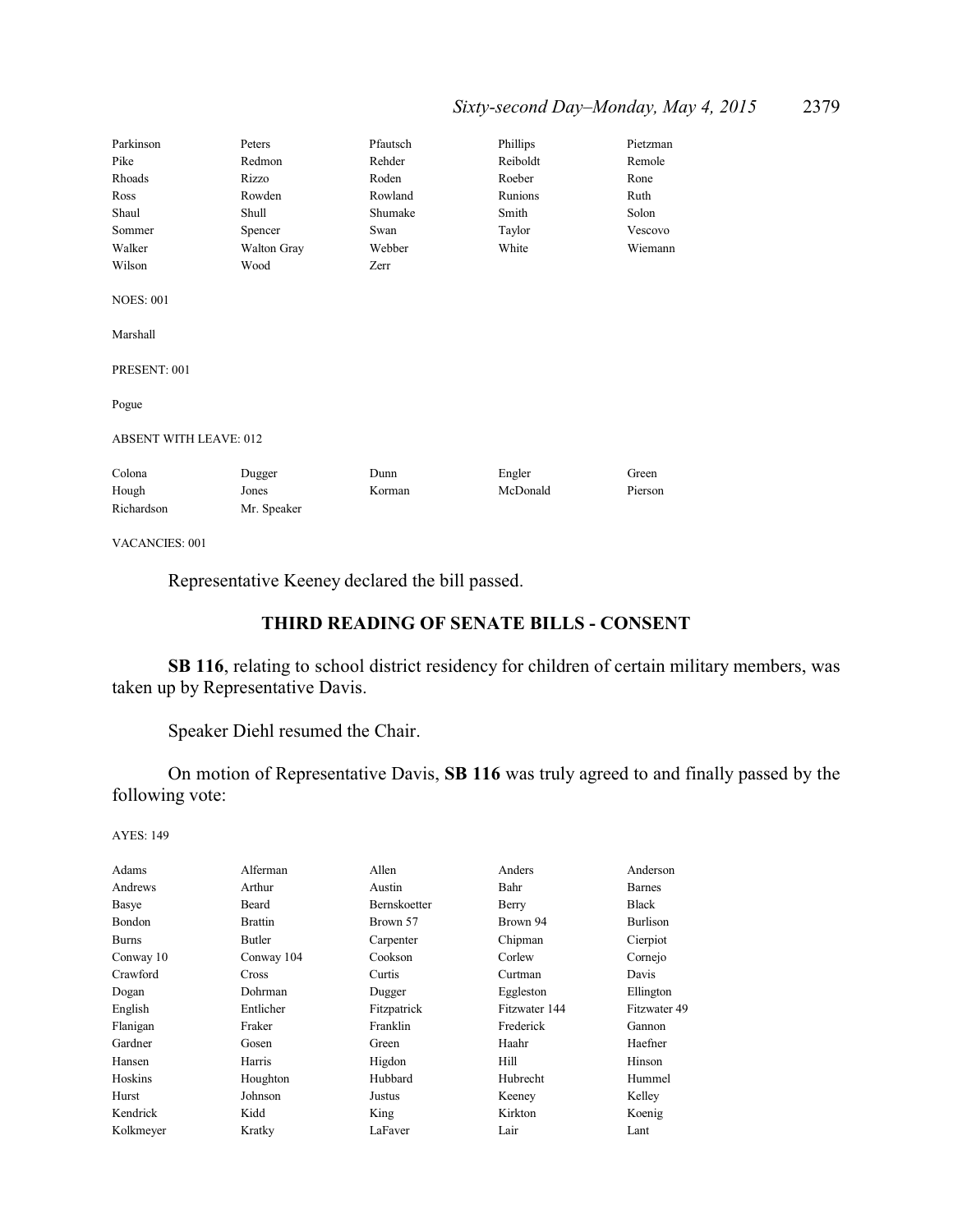| Lauer            | Lavender           | Leara      | Lichtenegger   | Love      |
|------------------|--------------------|------------|----------------|-----------|
| Lynch            | Marshall           | Mathews    | May            | McCaherty |
| McCann Beatty    | McCreery           | McDaniel   | McDonald       | McGaugh   |
| McManus          | McNeil             | Meredith   | Messenger      | Miller    |
| Mims             | Mitten             | Montecillo | Moon           | Morgan    |
| Morris           | Muntzel            | Neely      | <b>Nichols</b> | Norr      |
| Otto             | Pace               | Parkinson  | Peters         | Pfautsch  |
| Phillips         | Pietzman           | Pike       | Pogue          | Reiboldt  |
| Remole           | Rhoads             | Rizzo      | Roden          | Roeber    |
| Rone             | Ross               | Rowden     | Rowland        | Runions   |
| Ruth             | Shaul              | Shumake    | Smith          | Solon     |
| Sommer           | Spencer            | Swan       | Taylor         | Vescovo   |
| Walker           | <b>Walton Gray</b> | Webber     | White          | Wiemann   |
| Wilson           | Wood               | Zerr       | Mr. Speaker    |           |
| <b>NOES: 000</b> |                    |            |                |           |
| PRESENT: 000     |                    |            |                |           |

ABSENT WITH LEAVE: 013

| Colona | Dunn       | Engler | Hicks   | Hough  |
|--------|------------|--------|---------|--------|
| Jones  | Korman     | Newman | Pierson | Redmon |
| Rehder | Richardson | Shull  |         |        |

VACANCIES: 001

Speaker Diehl declared the bill passed.

## **THIRD READING OF SENATE BILLS**

### **HCS SB 156**, relating to highway designation, was taken up by Representative Hubbard.

## Representative Johnson offered **House Amendment No. 1**.

#### *House Amendment No. 1*

AMEND House Committee Substitute for Senate Bill No. 156, Page 1, Section 227.423, Line 5, by inserting after said line the following:

"**227.428. The portion of Business Highway 71 fromthe Interstate 29 intersection traveling north for two miles and located in Andrew County shall be designated as the "Randy Bever Memorial Highway". The department of transportation shall erect and maintain appropriate signs designating such highway with the cost for such designation to be paid by private donation.**"; and

Further amend said bill by amending the title, enacting clause, and intersectional references accordingly.

On motion of Representative Johnson, **House Amendment No. 1** was adopted.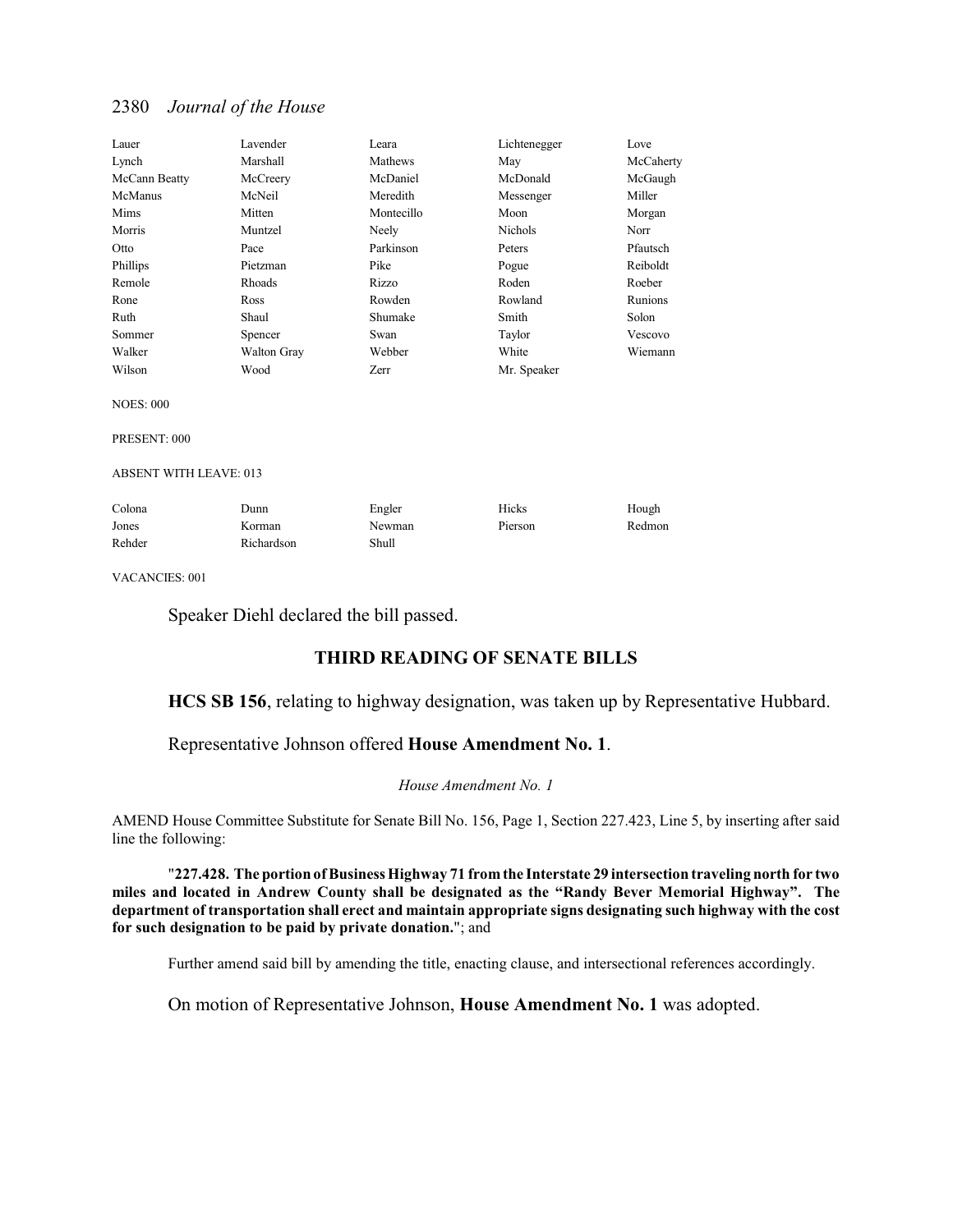### Representative Rowland offered **House Amendment No. 2**.

#### *House Amendment No. 2*

AMEND House Committee Substitute for Senate Bill No. 156, Page 1, Section 227.380, Line 4, by inserting immediately after said line the following:

"**227.417. The portion of U.S. Highway 160 in Ozark County from the bridge that crosses Bryant Creek to a location two and one-half miles east of such bridge shall be known as the "Jerry Corp Memorial Highway". The costs for such designation shall be paid by private donations.**"; and

Further amend said bill and page, Section 227.423, Line 5, by inserting immediately after said line the following:

"**227.523. The bridge on Highway CC crossing over North Fork White River in Ozark County shall be designated the "Irwin C. Cudworth Memorial Bridge". The department of transportation shall erect and maintain appropriate signs designating such bridge, with the costs of such designation to be paid for by private donations.**"; and

Further amend said bill by amending the title, enacting clause, and intersectional references accordingly.

On motion of Representative Rowland, **House Amendment No. 2** was adopted.

#### Representative McGaugh offered **House Amendment No. 3**.

#### *House Amendment No. 3*

AMEND House Committee Substitute for Senate Bill No. 156, Page 1, In the Title, Lines 2-3, by deleting the words "highway designations" and inserting in lieu thereof the word "transportation"; and

Further amend said bill and page, Section 227.423, Line 5, by inserting immediately after all of said section the following:

"**227.524. The portion of Highway 10 from the western border of the city limits of Norborne in Carroll County to the eastern border of the city limits of Hardin in Ray County shall be designated the "Ray-Carroll County Veterans Memorial Highway". The department of transportation shall erect and maintain appropriate signs designating such highway with costs to be paid by private donations.**"; and

Further amend said bill and page, Section 227.525, Line 4, by inserting immediately after said line the following:

"537.345. As used in sections 537.345 to **[**537.347**] 537.348**, and section 537.351, the following terms mean:

(1) "Charge", the admission price or fee asked by an owner of land or an invitation or permission without price or fee to use land for recreational purposes when such invitation or permission is given for the purpose of sales promotion, advertising or public goodwill in fostering business purposes;

(2) "Land", all real property, land and water, and all structures, fixtures, equipment and machinery thereon;

(3) "Owner", any individual, legal entity or governmental agency that has any ownership or security interest whatever or lease or right of possession in land;

(4) "Recreational use", hunting, fishing, camping, picnicking, biking, **aviation activities,** nature study, winter sports, viewing or enjoying archaeological or scenic sites, **trapping, paddle sports as defined in section 537.327, swimming except for such activity as defined in section 537.348,** or other similar activities undertaken for recreation, exercise, education, relaxation, or pleasure on land owned by another;

(5) "Trespasser", any person who enters on the property of another without permission and without an invitation, express or implied regardless of whether actual notice of trespass was given or the land was posted in accordance with the provisions of sections 569.140 and 569.145.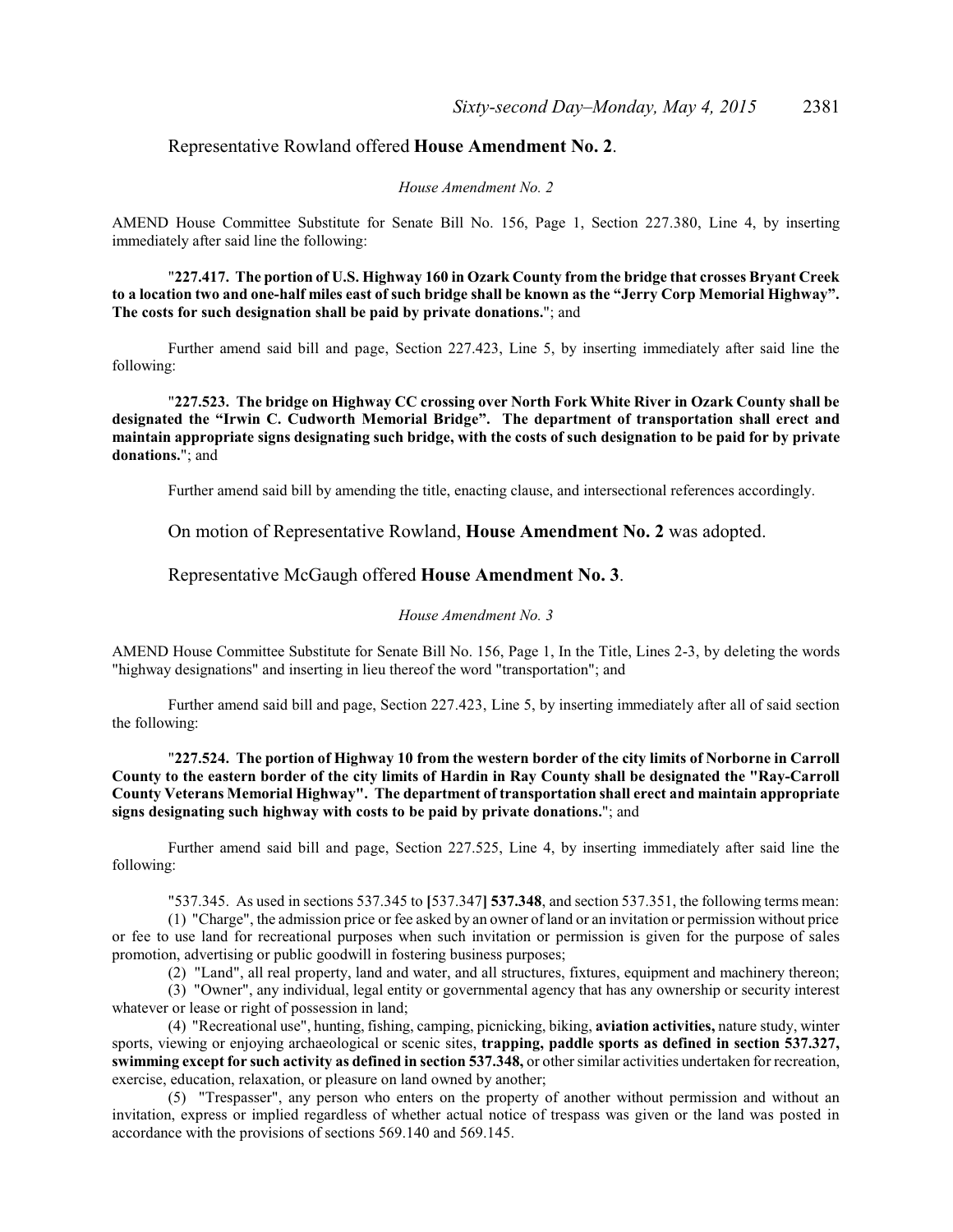537.348. Nothing in this act shall be construed to create liability, but it does not limit liability that otherwise would be incurred by those who use the land of others, or by owners of land for:

(1) Malicious or grossly negligent failure to guard or warn against a dangerous condition, structure, personal property which the owner knew or should have known to be dangerous, or negligent failure to guard or warn against an ultrahazardous condition which the owner knew or should have known to be dangerous;

(2) Injury suffered by a person who has paid a charge for entry to the land; **[**or**]**

(3) Injuries occurring on or in:

(a) Any land within the corporate boundaries of any city, municipality, town, or village in this state;

(b) Any swimming pool. "Swimming pool" means a pool or tank, especially an artificial pool or tank, intended and adapted for swimming and held out as a swimming pool;

(c) Any residential area. "Residential area" as used herein means a tract of land of one acre or less predominately used for residential purposes, or a tract of land of any size used for multifamily residential services; or

(d) Any noncovered land. "Noncovered land" as used herein means any portion of any land, the surface of which portion is actually used primarily for commercial, industrial, mining or manufacturing purposes; provided, however, that use of any portion of any land primarily for agricultural, grazing, forestry, conservation, natural area, owner's recreation or similar or related uses or purposes shall not under any circumstances be deemed to be use of such portion for commercial, industrial, mining or manufacturing purposes**; or**

**(4) A landowner who:**

**(a) Intentionally injures a participant;**

**(b) Provides unsafe equipment or devices who knew or should have known that the equipment or device was unsafe to the extent that it did cause the injury; or**

**(c) Fails to use that degree of care that an ordinarily careful and prudent person would use under the same or similar circumstances**."; and

Further amend said bill by amending the title, enacting clause, and intersectional references accordingly.

Representative Hummel raised a point of order that **House Amendment No. 3** goes beyond the scope of the underlying bill.

## **House Amendment No. 3** was withdrawn.

Representative McGaugh offered **House Amendment No. 4**.

#### *House Amendment No. 4*

AMEND House Committee Substitute for Senate Bill No. 156, Page 1, Section 227.423, Line 5, by inserting immediately after all of said section the following:

"**227.524. The portion of Highway 10 from the western border of the city limits of Norborne in Carroll County to the eastern border of the city limits of Hardin in Ray County shall be designated the "Ray-Carroll County Veterans Memorial Highway". The department of transportation shall erect and maintain appropriate signs designating such highway with costs to be paid by private donations.**"; and

Further amend said bill by amending the title, enacting clause, and intersectional references accordingly.

On motion of Representative McGaugh, **House Amendment No. 4** was adopted.

## Representative Miller offered **House Amendment No. 5**.

#### *House Amendment No. 5*

AMEND House Committee Substitute for Senate Bill No. 156, Page 1, Section 227.525, Line 4, by inserting immediately after all of said line and section the following: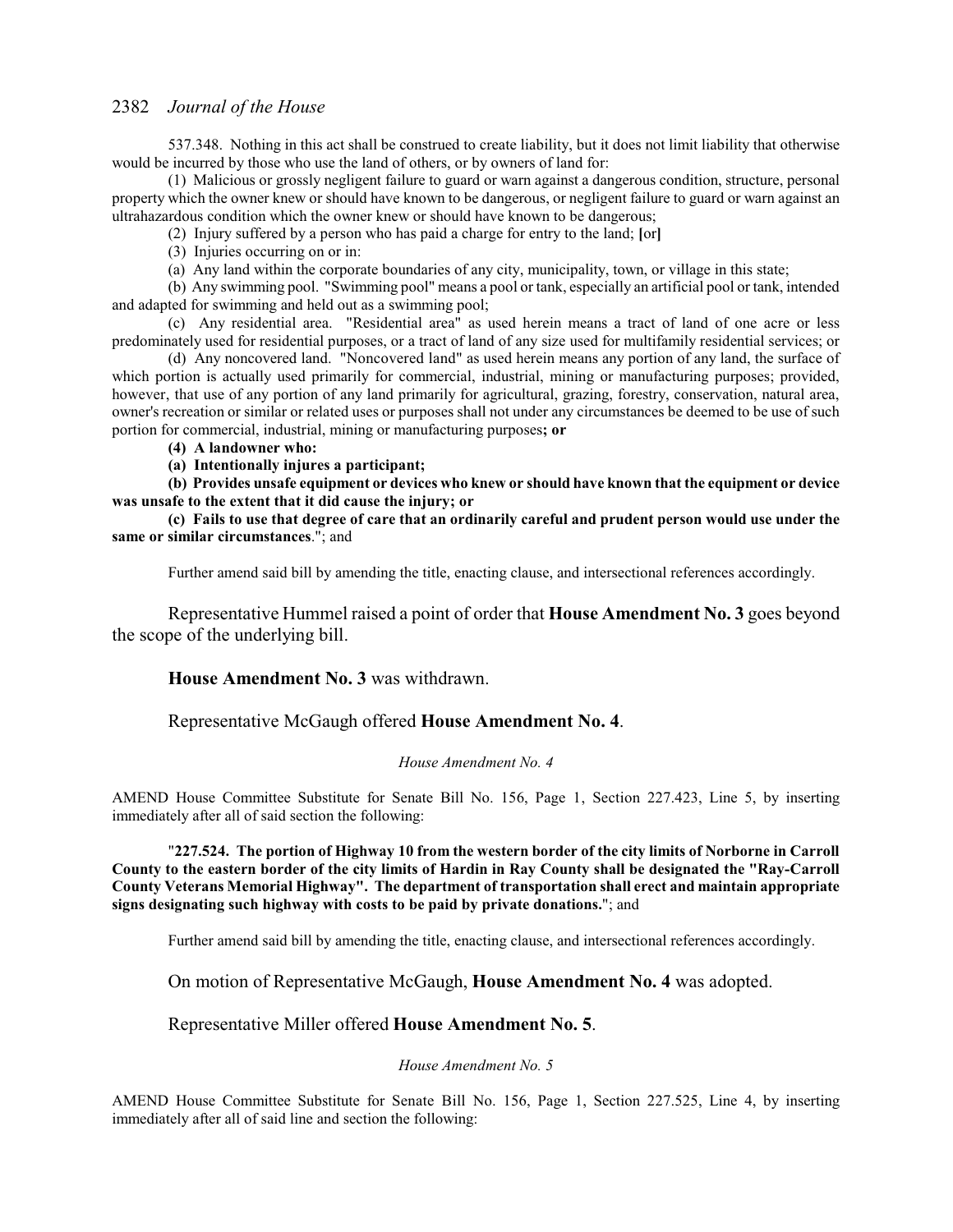"**227.526. The portion of Highway 54 from the Grand Glaize Bridge in Camden County to Key Largo Road in Camden County shall be designated the "Veterans Memorial Expressway". The department of transportation shall erect and maintain appropriate signs designating such highway with costs to be paid by private donations.**"; and

Further amend said bill by amending the title, enacting clause, and intersectional references accordingly.

On motion of Representative Miller, **House Amendment No. 5** was adopted.

On motion of Representative Hubbard, **HCS SB 156, as amended**, was adopted.

On motion of Representative Hubbard, **HCS SB 156, as amended**, was read the third time and passed by the following vote:

AYES: 151

| Adams          | Alferman            | Allen         | Anders          | Anderson       |
|----------------|---------------------|---------------|-----------------|----------------|
| Andrews        | Arthur              | Austin        | Bahr            | Basye          |
| Beard          | <b>Bernskoetter</b> | Berry         | <b>Black</b>    | <b>Bondon</b>  |
| <b>Brattin</b> | Brown 57            | Brown 94      | <b>Burlison</b> | <b>Burns</b>   |
| <b>Butler</b>  | Carpenter           | Chipman       | Cierpiot        | Colona         |
| Conway 10      | Conway 104          | Cookson       | Corlew          | Cornejo        |
| Crawford       | Cross               | Curtis        | Curtman         | Davis          |
| Dogan          | Dohrman             | Dugger        | Eggleston       | Ellington      |
| Engler         | Entlicher           | Fitzpatrick   | Fitzwater 144   | Fitzwater 49   |
| Flanigan       | Fraker              | Franklin      | Frederick       | Gannon         |
| Gardner        | Gosen               | Green         | Haahr           | Haefner        |
| Hansen         | Harris              | <b>Hicks</b>  | Higdon          | Hill           |
| Hinson         | Hoskins             | Hough         | Houghton        | Hubbard        |
| Hubrecht       | Hummel              | Hurst         | Johnson         | Justus         |
| Keeney         | Kelley              | Kendrick      | Kidd            | King           |
| Kirkton        | Koenig              | Kolkmeyer     | Kratky          | LaFaver        |
| Lair           | Lant                | Lauer         | Lavender        | Leara          |
| Lichtenegger   | Love                | Lynch         | Marshall        | Mathews        |
| May            | McCaherty           | McCann Beatty | McCreery        | McDaniel       |
| McDonald       | McGaugh             | McManus       | McNeil          | Meredith       |
| Messenger      | Miller              | Mims          | Montecillo      | Moon           |
| Morgan         | Morris              | Muntzel       | Neely           | <b>Nichols</b> |
| Norr           | Otto                | Pace          | Parkinson       | Peters         |
| Pfautsch       | Phillips            | Pike          | Pogue           | Redmon         |
| Rehder         | Reiboldt            | Remole        | Rhoads          | Richardson     |
| Rizzo          | Roden               | Roeber        | Rone            | Ross           |
| Rowland        | <b>Runions</b>      | Ruth          | Shaul           | Shumake        |
| Smith          | Solon               | Sommer        | Spencer         | Swan           |
| Taylor         | Vescovo             | Walker        | Walton Gray     | Webber         |
| White          | Wiemann             | Wilson        | Wood            | Zerr           |

NOES: 000

Mr. Speaker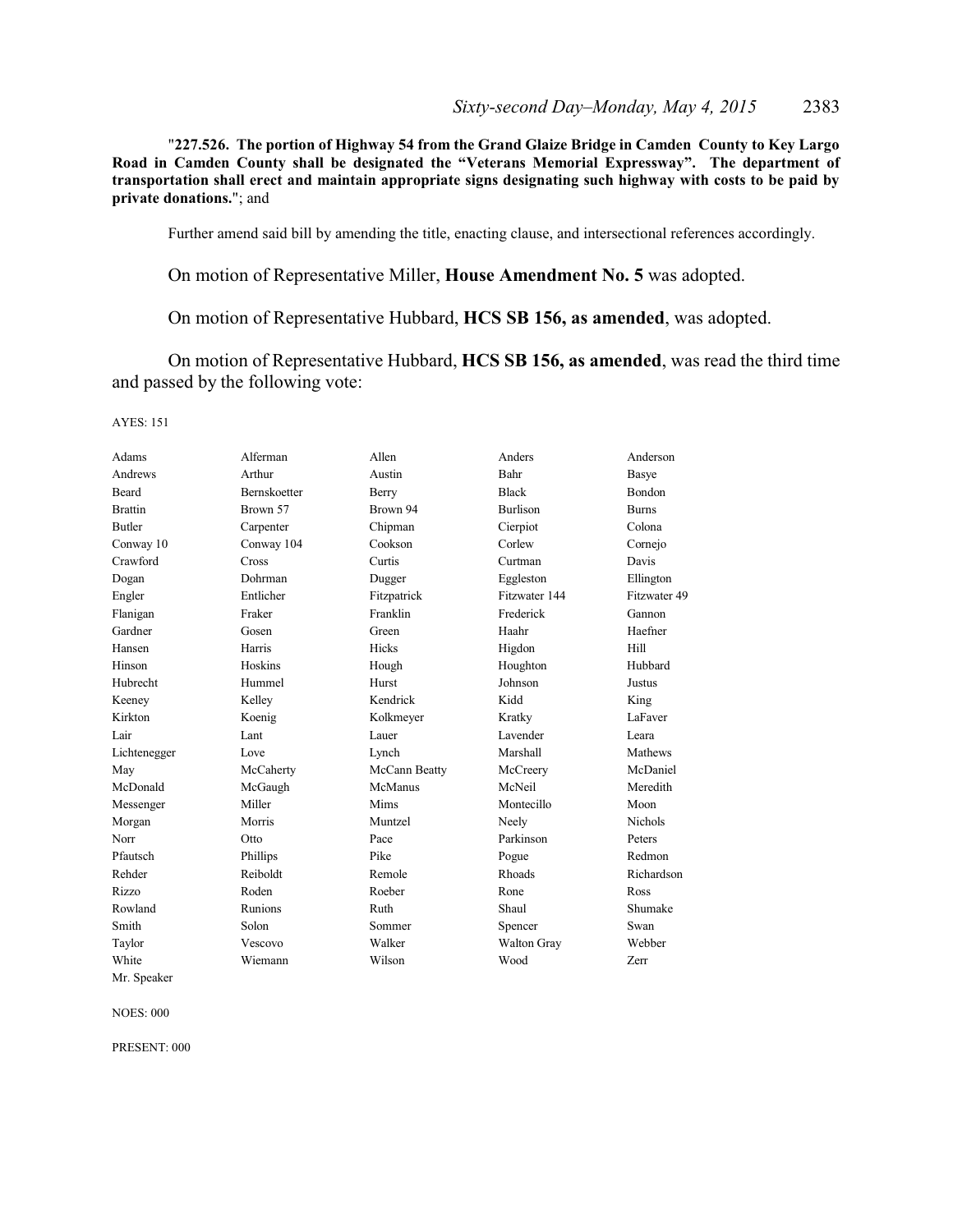ABSENT WITH LEAVE: 011

| <b>Barnes</b> | Junn   | English | Jones    | Korman |
|---------------|--------|---------|----------|--------|
| Mitten        | Newman | Pierson | Pietzman | Rowden |
| Shull         |        |         |          |        |

VACANCIES: 001

Speaker Diehl declared the bill passed.

## **APPOINTMENT OF CONFERENCE COMMITTEE**

The Speaker appointed the following Conference Committee to act with a like committee from the Senate on the following bill:

**HCS SB 282**: Representatives Shull, Gosen, Hill, McNeil and Colona

## **THIRD READING OF SENATE BILLS**

**HCS SB 13**, relating to the career and technical education, was taken up by Representative Spencer.

## Representative Spencer offered **House Amendment No. 1**.

#### *House Amendment No. 1*

AMEND House Committee Substitute for Senate Bill No. 13, Page 1, In the Title, Lines 2 and 3, by deleting the words "career and technical" and inserting in lieu thereof the words "elementary and secondary"; and

Further amend said bill and page, Section A, Line 2, by inserting immediately after all of said line and section the following:

"**161.1010. 1. There is hereby established the "Missouri Course Access Program" to allow public school students to enroll in online, blended, and face-to-face courses to supplement coursework offered at the school where the student is enrolled. The Missouri course access programis separate and distinct fromthe virtual online school program established under section 161.670 and shall not be considered part of the virtual online school program for any purpose.**

**2. For purposes of sections 161.1010 to 161.1020, the following terms mean:**

**(1) "Course provider", an entity authorized by the department of elementary and secondary education to offer individual courses in person, online, or a combination of the two, including but not limited to online education providers, public or private elementary and secondary education institutions, education service agencies, private for profit or not-for-profit providers, postsecondary education institutions, and vocational or technical course providers;**

**(2) "Department", the department of elementary and secondary education;**

**(3) "Eligible funded student", any eligible participating student who is currently enrolled in a public school, including a public charter school;**

**(4) "Eligible participating student", any K-12 student who resides in the state;**

**(5) "Local education agency", a public authority legally constituted by the state as an administrative agency to provide control and direction for kindergarten through twelfth grade public educational institutions, including public charter schools;**

**(6) "State course access catalog", the website developed for the department of elementary and secondary education that provides a listing of all courses authorized and available to students in the state, detailed**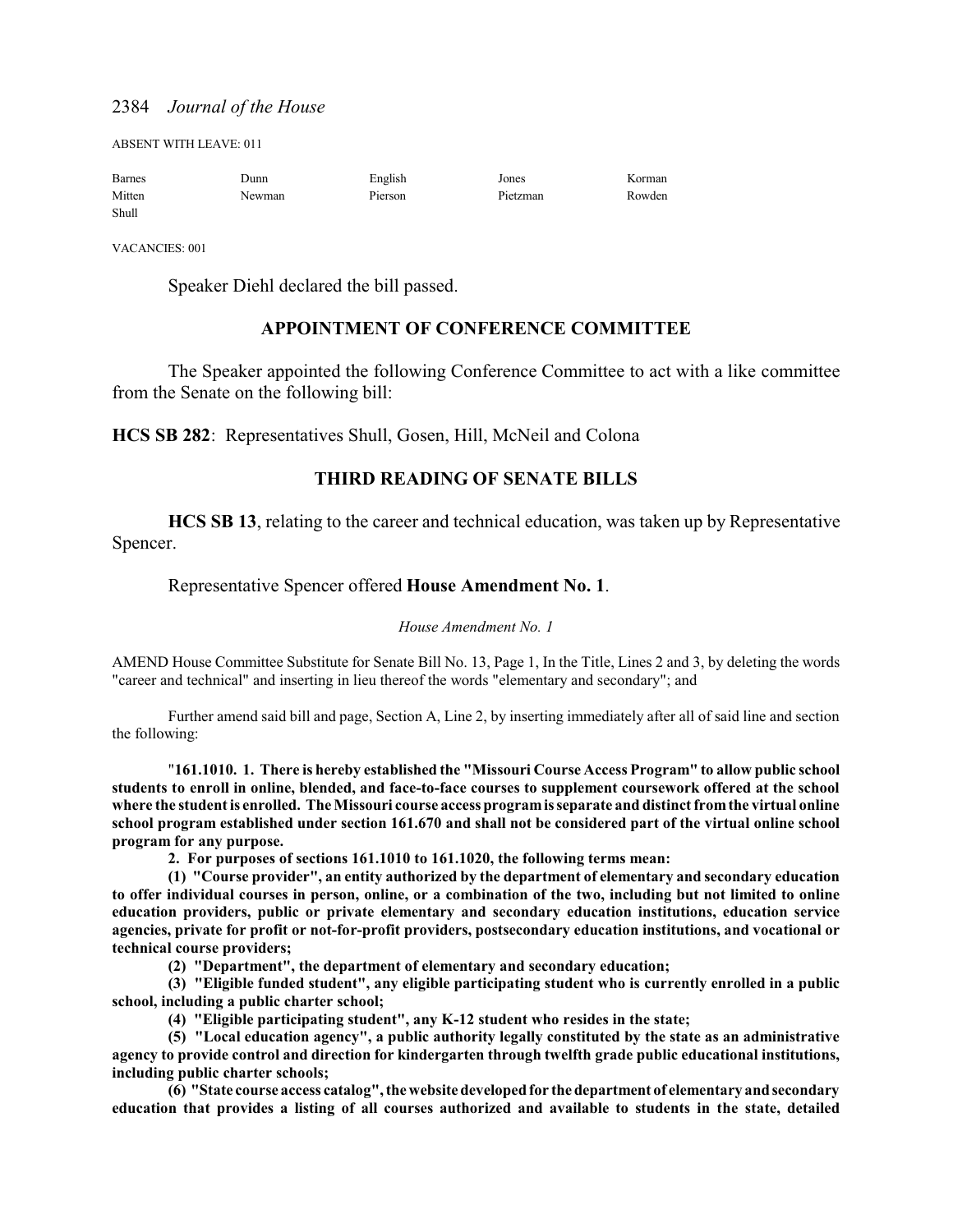**information about the courses to inform student enrollment decisions, and the ability for students to submit their course enrollments;**

**(7) "State course access program" or "program", the program created under sections 161.1010 to 161.1020.**

**161.1011. 1. Any eligible participating student may enroll in state course access program courses with the approval of such student's guidance counselor, as provided under subsection 3 of this section. An eligible funded student may enroll in state course access program courses that are funded by the program up to a maximum of seven credit hours per semester.**

**2. The families of eligible funded students and other eligible participating students may pay to enroll in state course access program courses above the maximum seven-credit hour limit specified in subsection 1 of this section.**

**3. Prior to enrolling in any state course access program course, a student shall first receive approval from his or her guidance counselor. Guidance counselors shall approve or disapprove a student's request to enroll based on the counselor's assessment of whether participation in the programand enrollment in a particular course is in the student's best interest. The department shall develop a procedure under which a student may appeal the decision of a guidance counselor made under the provisions of this section.**

**4. The local education agency where eligible funded students are enrolled full time may review enrollment requeststo ensure courses are academically appropriate, logistically feasible, keep the student on track for an on-time graduation, and do not extend a student beyond a full-time course load. The local education agency may only reject enrollment requests for those reasons.**

**5. Local education agencies shall inform students and families of their right to appeal any enrollment denials in state course access program courses to the department, which shall provide a final enrollment decision within seven calendar days.**

**161.1012. 1. The department shall:**

**(1) Establish an authorization process for course providers that includes multiple opportunities for submission each year;**

**(2) Not later than ninety calendar days from initial submission date, authorize course providers that:**

**(a) Meet the criteria established under section 161.1013; and**

**(b) Provide courses which offer the instructional rigor and scope required under section 161.1013; and**

**(3) Not later than ninety calendar days from initial submission date, provide a written explanation to any course providers that are denied.**

**2. If a course provider is denied authorization, the provider may reapply in the future.**

**3. The department shall publish the process established under this section, including any deadlines and any guidelines applicable to the submission and authorization process for providers.**

**4. If the department determines that there are insufficient funds available for evaluating and authorizing course providers, the department may charge applicant providers a fee up to but no greater than the amount of the costs in order to ensure that evaluation occurs. The department shall establish and publish a fee schedule for purposes of this subsection.**

**161.1013. 1. To be authorized to offer a course through the state course access program, a provider shall:**

**(1) Comply with all applicable anti-discrimination provisions as well as applicable state and federal student data privacy provisions such as the Family Educational Rights and Privacy Act (FERPA);**

**(2) Provide an assurance that all online information and resources for online or blended courses are fully accessible for students of all abilities, including that:**

**(a) All of the courses submitted for approval are reviewed to ensure they meet legal accessibility standards;**

**(b) The provider has created and promulgated an Accessibility Online Learning Policy;**

**(c) The provider has designated an ADA Coordinator, a grievance policy, and annual notifications;**

**(d) The provider has policies and activities to ensure their organizational and course websites meet accessibility requirements; and**

**(e) The provider has no gateway exam or test where a specific score is required to participate in course access program courses beyond completion of prerequisite coursework or demonstrated mastery of prerequisite material;**

**(3) Demonstrate either:**

**(a) Prior evidence of delivering quality outcomes for students as demonstrated by completion rates, student level growth, proficiency, or other quantifiable outcomes; or**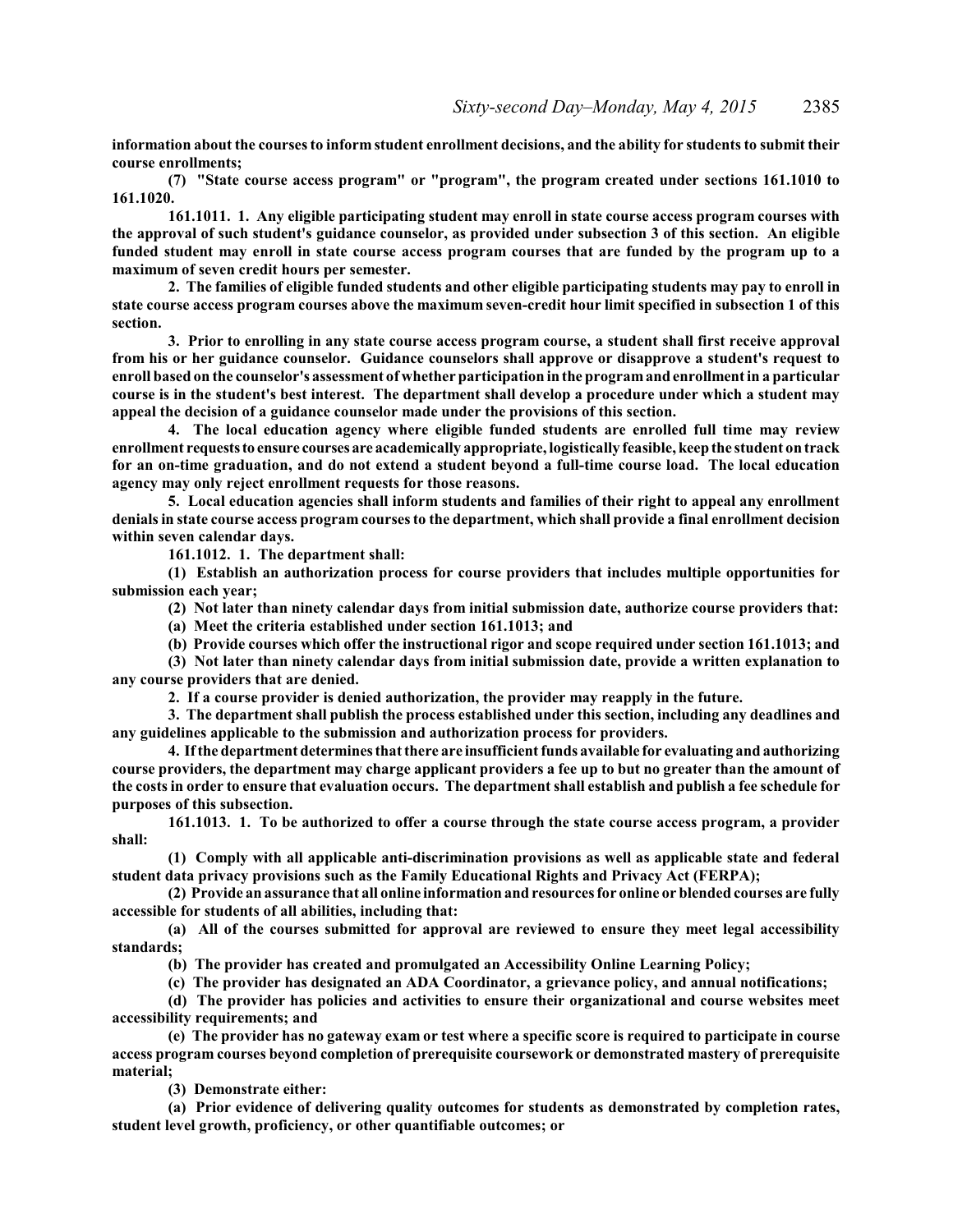**(b) For course providers applying to offer a subject or grade level for the first time, provide a detailed justification,inamannerdetermined by the department, of how their organization's subject matter, instructional, or technical expertise will lead to successful outcomes for students;**

**(4) Ensure instructional and curricular quality through a detailed curriculum and student performance accountability plan that aligns with, and measures student attainment of, relevant state academic standards or other relevant standards in courses without state academic standards;**

**(5) Provide assurances that the course provider shall electronically provide, in a manner and format determined by the department, a detailed student record of enrollment, performance, completion, and grading information with the school systems where eligible participating students are enrolled full time.**

**2. Additional criteria developed by the department shall be used to evaluate providers and may include nationally recognized third-party quality standards.**

**161.1014. 1. The department shall establish a course review and approval process. The process may be implemented by the department or by an entity designated by the department.**

**2. In order to be approved and added to the state course access catalog, a course shall:**

**(1) Be, at a minimum, the equivalent in instructional rigor and scope to a course that is provided in a traditional classroom setting;**

**(2) Be aligned to relevant state academic standards or industry standards;**

**(3) Possess an assessment component for determining student proficiency, as well as student growth where applicable; and**

**(4) Be designed and implemented consistently with criteria established by the department and nationally recognized third-party quality standards.**

**3. The department may negotiate changes in the proposal to offer a course, if the department determines that changes are necessary in order to authorize the course.**

**161.1015. 1. The initial authorization of the course provider and approved courses shall be for a period of three years.**

**2. Providers shall annually report, in such a manner as directed by the department:**

**(1) Student enrollment data;**

**(2) Student outcomes, growth measures when available, proficiency rates, and completion rates for each subject area and grade level; and**

**(3) Student and parental feedback on overall satisfaction and quality, including availability of support from teachers, and their comments.**

**3. After the second year of the initial authorization period, the department shall conduct a thorough review of the course provider's activities and the academic performance of the students enrolledin courses offered by the course provider.**

**4. If the performance of the students enrolled in courses offered by the course provider does not meet agreed upon performance standards at any time, the course provider shall be placed on probation and required to submit a plan for improvement to the department. The department shall establish terms of probation and develop specific criteria the provider must meet in order to return to good standing. Course providers shall be given at least sixty days to meet the terms of probation. Determinations as to whether the provider has met the conditions of probation shall be at the sole discretion of the department. If the department determines that the provider has failed to meet the conditions of probation within the time frame established by the department, the department may terminate the provider's status. Course providers who are terminated by the department under the provisions of this subsection shall be ineligible for reinstatement as a course provider for two years from the time the provider's status was revoked.**

**5. After the initial three-year authorization period, the department may reauthorize the course provider for additional periods of not less than three years after thorough review of the course provider's activities and the achievement of students enrolled in courses offered by the course provider.**

**6. The department may exclude a course provided by an authorized provider at any time if the department determines that:**

**(1) The course is no longer adequately aligned with the state academic standards;**

**(2) The course no longer provides a detailed and quality curriculum and accountability plan; or**

**(3) The course fails to deliver outcomes as measured by course completion or student outcomes and performance on state or nationally accepted assessments.**

**161.1016. The department may enter into a reciprocity agreement with other states for the purpose of authorizing and approving high quality providers and courses for the state course access program and the operation of the state course access catalog.**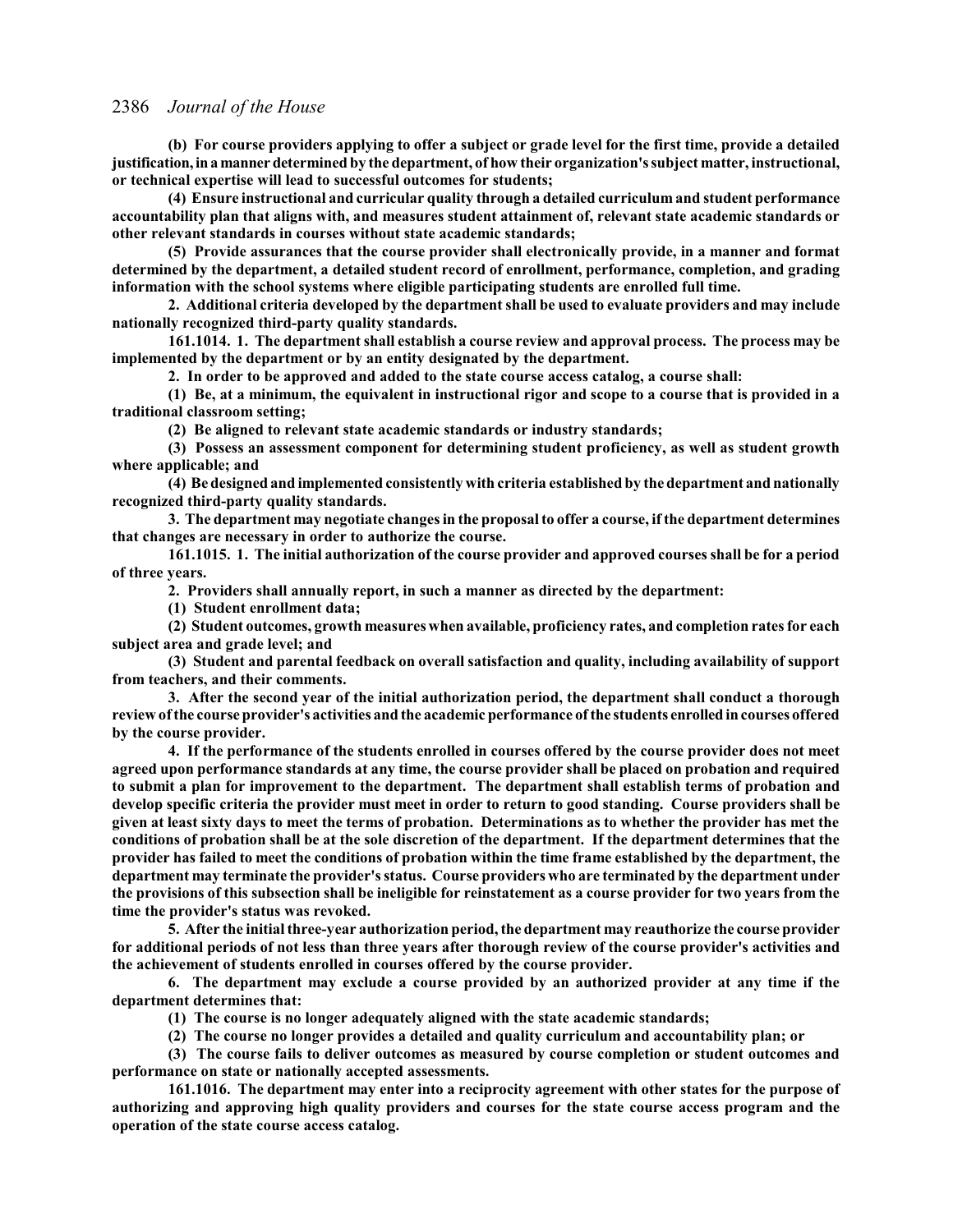**161.1017. 1. The department shall:**

**(1) Publish the criteria required by section 161.1013 for courses that may be offered through the state course access program;**

**(2) Be responsible for creating the state course access catalog; the department may enter into an agreement with other states or organizations to develop or operate one or more aspects of the state course access catalog and state course access program;**

**(3) Publish a link to the state course access catalog in a prominent location on the department's website, which includes a listing of courses offered by authorized providers available through the state course access program, a detailed description of the courses, and any available student completion and outcome data; and**

**(4) Establish and publish a time frame or specific dates by which students are able to withdraw from a course provided through the state course access program without the student, local education agency, or course provider incurring a penalty.**

**2. The department shall maintain on its official website in a prominent location an informed choice report. Each report under this section shall:**

**(1) Be updated within thirty calendar days of additional provider authorizations;**

**(2) Describe each course offered through the state course access program and include information such as course requirements and the school year calendar for the course, including any options for continued participation outside of the standard school year calendar;**

**(3) Include student and parental comments and feedback as detailed under section 161.1014; and**

**(4) Be published online in an open format that can be retrieved, downloaded, indexed, and searched by commonly used web search applications.**

**3. The department shall submit an annual report on the state course access program and the participation of entities to the governor, and the chairperson and vice-chairperson of the joint committee on education. The report shall at a minimum include the following information:**

**(1) The annual number of unique students participating in courses authorized under this sections 161.1010 to 161.1020 and the total number of courses students are enrolled in;**

**(2) The number of authorized providers;**

**(3) The number of authorized courses and the number of students enrolled in each course;**

**(4) The number of courses available by subject and grade level;**

**(5) The number of students enrolled in courses by subject and grade level;**

**(6) Student outcome data, including completion rates, student learning gains, student performance on state or nationally accepted assessments, by subject and grade level by provider. This outcome data should be published in a manner that protects student privacy; and**

**(7) The department shall note any data that is not yet available at the time of publication and when it will become available, and include that data in future reports.**

**4. The report and underlying data shall be published online in an open format that can be retrieved, downloaded, indexed, and searched by commonly used web search applications.**

**5. For purposes of this section, an "open format" is one that is platform independent, machine readable, and made available to the public without restrictions that would impede the reuse of that information.**

**161.1018. 1. A school district or charter school shall:**

**(1) Notify students and parents as part of any course enrollment period or process of the availability of state course access program courses in correspondence that is written in simple and accurate language;**

**(2) Provide information by letter or email to students and parents at home and by at least two other means, such as community flyers, newspaper postings, on student report cards, or other methods;**

**(3) Publish information and eligibility guidelines on the school and school district's websites.**

**2. Each local school system shall establish policies and procedures whereby, for each eligible participating student as identified in section 161.1011, the following shall apply:**

**(1) Credits earned through the course provider shall appear on each student's official transcript and count fully towards the requirements of any approved state diploma; and**

**(2) Coordinate with course providers to ensure that required state assessments are administered to each such student attending a public school.**

**3. The performance data of students who are enrolled in a course under sections 161.1010 to 161.1020 and in accordance with subsection 1 of this section shall be counted in the school performance score for the school in which the student is enrolled full time.**

**4. Nothing in sections 161.1010 to 161.1020 shall be construed to prevent a school entity fromestablishing its own online course or program in accordance with sections 161.1010 to 161.1020.**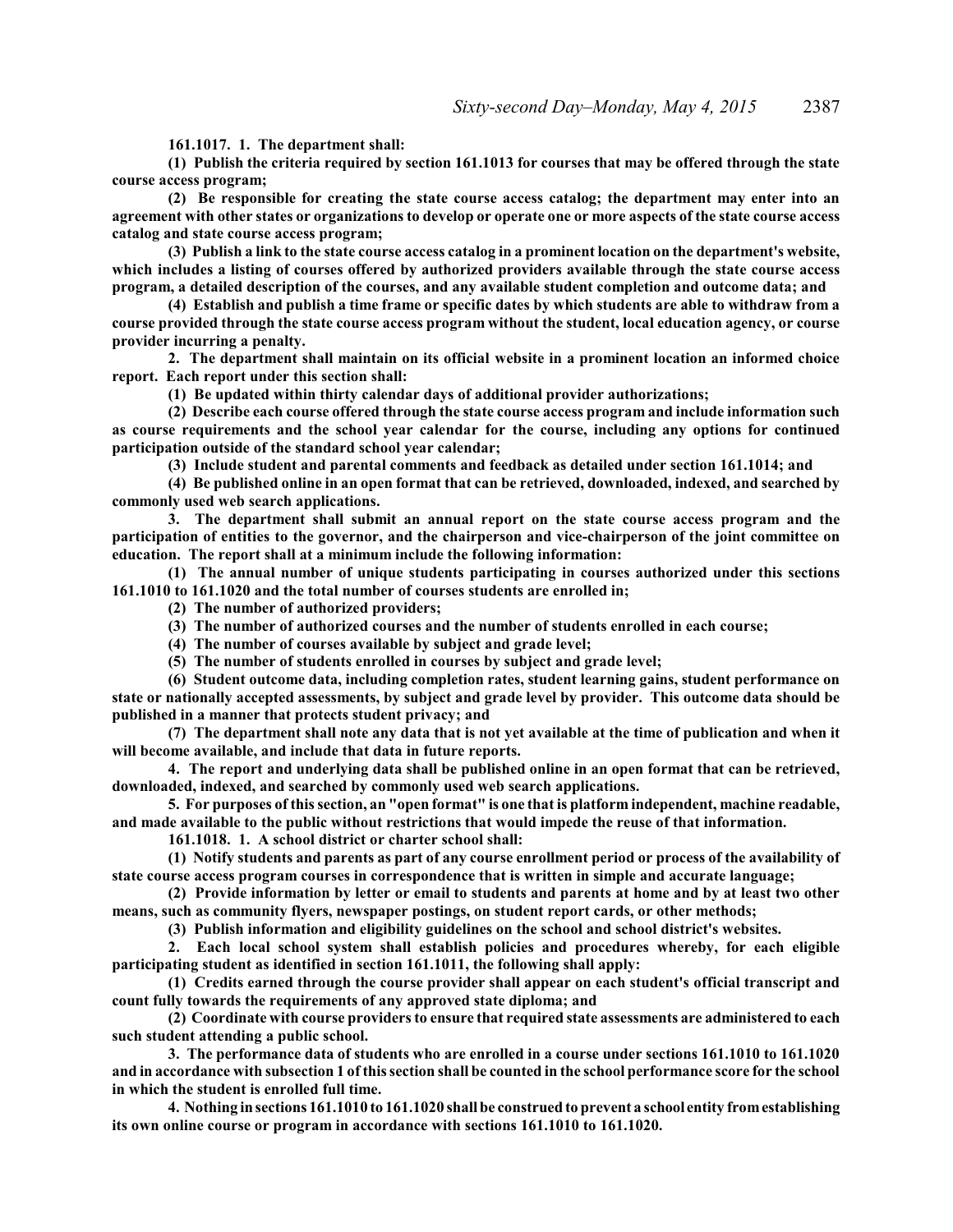**5. The department shall adopt rules necessary to implement sections 161.1010 to 161.1020, including but not limited to the requirements of school governing authorities or local school systems whose students enroll in courses offered by authorized course providers. Any rule or portion of a rule, as that term is defined in section 536.010, that is created under the authority delegated in this section shall become effective only if it complies with and is subject to all of the provisions of chapter 536 and, if applicable, section 536.028. This section and chapter 536 are nonseverable and if any of the powers vested with the general assembly pursuant to chapter 536 to review, to delay the effective date, or to disapprove and annul a rule are subsequently held unconstitutional, then the grant of rulemaking authority and any rule proposed or adopted after August 28, 2015, shall be invalid and void.**

**161.1019. 1. Per-course tuition shall be determined as follows:**

**(1) The course provider shall receive per-course tuition for each eligible funded student at a fair and reasonable rate negotiated by the department and the course provider that is inclusive of all required course materials. Determinations of course prices may take into account prices for similar levels of service in other jurisdictions. Funding for courses in which students are enrolled shall be made by the department to the local education agency where the student is enrolled full time; within ninety days of receiving funding from the department, the local education agency shall remit appropriate payment to the authorized course provider;**

**(2) The course provider shall receive payment from the local education agency only for the courses in which an eligible funded student is enrolled; the remaining funds received from the department by the local education agency shall remain with the local education agency in which the student is enrolled full time;**

**(3) The course provider shall accept the amount specified in subdivision (1) of this subsection as total tuition and fees for the eligible funded student;**

**(4) The course provider may charge tuition to any eligible participating student up to an amount determined by the course provider and department.**

**2. Payment of tuition to course providers shall be based upon student success and made as follows:**

**(1) Fifty percent of the amount of tuition to be paid or transferred to the course provider shall be transferred upon student enrollment in a course and fifty percent shall be dependent upon student success in the course. Student success may initially be measured based on course completion, but the department shall create new measures of student success by Year 3 for use in courses where externally validated measures are available. These measures of student outcomes, based on either proficiency or growth, shall include results from independent end-of-course exams, advanced placement exams, receipt of industry recognized credentials, receipt of credit from institutions of higher education, or other externally validated measures;**

**(2) Partial payments for delayed completions shall be determined as follows: if a student does not successfully complete a course according to the published course length in which the course provider has received the first payment under subsection 1 of this section, the provider shall receive twenty percent of the tuition that is dependent upon student success as defined in subsection 1 of this section only if the student completes and receives credit for the course within one additional semester. At that point, remaining tuition shall be returned to the local education agency where a student is enrolled full time.**

**161.1020. Under section 23.253 of the Missouri sunset act:**

**(1) The provisions of the new program authorized under sections 161.1010 to 161.1020 shall automatically sunset six years after the effective date of sections 161.1010 to 161.1020 unless reauthorized by an act of the general assembly; and**

**(2) If such program is reauthorized, the program authorized under sections 161.1010 to 161.1020 shall automatically sunset twelve years after the effective date of the reauthorization of sections 161.1010 to 161.1020; and**

**(3) Sections 161.1010 to 161.1020 shall terminate on September first of the calendar year immediately following the calendar year in which the program authorized under sections 161.1010 to 161.1020 is sunset.**"; and

Further amend said bill by amending the title, enacting clause, and intersectional references accordingly.

On motion of Representative Spencer, **House Amendment No. 1** was adopted.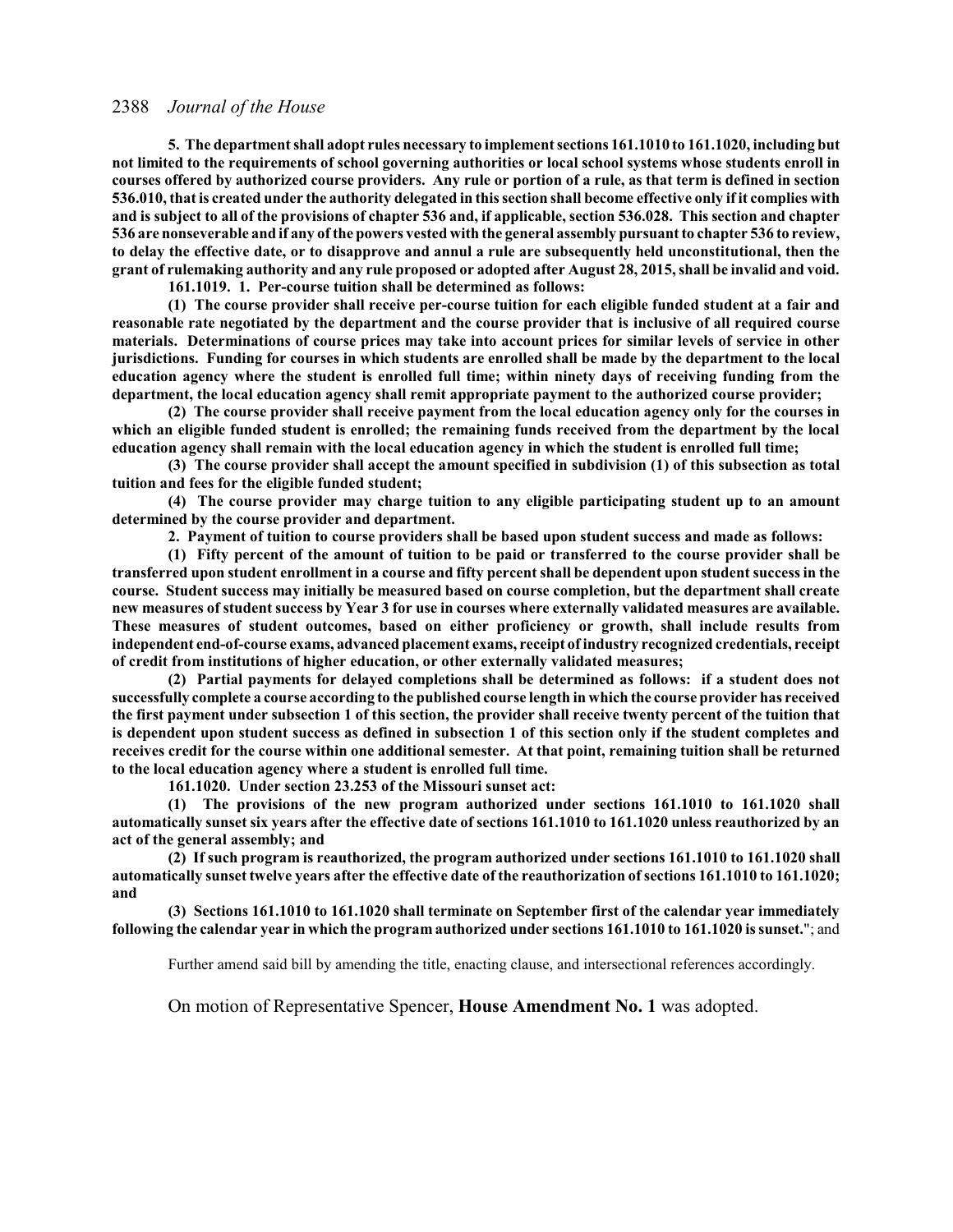## Representative Pfautsch offered **House Amendment No. 2**.

#### *House Amendment No. 2*

AMEND House Committee Substitute for Senate Bill No. 13, Page 1, Section A, Line 2, by inserting after all of said line the following:

"162.720. 1. Where a sufficient number of children are determined to be gifted and their development requires programs or services beyond the level of those ordinarily provided in regular public school programs, districts may establish special programs for such gifted children.

2. The state board of education shall determine standards for such programs. Approval of such programs shall be made by the state department of elementary and secondary education based upon project applications submitted by July fifteenth of each year.

**3. No district shall make a determination as to whether a child is gifted based on the child's participation in an advanced placement course or international baccalaureate course. Districts shall only determine a child is gifted if the child meets the definition of "gifted children" as provided in section 162.675.**

163.031. 1. The department of elementary and secondary education shall calculate and distribute to each school district qualified to receive state aid under section 163.021 an amount determined by multiplying the district's weighted average daily attendance by the state adequacy target, multiplying this product by the dollar value modifier for the district, and subtracting from this product the district's local effort and, in years not governed under subsection 4 of this section, subtracting payments from the classroom trust fund under section 163.043.

2. Other provisions of law to the contrary notwithstanding:

(1) For districts with an average daily attendance of more than three hundred fifty in the school year preceding the payment year:

(a) For the 2006-07 school year, the state revenue per weighted average daily attendance received by a district from the state aid calculation under subsections 1 and 4 of this section, as applicable, and the classroom trust fund under section 163.043 shall not be less than the state revenue received by a district in the 2005-06 school year from the foundation formula, line 14, gifted, remedial reading, exceptional pupil aid, fair share, and free textbook payment amounts multiplied by the sum of one plus the product of one-third multiplied by the remainder of the dollar value modifier minus one, and dividing this product by the weighted average daily attendance computed for the 2005-06 school year;

(b) For the 2007-08 school year, the state revenue per weighted average daily attendance received by a district from the state aid calculation under subsections 1 and 4 of this section, as applicable, and the classroom trust fund under section 163.043 shall not be less than the state revenue received by a district in the 2005-06 school year from the foundation formula, line 14, gifted, remedial reading, exceptional pupil aid, fair share, and free textbook payment amounts multiplied by the sum of one plus the product of two-thirds multiplied by the remainder of the dollar value modifier minus one, and dividing this product by the weighted average daily attendance computed for the 2005-06 school year;

(c) For the 2008-09 school year, the state revenue per weighted average daily attendance received by a district from the state aid calculation under subsections 1 and 4 of this section, as applicable, and the classroom trust fund under section 163.043 shall not be less than the state revenue received by a district in the 2005-06 school year from the foundation formula, line 14, gifted, remedial reading, exceptional pupil aid, fair share, and free textbook payment amounts multiplied by the dollar value modifier, and dividing this product by the weighted average daily attendance computed for the 2005-06 school year;

(d) For each year subsequent to the 2008-09 school year, the amount shall be no less than that computed in paragraph (c) of this subdivision, multiplied by the weighted average daily attendance pursuant to section 163.036, less any increase in revenue received from the classroom trust fund under section 163.043;

(2) For districts with an average daily attendance of three hundred fifty or less in the school year preceding the payment year:

(a) For the 2006-07 school year, the state revenue received by a district from the state aid calculation under subsections 1 and 4 of this section, as applicable, and the classroom trust fund under section 163.043 shall not be less than the greater of state revenue received by a district in the 2004-05 or 2005-06 school year from the foundation formula, line 14, gifted, remedial reading, exceptional pupil aid, fair share, and free textbook payment amounts multiplied by the sumof one plus the product of one-third multiplied by the remainder of the dollar value modifier minus one;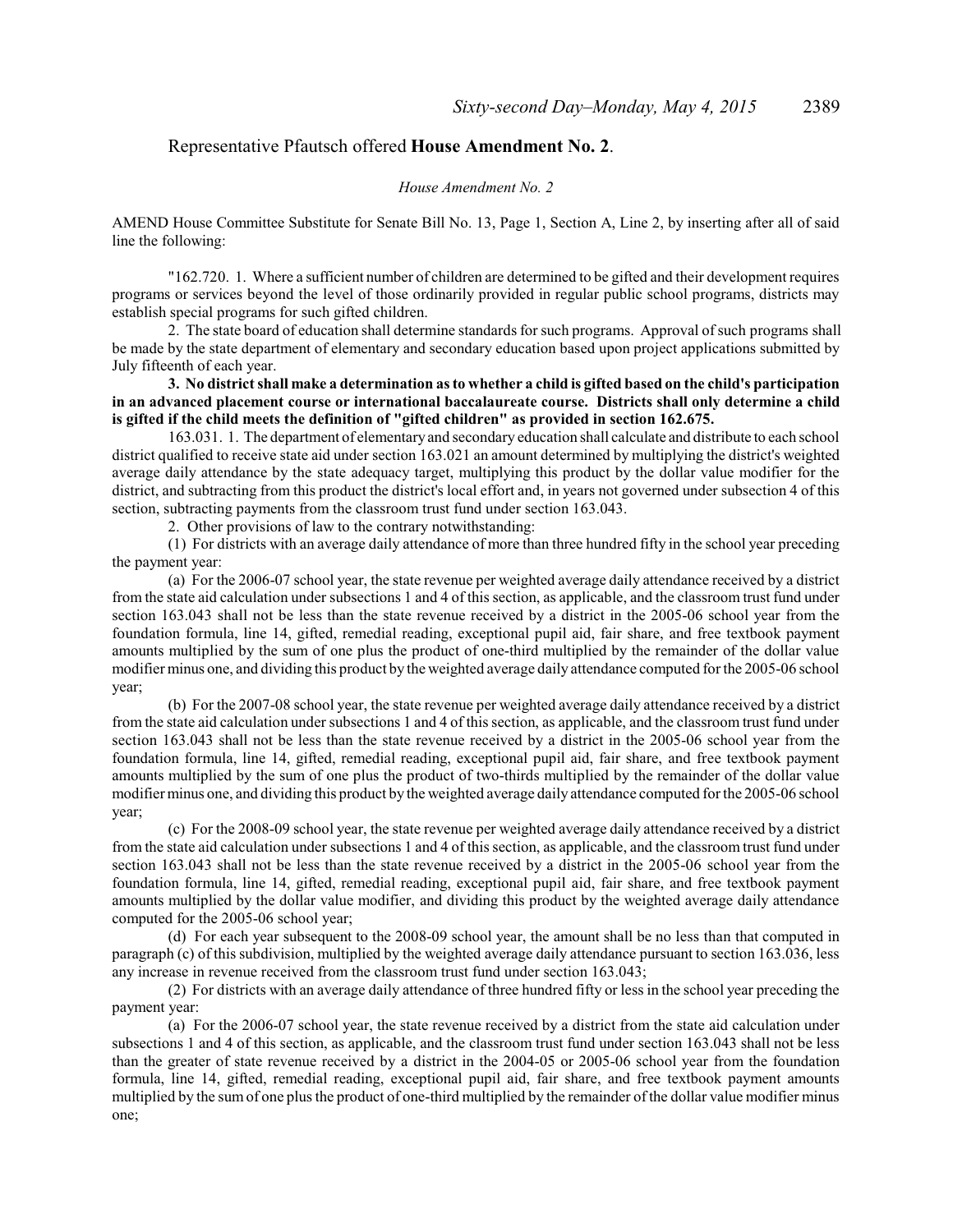(b) For the 2007-08 school year, the state revenue received by a district from the state aid calculation under subsections 1 and 4 of this section, as applicable, and the classroom trust fund under section 163.043 shall not be less than the greater of state revenue received by a district in the 2004-05 or 2005-06 school year from the foundation formula, line 14, gifted, remedial reading, exceptional pupil aid, fair share, and free textbook payment amounts multiplied by the sum of one plus the product of two-thirds multiplied by the remainder of the dollar value modifier minus one;

(c) For the 2008-09 school year, the state revenue received by a district from the state aid calculation under subsections 1 and 4 of this section, as applicable, and the classroom trust fund under section 163.043 shall not be less than the greater of state revenue received by a district in the 2004-05 or 2005-06 school year from the foundation formula, line 14, gifted, remedial reading, exceptional pupil aid, fair share, and free textbook payment amounts multiplied by the dollar value modifier;

(d) For each year subsequent to the 2008-09 school year, the amount shall be no less than that computed in paragraph (c) of this subdivision;

(3) The department of elementary and secondary education shall make an addition in the payment amount specified in subsection 1 of this section to assure compliance with the provisions contained in this subsection.

3. School districts that meet the requirements of section 163.021 shall receive categorical add-on revenue as provided in this subsection. The categorical add-on for the district shall be the sum of: seventy-five percent of the district allowable transportation costs under section 163.161; the career ladder entitlement for the district, as provided for in sections 168.500 to 168.515; the vocational education entitlement for the district, as provided for in section 167.332; and the district educational and screening program entitlements as provided for in sections 178.691 to 178.699. The categorical add-on revenue amounts may be adjusted to accommodate available appropriations.

4. In the 2006-07 school year and each school year thereafter for five years, those districts entitled to receive state aid under the provisions of subsection 1 of this section shall receive state aid in an amount as provided in this subsection.

(1) For the 2006-07 school year, the amount shall be fifteen percent of the amount of state aid calculated for the district for the 2006-07 school year under the provisions of subsection 1 of this section, plus eighty-five percent of the total amount of state revenue received by the district for the 2005-06 school year from the foundation formula, line 14, gifted, remedial reading, exceptional pupil aid, fair share, and free textbook payments less any amounts received under section 163.043.

(2) For the 2007-08 school year, the amount shall be thirty percent of the amount ofstate aid calculated for the district for the 2007-08 school year under the provisions of subsection 1 of this section, plus seventy percent of the total amount ofstate revenue received by the district for the 2005-06 school year from the foundation formula, line 14, gifted, remedial reading, exceptional pupil aid, fair share, and free textbook payments less any amounts received under section 163.043.

(3) For the 2008-09 school year, the amount of state aid shall be forty-four percent of the amount of state aid calculated for the district for the 2008-09 school year under the provisions of subsection 1 of this section plus fifty-six percent of the total amount of state revenue received by the district for the 2005-06 school year from the foundation formula, line 14, gifted, remedial reading, exceptional pupil aid, fair share, and free textbook payments less any amounts received under section 163.043.

(4) For the 2009-10 school year, the amount of state aid shall be fifty-eight percent of the amount of state aid calculated for the district for the 2009-10 school year under the provisions of subsection 1 of this section plus forty-two percent of the total amount of state revenue received by the district for the 2005-06 school year from the foundation formula, line 14, gifted, remedial reading, exceptional pupil aid, fair share, and free textbook payments less any amounts received under section 163.043.

(5) For the 2010-11 school year, the amount of state aid shall be seventy-two percent of the amount of state aid calculated for the district for the 2010-11 school year under the provisions ofsubsection 1 of this section plus twentyeight percent of the total amount of state revenue received by the district for the 2005-06 school year from the foundation formula, line 14, gifted, remedial reading, exceptional pupil aid, fair share, and free textbook payments less any amounts received under section 163.043.

(6) For the 2011-12 school year, the amount of state aid shall be eighty-six percent of the amount of state aid calculated for the district for the 2011-12 school year under the provisions of subsection 1 of this section plus fourteen percent of the total amount of state revenue received by the district for the 2005-06 school year from the foundation formula, line 14, gifted, remedial reading, exceptional pupil aid, fair share, and free textbook payments less any amounts received under section 163.043.

(7) (a) **[**a.**]** For the 2006-07 school year, if a school district experiences a decrease in summer school average daily attendance of more than twenty percent from the district's 2005-06 summer school average daily attendance, an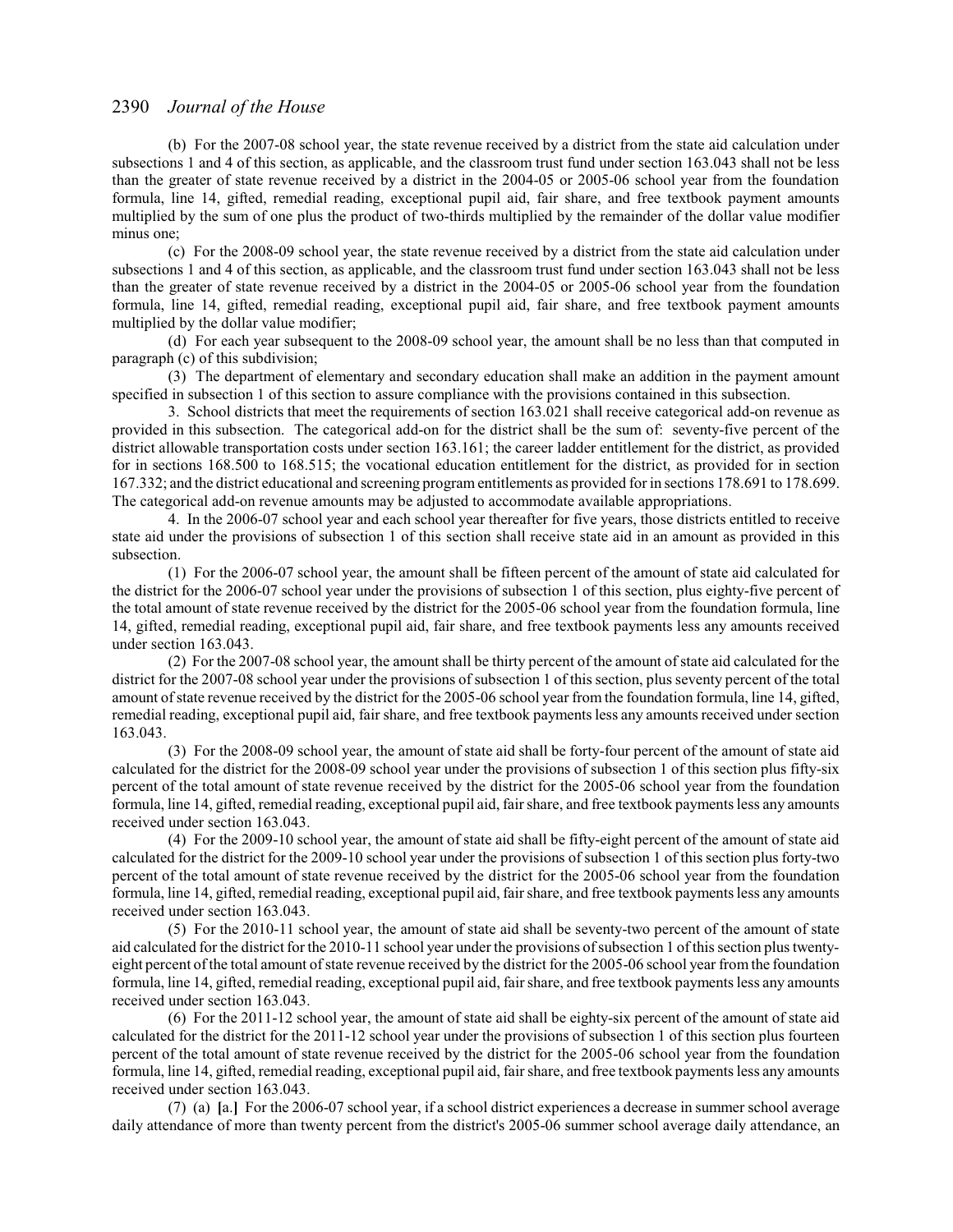amount equal to the product of the percent reduction that is in excess of twenty percent of the district's summer school average daily attendance multiplied by the funds generated by the district's summer school program in the 2005-06 school year shall be subtracted from the district's current year payment amount.

**[**b.**] (b)** For the 2007-08 school year, if a school district experiences a decrease in summer school average daily attendance of more than thirty percent from the district's 2005-06 summer school average daily attendance, an amount equal to the product of the percent reduction that is in excess of thirty percent of the district's summer school average daily attendance multiplied by the funds generated by the district's summer school program in the 2005-06 school year shall be subtracted from the district's payment amount.

**[**c.**] (c)** For the 2008-09 school year, if a school district experiences a decrease in summer school average daily attendance of more than thirty-five percent from the district's 2005-06 summer school average daily attendance, an amount equal to the product ofthe percent reduction that is in excess of thirty-five percent of the district's summer school average daily attendance multiplied by the funds generated by the district's summer school program in the 2005-06 school year shall be subtracted from the district's payment amount.

**[**d.**] (d)** Notwithstanding the provisions of this **[**paragraph**] subdivision**, no such reduction shall be made in the case of a district that is receiving a payment under section 163.044 or any district whose regular school term average daily attendance for the preceding year was three hundred fifty or less.

**[**e.**] (e)** This **[**paragraph**] subdivision** shall not be construed to permit any reduction applied under this **[**paragraph**] subdivision** to result in any district receiving a current-year payment that is less than the amount calculated for such district under subsection 2 of this section.

**[**(b) If a school district experiences a decrease in its gifted program enrollment of more than twenty percent from its 2005-06 gifted program enrollment in any year governed by this subsection, an amount equal to the product of the percent reduction in the district's gifted program enrollment multiplied by the funds generated by the district's gifted program in the 2005-06 school year shall be subtracted from the district's current year payment amount.**]**

5. For any school district meeting the eligibility criteria for state aid as established in section 163.021, but which is considered an option district under section 163.042 and therefore receives no state aid, the commissioner of education shall present a plan to the superintendent of the school district for the waiver of rules and the duration of said waivers, in order to promote flexibility in the operations of the district and to enhance and encourage efficiency in the delivery of instructional services as provided in section 163.042.

6. (1) No less than seventy-five percent of the state revenue received under the provisions of subsections 1, 2, and 4 of this section shall be placed in the teachers' fund, and the remaining percent of such moneys shall be placed in the incidental fund. No less than seventy-five percent of one-half of the funds received from the school district trust fund distributed under section 163.087 shall be placed in the teachers' fund. One hundred percent of revenue received under the provisions ofsection 163.161 shall be placed in the incidental fund. One hundred percent of revenue received under the provisions of sections 168.500 to 168.515 shall be placed in the teachers' fund. (2) A school district shall spend for certificated compensation and tuition expenditures each year:

(a) An amount equal to at least seventy-five percent of the state revenue received under the provisions of subsections 1, 2, and 4 of this section;

(b) An amount equal to at least seventy-five percent of one-half of the funds received from the school district trust fund distributed under section 163.087 during the preceding school year; and

(c) Beginning in fiscal year 2008, as much as was spent per the second preceding year's weighted average daily attendance for certificated compensation and tuition expenditures the previous year from revenue produced by local and county tax sources in the teachers' fund, plus the amount of the incidental fund to teachers' fund transfer calculated to be local and county tax sources by dividing local and county tax sources in the incidental fund by total revenue in the incidental fund.

In the event a district fails to comply with this provision, the amount by which the district fails to spend funds as provided herein shall be deducted from the district's state revenue received under the provisions of subsections 1, 2, and 4 of this section for the following year, provided that the state board of education may exempt a school district from this provision if the state board of education determines that circumstances warrant such exemption.

7. **(1)** If a school district's annual audit discloses that students were inappropriately identified as eligible for free and reduced lunch, special education, or limited English proficiency and the district does not resolve the audit finding, the department of elementary and secondary education shall require that the amount of aid paid pursuant to the weighting for free and reduced lunch, special education, or limited English proficiency in the weighted average daily attendance on the inappropriately identified pupils be repaid by the district in the next school year and shall additionally impose a penalty of one hundred percent ofsuch aid paid on such pupils, which penalty shall also be paid within the next school year. Such amounts may be repaid by the district through the withholding of the amount of state aid.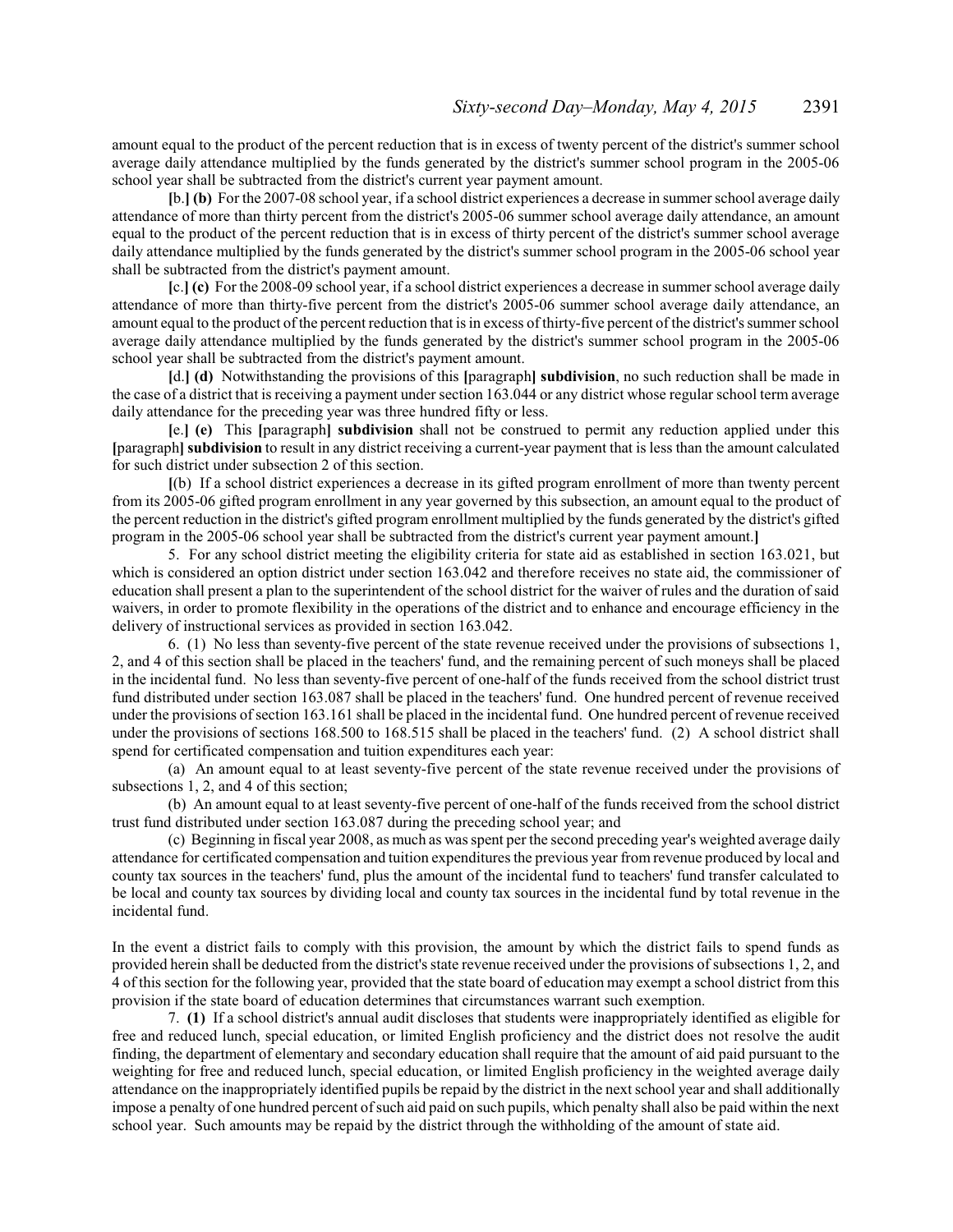**(2) Beginning in the 2016-2017 school year and in each school year after that, if a district experiences a decrease in its gifted program enrollment of twenty percent or more from the previous school year, an amount equal to the product of the difference between the number of students enrolled in the gifted program in the current school year and the number of students enrolled in the gifted program in the previous school year multiplied by six hundred eighty dollars shall be subtracted from the district's current year payment amount.**

8. Notwithstanding any provision of law to the contrary, in any fiscal year during which the total formula appropriation is insufficient to fully fund the entitlement calculation of this section, the department of elementary and secondary education shall adjust the state adequacy target in order to accommodate the appropriation level for the given fiscal year. In no manner shall any payment modification be rendered for any district qualified to receive payments under subsection 2 of this section based on insufficient appropriations."; and

Further amend said bill, Page 4, Section 178.550, Line 87, by inserting after all of said line the following:

"Section B. Section 163.031 of Section A of this act shall become effective July 1, 2016."; and

Further amend said bill by amending the title, enacting clause, and intersectional references accordingly.

On motion of Representative Pfautsch, **House Amendment No. 2** was adopted.

### Representative Redmon offered **House Amendment No. 3**.

#### *House Amendment No. 3*

AMEND House Committee Substitute for Senate Bill No. 13, Page 1, In the Title, Lines 2-3, by deleting the words "career and technical"; and

Further amend said bill and page, Section A, Line 2, by inserting immediately after all of said line and section the following:

"162.203. 1. Board members initially elected or appointed under section 162.291, 162.459, 162.471, or 162.581 after August 28, 1993, in addition to the qualifications prescribed in those sections, shall successfully complete orientation and training requirements within one year of the date of the election or appointment. The orientation and training shall consist of at least sixteen hours with the cost of such training to be paid by the district.

2. All programs providing the orientation and training required under the provisions of this section shall be offered by a statewide association organized for the benefit of members of boards of education or be approved by the state board of education.

**3. Any funding appropriated to the department of elementary and secondary education for the purposes of school board training reimbursement shall be distributed to all statewide organizations that received state funding for school board training in fiscal year 2013.**"; and

Further amend said bill by amending the title, enacting clause, and intersectional references accordingly.

On motion of Representative Redmon, **House Amendment No. 3** was adopted.

#### Representative Lichtenegger offered **House Amendment No. 4**.

#### *House Amendment No. 4*

AMEND House Committee Substitute for Senate Bill No. 13, Page 1, In the Title, Lines 2 and 3, by deleting the words "career and technical"; and

Further amend said bill, Page 2, Section 170.029, Line 25, by inserting immediately after all of said line and section the following: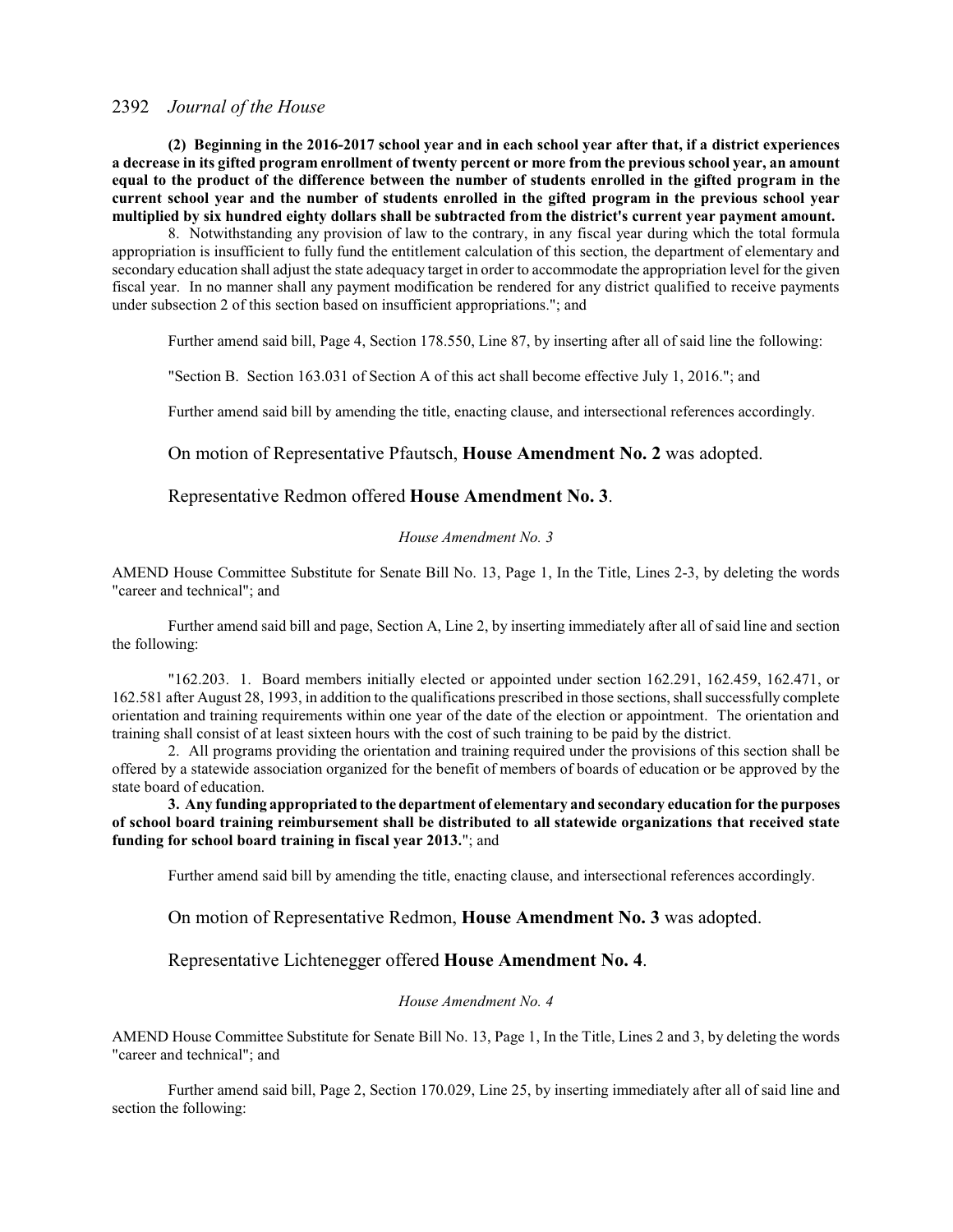"173.1101. The financial assistance programestablished under sections 173.1101 to 173.1107 shall be hereafter known as the "Access Missouri Financial Assistance Program". The coordinating board and all approved private**, [**and**]** public**, and virtual** institutions in this state shall refer to the financial assistance program established under sections 173.1101 to 173.1107 as the access Missouri student financial assistance programin their scholarship literature, provided that no institution shall be required to revise or amend any such literature to comply with this section prior to the date such literature would otherwise be revised, amended, reprinted or replaced in the ordinary course of such institution's business.

173.1102. As used in sections 173.1101 to 173.1107, unless the context requires otherwise, the following terms mean:

(1) "Academic year", the period from July first of any year through June thirtieth of the following year;

(2) "Approved private institution", a nonprofit institution, dedicated to educational purposes, located in Missouri which:

(a) Is operated privately under the control of an independent board and not directly controlled or administered by any public agency or political subdivision;

(b) Provides a postsecondary course of instruction at least six monthsin length leading to or directly creditable toward a certificate or degree;

(c) Meets the standards for accreditation as determined by either the Higher Learning Commission or by other accrediting bodies recognized by the United States Department of Education or by utilizing accreditation standards applicable to nondegree-granting institutions as established by the coordinating board for higher education;

(d) Does not discriminate in the hiring of administrators, faculty and staff or in the admission of students on the basis of race, color, religion, sex, or national origin and is in compliance with the Federal Civil Rights Acts of 1964 and 1968 and executive orders issued pursuant thereto. Sex discrimination as used herein shall not apply to admission practices of institutions offering the enrollment limited to one sex;

(e) Permits faculty members to select textbooks without influence or pressure by any religious or sectarian source;

(3) "Approved public institution", an educational institution located in Missouri which:

(a) Is directly controlled or administered by a public agency or political subdivision;

(b) Receives appropriations directly or indirectly from the general assembly for operating expenses;

(c) Provides a postsecondary course of instruction at least six monthsin length leading to or directly creditable toward a degree or certificate;

(d) Meets the standards for accreditation as determined by either the Higher Learning Commission, or if a public community college created under the provisions of sections 178.370 to 178.400 meets the standards established by the coordinating board for higher education for such public community colleges, or by other accrediting bodies recognized by the United States Department of Education or by utilizing accreditation standards applicable to the institution as established by the coordinating board for higher education;

(e) Does not discriminate in the hiring of administrators, faculty and staff or in the admission of students on the basis ofrace, color, religion, sex, or national origin and is otherwise in compliance with the Federal Civil Rights Acts of 1964 and 1968 and executive orders issued pursuant thereto;

(f) Permits faculty members to select textbooks without influence or pressure by any religious or sectarian source;

(4)**"Approved virtual institution", aneducational institution that meets all of the following requirements:**

**(a) Is recognized as a qualifying institution by gubernatorial executive order issued prior to August 28, 2015, and through a memorandum of understanding between the state of Missouri and the approved virtual institution;**

**(b) Is organized as a nonprofit institution;**

**(c) Is accredited by a regional accrediting agency recognized by the United States Department of Education;**

**(d) Has established and continuously maintains a physical campus or location of operation within the state of Missouri;**

**(e) Maintains at least twenty-five full-time Missouri employees, at least one-half of which shall be faculty or administrators engaged in Missouri operations;**

**(f) Enrolls at least one thousand Missouri residents as degree or certificate seeking students; and**

**(g) Maintains a governing body or advisory board based in Missouri with oversight of Missouri operations.**

**(5)** "Coordinating board", the coordinating board for higher education;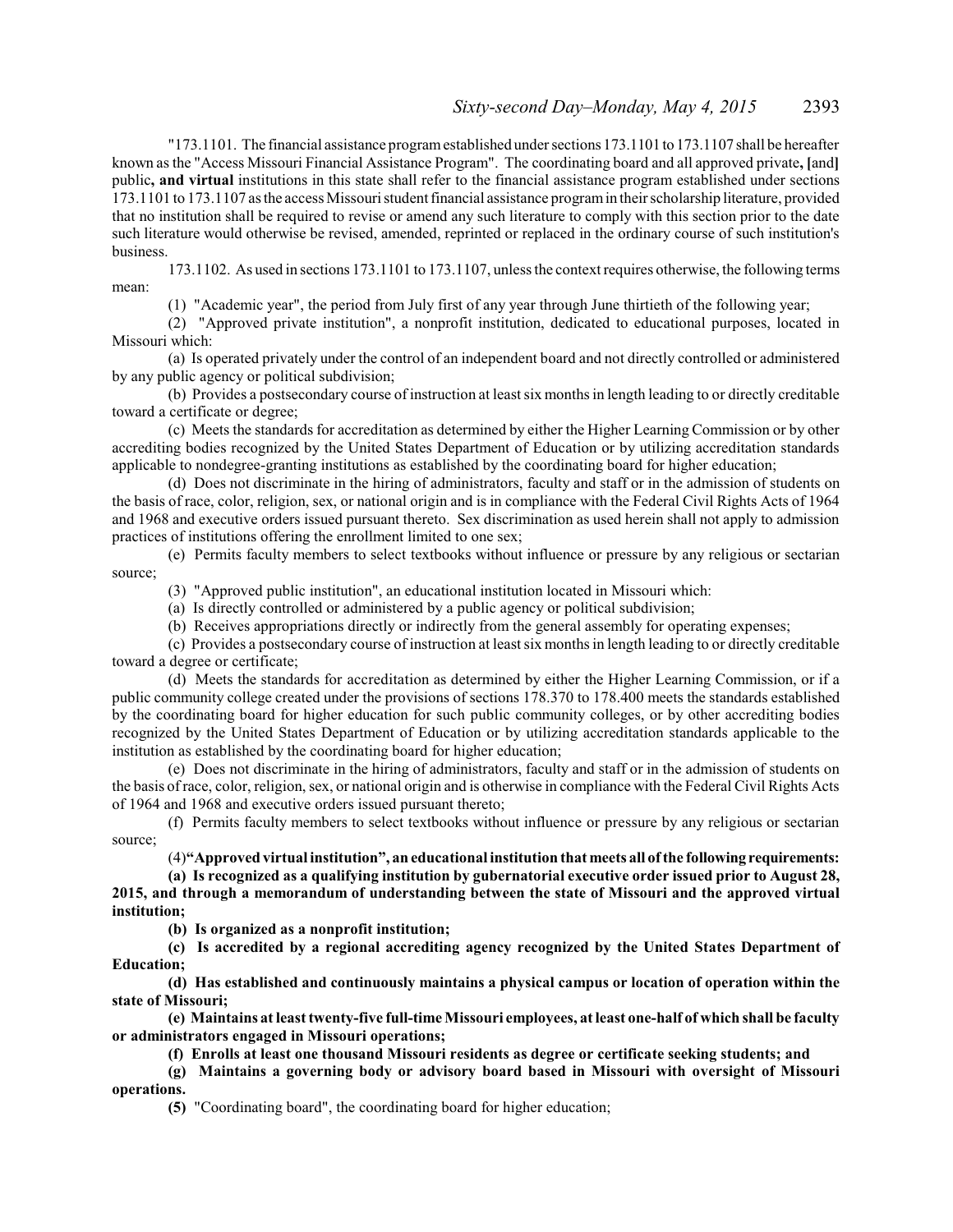**[**(5)**] (6)** "Expected family contribution", the amount of money a student and family should pay toward the cost of postsecondary education as calculated by the United States Department of Education and reported on the student aid report or the institutional student information record;

**[**(6)**] (7)** "Financial assistance", an amount of money paid by the state of Missouri to a qualified applicant under sections 173.1101 to 173.1107;

**[**(7)**] (8)** "Full-time student", an individual who is enrolled in and is carrying a sufficient number of credit hours or their equivalent at an approved private**, [**or**]** public**, or virtual** institution to secure the degree or certificate toward which he or she is working in no more than the number of semesters or their equivalent normally required by that institution in the program in which the individual is enrolled. This definition shall be construed as the successor to subdivision (7) of section 173.205 for purposes of eligibility requirements of other financial assistance programs that refer to section 173.205.

173.1104. 1. An applicant shall be eligible for initial or renewed financial assistance only if, at the time of application and throughout the period during which the applicant is receiving such assistance, the applicant:

(1) Is a citizen or a permanent resident of the United States;

(2) Is a resident of the state of Missouri, as determined by reference to standards promulgated by the coordinating board;

(3) Is enrolled, or has been accepted for enrollment, as a full-time undergraduate student in an approved private**, [**or**]** public**, or virtual** institution; and

(4) Is not enrolled or does not intend to use the award to enroll in a course of study leading to a degree in theology or divinity.

2. If an applicant is found guilty of or pleads guilty to any criminal offense during the period of time in which the applicant is receiving financial assistance, such applicant shall not be eligible for renewal ofsuch assistance, provided such offense would disqualify the applicant from receiving federal student aid under Title IV of the Higher Education Act of 1965, as amended.

3. Financial assistance shall be allotted for one academic year, but a recipient shall be eligible for renewed assistance until he or she has obtained a baccalaureate degree, provided such financial assistance shall not exceed a total of ten semesters or fifteen quarters or their equivalent. Standards of eligibility for renewed assistance shall be the same as for an initial award of financial assistance, except that for renewal, an applicant shall demonstrate a grade-point average of two and five-tenths on a four-point scale, or the equivalent on another scale. This subsection shall be construed as the successor to section 173.215 for purposes of eligibility requirements of other financial assistance programs that refer to section 173.215.

173.1105. 1. An applicant who is an undergraduate postsecondary student at an approved private**, [**or**]** public**, or virtual** institution and who meets the other eligibility criteria shall be eligible for financial assistance, with a minimum and maximum award amount as follows:

(1) For academic years 2010-11, 2011-12, 2012-13, and 2013-14:

(a) One thousand dollars maximum and three hundred dollars minimum for students attending institutions classified as part of the public two-year sector;

(b) Two thousand one hundred fifty dollars maximumand one thousand dollars minimumfor students attending institutions classified as part of the public four-year sector, including State Technical College of Missouri; and

(c) Four thousand six hundred dollars maximum and two thousand dollars minimum for students attending approved private institutions;

(2) For the 2014-15 academic year and subsequent years:

(a) One thousand three hundred dollars maximum and three hundred dollars minimum for students attending institutions classified as part of the public two-year sector; and

(b) Two thousand eight hundred fifty dollars maximum and one thousand five hundred dollars minimum for students attending institutions classified as part of the public four-year sector, including State Technical College of Missouri**[**, or**];** approved private institutions**; or approved virtual institutions**.

2. All students with an expected family contribution of twelve thousand dollars or less shall receive at least the minimum award amount for his or her institution. Maximum award amounts for an eligible student with an expected family contribution above seven thousand dollars shall be reduced by ten percent of the maximum expected family contribution for his or her increment group. Any award amount shall be reduced by the amount of a student's payment from the A+ schools program or any successor program to it. For purposes of this subsection, the term "increment group" shall mean a group organized by expected family contribution in five hundred dollar increments into which all eligible students shall be placed.

3. If appropriated funds are insufficient to fund the program as described, the maximumaward shall be reduced across all sectors by the percentage of the shortfall. If appropriated funds exceed the amount necessary to fund the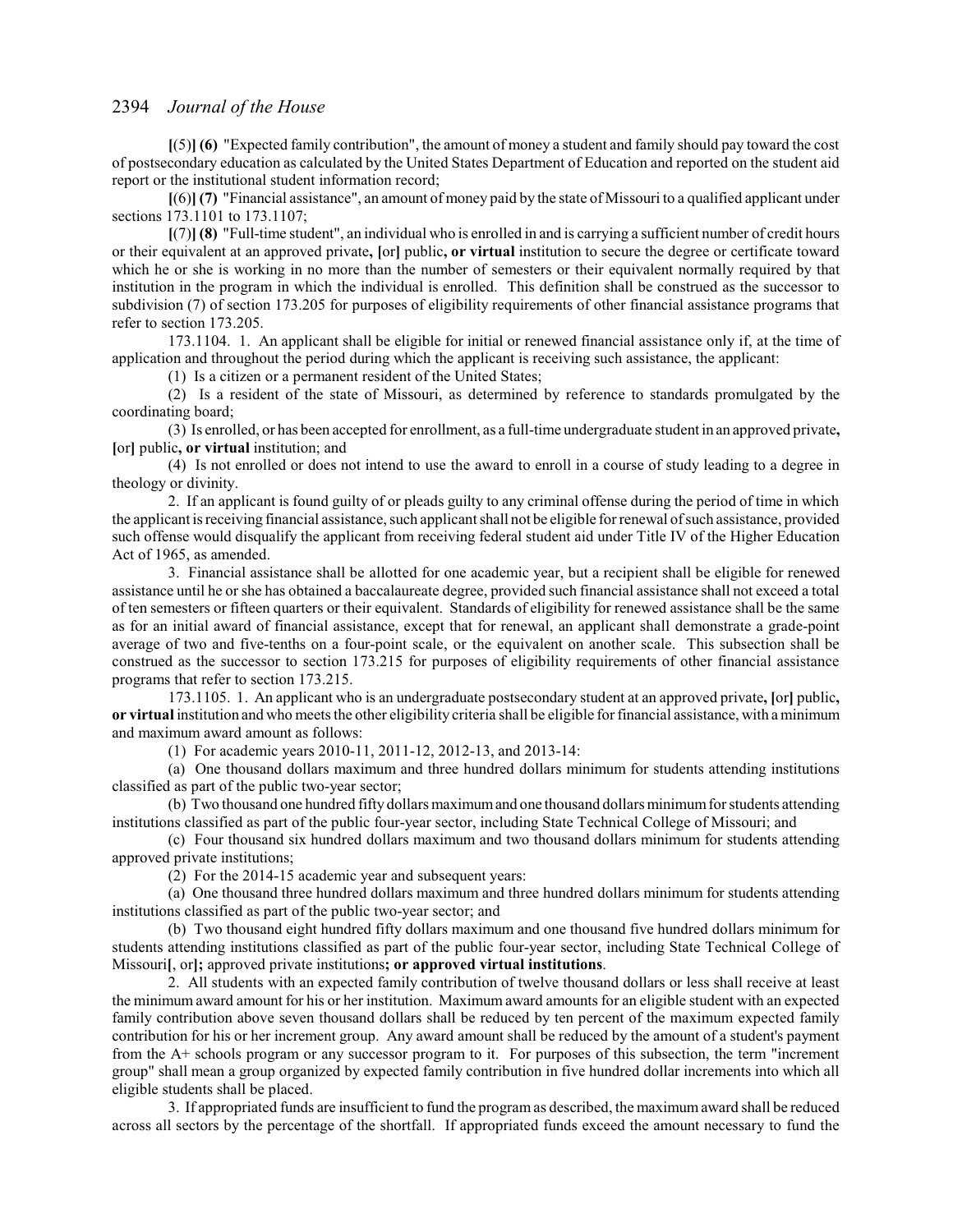program, the additional funds shall be used to increase the number of recipients by raising the cutoff for the expected family contribution rather than by increasing the size of the award.

4. Every three years, beginning with academic year 2009-10, the award amount may be adjusted to increase no more than the Consumer Price Index for All Urban Consumers (CPI-U), 1982-1984 = 100, not seasonally adjusted, as defined and officially recorded by the United States Department of Labor, or its successor agency, for the previous academic year. The coordinating board shall prepare a report prior to the legislative session for use of the general assembly and the governor in determining budget requests which shall include the amount offunds necessary to maintain full funding of the program based on the baseline established for the program upon the effective date of sections 173.1101 to 173.1107. Any increase in the award amount shall not become effective unless an increase in the amount of money appropriated to the program necessary to cover the increase in award amount is passed by the general assembly.

173.1107. A recipient of financial assistance may transfer from one approved public **[**or**],** private**, or virtual** institution to another without losing eligibility for assistance under sections 173.1101 to 173.1107, but the coordinating board shall make any necessary adjustments in the amount of the award. If a recipient of financial assistance at any time is entitled to a refund of any tuition, fees, or other charges under the rules and regulations of the institution in which he or she is enrolled, the institution shall pay the portion of the refund which may be attributed to the state grant to the coordinating board. The coordinating board will use these refunds to make additional awards under the provisions of sections 173.1101 to 173.1107."; and

Further amend said bill by amending the title, enacting clause, and intersectional references accordingly.

### On motion of Representative Lichtenegger, **House Amendment No. 4** was adopted.

### On motion of Representative Spencer, **HCS SB 13, as amended**, was adopted.

On motion of Representative Spencer, **HCS SB 13, as amended**, was read the third time and passed by the following vote:

#### AYES: 107

| Alferman        | Allen       | Anderson       | Andrews             | Austin       |
|-----------------|-------------|----------------|---------------------|--------------|
| Bahr            | Basye       | <b>Beard</b>   | <b>Bernskoetter</b> | Berry        |
| <b>Black</b>    | Bondon      | <b>Brattin</b> | Brown 57            | Brown 94     |
| <b>Burlison</b> | Chipman     | Cierpiot       | Conway 104          | Cookson      |
| Corlew          | Cornejo     | Crawford       | <b>Cross</b>        | Curtman      |
| Davis           | Dogan       | Dohrman        | Dugger              | Eggleston    |
| Engler          | Entlicher   | Fitzpatrick    | Fitzwater 144       | Fitzwater 49 |
| Fraker          | Franklin    | Frederick      | Gannon              | Gosen        |
| Haahr           | Haefner     | Hansen         | Hicks               | Higdon       |
| Hill            | Hinson      | Hoskins        | Houghton            | Hurst        |
| Johnson         | Justus      | Keeney         | Kelley              | Kidd         |
| King            | Koenig      | Kolkmeyer      | Lair                | Lant         |
| Lauer           | Leara       | Lichtenegger   | Lynch               | Mathews      |
| McCaherty       | McDaniel    | McGaugh        | Messenger           | Miller       |
| Morris          | Muntzel     | Neely          | Parkinson           | Pfautsch     |
| Phillips        | Pietzman    | Pike           | Redmon              | Rehder       |
| Reiboldt        | Remole      | Rhoads         | Richardson          | Roden        |
| Roeber          | Rone        | Ross           | Rowden              | Rowland      |
| Ruth            | Shaul       | Shull          | Shumake             | Solon        |
| Sommer          | Spencer     | Swan           | Taylor              | Vescovo      |
| Walker          | White       | Wiemann        | Wilson              | Wood         |
| Zerr            | Mr. Speaker |                |                     |              |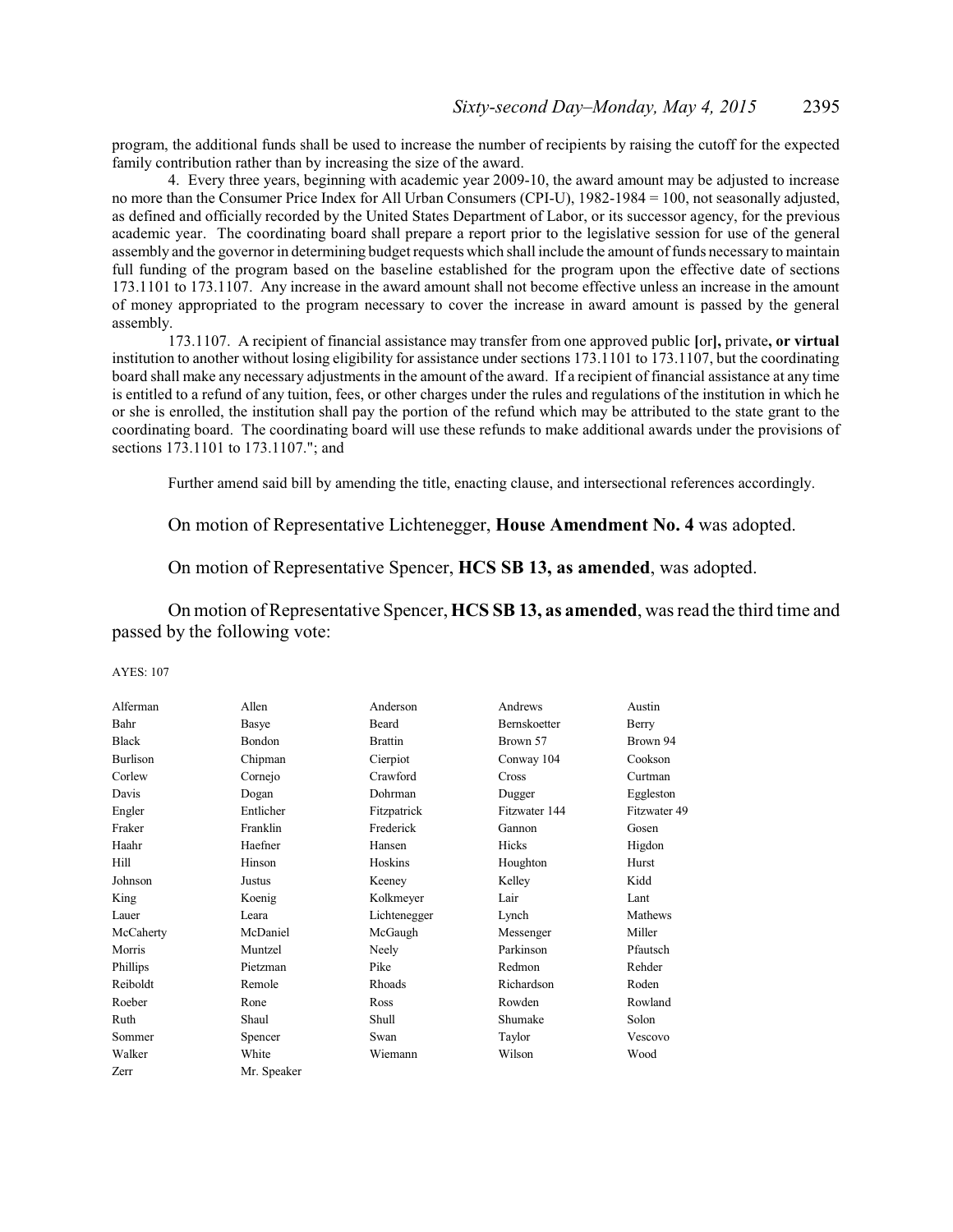NOES: 046

| Adams                         | Anders    | Arthur     | <b>Burns</b> | Butler             |
|-------------------------------|-----------|------------|--------------|--------------------|
| Colona                        | Conway 10 | Curtis     | Ellington    | English            |
| Gardner                       | Green     | Harris     | Hubbard      | Hubrecht           |
| Hummel                        | Kendrick  | Kirkton    | Kratky       | LaFaver            |
| Lavender                      | Love      | Marshall   | May          | McCann Beatty      |
| McCreery                      | McDonald  | McManus    | McNeil       | Meredith           |
| Mims                          | Mitten    | Montecillo | Moon         | Morgan             |
| Nichols                       | Norr      | Otto       | Pace         | Peters             |
| Pogue                         | Rizzo     | Runions    | Smith        | <b>Walton Gray</b> |
| Webber                        |           |            |              |                    |
| PRESENT: 000                  |           |            |              |                    |
| <b>ABSENT WITH LEAVE: 009</b> |           |            |              |                    |
| <b>Barnes</b>                 | Carpenter | Dunn       | Flanigan     | Hough              |
| Jones                         | Korman    | Newman     | Pierson      |                    |
|                               |           |            |              |                    |

VACANCIES: 001

Speaker Diehl declared the bill passed.

**HCS SS SCS SB 278**, relating to motor vehicles, was taken up by Representative Hinson.

**HCS SS SCS SB 278** was laid over.

**HCS SB 164**, relating to financial transactions, was taken up by Representative Gosen.

On motion of Representative Gosen, **HCS SB 164** was adopted.

On motion of Representative Gosen, **HCS SB 164** was read the third time and passed by the following vote:

AYES: 142

| Adams         | Alferman       | Allen         | Anders       | Anderson      |
|---------------|----------------|---------------|--------------|---------------|
| Andrews       | Arthur         | Austin        | Bahr         | <b>Barnes</b> |
| Basye         | Beard          | Bernskoetter  | Berry        | <b>Black</b>  |
| Bondon        | <b>Brattin</b> | Brown 57      | Brown 94     | Burlison      |
| <b>Burns</b>  | Butler         | Cierpiot      | Colona       | Conway 10     |
| Conway 104    | Cookson        | Corlew        | Cornejo      | Crawford      |
| <b>Cross</b>  | Curtis         | Curtman       | Davis        | Dogan         |
| Dohrman       | Dugger         | Eggleston     | Engler       | English       |
| Entlicher     | Fitzpatrick    | Fitzwater 144 | Fitzwater 49 | Flanigan      |
| Fraker        | Frederick      | Gannon        | Gosen        | Green         |
| Haahr         | Haefner        | Hansen        | Harris       | Hicks         |
| Higdon        | Hill           | Hinson        | Hoskins      | Hough         |
| Houghton      | Hubbard        | Hubrecht      | Hummel       | Johnson       |
| Justus        | Keeney         | Kelley        | Kendrick     | Kidd          |
| King          | Koenig         | Kolkmeyer     | Kratky       | LaFaver       |
| Lair          | Lant           | Lauer         | Lavender     | Leara         |
| Lichtenegger  | Love           | Lynch         | May          | McCaherty     |
| McCann Beatty | McCreery       | McDaniel      | McDonald     | McGaugh       |
|               |                |               |              |               |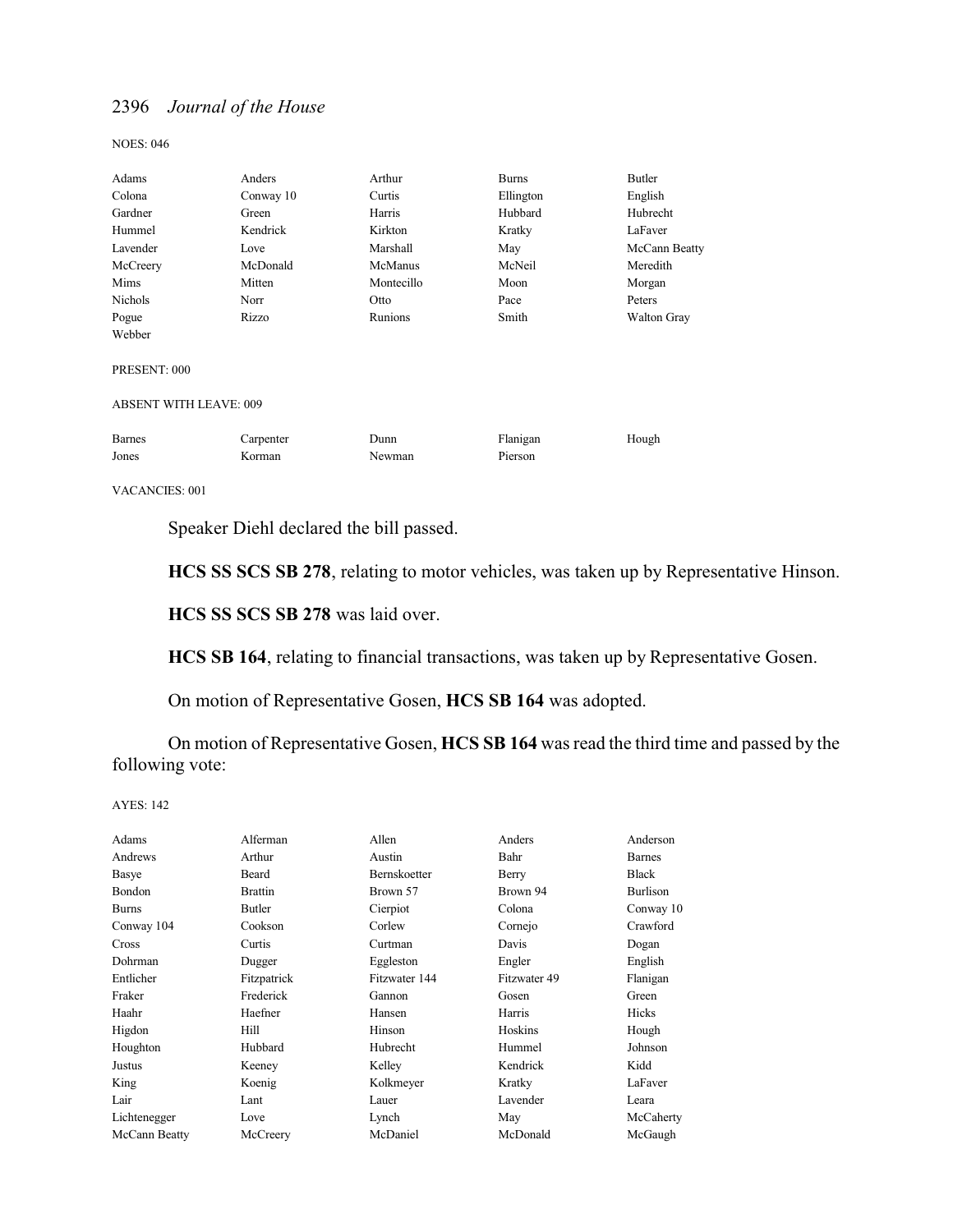## *Sixty-second Day–Monday, May 4, 2015* 2397

| McManus                       | McNeil         | Meredith | Messenger | Miller      |
|-------------------------------|----------------|----------|-----------|-------------|
| Mims                          | Mitten         | Morgan   | Morris    | Muntzel     |
| Neely                         | <b>Nichols</b> | Norr     | Otto      | Pace        |
| Parkinson                     | Peters         | Pfautsch | Phillips  | Pietzman    |
| Pike                          | Rehder         | Reiboldt | Remole    | Rhoads      |
| Richardson                    | Rizzo          | Roden    | Roeber    | Rone        |
| Ross                          | Rowland        | Runions  | Ruth      | Shaul       |
| Shull                         | Shumake        | Smith    | Sommer    | Spencer     |
| Swan                          | Taylor         | Vescovo  | Walker    | Walton Gray |
| Webber                        | White          | Wiemann  | Wilson    | Wood        |
| Zerr                          | Mr. Speaker    |          |           |             |
| <b>NOES: 009</b>              |                |          |           |             |
| Chipman                       | Ellington      | Gardner  | Hurst     | Kirkton     |
| Marshall                      | Montecillo     | Moon     | Pogue     |             |
| PRESENT: 000                  |                |          |           |             |
| <b>ABSENT WITH LEAVE: 011</b> |                |          |           |             |
| Carpenter                     | Dunn           | Franklin | Jones     | Korman      |
| Mathews                       | Newman         | Pierson  | Redmon    | Rowden      |
| Solon                         |                |          |           |             |

VACANCIES: 001

Speaker Diehl declared the bill passed.

## **PERFECTION OF HOUSE BILLS - APPROPRIATIONS**

**HCS HB 17**, for the purposes of several departments of state government and relating to capital improvements, was taken up by Representative Flanigan.

**HCS HB 17** was laid over.

**HCS HB 18**, relating to capital improvement projects involving the maintenance, repair, replacement, and improvement of state buildings and facilities, was taken up by Representative Flanigan.

**HCS HB 18** was laid over.

**HCS HB 19**, to appropriate money for purposes for the several departments and offices of state government and for capital improvements, was taken up by Representative Flanigan.

**HCS HB 19** was laid over.

**HCS HB 17** was again taken up by Representative Flanigan.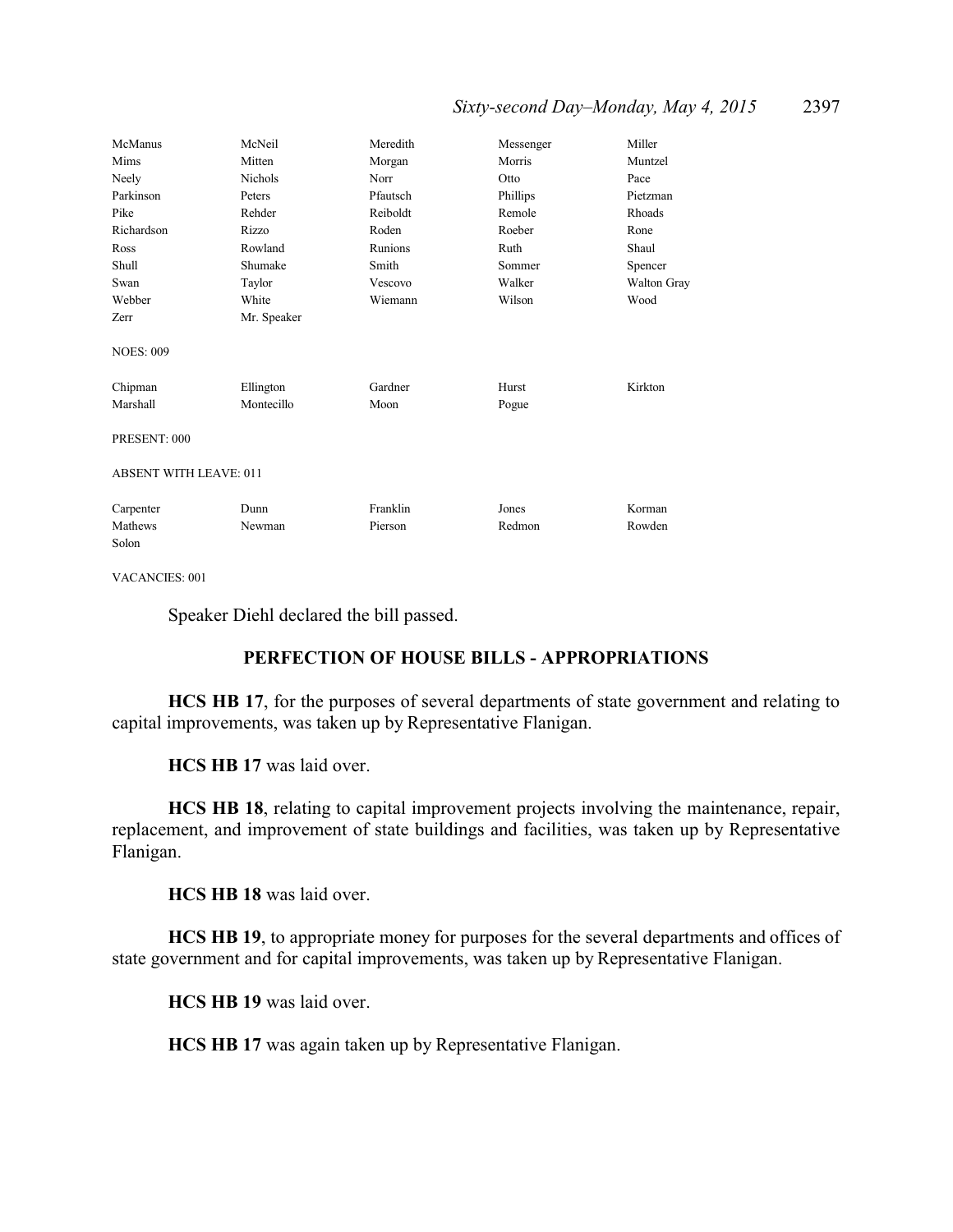#### Representative Flanigan offered **House Amendment No. 1**.

*House Amendment No. 1*

AMEND House Committee Substitute for House Bill No. 17, Page 10, Section 17.335, Line 1, by deleting said section; and

Further amend said bill, said page, Section 17.340, Line 1, by deleting said section; and

Further amend said bill, said page, Section 17.345, Line 1, by deleting said section; and

Further amend said bill, said page, Section 17.350, Line 1, by deleting said section; and

Further amend said bill, Page 11, Section 17.355, Line 1, by deleting said section; and

Further amend said bill, said page, Section 17.360, Line 1, by deleting said section; and

Further amend said bill, said page, Section 17.365, Line 1, by deleting said section; and

Further amend said bill, said page, Section 17.370, Line 1, by deleting said section; and

Further amend said bill by adjusting section and bill totals accordingly.

On motion of Representative Flanigan, **House Amendment No. 1** was adopted.

**HCS HB 17, as amended**, was laid over.

**HCS HB 19** was again taken up by Representative Flanigan.

## Representative Flanigan offered **House Amendment No. 1**.

#### *House Amendment No. 1*

AMEND House Committee Substitute for House Bill No. 19, Page 6, Section 19.185, Line 4, by inserting immediately after said section the following new sections:

| "Section 19.190. To the University of Missouri                                                                                                                                                                                                                                         |
|----------------------------------------------------------------------------------------------------------------------------------------------------------------------------------------------------------------------------------------------------------------------------------------|
| For planning, design, renovation, and construction of a Free Enterprise Center on the Kansas City campus, local                                                                                                                                                                        |
| matching funds must be provided on a 50/50 state/local match rate in order to be eligible for state funds<br>pursuant to Section 173.480, RSMo                                                                                                                                         |
|                                                                                                                                                                                                                                                                                        |
| Section 19.195. To the University of Missouri                                                                                                                                                                                                                                          |
| For planning, design, renovation, and construction of the College of Business Administration Building on the St. Louis<br>campus, local matching funds must be provided on a 50/50 state/local match rate in order to be eligible for state<br>funds pursuant to Section 173.480, RSMo |
|                                                                                                                                                                                                                                                                                        |
|                                                                                                                                                                                                                                                                                        |
| Section 19.200. To the University of Missouri                                                                                                                                                                                                                                          |
| For planning, design, renovation, and construction of an applied learning center on the Columbia campus, local matching                                                                                                                                                                |
| funds must be provided on a 50/50 state/local match rate in order to be eligible for state funds pursuant to<br>Section 173.480, RSMo                                                                                                                                                  |
| From General Revenue Fund (0101). $\ldots \ldots \ldots \ldots \ldots \ldots \ldots \ldots \ldots \ldots \ldots \ldots \ldots$ \$10,000,000                                                                                                                                            |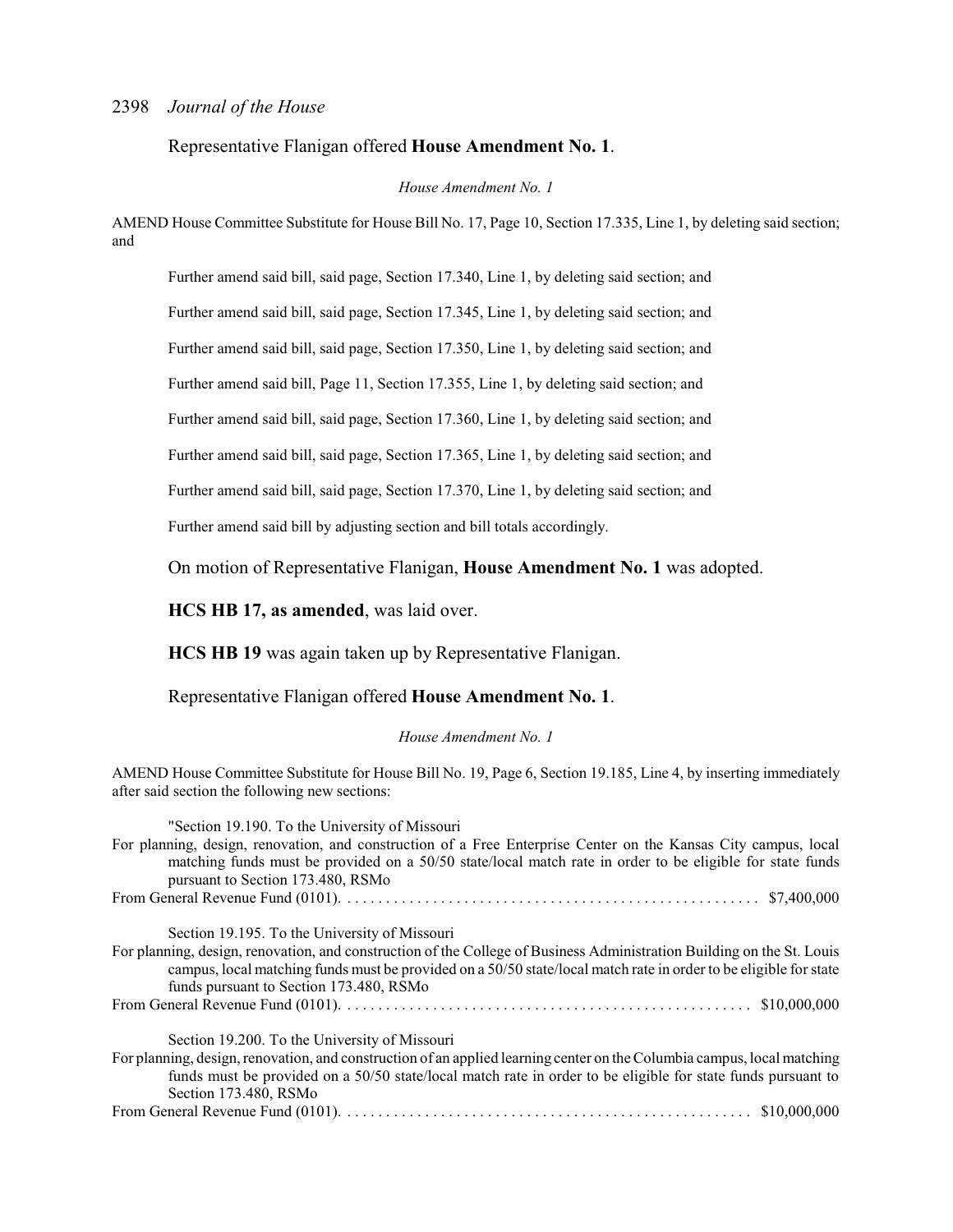| Section 19.205. To Missouri Southern State University<br>For planning, design, renovation, and construction of science laboratories in Reynold's Hall, local matching funds must<br>be provided on a 50/50 state/local match rate in order to be eligible for state funds pursuant to Section 173.480,<br><b>RSMo</b>                           |
|-------------------------------------------------------------------------------------------------------------------------------------------------------------------------------------------------------------------------------------------------------------------------------------------------------------------------------------------------|
|                                                                                                                                                                                                                                                                                                                                                 |
| Section 19.210. To Missouri State University<br>For planning, design, renovation, and construction of an admissions center, local matching funds must be provided on<br>a 50/50 state/local match rate in order to be eligible for state funds pursuant to Section 173.480, RSMo                                                                |
| Section 19.215. To Northwest Missouri State University<br>For planning, design, renovation, and construction of an agriculture learning center, local matching funds must be<br>provided on a 50/50 state/local match rate in order to be eligible for state funds pursuant to Section 173.480,<br><b>RSMo</b>                                  |
|                                                                                                                                                                                                                                                                                                                                                 |
| Section 19.220. To Southeast Missouri State University<br>For planning, design, renovation, and construction at Memorial Hall, local matching funds must be provided on a 50/50<br>state/local match rate in order to be eligible for state funds pursuant to Section 173.480, RSMo                                                             |
| Section 19.225. To the Coordinating Board for Higher Education<br>For planning, design, renovation, and construction of the Hickey building on the Webb City campus of Crowder College,<br>local matching funds must be provided on a 50/50 state/local match rate in order to be eligible for state funds<br>pursuant to Section 173.480, RSMo |
| Further amend said bill by adjusting section and bill totals accordingly.                                                                                                                                                                                                                                                                       |
| On motion of Representative Flanigan, <b>House Amendment No. 1</b> was adopted.                                                                                                                                                                                                                                                                 |

**HCS HB 19, as amended**, was laid over.

**HCS HB 17, as amended**, was again taken up by Representative Flanigan.

On motion of Representative Flanigan, **HCS HB 17, as amended**, was adopted.

**HCS HB 17, as amended**, was laid over.

**HCS HB 18** was again taken up by Representative Flanigan.

On motion of Representative Flanigan, **HCS HB 18** was adopted.

On motion of Representative Flanigan, **HCS HB 18** was ordered perfected and printed.

**HCS HB 19, as amended**, was again taken up by Representative Flanigan.

On motion of Representative Flanigan, **HCS HB 19, as amended**, was adopted.

On motion of Representative Flanigan, **HCS HB 19, as amended**, was ordered perfected and printed.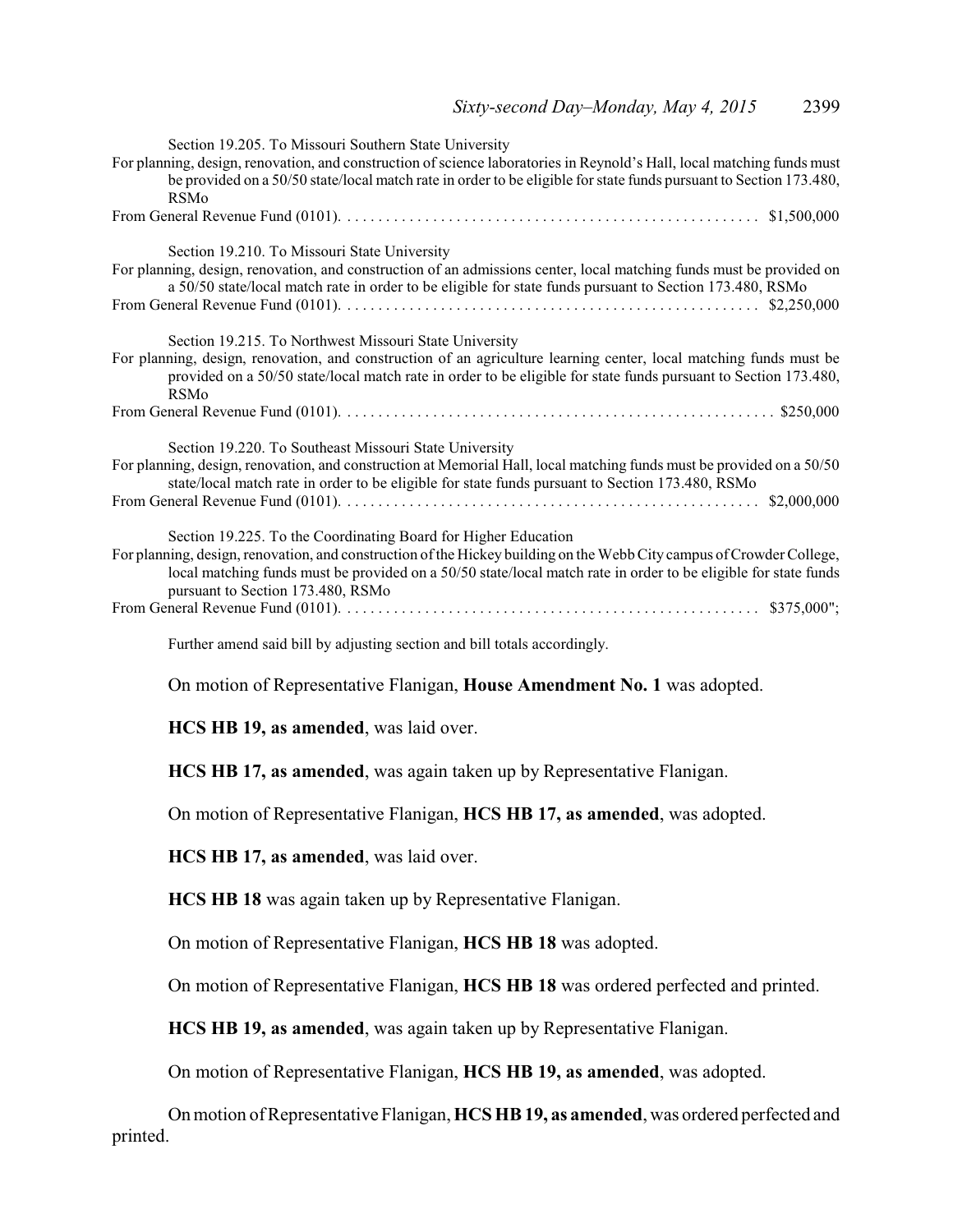**HCS HB 17, as amended**, was again taken up by Representative Flanigan.

On motion of Representative Flanigan, **HCS HB 17, as amended**, was ordered perfected and printed.

## **THIRD READING OF SENATE BILLS**

**HCS SS SCS SB 278**, relating to motor vehicles, was again taken up by Representative Hinson.

#### Representative Hinson offered **House Amendment No. 1**.

#### *House Amendment No. 1*

AMEND House Committee Substitute for Senate Substitute for Senate Committee Substitute for Senate Bill No. 278, Page 33, Section 301.645, Line 17, by inserting immediately after said section and line the following:

\*"302.010. Except where otherwise provided, when used in this chapter, the following words and phrases mean:

(1) "Circuit court", each circuit court in the state;

(2) "Commercial motor vehicle", a motor vehicle designed or regularly used for carrying freight and merchandise, or more than fifteen passengers;

(3) "Conviction", any final conviction; also a forfeiture of bail or collateral deposited to secure a defendant's appearance in court, which forfeiture has not been vacated, shall be equivalent to a conviction, except that when any conviction as a result of which points are assessed pursuant to section 302.302 is appealed, the term "conviction" means the original judgment of conviction for the purpose of determining the assessment of points, and the date of final judgment affirming the conviction shall be the date determining the beginning of any license suspension or revocation pursuant to section 302.304;

(4) "Criminal history check", a search of criminal records, including criminal history record information as defined in section 43.500, maintained by the Missouri state highway patrol in the Missouri criminal records repository or by the Federal Bureau of Investigation as part of its criminal history records, including, but not limited to, any record of conviction, plea of guilty or nolo contendre, or finding of guilty in any state for any offense related to alcohol, controlled substances, or drugs;

(5) "Director", the director of revenue acting directly or through the director's authorized officers and agents;

(6) "Farm tractor", every motor vehicle designed and used primarily as a farm implement for drawing plows, mowing machines and other implements of husbandry;

(7) "Highway", any public thoroughfare for vehicles, including state roads, county roads and public streets, avenues, boulevards, parkways, or alleys in any municipality;

(8) "Incompetent to drive a motor vehicle", a person who has become physically incapable of meeting the prescribed requirements of an examination for an operator's license, or who has been adjudged by a probate division of the circuit court in a capacity hearing of being incapacitated;

(9) "License", a license issued by a state to a person which authorizes a person to operate a motor vehicle;

(10) "Motor vehicle", any self-propelled vehicle not operated exclusively upon tracks except motorized bicycles, as defined in section 307.180;

(11) "Motorcycle", a motor vehicle operated on two wheels; however, this definition shall not include motorized bicycles as defined in section 301.010;

(12) "Motortricycle", a motor vehicle operated on three wheels, including a motorcycle operated with any conveyance, temporary or otherwise, requiring the use of a third wheel;

(13) "Moving violation", that character of traffic violation where at the time of violation the motor vehicle involved is in motion, except that the term does not include the driving of a motor vehicle without a valid motor vehicle registration license, or violations of sections 304.170 to 304.240, inclusive, relating to sizes and weights of vehicles;

(14) "Municipal court", every division of the circuit court having original jurisdiction to try persons for violations of city ordinances;

(15) "Nonresident", every person who is not a resident of this state;

(16) "Operator", every person who is in actual physical control of a motor vehicle upon a highway;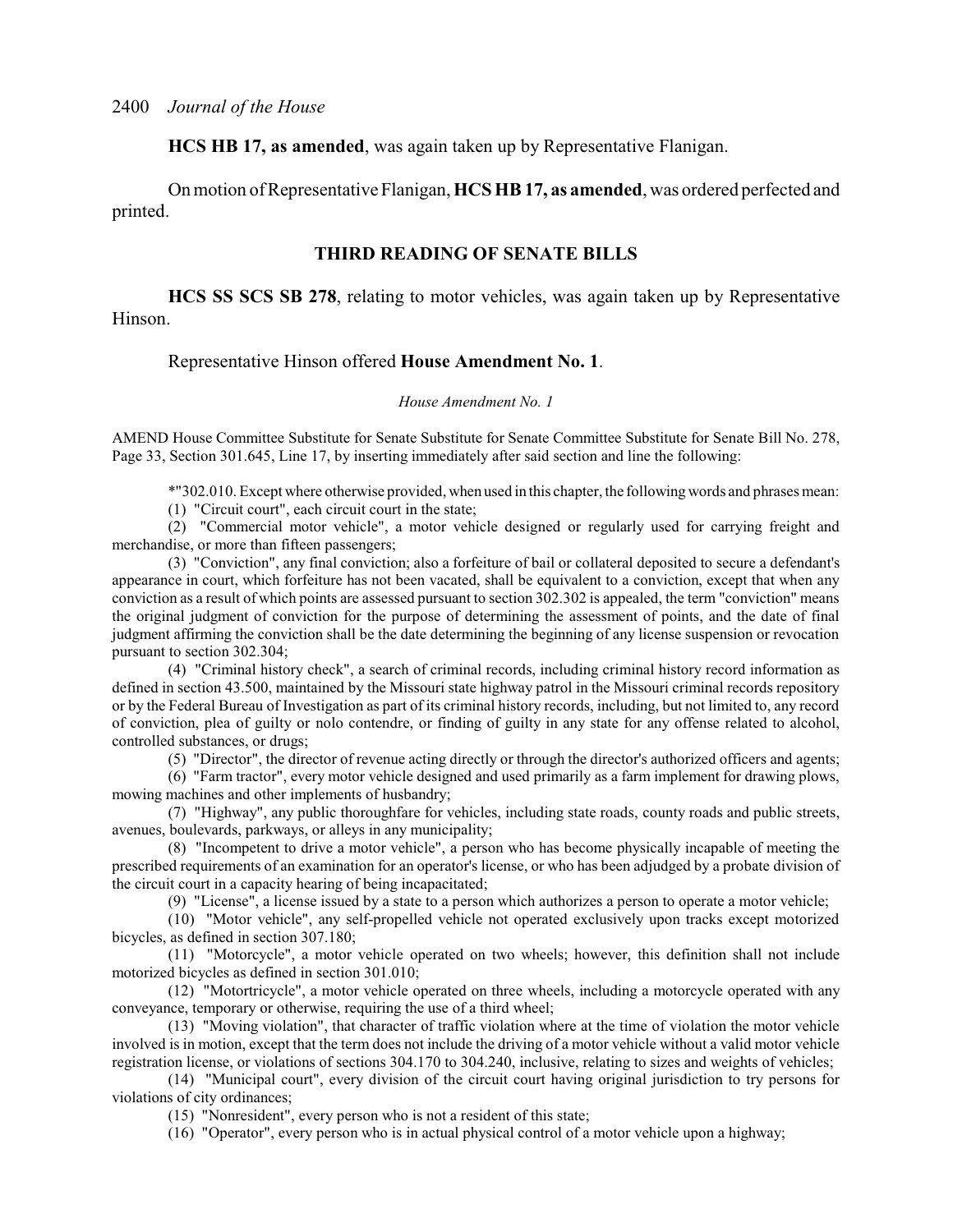(17) "Owner", a person who holds the legal title of a vehicle or in the event a vehicle is the subject of an agreement for the conditional sale or lease thereof with the right of purchase upon performance of the conditions stated in the agreement and with an immediate right of possession vested in the conditional vendee or lessee, or in the event a mortgagor of a vehicle is entitled to possession, then such conditional vendee or lessee or mortgagor shall be deemed the owner for the purpose of sections 302.010 to 302.540;

(18) "Record" includes, but is not limited to, papers, documents, facsimile information, microphotographic process, electronically generated or electronically recorded information, digitized images, deposited or filed with the department of revenue;

(19) "Residence address", "residence", or "resident address" shall be the location at which a person has been physically present, and that the person regards as home. A residence address is a person's true, fixed, principal, and permanent home, to which a person intends to return and remain, even though currently residing elsewhere;

(20) "Restricted driving privilege", a **sixty-day** driving privilege issued by the director of revenue following a suspension of driving privileges for the limited purpose of driving in connection with the driver's business, occupation, employment, formal program of secondary, postsecondary or higher education, or for an alcohol education or treatment programor certified ignition interlock provider**, or a ninety-day 'interlock restricted privilege' issued by the director of revenue for the limited purpose of driving in connection with the driver's business, occupation, employment, seeking medical treatment for such driver or a dependent family member, attending school or other institution of higher education, attending alcohol or drug treatment programs, seeking the required services of a certified ignition interlockprovider, fulfilling court obligations, including required appearances and probation and parole obligations, religious services, the care of a child or children, including scheduled visitation or custodial obligations pursuant to a court order, fueling requirements for any vehicle utilized, and seeking basic nutritional requirements**;

(21) "School bus", when used in sections 302.010 to 302.540, means any motor vehicle, either publicly or privately owned, used to transport students to and from school, or to transport pupils properly chaperoned to and from any place within the state for educational purposes. The term "school bus" shall not include a bus operated by a public utility, municipal corporation or common carrier authorized to conduct local or interstate transportation of passengers when such bus is not traveling a specific school bus route but is:

(a) On a regularly scheduled route for the transportation of fare-paying passengers; or

(b) Furnishing charter service for the transportation ofpersons enrolled as students on field trips or other special trips or in connection with other special events;

(22) "School bus operator", an operator who operates a school bus as defined in subdivision (21) ofthis section in the transportation of any schoolchildren and who receives compensation for such service. The term "school bus operator" shall not include any person who transports schoolchildren as an incident to employment with a school or school district, such as a teacher, coach, administrator, secretary, school nurse, or janitor unless such person is under contract with or employed by a school or school district as a school bus operator;

(23) "Signature", any method determined by the director of revenue for the signing, subscribing or verifying of a record, report, application, driver's license, or other related document that shall have the same validity and consequences as the actual signing by the person providing the record, report, application, driver's license or related document;

(24) "Substance abuse traffic offender program", a program certified by the division of alcohol and drug abuse of the department of mental health to provide education or rehabilitation services pursuant to a professional assessment screening to identify the individual needs of the person who has been referred to the program as the result of an alcoholor drug-related traffic offense. Successful completion of such a program includes participation in any education or rehabilitation program required to meet the needs identified in the assessment screening. The assignment recommendations based upon such assessment shall be subject to judicial review as provided in subsection 14 ofsection 302.304 and subsections 1 and 5 of section 302.540;

(25) "Vehicle", any mechanical device on wheels, designed primarily for use, or used on highways, except motorized bicycles, vehicles propelled or drawn by horses or human power, or vehicles used exclusively on fixed rails or tracks, or cotton trailers or motorized wheelchairs operated by handicapped persons.

302.060. 1. The director shall not issue any license and shall immediately deny any driving privilege:

(1) To any person who is under the age of eighteen years, if such person operates a motor vehicle in the transportation of persons or property as classified in section 302.015;

(2) To any person who is under the age of sixteen years, except as hereinafter provided;

(3) To any person whose license has been suspended, during such suspension, or to any person whose license has been revoked, until the expiration of one year after such license was revoked;

(4) To any person who is an habitual drunkard or is addicted to the use of narcotic drugs;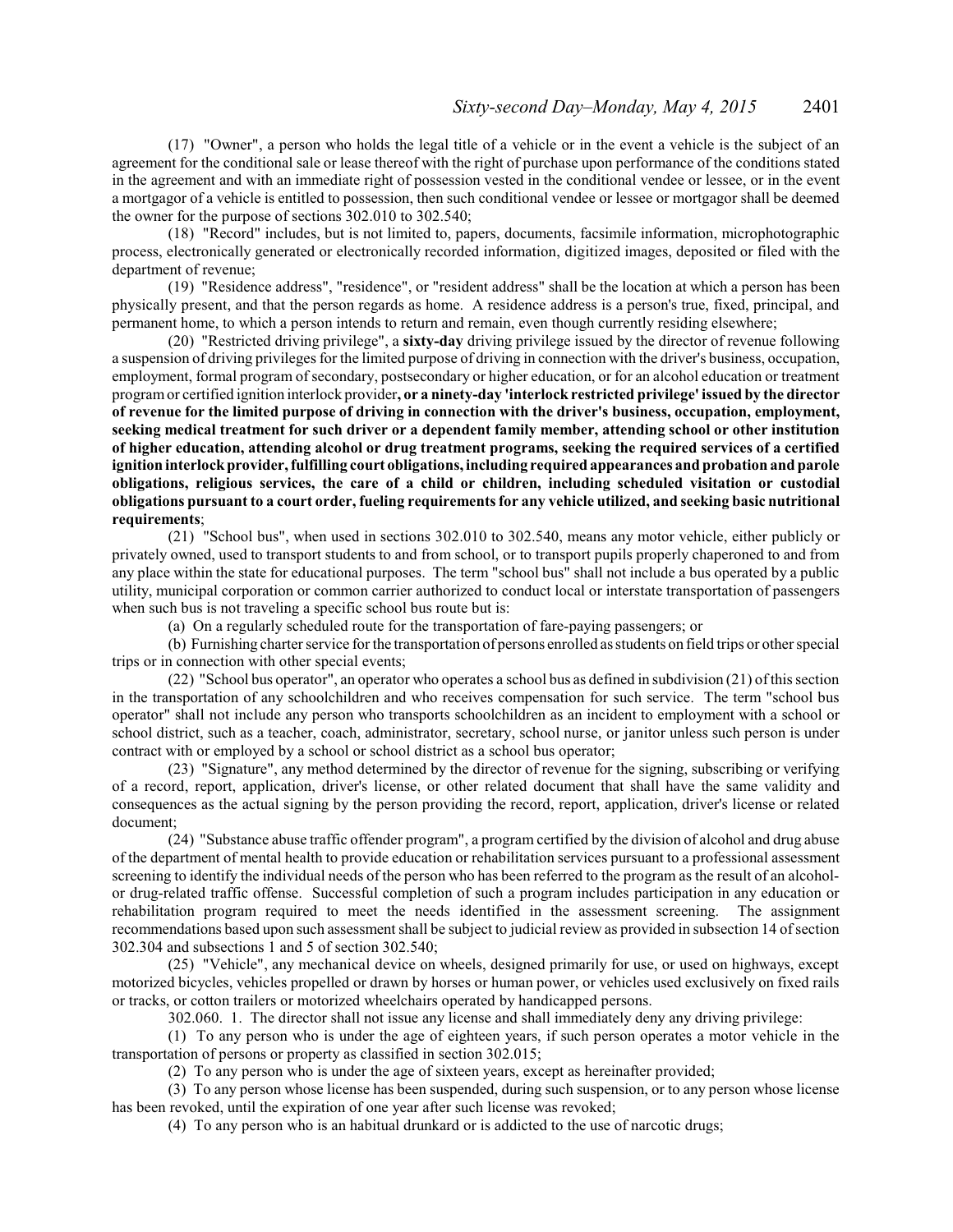(5) To any person who has previously been adjudged to be incapacitated and who at the time of application has not been restored to partial capacity;

(6) To any person who, when required by this law to take an examination, has failed to pass such examination;

(7) To any person who has an unsatisfied judgment against such person, as defined in chapter 303, until such judgment has been satisfied or the financial responsibility of such person, as described in section 303.120, has been established;

(8) To any person whose application shows that the person has been convicted within one year prior to such application of violating the laws of this state relating to failure to stop after an accident and to disclose the person's identity or driving a motor vehicle without the owner's consent;

(9) To any person who has been convicted more than twice of violating state law, or a county or municipal ordinance where the defendant was represented by or waived the right to an attorney in writing, relating to driving while intoxicated; except that, after the expiration of ten years from the date of conviction of the last offense of violating such law or ordinance relating to driving while intoxicated, a person who was so convicted may petition the circuit court of the county in which such last conviction was rendered and the court shall review the person's habits and conduct since such conviction, including the results of a criminal history check as defined in section 302.010. If the court finds that the petitioner has not been found guilty of, and has no pending charges for any offense related to alcohol, controlled substances or drugs and has no other alcohol-related enforcement contacts as defined in section 302.525 during the preceding ten years and that the petitioner's habits and conduct show such petitioner to no longer pose a threat to the public safety of this state, the court shall order the director to issue a license to the petitioner if the petitioner is otherwise qualified pursuant to the provisions of sections 302.010 to 302.540. No person may obtain a license pursuant to the provisions of this subdivision through court action more than one time;

(10) To any person who has been found guilty of acting with criminal negligence while driving while intoxicated to cause the death of another person, or to any person who has been convicted twice within a five-year period of violating state law, county or municipal ordinance of driving while intoxicated, or any other intoxication-related traffic offense as defined in section 577.001, except that, after the expiration of five years from the date of conviction of the last offense of violating such law or ordinance, a person who was so convicted may petition the circuit court of the county in which such last conviction was rendered and the court shall review the person's habits and conduct since such conviction, including the results of a criminal history check as defined in section 302.010. If the court finds that the petitioner has not been found guilty of, and has no pending charges for any offense related to alcohol, controlled substances, or drugs and has no other alcohol-related enforcement contacts as defined in section 302.525 during the preceding five years, and that the petitioner's habits and conduct show such petitioner to no longer pose a threat to the public safety of this state, the court shall order the director to issue a license to the petitioner if the petitioner is otherwise qualified pursuant to the provisions of sections 302.010 to 302.540;

(11) To any person who is otherwise disqualified pursuant to the provisions of chapter 302, chapter 303, or section 544.046;

(12) To any person who is under the age of eighteen years, if such person's parents or legal guardians file a certified document with the department of revenue stating that the director shall not issue such person a driver's license. Each document filed by the person's parents or legal guardians shall be made upon a form furnished by the director and shall include identifying information of the person for whom the parents or legal guardians are denying the driver's license. The document shall also contain identifying information of the person's parents or legal guardians. The document shall be certified by the parents or legal guardians to be true and correct. This provision shall not apply to any person who is legally emancipated. The parents or legal guardians may later file an additional document with the department of revenue which reinstates the person's ability to receive a driver's license.

2. Any person whose license is reinstated under the provisions of subdivision (9) or (10) of subsection 1 of this section shall be required to file proof with the director of revenue that any motor vehicle operated by the person is equipped with a functioning, certified ignition interlock device as a required condition of reinstatement. The ignition interlock device required for reinstatement under this subsection and for obtaining a limited driving privilege under paragraph (a) or (b) of subdivision (8) of subsection 3 of section 302.309 shall have a photo identification technology feature, and a court may require a global positioning system feature for such device. The ignition interlock device shall further be required to be maintained on all motor vehicles operated by the person for a period of not less than six months immediately following the date of reinstatement. If the monthly monitoring reports show that the ignition interlock device has registered any confirmed blood alcohol concentration readings above the alcohol setpoint established by the department of transportation or that the person has tampered with or circumvented the ignition interlock device **within the last three months of the six-month period of required installation of the ignition interlock device**, then the period for which the person must maintain the ignition interlock device following the date of reinstatement shall be extended **[**for an additional six months**] until the person has completed three consecutive months with no violations**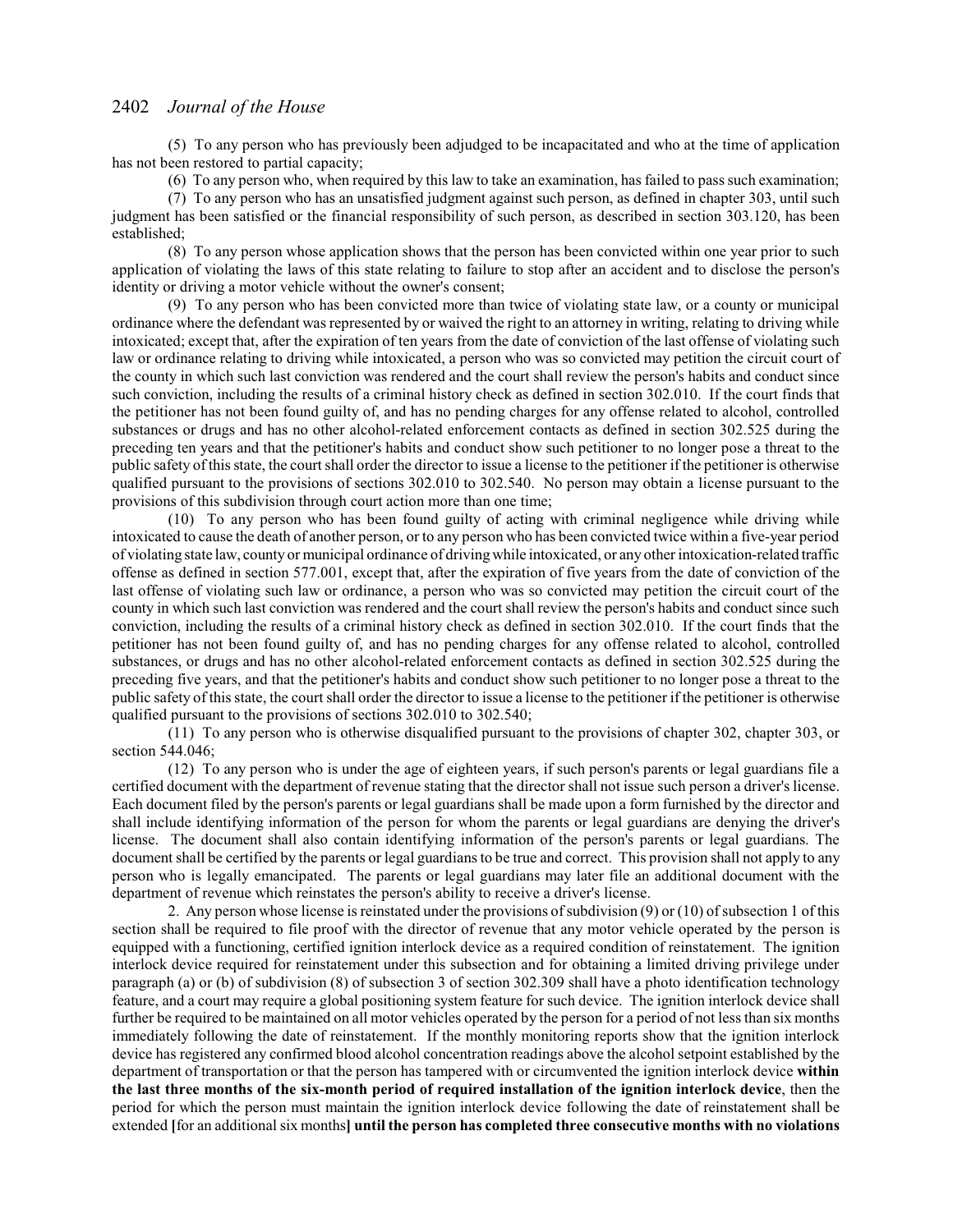**as described in this section**. If the person fails to maintain such proof with the director, the license shall be suspended **[**for the remainder of the six-month period or**]** until proof as required by this section is filed with the director. **[**Upon the completion of the six-month period, the license shall be shown as reinstated, if the person is otherwise eligible.**]**

3. Any person who petitions the court for reinstatement of his or her license pursuant to subdivision (9) or (10) of subsection 1 of this section shall make application with the Missouri state highway patrol as provided in section 43.540, and shall submit two sets of fingerprints collected pursuant to standards as determined by the highway patrol. One set of fingerprints shall be used by the highway patrol to search the criminal history repository and the second set shall be forwarded to the Federal Bureau of Investigation for searching the federal criminal history files. At the time of application, the applicant shall supply to the highway patrol the court name and case number for the court where he or she has filed his or her petition for reinstatement. The applicant shall pay the fee for the state criminal history check pursuant to section 43.530 and pay the appropriate fee determined by the Federal Bureau of Investigation for the federal criminal history record. The Missouri highway patrol, upon receipt of the results of the criminal history check, shall forward a copy of the results to the circuit court designated by the applicant and to the department. Notwithstanding the provisions of section 610.120, all records related to any criminal history check shall be accessible and available to the director and the court.

302.304. 1. The director shall notify by ordinary mail any operator of the point value charged against the operator's record when the record shows four or more points have been accumulated in a twelve-month period.

2. In an action to suspend or revoke a license or driving privilege under this section points shall be accumulated on the date of conviction. No case file of any conviction for a driving violation for which points may be assessed pursuant to section 302.302 may be closed until such time as a copy of the record of such conviction is forwarded to the department of revenue.

3. The director shall suspend the license and driving privileges of any person whose driving record shows the driver has accumulated eight points in eighteen months.

4. The license and driving privilege of any person whose license and driving privilege have been suspended under the provisions ofsections 302.010 to 302.540 except those persons whose license and driving privilege have been suspended under the provisions of subdivision (8) of subsection 1 of section 302.302 or has accumulated sufficient points together with a conviction under subdivision (10) of subsection 1 of section 302.302 and who has filed proof of financial responsibility with the department of revenue, in accordance with chapter 303, and is otherwise eligible, shall be reinstated as follows:

- (1) In the case of an initial suspension, thirty days after the effective date of the suspension;
- (2) In the case of a second suspension, sixty days after the effective date of the suspension;
- (3) In the case of the third and subsequent suspensions, ninety days after the effective date of the suspension.

Unless proof of financial responsibility is filed with the department of revenue, a suspension shall continue in effect for two years from its effective date.

5. The period of suspension of the driver's license and driving privilege of any person under the provisions of subdivision (8) of subsection 1 of section 302.302 or who has accumulated sufficient points together with a conviction under subdivision (10) ofsubsection 1 ofsection 302.302 shall be thirty days, followed by a sixty-day period ofrestricted driving privilege as defined in section 302.010. Upon completion of such period of restricted driving privilege, upon compliance with other requirements of law and upon filing of proof of financial responsibility with the department of revenue, in accordance with chapter 303, the license and driving privilege shall be reinstated. If a person, otherwise subject to the provisions of this subsection, files proof of installation with the department of revenue that any vehicle operated by such person is equipped with a functioning, certified ignition interlock device, there shall be no period of suspension. However, in lieu of a suspension the person shall instead complete a ninety-day period of restricted driving privilege. If the person fails to maintain such proof of the device with the director of revenue as required, the restricted driving privilege shall be terminated. Upon completion of such ninety-day period of restricted driving privilege, upon compliance with other requirements of law, and upon filing of proof of financial responsibility with the department of revenue, in accordance with chapter 303, the license and driving privilege shall be reinstated. However, if the monthly monitoring reports during such ninety-day period indicate that the ignition interlock device has registered a confirmed blood alcohol concentration level above the alcohol setpoint established by the department of transportation or such reports indicate that the ignition interlock device has been tampered with or circumvented, then the license and driving privilege of such person shall not be reinstated until the person completes an additional thirty-day period of restricted driving privilege.

6. If the person fails to maintain proof of financial responsibility in accordance with chapter 303, or, if applicable, ifthe person fails to maintain proofthat any vehicle operated is equipped with a functioning, certified ignition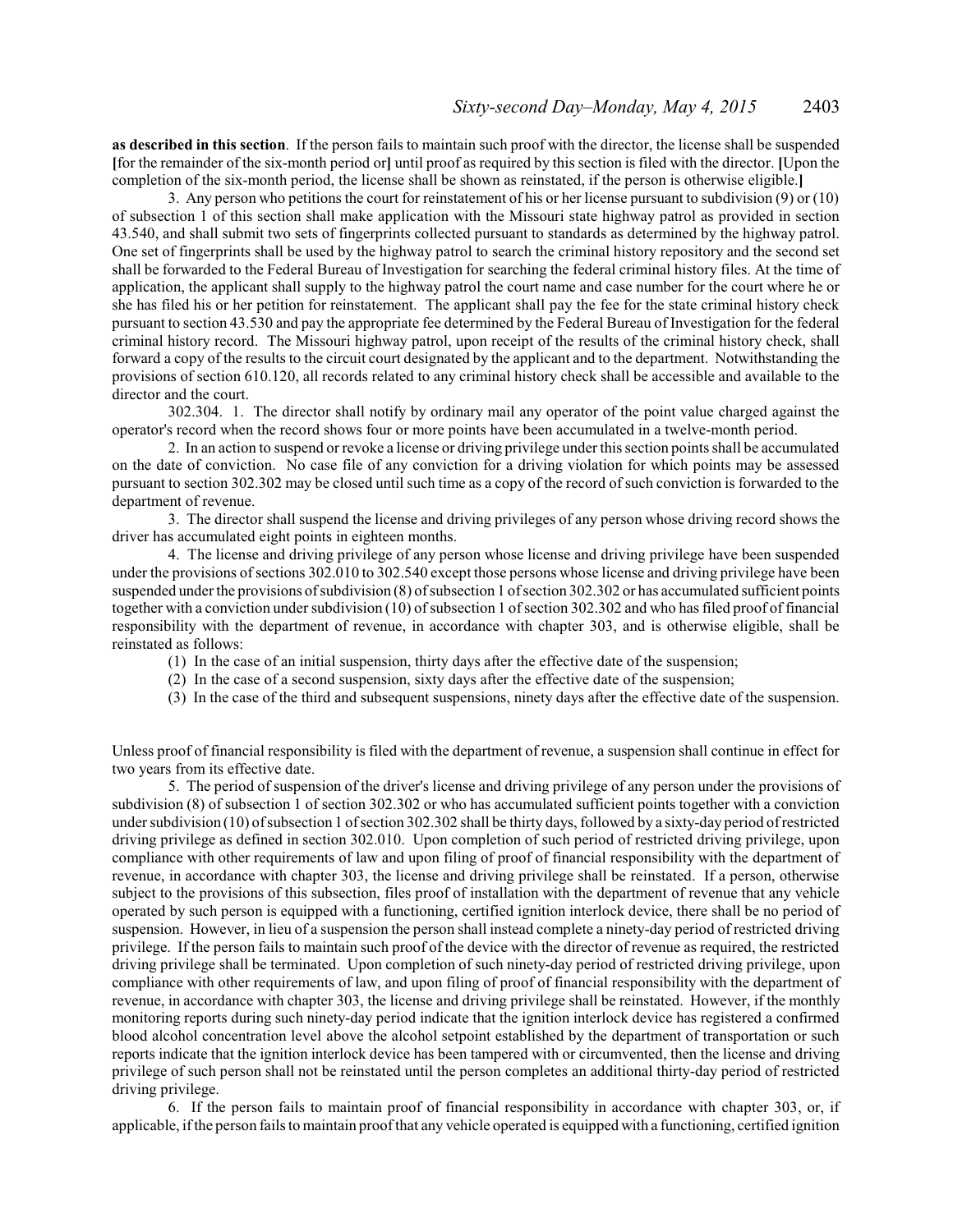interlock device installed pursuant to subsection 5 of this section, the person's driving privilege and license shall be resuspended.

7. The director shall revoke the license and driving privilege of any person when the person's driving record shows such person has accumulated twelve points in twelve months or eighteen points in twenty-four months or twentyfour points in thirty-six months. The revocation period of any person whose license and driving privilege have been revoked under the provisions ofsections 302.010 to 302.540 and who has filed proof of financial responsibility with the department of revenue in accordance with chapter 303 and is otherwise eligible, shall be terminated by a notice from the director of revenue after one year from the effective date of the revocation. Unless proof of financial responsibility is filed with the department of revenue, except as provided in subsection 2 of section 302.541, the revocation shall remain in effect for a period of two years from its effective date. If the person fails to maintain proof of financial responsibility in accordance with chapter 303, the person's license and driving privilege shall be rerevoked. Any person whose license and driving privilege have been revoked under the provisions of sections 302.010 to 302.540 shall, upon receipt of the notice of termination of the revocation from the director, pass the complete driver examination and apply for a new license before again operating a motor vehicle upon the highways of this state.

8. If, prior to conviction for an offense that would require suspension or revocation of a person's license under the provisions of this section, the person's total points accumulated are reduced, pursuant to the provisions of section 302.306, belowthe number of points required for suspension or revocation pursuant to the provisions ofthis section, then the person's license shall not be suspended or revoked until the necessary points are again obtained and accumulated.

9. If any person shall neglect or refuse to surrender the person's license, as provided herein, the director shall direct the state highway patrol or any peace or police officer to secure possession thereof and return it to the director.

10. Upon the issuance of a reinstatement or termination notice after a suspension or revocation of any person's license and driving privilege under the provisions of sections 302.010 to 302.540, the accumulated point value shall be reduced to four points, except that the points of any person serving as a member of the Armed Forces of the United States outside the limits of the United States during a period of suspension or revocation shall be reduced to zero upon the date ofthe reinstatement or termination of notice. It shall be the responsibility ofsuch member of the Armed Forces to submit copies of official orders to the director of revenue to substantiate such overseas service. Any other provision ofsections 302.010 to 302.540 to the contrary notwithstanding, the effective date of the four points remaining on the record upon reinstatement or termination shall be the date of the reinstatement or termination notice.

11. No credit toward reduction of points shall be given during periods ofsuspension or revocation or any period of driving under a limited driving privilege granted by a court or the director of revenue.

12. Any person or nonresident whose license or privilege to operate a motor vehicle in this state has been suspended or revoked under this or any other law shall, before having the license or privilege to operate a motor vehicle reinstated, pay to the director a reinstatement fee of twenty dollars which shall be in addition to all other fees provided by law.

13. Notwithstanding any other provision of law to the contrary, if after two years from the effective date of any suspension or revocation issued under this chapter, except any suspension or revocation issued under section 302.410, 302.462, or 302.574, the person or nonresident has not paid the reinstatement fee of twenty dollars, the director shall reinstate such license or privilege to operate a motor vehicle in this state. Any person who has had his or her license suspended or revoked under section 302.410, 302.462, or 302.574, shall be required to pay the reinstatement fee.

14. No person who has had a license to operate a motor vehicle suspended or revoked as a result of an assessment of points for a violation under subdivision (8), (9) or (10) of subsection 1 of section 302.302 shall have that license reinstated until such person has participated in and successfully completed a substance abuse traffic offender program defined in section 302.010, or a program determined to be comparable by the department of mental health. Assignment recommendations, based upon the needs assessment as described in subdivision (24) of section 302.010, shall be delivered in writing to the person with written notice that the person is entitled to have such assignment recommendations reviewed by the court if the person objects to the recommendations. The person may file a motion in the associate division of the circuit court of the county in which such assignment was given, on a printed form provided by the state courts administrator, to have the court hear and determine such motion pursuant to the provisions of chapter 517. The motion shall name the person or entity making the needs assessment as the respondent and a copy of the motion shall be served upon the respondent in any manner allowed by law. Upon hearing the motion, the court may modify or waive any assignment recommendation that the court determines to be unwarranted based upon a review of the needs assessment, the person's driving record, the circumstances surrounding the offense, and the likelihood of the person committing a like offense in the future, except that the court may modify but may not waive the assignment to an education or rehabilitation program of a person determined to be a prior or persistent offender as defined in section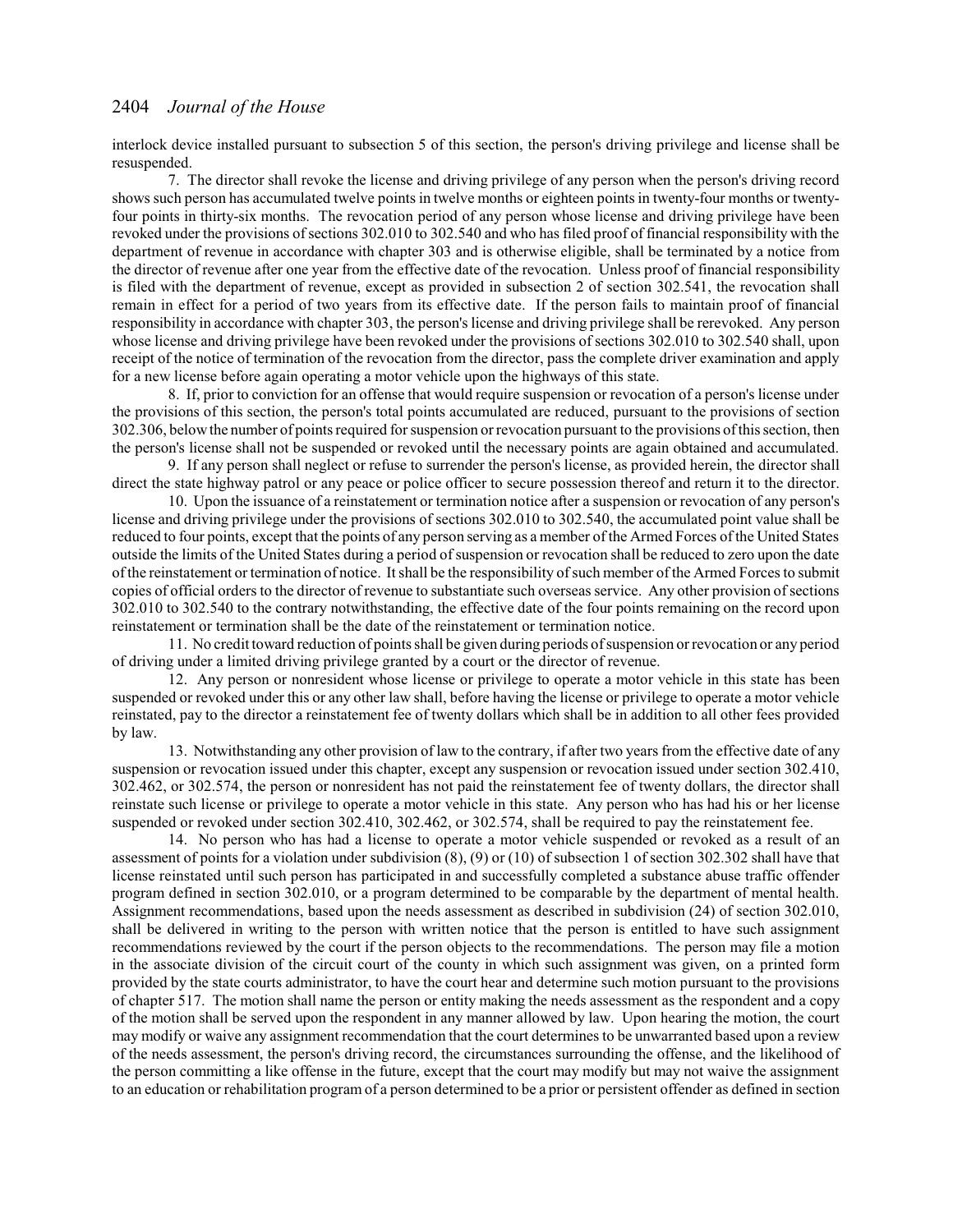577.001 or of a person determined to have operated a motor vehicle with fifteen-hundredths of one percent or more by weight in such person's blood. Compliance with the court determination of the motion shall satisfy the provisions of this section for the purpose of reinstating such person's license to operate a motor vehicle. The respondent's personal appearance at any hearing conducted pursuant to this subsection shall not be necessary unless directed by the court.

15. The fees for the program authorized in subsection 14 of this section, or a portion thereof to be determined by the department of mental health, shall be paid by the person enrolled in the program. Any person who is enrolled in the program shall pay, in addition to any fee charged for the program, a supplemental fee in an amount to be determined by the department of mental health for the purposes of funding the substance abuse traffic offender program defined in section 302.010 or a program determined to be comparable by the department of mental health. The administrator of the program shall remit to the division of alcohol and drug abuse of the department of mental health on or before the fifteenth day of each month the supplemental fee for all persons enrolled in the program, less two percent for administrative costs. Interest shall be charged on any unpaid balance ofthe supplemental fees due the division of alcohol and drug abuse pursuant to this section and shall accrue at a rate not to exceed the annual rate established pursuant to the provisions of section 32.065, plus three percentage points. The supplemental fees and any interest received by the department of mental health pursuant to this section shall be deposited in the mental health earnings fund which is created in section 630.053.

16. Any administrator who fails to remit to the division of alcohol and drug abuse of the department of mental health the supplemental fees and interest for all persons enrolled in the program pursuant to this section shall be subject to a penalty equal to the amount of interest accrued on the supplemental fees due the division pursuant to this section. If the supplemental fees, interest, and penalties are not remitted to the division of alcohol and drug abuse of the department of mental health within six months of the due date, the attorney general of the state of Missouri shall initiate appropriate action of the collection of said fees and interest accrued. The court shall assess attorney fees and court costs against any delinquent program.

17. Any person who has had a license to operate a motor vehicle suspended or revoked as a result of an assessment of points for a conviction for an intoxication-related traffic offense as defined under section 577.001, and who has a prior alcohol-related enforcement contact as defined under section 302.525, shall be required to file proof with the director of revenue that any motor vehicle operated by the person is equipped with a functioning, certified ignition interlock device as a required condition of reinstatement of the license. The ignition interlock device shall further be required to be maintained on all motor vehicles operated by the person for a period of not less than six months immediately following the date of reinstatement. If the monthly monitoring reports show that the ignition interlock device has registered any confirmed blood alcohol concentration readings above the alcohol setpoint established by the department of transportation or that the person has tampered with or circumvented the ignition interlock device **within the last three months of the six-month period of required installation of the ignition interlock device**, then the period for which the person must maintain the ignition interlock device following the date of reinstatement shall be extended **[**for an additional six months**] until the person has completed three consecutive months with no violations as described in this section**. If the person fails to maintain such proof with the director, the license shall be resuspended or revoked and the person shall be guilty of a class A misdemeanor.

302.309. 1. Whenever any license is suspended pursuant to sections 302.302 to 302.309, the director of revenue shall return the license to the operator immediately upon the termination of the period of suspension and upon compliance with the requirements of chapter 303.

2. Any operator whose license is revoked pursuant to these sections, upon the termination of the period of revocation, shall apply for a new license in the manner prescribed by law.

3. (1) All circuit courts, the director of revenue, or a commissioner operating under section 478.007 shall have jurisdiction to hear applications and make eligibility determinations granting limited driving privileges, except as provided under subdivision (8) of this subsection. Any application may be made in writing to the director of revenue and the person's reasons for requesting the limited driving privilege shall be made therein.

(2) When any court of record having jurisdiction or the director of revenue finds that an operator is required to operate a motor vehicle in connection with any of the following:

- (a) A business, occupation, or employment;
- (b) Seeking medical treatment for such operator;
- (c) Attending school or other institution of higher education;
- (d) Attending alcohol or drug treatment programs;
- (e) Seeking the required services of a certified ignition interlock device provider; or
- (f) Any other circumstance the court or director finds would create an undue hardship on the operator,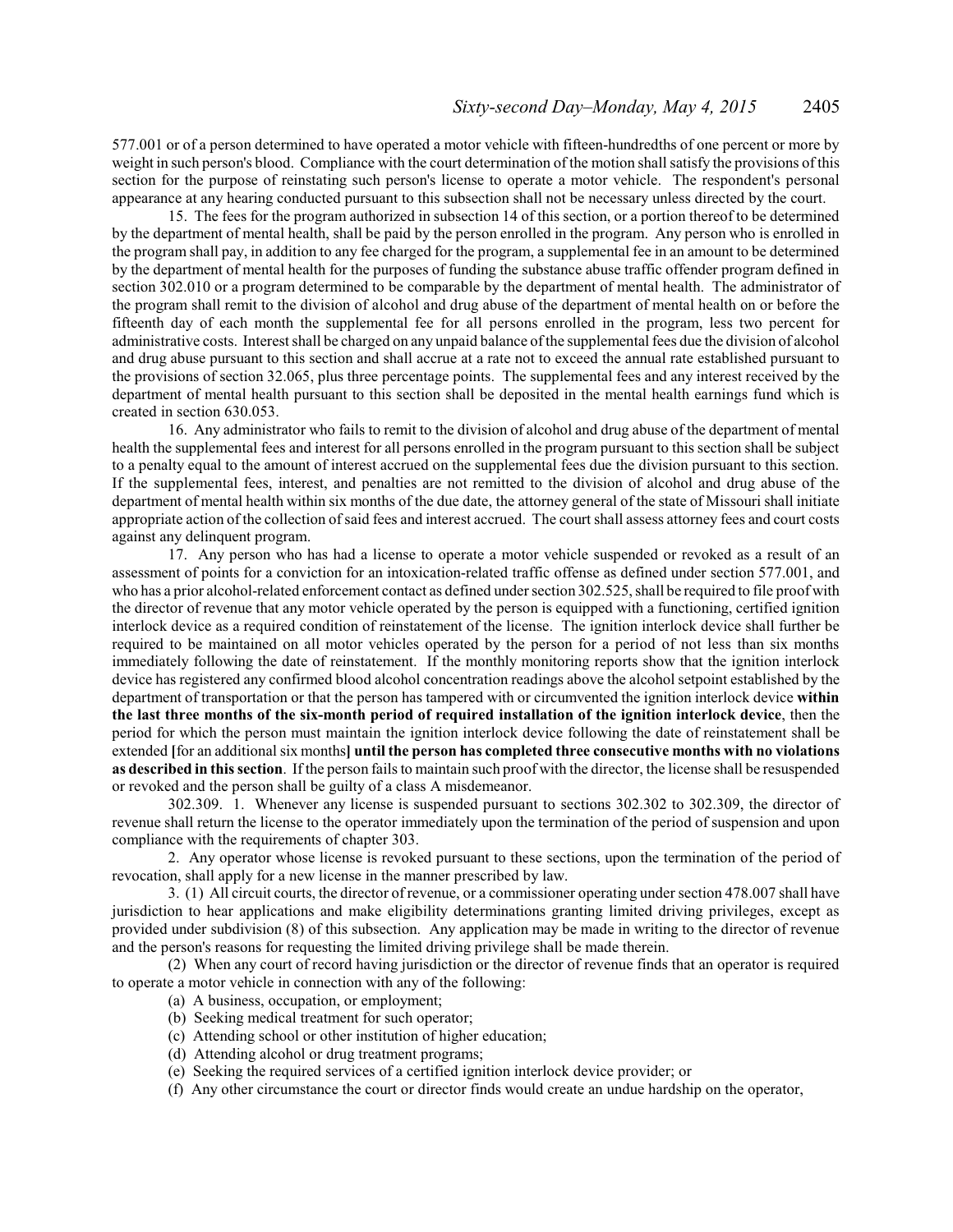the court or director may grant such limited driving privilege as the circumstances of the case justify if the court or director finds undue hardship would result to the individual, and while so operating a motor vehicle within the restrictions and limitations of the limited driving privilege the driver shall not be guilty of operating a motor vehicle without a valid license.

(3) An operator may make application to the proper court in the county in which such operator resides or in the county in which is located the operator's principal place of business or employment. Any application for a limited driving privilege made to a circuit court shall name the director as a party defendant and shall be served upon the director prior to the grant of any limited privilege, and shall be accompanied by a copy of the applicant's driving record as certified by the director. Any applicant for a limited driving privilege shall have on file with the department of revenue proof of financial responsibility as required by chapter 303. Any application by a person who transports persons or property as classified in section 302.015 may be accompanied by proof of financial responsibility as required by chapter 303, but if proof of financial responsibility does not accompany the application, or if the applicant does not have on file with the department of revenue proof of financial responsibility, the court or the director has discretion to grant the limited driving privilege to the person solely for the purpose of operating a vehicle whose owner has complied with chapter 303 for that vehicle, and the limited driving privilege must state such restriction. When operating such vehicle under such restriction the person shall carry proof that the owner has complied with chapter 303 for that vehicle.

(4) No limited driving privilege shall be issued to any person otherwise eligible under the provisions of **[**paragraph (a) of**]** subdivision (6) of this subsection **[**on a license revocation resulting from a conviction under subdivision (9) of subsection 1 of section 302.302, or**] if such person has** a license denial under paragraph (a) or (b) of subdivision (8) of this subsection**[**, or a license revocation under paragraph (g) of subdivision (6) of this subsection,**] or on a license revocation resulting from a conviction under subdivision (9) of subsection 1 of section 302.302, or a license revocation under subdivision (2) of subsection 2 of section 302.525, or sections 302.574 or 577.041,** until the applicant has filed proof with the department of revenue that any motor vehicle operated by the person is equipped with a functioning, certified ignition interlock device as a required condition of limited driving privilege. The ignition interlock device required for obtaining a limited driving privilege under paragraph (a) or (b) of subdivision (8) of this subsection shall have a photo identification technology feature, and a court may require a global positioning system feature for such device.

(5) The court order or the director's grant of the limited or restricted driving privilege shall indicate the termination date of the privilege, which shall be not later than the end of the period of suspension or revocation. The court order or the director's grant of the limited or restricted driving privilege shall also indicate whether a functioning, certified ignition interlock device is required as a condition of operating a motor vehicle with the limited driving privilege. A copy of any court order shall be sent by the clerk of the court to the director, and a copy shall be given to the driver which shall be carried by the driver whenever such driver operates a motor vehicle. The director of revenue upon granting a limited driving privilege shall give a copy of the limited driving privilege to the applicant. The applicant shall carry a copy of the limited driving privilege while operating a motor vehicle. A conviction which results in the assessment of points pursuant to section 302.302, other than a violation of a municipal stop sign ordinance where no accident is involved, against a driver who is operating a vehicle pursuant to a limited driving privilege terminates the privilege, as of the date the points are assessed to the person's driving record. If the date of arrest is prior to the issuance of the limited driving privilege, the privilege shall not be terminated. Failure of the driver to maintain proof of financial responsibility, as required by chapter 303, or to maintain proof ofinstallation of a functioning, certified ignition interlock device, as applicable, shall terminate the privilege. The director shall notify by ordinary mail the driver whose privilege is so terminated.

(6) Except as provided in subdivision (8) of this subsection, no person is eligible to receive a limited driving privilege whose license at the time of application has been suspended or revoked for the following reasons:

(a) **[**A conviction of violating the provisions of section 577.010 or 577.012, or any similar provision of any federal or state law, or a municipal or county law where the judge in such case was an attorney and the defendant was represented by or waived the right to an attorney in writing, until the person has completed the first thirty days of a suspension or revocation imposed pursuant to this chapter;

(b)**]** A conviction of any felony in the commission of which a motor vehicle was used **and such conviction occurred within the five year period prior to the date of application. However, any felony conviction for leaving the scene of an accident under section 577.060 shall not render the applicant ineligible for a limited driving privilege under this section**;

 $[{\rm (c)}]$  (b) Ineligibility for a license because of the provisions of subdivision  $(1), (2), (4), (5), (6), (7), (8), (9),$ **or** (10) **[**or (11)**]** of subsection 1 of section 302.060; **or**

**[**(d) Because of operating a motor vehicle under the influence of narcotic drugs, a controlled substance as defined in chapter 195, or having left the scene of an accident as provided in section 577.060;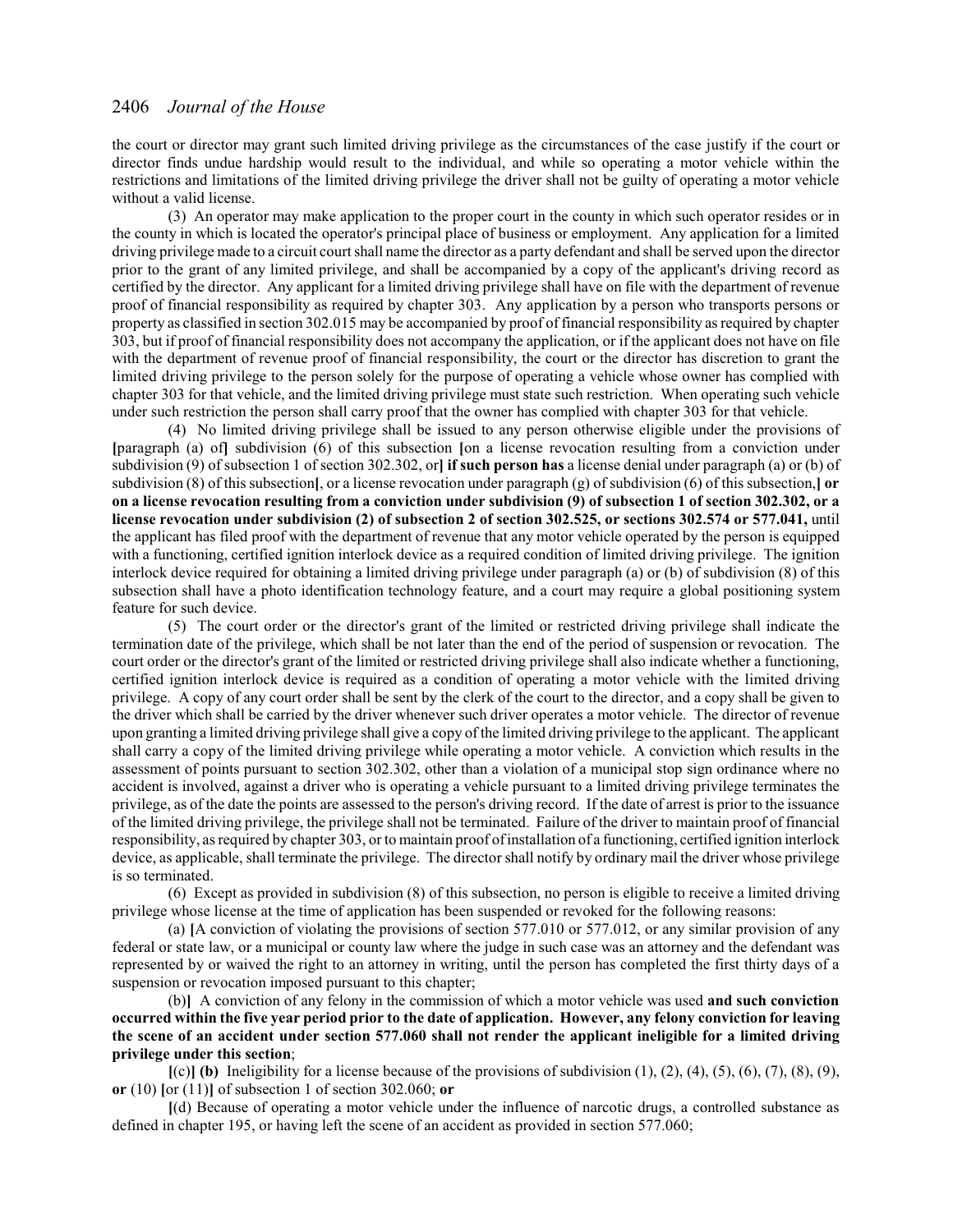(e) Due to a revocation for failure to submit to a chemical test pursuant to section 302.574 or due to a refusal to submit to a chemical test in any other state, unless such person has completed the first ninety days of such revocation and files proof of installation with the department of revenue that any vehicle operated by such person is equipped with a functioning, certified ignition interlock device, provided the person is not otherwise ineligible for a limited driving privilege;

(f)**] (c)** Due to a suspension pursuant to **subdivision (8) or (10) of subsection 1 of section 302.302 or** subsection 2 of section 302.525 **[and who has not completed the first thirty days of such suspension, provided the person** is not otherwise ineligible for a limited driving privilege; or

(g) Due to a revocation pursuant to subsection 2 of section 302.525 if such person has not completed the first forty-five days of such revocation, provided the person is not otherwise ineligible for a limited driving privilege**]**.

(7) No person who possesses a commercial driver's license shall receive a limited driving privilege issued for the purpose of operating a commercial motor vehicle ifsuch person's driving privilege is suspended, revoked, cancelled, denied, or disqualified. Nothing in this section shall prohibit the issuance of a limited driving privilege for the purpose of operating a noncommercial motor vehicle provided that pursuant to the provisions of this section, the applicant is not otherwise ineligible for a limited driving privilege.

(8) (a) Provided that pursuant to the provisions of this section, the applicant is not otherwise ineligible for a limited driving privilege, a circuit court or the director may, in the manner prescribed in this subsection, allow a person who has had such person's license to operate a motor vehicle revoked where that person cannot obtain a new license for a period of ten years, as prescribed in subdivision (9) of subsection 1 of section 302.060, to apply for a limited driving privilege pursuant to this subsection. Such person shall present evidence satisfactory to the court or the director that such person's habits and conduct show that the person no longer poses a threat to the public safety of this state. A circuit court shall grant a limited driving privilege to any individual who otherwise is eligible to receive a limited driving privilege, has filed proof ofinstallation of a certified ignition interlock device, and has had no alcohol-related enforcement contacts since the alcohol-related enforcement contact that resulted in the person's license denial.

(b) Provided that pursuant to the provisions ofthis section, the applicant is not otherwise ineligible for a limited driving privilege or convicted of acting with criminal negligence while driving while intoxicated to cause the death of another person, a circuit court or the director may, in the manner prescribed in this subsection, allow a person who has had such person's license to operate a motor vehicle revoked where that person cannot obtain a new license for a period of five years because of two convictions of driving while intoxicated, as prescribed in subdivision (10) of subsection 1 of section 302.060, to apply for a limited driving privilege pursuant to this subsection. Such person shall present evidence satisfactory to the court or the director that such person's habits and conduct show that the person no longer poses a threat to the public safety of this state. Any person who is denied a license permanently in this state because of an alcohol-related conviction subsequent to a restoration of such person's driving privileges pursuant to subdivision (9) of section 302.060 shall not be eligible for limited driving privilege pursuant to the provisions of this subdivision. A circuit court shall grant a limited driving privilege to any individual who otherwise is eligible to receive a limited driving privilege, has filed proof of installation of a certified ignition interlock device, and has had no alcohol-related enforcement contacts since the alcohol-related enforcement contact that resulted in the person's license denial.

(9) A DWI docket or court established under section 478.007 may grant a limited driving privilege to a participant in or graduate of the program who would otherwise be ineligible for such privilege under another provision of law. **[**The DWI docket or court shall not grant a limited driving privilege to a participant during his or her initial fortyfive days of participation.**]**

4. Any person who has received notice of denial of a request of limited driving privilege by the director of revenue may make a request for a review of the director's determination in the circuit court of the county in which the person resides or the county in which is located the person's principal place of business or employment within thirty days of the date of mailing of the notice of denial. Such review shall be based upon the records of the department of revenue and other competent evidence and shall be limited to a review of whether the applicant was statutorily entitled to the limited driving privilege.

5. The director of revenue shall promulgate rules and regulations necessary to carry out the provisions of this section. Any rule or portion of a rule, as that term is defined in section 536.010, that is created under the authority delegated in this section shall become effective only if it complies with and is subject to all of the provisions of chapter 536 and, if applicable, section 536.028. This section and chapter 536 are nonseverable and if any of the powers vested with the general assembly pursuant to chapter 536 to review, to delay the effective date or to disapprove and annul a rule are subsequently held unconstitutional, then the grant of rulemaking authority and any rule proposed or adopted after August 28, 2001, shall be invalid and void.

302.525. 1. The license suspension or revocation shall become effective fifteen days after the subject person has received the notice of suspension or revocation as provided in section 302.520, or is deemed to have received the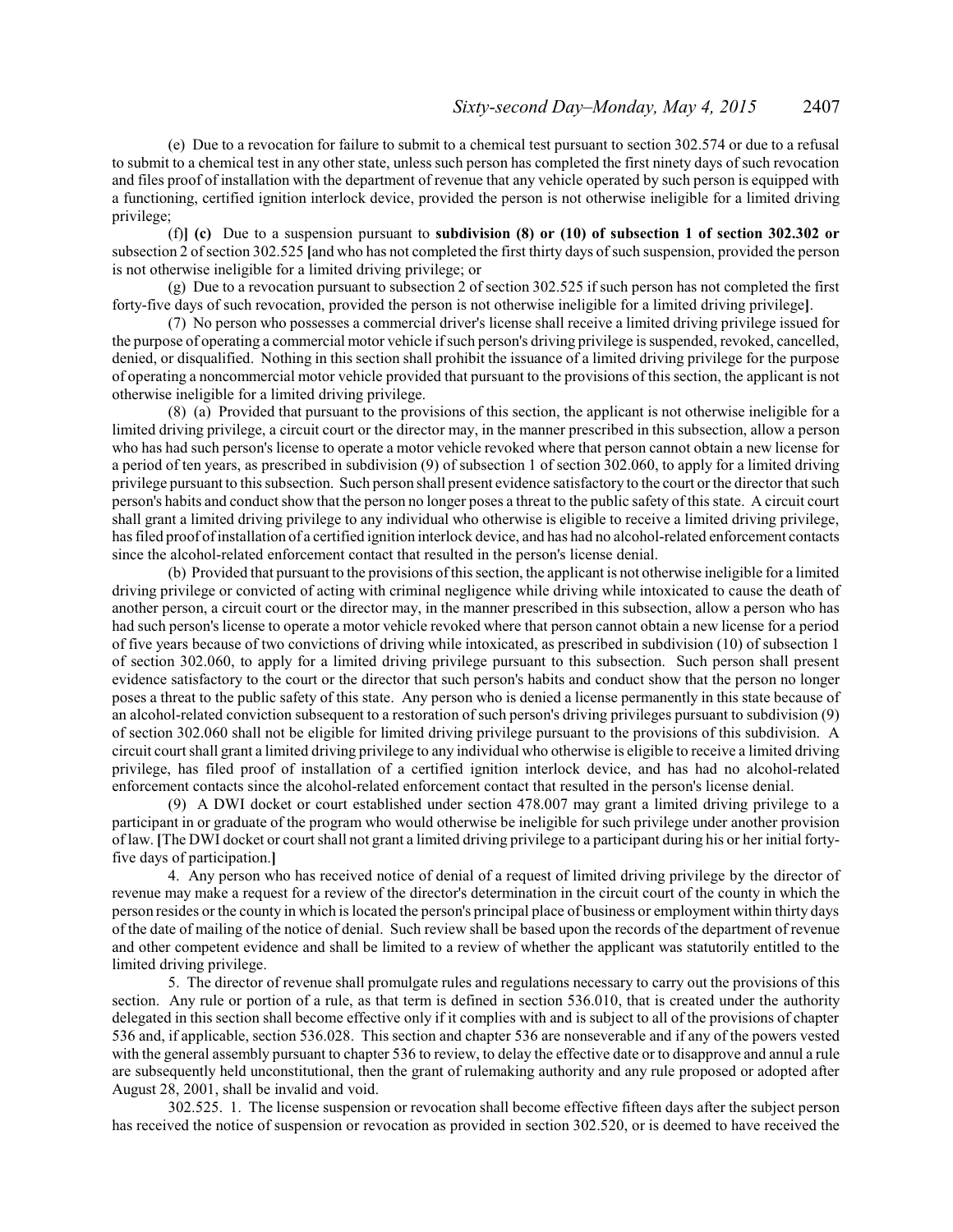notice of suspension or revocation by mail as provided in section 302.515. If a request for a hearing is received by or postmarked to the department within that fifteen-day period, the effective date of the suspension or revocation shall be stayed until a final order is issued following the hearing; provided, that any delay in the hearing which is caused or requested by the subject person or counsel representing that person without good cause shown shall not result in a stay of the suspension or revocation during the period of delay.

2. The period of license suspension or revocation under this section shall be as follows:

(1) If the person's driving record shows no prior alcohol-related enforcement contacts during the immediately preceding five years, the period of suspension shall be thirty days after the effective date of suspension, followed by a sixty-day period of restricted driving privilege as defined in section 302.010 and issued by the director of revenue. The restricted driving privilege shall not be issued until he or she has filed proof of financial responsibility with the department of revenue, in accordance with chapter 303, and is otherwise eligible. The restricted driving privilege shall indicate whether a functioning, certified ignition interlock device is required as a condition of operating a motor vehicle. A copy of the restricted driving privilege shall be given to the person and such person shall carry a copy of the restricted driving privilege while operating a motor vehicle. In no case shall restricted driving privileges be issued pursuant to this section or section 302.535 until the person has completed the first thirty days of a suspension under this section. If a person otherwise subject to the provisions of this subdivision files proof of installation with the department of revenue that any vehicle that he or she operates is equipped with a functioning, certified ignition interlock device, there shall be no period of suspension. However, in lieu of a suspension the person shall instead complete a ninety-day period of restricted driving privilege. Upon completion ofsuch ninety-day period of restricted driving privilege, compliance with other requirements of law, and filing of proof of financial responsibility with the department of revenue, in accordance with chapter 303, the license and driving privilege shall be reinstated. However, if the monthly monitoring reports during such ninety-day period indicate that the ignition interlock device has registered a confirmed blood alcohol concentration level above the alcohol setpoint established by the department of transportation or such reports indicate that the ignition interlock device has been tampered with or circumvented, then the license and driving privilege of such person shall not be reinstated until the person completes an additional thirty-day period of restricted driving privilege. If the person fails to maintain such proof of the device with the director of revenue as required, the restricted driving privilege shall be terminated;

(2) The period of revocation shall be one year if the person's driving record shows one or more prior alcoholrelated enforcement contacts during the immediately preceding five years;

(3) In no case shall restricted driving privileges be issued under this section to any person whose driving record shows one or more prior alcohol-related enforcement contacts until the person has **[**completed the first thirty days of a suspension under this section and has**]** filed proof with the department of revenue that any motor vehicle operated by the person is equipped with a functioning, certified ignition interlock device as a required condition of the restricted driving privilege. If the person fails to maintain such proof the restricted driving privilege shall be terminated.

3. For purposes of this section, "alcohol-related enforcement contacts" shall include any suspension or revocation under sections 302.500 to 302.540, any suspension or revocation entered in this or any other state for a refusal to submit to chemical testing under an implied consent law, and any conviction in this or any other state for a violation which involves driving while intoxicated, driving while under the influence of drugs or alcohol, or driving a vehicle while having an unlawful alcohol concentration.

4. Where a license is suspended or revoked under this section and the person is also convicted on charges arising out of the same occurrence for a violation of section 577.010 or 577.012 or for a violation of any county or municipal ordinance prohibiting driving while intoxicated or alcohol-related traffic offense, both the suspension or revocation under this section and any other suspension or revocation arising from such convictions shall be imposed, but the period of suspension or revocation under sections 302.500 to 302.540 shall be credited against any other suspension or revocation arising from such convictions, and the total period of suspension or revocation shall not exceed the longer of the two suspension or revocation periods.

5. Any person who has had a license to operate a motor vehicle revoked under this section or suspended under this section with one or more prior alcohol-related enforcement contacts showing on their driver record shall be required to file proof with the director of revenue that any motor vehicle operated by that person is equipped with a functioning, certified ignition interlock device as a required condition of reinstatement. The ignition interlock device shall further be required to be maintained on all motor vehicles operated by the person for a period of not less than six months immediately following the date of reinstatement. If the monthly monitoring reports show that the ignition interlock device has registered any confirmed blood alcohol concentration readings above the alcohol setpoint established by the department of transportation or that the person has tampered with or circumvented the ignition interlock device **within the last three months of the six-month period of required installation of the ignition interlock device**, then the period for which the person must maintain the ignition interlock device following the date of reinstatement shall be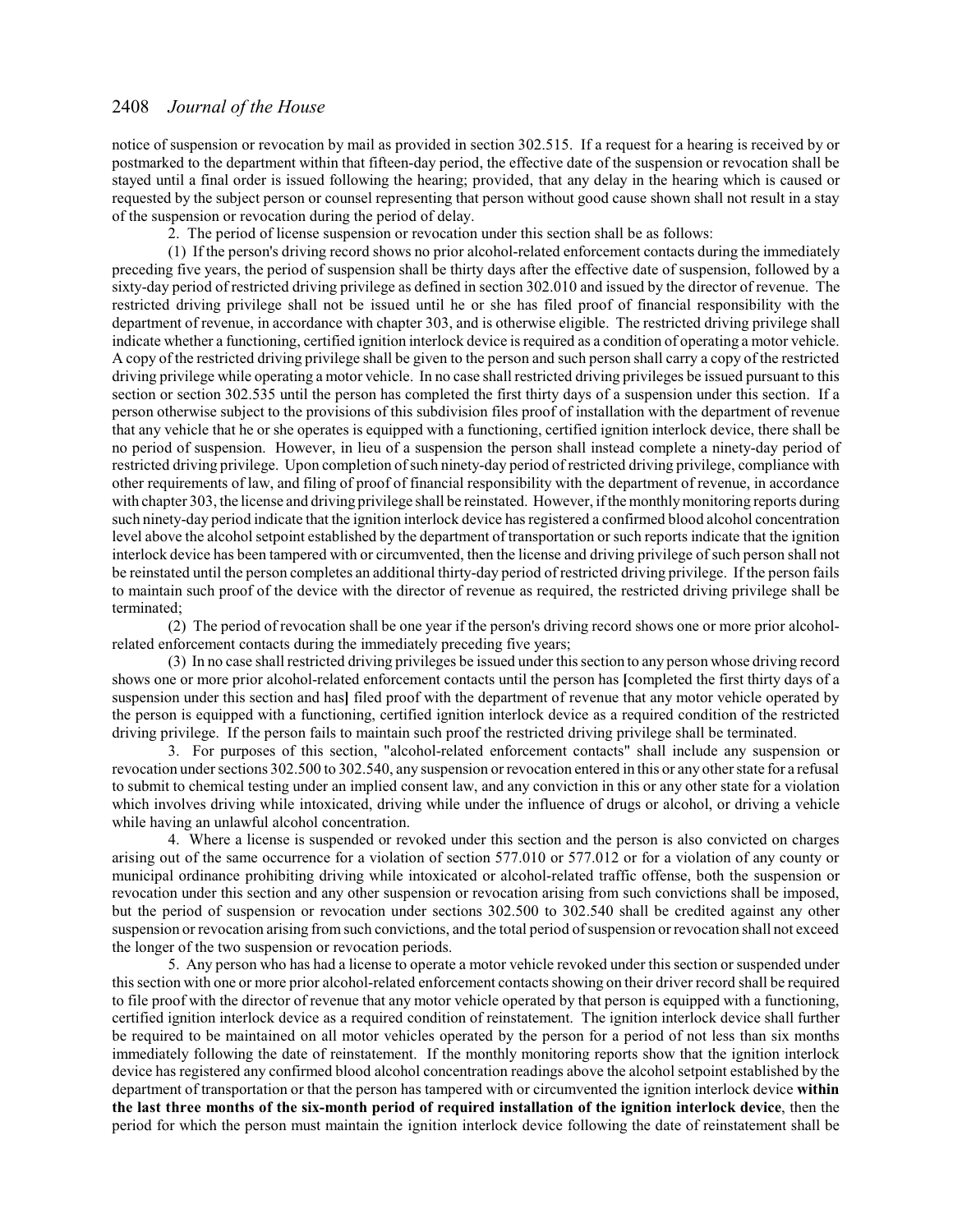extended **[**for an additional six months**] until the person has completed three consecutive months with no violations as described in this section.** If the person fails to maintain such proof with the director, the license shall be suspended or revoked, **[**as applicable**] until proof as required by this section is filed with the director, and the person shall be guilty of a class A misdemeanor**.

302.574. 1. If a person who was operating a vehicle refuses upon the request of the officer to submit to any chemical test under section 577.041, the officer shall, on behalf of the director of revenue, serve the notice of license revocation personally upon the person and shall take possession of any license to operate a vehicle issued by this state which is held by that person. The officer shall issue a temporary permit, on behalf of the director of revenue, which is valid for fifteen days and shall also give the person notice of his or her right to file a petition for review to contest the license revocation.

2. Such officer shall make a certified report under penalties of perjury for making a false statement to a public official. The report shall be forwarded to the director of revenue and shall include the following:

(1) That the officer has:

(a) Reasonable grounds to believe that the arrested person was driving a motor vehicle while in an intoxicated condition; or

(b) Reasonable grounds to believe that the person stopped, being under the age oftwenty-one years, was driving a motor vehicle with a blood alcohol content of two-hundredths of one percent or more by weight; or

(c) Reasonable grounds to believe that the person stopped, being under the age of twenty-one years, was committing a violation of the traffic laws of the state, or political subdivision of the state, and such officer has reasonable grounds to believe, after making such stop, that the person had a blood alcohol content of two-hundredths of one percent or greater;

(2) That the person refused to submit to a chemical test;

(3) Whether the officer secured the license to operate a motor vehicle of the person;

(4) Whether the officer issued a fifteen-day temporary permit;

(5) Copies of the notice of revocation, the fifteen-day temporary permit, and the notice of the right to file a petition for review. The notices and permit may be combined in one document; and

(6) Any license, which the officer has taken into possession, to operate a motor vehicle.

3. Upon receipt of the officer's report, the director shall revoke the license of the person refusing to take the test for a period of one year; or if the person is a nonresident, such person's operating permit or privilege shall be revoked for one year; or if the person is a resident without a license or permit to operate a motor vehicle in this state, an order shall be issued denying the person the issuance of a license or permit for a period of one year.

4. If a person's license has been revoked because ofthe person's refusal to submit to a chemical test, such person may petition for a hearing before a circuit division or associate division of the court in the county in which the arrest or stop occurred. The person may request such court to issue an order staying the revocation until such time as the petition for review can be heard. If the court, in its discretion, grants such stay, it shall enter the order upon a form prescribed by the director of revenue and shall send a copy of such order to the director. Such order shall serve as proof of the privilege to operate a motor vehicle in this state and the director shall maintain possession of the person's license to operate a motor vehicle until termination of any revocation under this section. Upon the person's request, the clerk of the court shall notify the prosecuting attorney of the county and the prosecutor shall appear at the hearing on behalf of the director of revenue. At the hearing, the court shall determine only:

(1) Whether the person was arrested or stopped;

(2) Whether the officer had:

(a) Reasonable grounds to believe that the person was driving a motor vehicle while in an intoxicated or drugged condition; or

(b) Reasonable grounds to believe that the person stopped, being under the age oftwenty-one years, was driving a motor vehicle with a blood alcohol content of two-hundredths of one percent or more by weight; or

(c) Reasonable grounds to believe that the person stopped, being under the age of twenty-one years, was committing a violation of the traffic laws of the state, or political subdivision ofthe state, and such officer had reasonable grounds to believe, after making such stop, that the person had a blood alcohol content of two-hundredths of one percent or greater; and

(3) Whether the person refused to submit to the test.

5. If the court determines any issue not to be in the affirmative, the court shall order the director to reinstate the license or permit to drive.

6. Requests for review as provided in this section shall go to the head of the docket of the court wherein filed.

7. No person who has had a license to operate a motor vehicle suspended or revoked under the provisions of this section shall have that license reinstated until such person has participated in and successfully completed a substance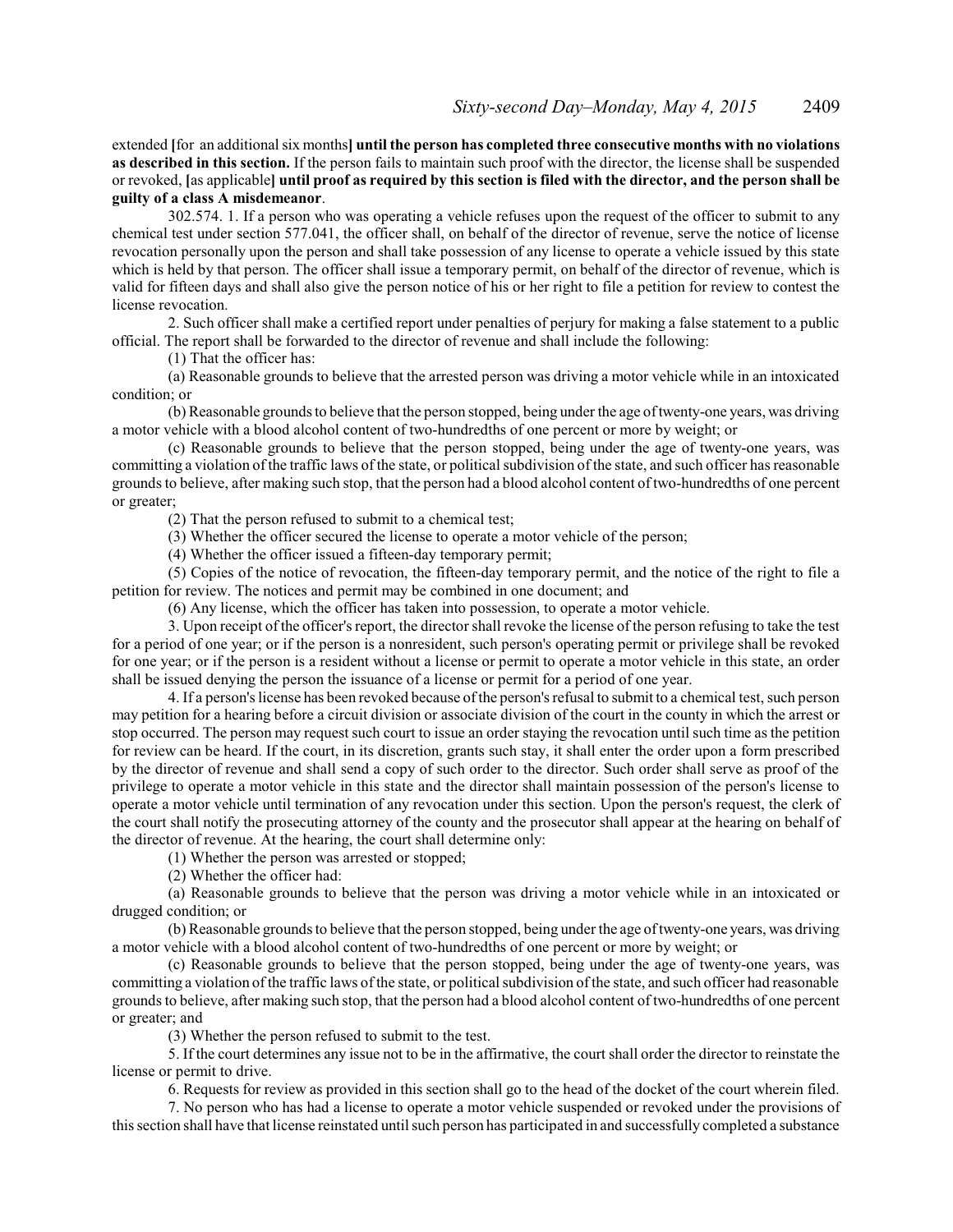abuse traffic offender program defined in section 302.010, or a program determined to be comparable by the department of mental health. Assignment recommendations, based upon the needs assessment as described in subdivision (24) of section 302.010, shall be delivered in writing to the person with written notice that the person is entitled to have such assignment recommendations reviewed by the court if the person objects to the recommendations. The person may file a motion in the associate division of the circuit court of the county in which such assignment was given, on a printed form provided by the state courts administrator, to have the court hear and determine such motion under the provisions of chapter 517. The motion shall name the person or entity making the needs assessment as the respondent and a copy of the motion shall be served upon the respondent in any manner allowed by law. Upon hearing the motion, the court may modify or waive any assignment recommendation that the court determines to be unwarranted based upon a review of the needs assessment, the person's driving record, the circumstances surrounding the offense, and the likelihood of the person committing a similar offense in the future, except that the court may modify but may not waive the assignment to an education or rehabilitation program of a person determined to be a prior or persistent offender as defined in section 577.001, or of a person determined to have operated a motor vehicle with a blood alcohol content of fifteen-hundredths of one percent or more by weight. Compliance with the court determination of the motion shall satisfy the provisions of this section for the purpose of reinstating such person's license to operate a motor vehicle. The respondent's personal appearance at any hearing conducted under this subsection shall not be necessary unless directed by the court.

8. The fees for the substance abuse traffic offender program, or a portion thereof, to be determined by the division of alcohol and drug abuse of the department of mental health, shall be paid by the person enrolled in the program. Any person who is enrolled in the program shall pay, in addition to any fee charged for the program, a supplemental fee to be determined by the department of mental health for the purposes of funding the substance abuse traffic offender program defined in section 302.010. The administrator of the program shall remit to the division of alcohol and drug abuse of the department of mental health on or before the fifteenth day of each month the supplemental fee for all persons enrolled in the program, less two percent for administrative costs. Interest shall be charged on any unpaid balance ofthe supplemental fees due to the division of alcohol and drug abuse under this section, and shall accrue at a rate not to exceed the annual rates established under the provisions of section 32.065, plus three percentage points. The supplemental fees and any interest received by the department of mental health under this section shall be deposited in the mental health earnings fund, which is created in section 630.053.

9. Any administrator who fails to remit to the division of alcohol and drug abuse of the department of mental health the supplemental fees and interest for all persons enrolled in the program under this section shall be subject to a penalty equal to the amount of interest accrued on the supplemental fees due to the division under this section. If the supplemental fees, interest, and penalties are not remitted to the division of alcohol and drug abuse of the department of mental health within six months of the due date, the attorney general of the state of Missouri shall initiate appropriate action for the collection of said fees and accrued interest. The court shall assess attorneys' fees and court costs against any delinquent program.

10. Any person who has had a license to operate a motor vehicle revoked under this section and who has a prior alcohol-related enforcement contact, as defined in section 302.525, shall be required to file proof with the director of revenue that any motor vehicle operated by the person is equipped with a functioning, certified ignition interlock device as a required condition of license reinstatement. Such ignition interlock device shall further be required to be maintained on all motor vehicles operated by the person for a period of not less than six months immediately following the date of reinstatement. If the monthly monitoring reports show that the ignition interlock device has registered any confirmed blood alcohol concentration readings above the alcohol setpoint established by the department of transportation or that the person has tampered with or circumvented the ignition interlock device **within the last three months of the sixmonth period of required installation of the ignition interlock device**, then the period for which the person must maintain the ignition interlock device following the date ofreinstatement shall be extended **[**for an additional six months**] until the person has completed three consecutive months with no violations as described in this section**. If the person fails to maintain such proof with the director as required by this section, the license shall be rerevoked **until proof as required by this section is filed with the director,** and the person shall be guilty of a class A misdemeanor.

11. The revocation period of any person whose license and driving privilege has been revoked under this section and who has filed proof of financial responsibility with the department of revenue in accordance with chapter 303 and is otherwise eligible shall be terminated by a notice from the director of revenue after one year from the effective date of the revocation. Unless proof of financial responsibility is filed with the department of revenue, the revocation shall remain in effect for a period of two years from its effective date. If the person fails to maintain proof of financial responsibility in accordance with chapter 303, the person's license and driving privilege shall be rerevoked.

12. A person commits the offense of failure to maintain proof with the Missouri department of revenue if, when required to do so, he or she fails to file proof with the director of revenue that any vehicle operated by the person is equipped with a functioning, certified ignition interlock device or fails to file proof of financial responsibility with the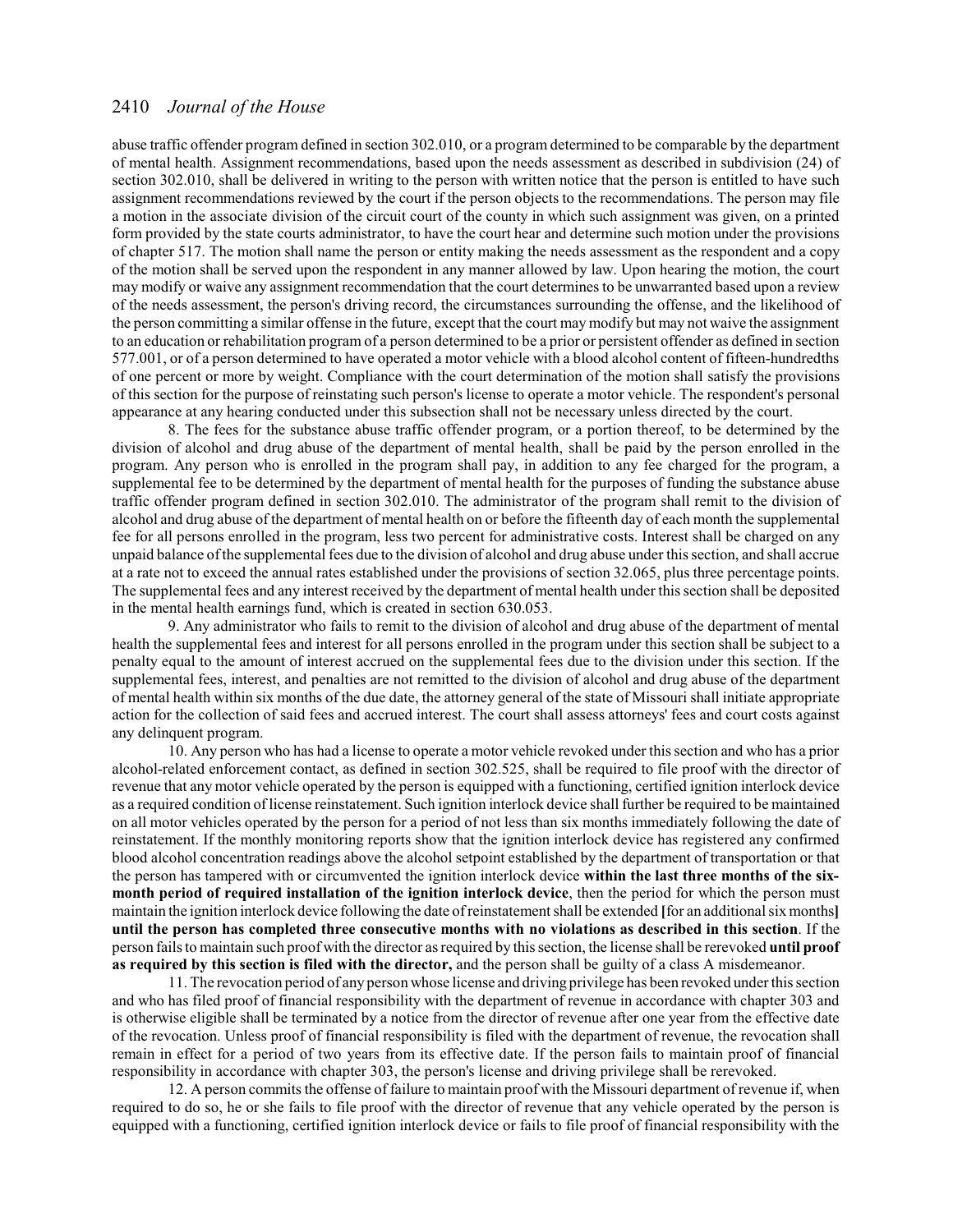department of revenue in accordance with chapter 303. The offense of failure to maintain proof with the Missouri department of revenue is a class A misdemeanor.

478.007. 1. Any circuit court, or any county with a charter form of government and with more than six hundred thousand but fewer than seven hundred thousand inhabitants with a county municipal court established under section 66.010, may establish a docket or court to provide an alternative for the judicial system to dispose of cases in which a person has pleaded guilty to driving while intoxicated or driving with excessive blood alcohol content and:

(1) The person was operating a motor vehicle with at least fifteen-hundredths of one percent or more by weight of alcohol in such person's blood; or

(2) The person has previously pleaded guilty to or has been found guilty of one or more intoxication-related traffic offenses as defined by section 577.023; or

(3) The person has two or more previous alcohol-related enforcement contacts as defined in section 302.525.

2. This docket or court shall combine judicial supervision, drug testing, continuous alcohol monitoring, **as defined in section 577.001 or verifiable breath alcohol testing performed a minimum of four times per day,** substance abuse traffic offender program compliance, and treatment of DWI court participants. The court may assess any and all necessary costs for participation in DWI court against the participant. Any money received from such assessed costs by a court from a defendant shall not be considered court costs, charges, or fines. This docket or court may operate in conjunction with a drug court established pursuant to sections 478.001 to 478.006.

3. If the division of probation and parole is otherwise unavailable to assist in the judicial supervision of any person who wishes to enter a DWI court, a court-approved private probation service may be utilized by the DWI court to fill the division's role. In such case, any and all necessary additional costs may be assessed against the participant. No person shall be rejected from participating in DWI court solely for the reason that the person does not reside in the city or county where the applicable DWI court is located but the DWI court can base acceptance into a treatment court program on its ability to adequately provide services for the person or handle the additional caseload.

577.001. As used in this chapter, the following terms mean:

(1) "Aggravated offender", a person who has been found guilty of:

(a) Three or more intoxication-related traffic offenses committed on separate occasions; or

(b) Two or more intoxication-related traffic offenses committed on separate occasions where at least one of the intoxication-related traffic offenses is an offense committed in violation of any state law, county or municipal ordinance, any federal offense, or any military offense in which the defendant was operating a vehicle while intoxicated and another person was injured or killed;

(2) "Aggravated boating offender", a person who has been found guilty of:

(a) Three or more intoxication-related boating offenses; or

(b) Has been found guilty of one or more intoxication-related boating offenses committed on separate occasions where at least one of the intoxication-related traffic offenses is an offense committed in violation of any state law, county or municipal ordinance, any federal offense, or any military offense in which the defendant was operating a vessel while intoxicated and another person was injured or killed;

(3) "All-terrain vehicle", any motorized vehicle manufactured and used exclusively for off-highway use which is fifty inches or less in width, with an unladen dry weight of one thousand pounds or less, traveling on three, four or more low pressure tires, with a seat designed to be straddled by the operator, or with a seat designed to carry more than one person, and handlebars for steering control;

(4) "Court", any circuit, associate circuit, or municipal court, including traffic court, but not any juvenile court or drug court;

(5) "Chronic offender", a person who has been found guilty of:

(a) Four or more intoxication-related traffic offenses committed on separate occasions; or

(b) Three or more intoxication-related traffic offenses committed on separate occasions where at least one of the intoxication-related traffic offenses is an offense committed in violation of any state law, county or municipal ordinance, any federal offense, or any military offense in which the defendant was operating a vehicle while intoxicated and another person was injured or killed; or

(c) Two or more intoxication-related traffic offenses committed on separate occasions where both intoxicationrelated traffic offenses were offenses committed in violation of any state law, county or municipal ordinance, any federal offense, or any military offense in which the defendant was operating a vehicle while intoxicated and another person was injured or killed;

(6) "Chronic boating offender", a person who has been found guilty of:

(a) Four or more intoxication-related boating offenses; or

(b) Three or more intoxication-related boating offenses committed on separate occasions where at least one of the intoxication-related boating offenses is an offense committed in violation of any state law, county or municipal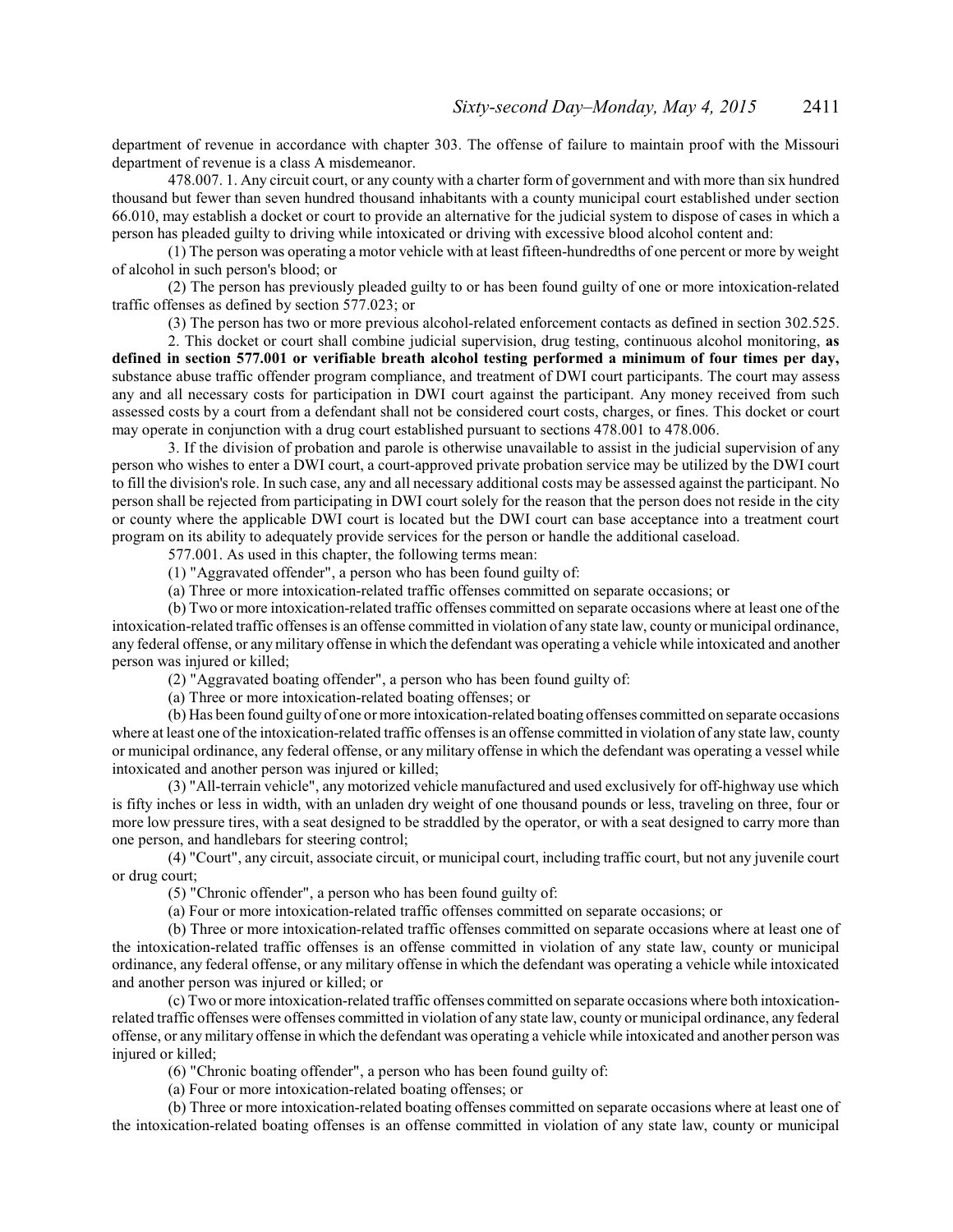ordinance, any federal offense, or any military offense in which the defendant was operating a vessel while intoxicated and another person was injured or killed; or

(c) Two or more intoxication-related boating offenses committed onseparate occasions where both intoxicationrelated boating offenses were offenses committed in violation of any state law, county or municipal ordinance, any federal offense, or any military offense in which the defendant was operating a vessel while intoxicated and another person was injured or killed;

(7) **"Continuous alcohol monitoring", automatically testing breath, blood, or transdermal alcohol concentration levels and tampering attempts at least once every hour, regardless of the location of the person who is being monitored, and regularly transmitting the data. Continuous alcohol monitoring shall be considered an electronic monitoring service under subsection 3 of section 217.690;**

**(8)** "Controlled substance", a drug, substance, or immediate precursor in schedules I to V listed in section 195.017;

**[**(8)**](9)** "Drive", "driving", "operates" or "operating", means physicallydriving or operating a vehicle or vessel;

**[**(9)**] (10)** "Flight crew member", the pilot in command, copilots, flight engineers, and flight navigators;

**[**(10)**] (11)** "Habitual offender", a person who has been found guilty of:

(a) Five or more intoxication-related traffic offenses committed on separate occasions; or

(b) Four or more intoxication-related traffic offenses committed on separate occasions where at least one of the intoxication-related traffic offenses is an offense committed in violation of any state law, county or municipal ordinance, any federal offense, or any military offense in which the defendant was operating a vehicle while intoxicated and another person was injured or killed; or

(c) Three or more intoxication-related traffic offenses committed on separate occasions where at least two of the intoxication-related traffic offenses were offenses committed in violation of any state law, county or municipal ordinance, any federal offense, or any military offense in which the defendant was operating a vehicle while intoxicated and another person was injured or killed; or

(d) While driving while intoxicated, the defendant acted with criminal negligence to:

a. Cause the death of any person not a passenger in the vehicle operated by the defendant, including the death of an individual that results from the defendant's vehicle leaving a highway, as defined by section 301.010, or the highway's right-of-way; or

b. Cause the death of two or more persons; or

c. Cause the death of any person while he or she has a blood alcohol content of at least eighteen-hundredths of one percent by weight of alcohol in such person's blood;

**[**(11)**] (12)** "Habitual boating offender", a person who has been found guilty of:

(a) Five or more intoxication-related boating offenses; or

(b) Four or more intoxication-related boating offenses committed on separate occasions where at least one of the intoxication-related boating offenses is an offense committed in violation of any state law, county or municipal ordinance, any federal offense, or any military offense in which the defendant was operating a vessel while intoxicated and another person was injured or killed; or

(c) Three or more intoxication-related boating offenses committed on separate occasions where at least two of the intoxication-related boating offenses were offenses committed in violation of any state law, county or municipal ordinance, any federal offense, or any military offense in which the defendant was operating a vessel while intoxicated and another person was injured or killed; or

(d) While boating while intoxicated, the defendant acted with criminal negligence to:

a. Cause the death of any person not a passenger in the vessel operated by the defendant, including the death of an individual that results from the defendant's vessel leaving the water; or

b. Cause the death of two or more persons; or

c. Cause the death of any person while he or she has a blood alcohol content of at least eighteen-hundredths of one percent by weight of alcohol in such person's blood;

**[**(12)**](13)** "Intoxicated" or "intoxicated condition", when a person is under the influence of alcohol, a controlled substance, or drug, or any combination thereof;

**[**(13)**] (14)** "Intoxication-related boating offense", operating a vessel while intoxicated; boating while intoxicated; operating a vessel with excessive blood alcohol content or an offense in which the defendant was operating a vessel while intoxicated and another person was injured or killed in violation of any state law, county or municipal ordinance, any federal offense, or any military offense;

**[**(14)**](15)** "Intoxication-related traffic offense", drivingwhile intoxicated, drivingwith excessive blood alcohol content or an offense in which the defendant was operating a vehicle while intoxicated and another person was injured or killed in violation of any state law, county or municipal ordinance, any federal offense, or any military offense;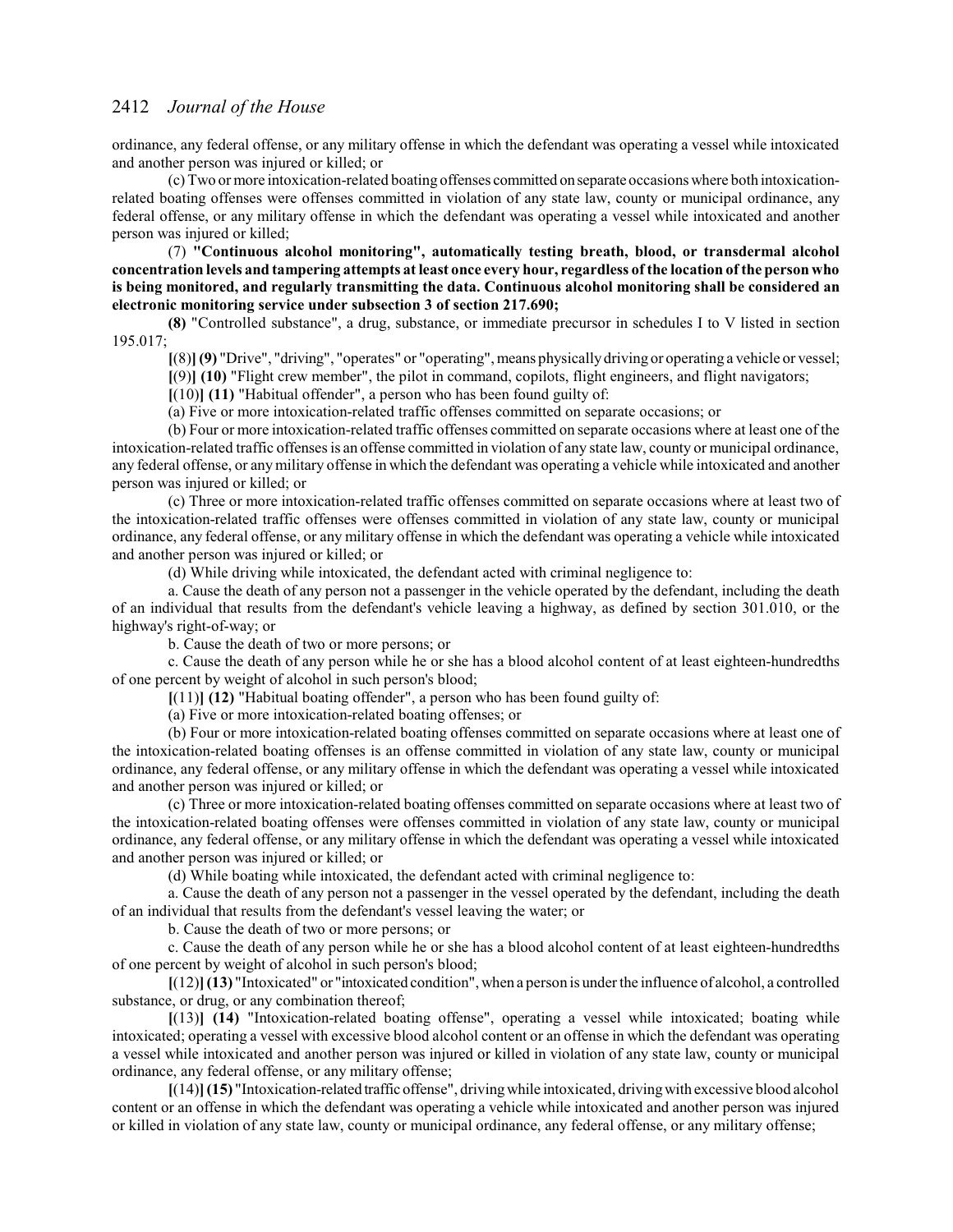**[**(15)**] (16)** "Law enforcement officer" or "arresting officer", includes the definition of law enforcement officer in section 556.061 and military policemen conducting traffic enforcement operations on a federal military installation under military jurisdiction in the state of Missouri;

**[**(16)**] (17)** "Operate a vessel", to physically control the movement of a vessel in motion under mechanical or sail power in water;

**[**(17)**] (18)** "Persistent offender", a person who has been found guilty oftwo or more intoxication-related traffic offenses committed on separate occasions;

**[**(18)**](19)** "Persistent boating offender", a personwho has been found guiltyoftwo or more intoxication-related boating offenses committed on separate occasions;

**[**(19)**] (20)** "Prior offender", a person who has been found guilty of one intoxication-related traffic offense, where such prior offense occurred within five years of the occurrence ofthe intoxication-related traffic offense for which the person is charged;

**[**(20)**] (21)** "Prior boating offender", a person who has been found guilty of one intoxication-related boating offense, where such prior offense occurred within five years ofthe occurrence ofthe intoxication-related boating offense for which the person is charged.

577.010. 1. A person commits the offense of driving while intoxicated if he or she operates a vehicle while in an intoxicated condition.

2. The offense of driving while intoxicated is:

(1) A class B misdemeanor;

(2) A class A misdemeanor if:

(a) The defendant is a prior offender; or

(b) A person less than seventeen years of age is present in the vehicle;

(3) A class E felony if:

(a) The defendant is a persistent offender; or

(b) While driving while intoxicated, the defendant acts with criminal negligence to cause physical injury to another person;

(4) A class D felony if:

(a) The defendant is an aggravated offender;

(b) While driving while intoxicated, the defendant acts with criminal negligence to cause physical injury to a law enforcement officer or emergency personnel; or

(c) While driving while intoxicated, the defendant acts with criminal negligence to cause serious physical injury to another person;

(5) A class C felony if:

(a) The defendant is a chronic offender;

(b) While driving while intoxicated, the defendant acts with criminal negligence to cause serious physical injury to a law enforcement officer or emergency personnel; or

(c) While driving while intoxicated, the defendant acts with criminal negligence to cause the death of another person;

(6) A class B felony if:

(a) The defendant is a habitual offender; or

(b) While driving while intoxicated, the defendant acts with criminal negligence to cause the death of a law enforcement officer or emergency personnel;

(7) A class A felony if the defendant is a habitual offender as a result of being found guilty of an act described under paragraph (d) of subdivision **[**(10)**] (11)** of section 577.001 and is found guilty of a subsequent violation of such paragraph.

3. Notwithstanding the provisions ofsubsection 2 of this section, a person found guilty of the offense of driving while intoxicated as a first offense shall not be granted a suspended imposition of sentence:

(1) Unless such person shall be placed on probation for a minimum of two years; or

(2) In a circuit where a DWI court or docket created under section 478.007 or other court-ordered treatment program is available, and where the offense was committed with fifteen-hundredths of one percent or more by weight of alcohol in such person's blood, unless the individual participates and successfully completes a program under such DWI court or docket or other court-ordered treatment program.

4. **If a person is found guilty of a second or subsequent offense of driving while intoxicated, the court may order the person to submit to a period of continuous alcohol monitoring or verifiable breath alcohol testing performed a minimum of four times per day as a condition of probation.**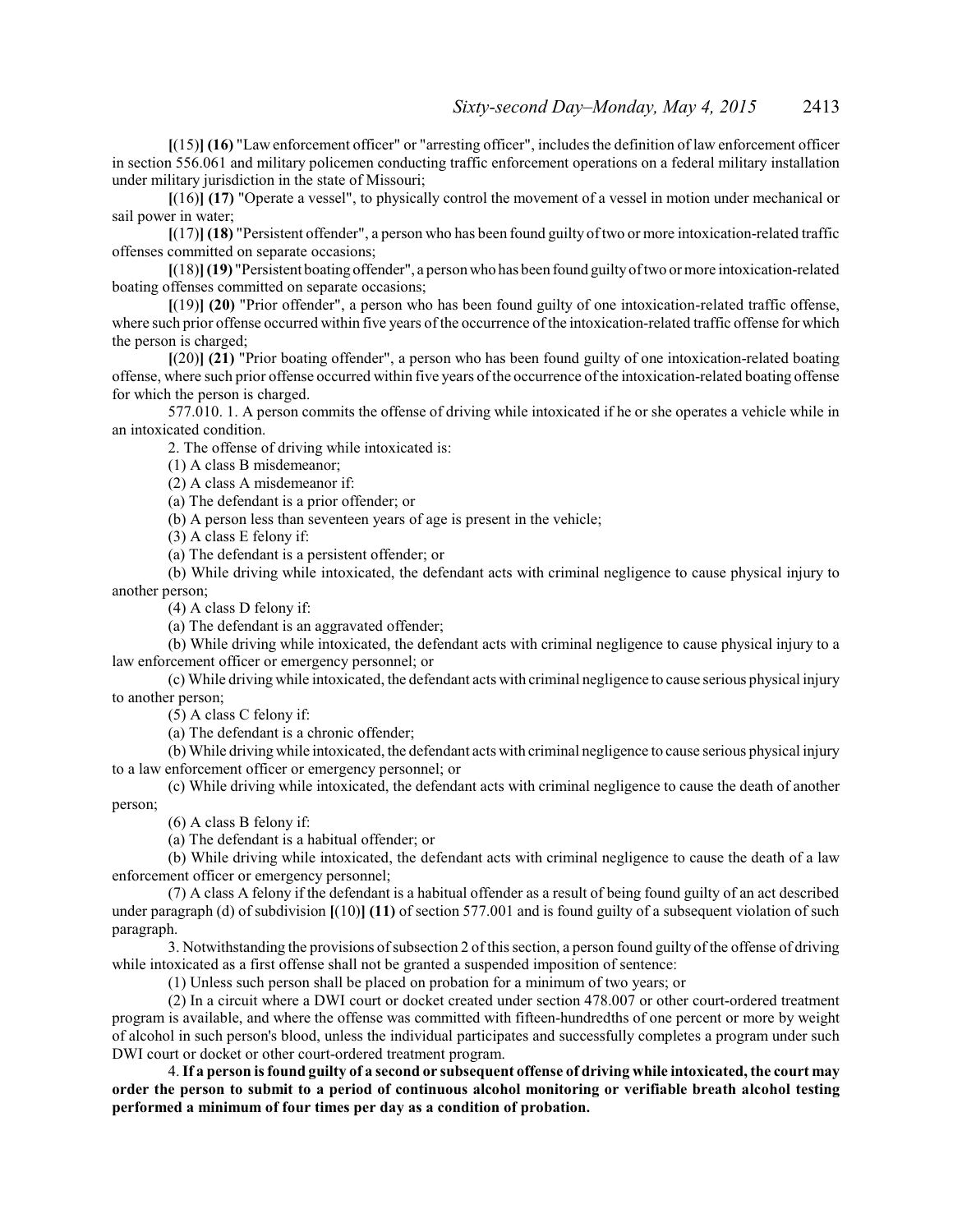**5.** If a person is not granted a suspended imposition of sentence for the reasons described in subsection 3 of this section:

(1) Ifthe individual operated the vehicle with fifteen-hundredths to twenty-hundredths of one percent by weight of alcohol in such person's blood, the required term of imprisonment shall be not less than forty-eight hours;

(2) If the individual operated the vehicle with greater than twenty-hundredths of one percent by weight of alcohol in such person's blood, the required term of imprisonment shall be not less than five days.

**[**5.**] 6.** A person found guilty of the offense of driving while intoxicated:

(1) As a prior offender, persistent offender, aggravated offender, chronic offender, or habitual offender shall not be granted a suspended imposition ofsentence or be sentenced to pay a fine in lieu of a term of imprisonment, section 557.011 to the contrary notwithstanding;

(2) As a prior offender shall not be granted parole or probation until he or she has served a minimum of ten days imprisonment:

(a) Unless as a condition of such parole or probation such person performs at least thirty days of community service under the supervision of the court in those jurisdictions which have a recognized program for community service; or

(b) The offender participates in and successfully completes a program established under section 478.007 or other court-ordered treatment program, if available, and as part of either program, the offender performs at least thirty days of community service under the supervision of the court;

(3) As a persistent offender shall not be eligible for parole or probation until he or she has served a minimum of thirty days imprisonment:

(a) Unless as a condition of such parole or probation such person performs at least sixty days of community service under the supervision of the court in those jurisdictions which have a recognized program for community service; or

(b) The offender participates in and successfully completes a program established under section 478.007 or other court-ordered treatment program, if available, and as part of either program, the offender performs at least sixty days of community service under the supervision of the court;

(4) As an aggravated offender shall not be eligible for parole or probation until he or she has served a minimum of sixty days imprisonment;

(5) As a chronic offender shall not be eligible for parole or probation until he or she has served a minimum of two years imprisonment**; and**

**(6) Any probation or parole granted under this subsection may include a period of continuous alcohol monitoring or verifiable breath alcohol testing performed a minimum of four times per day.**

577.012. 1. A person commits the offense of driving with excessive blood alcohol content if such person operates:

(1) A vehicle while having eight-hundredths of one percent or more by weight of alcohol in his or her blood; or

(2) A commercial motor vehicle while having four one-hundredths of one percent or more by weight of alcohol in his or her blood.

2. As used in this section, percent by weight of alcohol in the blood shall be based upon grams of alcohol per one hundred milliliters of blood or two hundred ten liters of breath and may be shown by chemical analysis of the person's blood, breath, saliva or urine. For the purposes of determining the alcoholic content of a person's blood under this section, the test shall be conducted in accordance with the provisions of sections 577.020 to 577.041.

3. The offense of driving with excessive blood alcohol content is:

(1) A class B misdemeanor;

(2) A class A misdemeanor if the defendant is alleged and proved to be a prior offender;

(3) A class E felony if the defendant is alleged and proved to be a persistent offender;

(4) A class D felony if the defendant is alleged and proved to be an aggravated offender;

(5) A class C felony if the defendant is alleged and proved to be a chronic offender;

(6) A class B felony if the defendant is alleged and proved to be a habitual offender.

4. A person found guilty ofthe offense of driving with an excessive blood alcohol content as a first offense shall not be granted a suspended imposition of sentence:

(1) Unless such person shall be placed on probation for a minimum of two years; or

(2) In a circuit where a DWI court or docket created under section 478.007 or other court-ordered treatment program is available, and where the offense was committed with fifteen-hundredths of one percent or more by weight of alcohol in such person's blood, unless the individual participates in and successfully completes a program under such DWI court or docket or other court-ordered treatment program.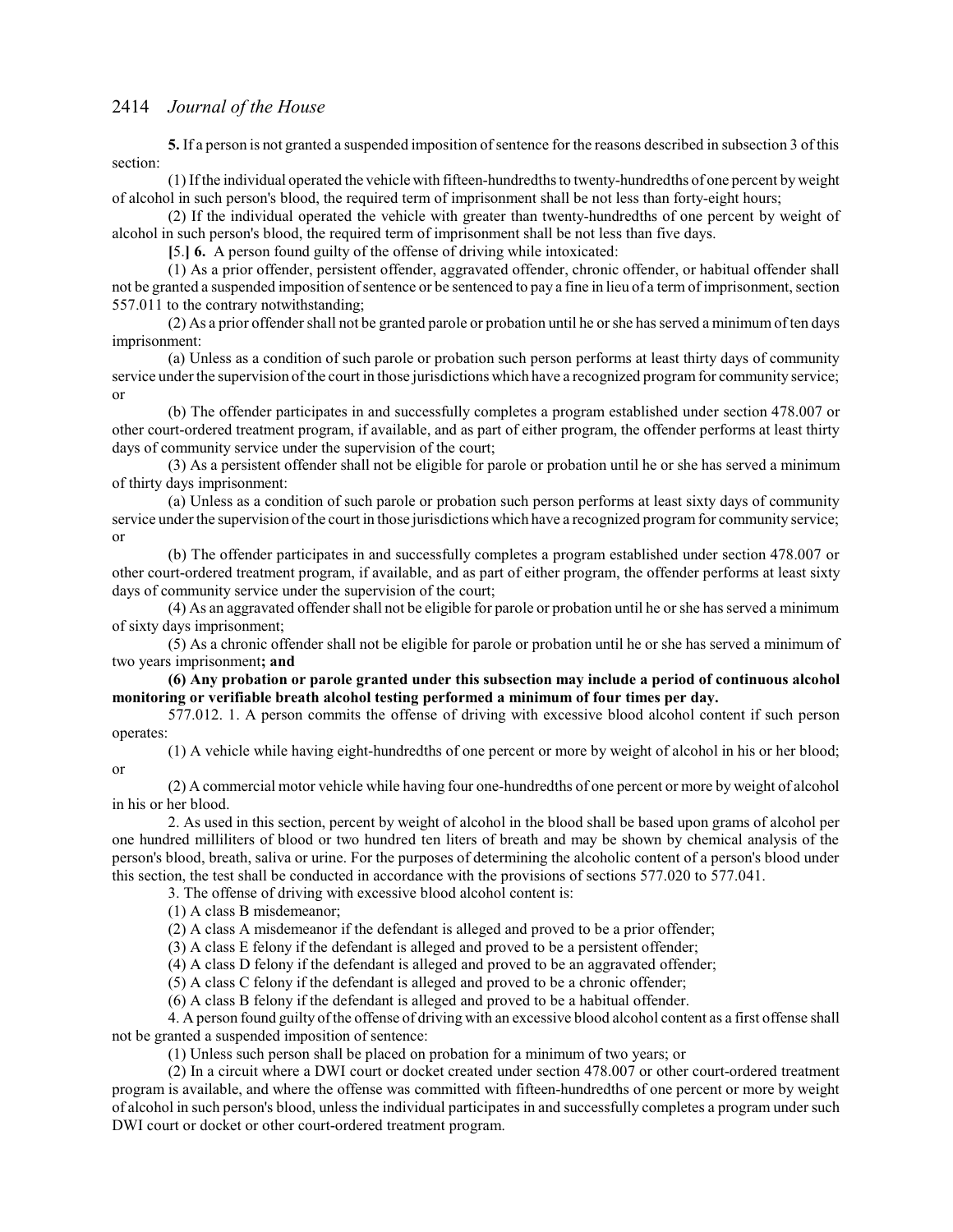5. If a person is not granted a suspended imposition ofsentence for the reasons described in subsection 4 of this section:

(1) Ifthe individual operated the vehicle with fifteen-hundredths to twenty-hundredths of one percent by weight of alcohol in such person's blood, the required term of imprisonment shall be not less than forty-eight hours;

(2) If the individual operated the vehicle with greater than twenty-hundredths of one percent by weight of alcohol in such person's blood, the required term of imprisonment shall be not less than five days.

6. **If a person is found guilty of a second or subsequent offense of driving with an excessive blood alcohol content, the court may order the person to submit to a period of continuous alcohol monitoring or verifiable breath alcohol testing performed a minimum of four times per day as a condition of probation.**

**7.** A person found guilty of driving with excessive blood alcohol content:

(1) As a prior offender, persistent offender, aggravated offender, chronic offender or habitual offender shall not be granted a suspended imposition of sentence or be sentenced to pay a fine in lieu of a term of imprisonment, section 557.011 to the contrary notwithstanding;

(2) As a prior offender shall not be granted parole or probation until he or she has served a minimum of ten days imprisonment:

(a) Unless as a condition of such parole or probation such person performs at least thirty days of community service under the supervision of the court in those jurisdictions which have a recognized program for community service; or

(b) The offender participates in and successfully completes a program established under section 478.007 or other court-ordered treatment program, if available, and as part of either program, the offender performs at least thirty days of community service under the supervision of the court;

(3) As a persistent offender shall not be granted parole or probation until he or she has served a minimum of thirty days imprisonment:

(a) Unless as a condition of such parole or probation such person performs at least sixty days of community service under the supervision of the court in those jurisdictions which have a recognized program for community service; or

(b) The offender participates in and successfully completes a program established under section 478.007 or other court-ordered treatment program, if available, and as part of either program, the offender performs at least sixty days of community service under the supervision of the court;

(4) As an aggravated offender shall not be eligible for parole or probation until he or she has served a minimum of sixty days imprisonment;

(5) As a chronic offender shall not be eligible for parole or probation until he or she has served a minimum of two years imprisonment**; and**

**(6) Any probation or parole granted under this subsection may include a period of continuous alcohol monitoring or verifiable breath alcohol testing performed a minimum of four times per day.**

577.013. 1. A person commits the offense of boating while intoxicated if he or she operates a vessel while in an intoxicated condition.

2. The offense of boating while intoxicated is:

(1) A class B misdemeanor;

(2) A class A misdemeanor if:

(a) The defendant is a prior boating offender; or

(b) A person less than seventeen years of age is present in the vessel;

(3) A class E felony if:

(a) The defendant is a persistent boating offender; or

(b) While boating while intoxicated, the defendant acts with criminal negligence to cause physical injury to another person;

(4) A class D felony if:

(a) The defendant is an aggravated boating offender;

(b) While boating while intoxicated, the defendant acts with criminal negligence to cause physical injury to a law enforcement officer or emergency personnel; or

(c) While boating while intoxicated, the defendant acts with criminal negligence to cause serious physical injury to another person;

(5) A class C felony if:

(a) The defendant is a chronic boating offender;

(b) While boating while intoxicated, the defendant acts with criminal negligence to cause serious physical injury to a law enforcement officer or emergency personnel; or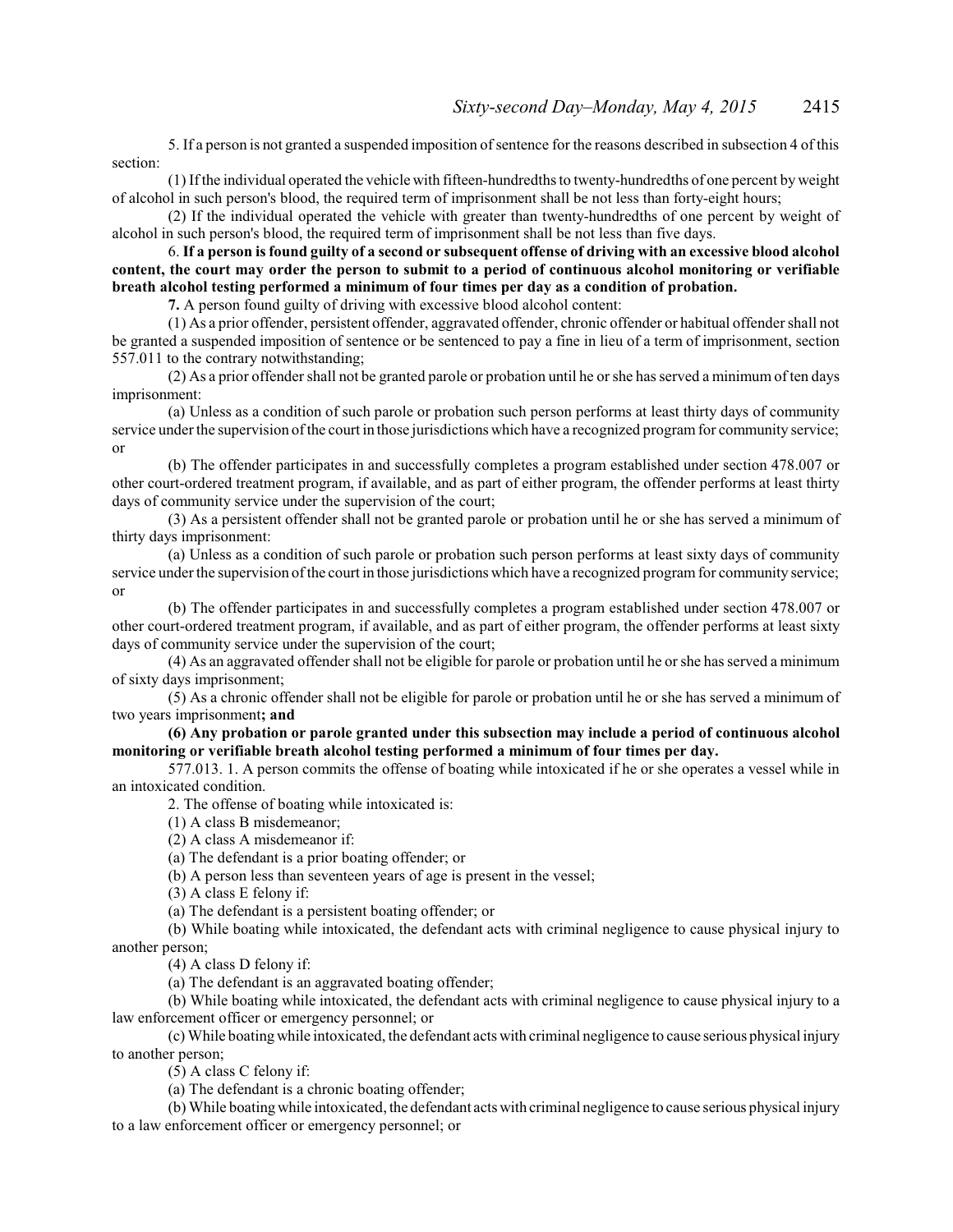(c) While boating while intoxicated, the defendant acts with criminal negligence to cause the death of another person;

(6) A class B felony if:

(a) The defendant is a habitual boating offender; or

(b) While boating while intoxicated, the defendant acts with criminal negligence to cause the death of a law enforcement officer or emergency personnel;

(7) A class A felony if the defendant is a habitual offender as a result of being found guilty of an act described under paragraph (d) of subdivision **[**(11)**] (12)** of section 577.001 and is found guilty of a subsequent violation of such paragraph.

3. Notwithstanding the provisions of subsection 2 of this section, a person found guilty of the offense of boating while intoxicated as a first offense shall not be granted a suspended imposition of sentence:

(1) Unless such person shall be placed on probation for a minimum of two years; or

(2) In a circuit where a DWI court or docket created under section 478.007 or other court-ordered treatment program is available, and where the offense was committed with fifteen-hundredths of one percent or more by weight of alcohol in such person's blood, unless the individual participates in and successfully completes a program under such DWI court or docket or other court-ordered treatment program.

4. **If a person is found guilty of a second or subsequent offense of boating while intoxicated, the court may order the person to submit to a period of continuous alcohol monitoring or verifiable breath alcohol testing performed a minimum of four times per day as a condition of probation.**

**5.** If a person is not granted a suspended imposition of sentence for the reasons described in subsection 3 of this section:

(1) If the individual operated the vessel with fifteen-hundredths to twenty-hundredths of one percent by weight of alcohol in such person's blood, the required term of imprisonment shall be not less than forty-eight hours;

(2) Ifthe individual operated the vessel with greater than twenty-hundredths of one percent byweight of alcohol in such person's blood, the required term of imprisonment shall be not less than five days.

**[**5.**] 6.** A person found guilty of the offense of boating while intoxicated:

(1) As a prior boating offender, persistent boating offender, aggravated boating offender, chronic boating offender or habitual boating offender shall not be granted a suspended imposition of sentence or be sentenced to pay a fine in lieu of a term of imprisonment, section 557.011 to the contrary notwithstanding;

(2) As a prior boating offender shall not be granted parole or probation until he or she has served a minimum of ten days imprisonment:

(a) Unless as a condition of such parole or probation such person performs at least two hundred forty hours of community service under the supervision of the court in those jurisdictions which have a recognized program for community service; or

(b) The offender participates in and successfully completes a program established under section 478.007 or other court-ordered treatment program, if available;

(3) As a persistent offender shall not be eligible for parole or probation until he or she has served a minimum of thirty days imprisonment:

(a) Unless as a condition of such parole or probation such person performs at least four hundred eighty hours of community service under the supervision of the court in those jurisdictions which have a recognized program for community service; or

(b) The offender participates in and successfully completes a program established under section 478.007 or other court-ordered treatment program, if available;

(4) As an aggravated boating offender shall not be eligible for parole or probation until he or she has served a minimum of sixty days imprisonment;

(5) As a chronic boating offender shall not be eligible for parole or probation until he or she has served a minimum of two years imprisonment**; and**

**(6) Any probation or parole granted under this subsection may include a period of continuous alcohol monitoring or verifiable breath alcohol testing performed a minimum of four times per day.**

577.014. 1. A person commits the offense of boating with excessive blood alcohol content if he or she operates a vessel while having eight-hundredths of one percent or more by weight of alcohol in his or her blood.

2. As used in this section, percent by weight of alcohol in the blood shall be based upon grams of alcohol per one hundred milliliters of blood or two hundred ten liters of breath and may be shown by chemical analysis of the person's blood, breath, saliva or urine. For the purposes of determining the alcoholic content of a person's blood under this section, the test shall be conducted in accordance with the provisions of sections 577.020 to 577.041.

3. The offense of boating with excessive blood alcohol content is: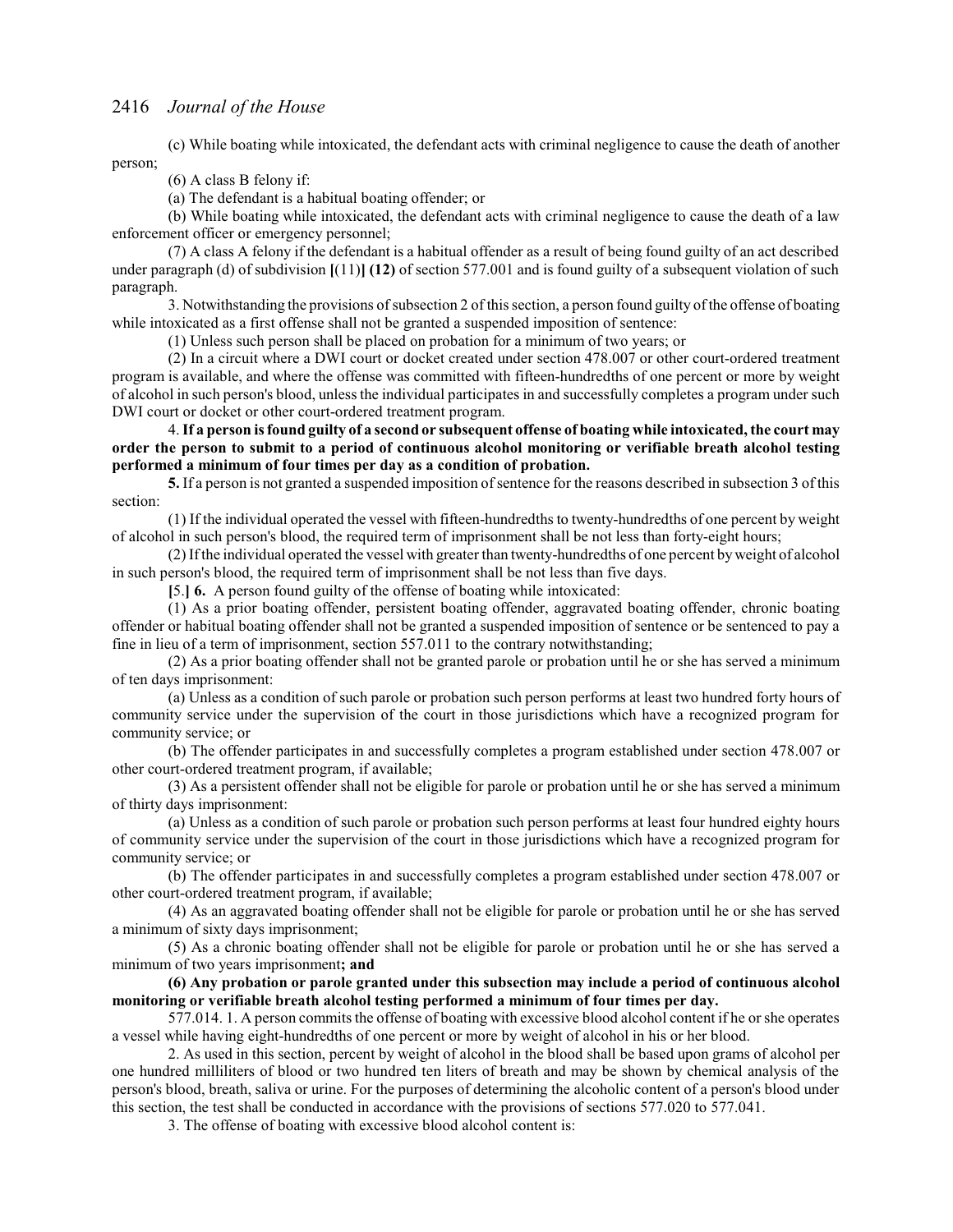(1) A class B misdemeanor;

(2) A class A misdemeanor if the defendant is alleged and proved to be a prior boating offender;

(3) A class E felony if the defendant is alleged and proved to be a persistent boating offender;

(4) A class D felony if the defendant is alleged and proved to be an aggravated boating offender;

(5) A class C felony if the defendant is alleged and proved to be a chronic boating offender;

(6) A class B felony if the defendant is alleged and proved to be a habitual boating offender.

4. A person found guilty of the offense of boating with excessive blood alcohol content as a first offense shall not be granted a suspended imposition of sentence:

(1) Unless such person shall be placed on probation for a minimum of two years; or

(2) In a circuit where a DWI court or docket created under section 478.007 or other court-ordered treatment program is available, and where the offense was committed with fifteen-hundredths of one percent or more by weight of alcohol in such person's blood unless the individual participates in and successfully completes a program under such DWI court or docket or other court-ordered treatment program.

5. When a person is not granted a suspended imposition of sentence for the reasons described in subsection 4 of this section:

(1) If the individual operated the vessel with fifteen-hundredths to twenty-hundredths of one percent by weight of alcohol in such person's blood, the required term of imprisonment shall be not less than forty-eight hours;

(2) Ifthe individual operated the vessel with greater than twenty-hundredths of one percent by weight of alcohol in such person's blood, the required term of imprisonment shall be not less than five days.

6. **If a person is found guilty of a second or subsequent offense of boating with an excessive blood alcohol content, the court may order the person to submit to a period of continuous alcohol monitoring or verifiable breath alcohol testing performed a minimum of four times per day as a condition of probation.**

**7.** A person found guilty of the offense of boating with excessive blood alcohol content:

(1) As a prior boating offender, persistent boating offender, aggravated boating offender, chronic boating offender or habitual boating offender shall not be granted a suspended imposition of sentence or be sentenced to pay a fine in lieu of a term of imprisonment, section 557.011 to the contrary notwithstanding;

(2) As a prior boating offender, shall not be granted parole or probation until he or she has served a minimum of ten days imprisonment:

(a) Unless as a condition of such parole or probation such person performs at least two hundred forty hours of community service under the supervision of the court in those jurisdictions which have a recognized program for community service; or

(b) The offender participates in and successfully completes a program established under section 478.007 or other court-ordered treatment program, if available;

(3) As a persistent boating offender, shall not be granted parole or probation until he or she has served a minimum of thirty days imprisonment:

(a) Unless as a condition of such parole or probation such person performs at least four hundred eighty hours of community service under the supervision of the court in those jurisdictions which have a recognized program for community service; or

(b) The offender participates in and successfully completes a program established under section 478.007 or other court-ordered treatment program, if available;

(4) As an aggravated boating offender, shall not be eligible for parole or probation until he or she has served a minimum of sixty days imprisonment;

(5) As a chronic boating offender, shall not be eligible for parole or probation until he or she has served a minimum of two years imprisonment**; and**

#### **(6) Any probation or parole granted under this subsection may include a period of continuous alcohol monitoring or verifiable breath alcohol testing performed a minimum of four times per day.**"; and

Further amend said bill, Page 35, Section 407.581, Line 95, by inserting immediately after said section and line the following:

"Section B. Sections 302.010, 302.060, 302.302, 302.304, 302.309, 302.525, 302.574, 478.007, 577.001, 577.010, 577.012, 577.013, and 577.014 of Section A of this act shall become effective on January 1, 2017."; and

Further amend said bill by amending the title, enacting clause, and intersectional references accordingly.

On motion of Representative Hinson, **House Amendment No. 1** was adopted.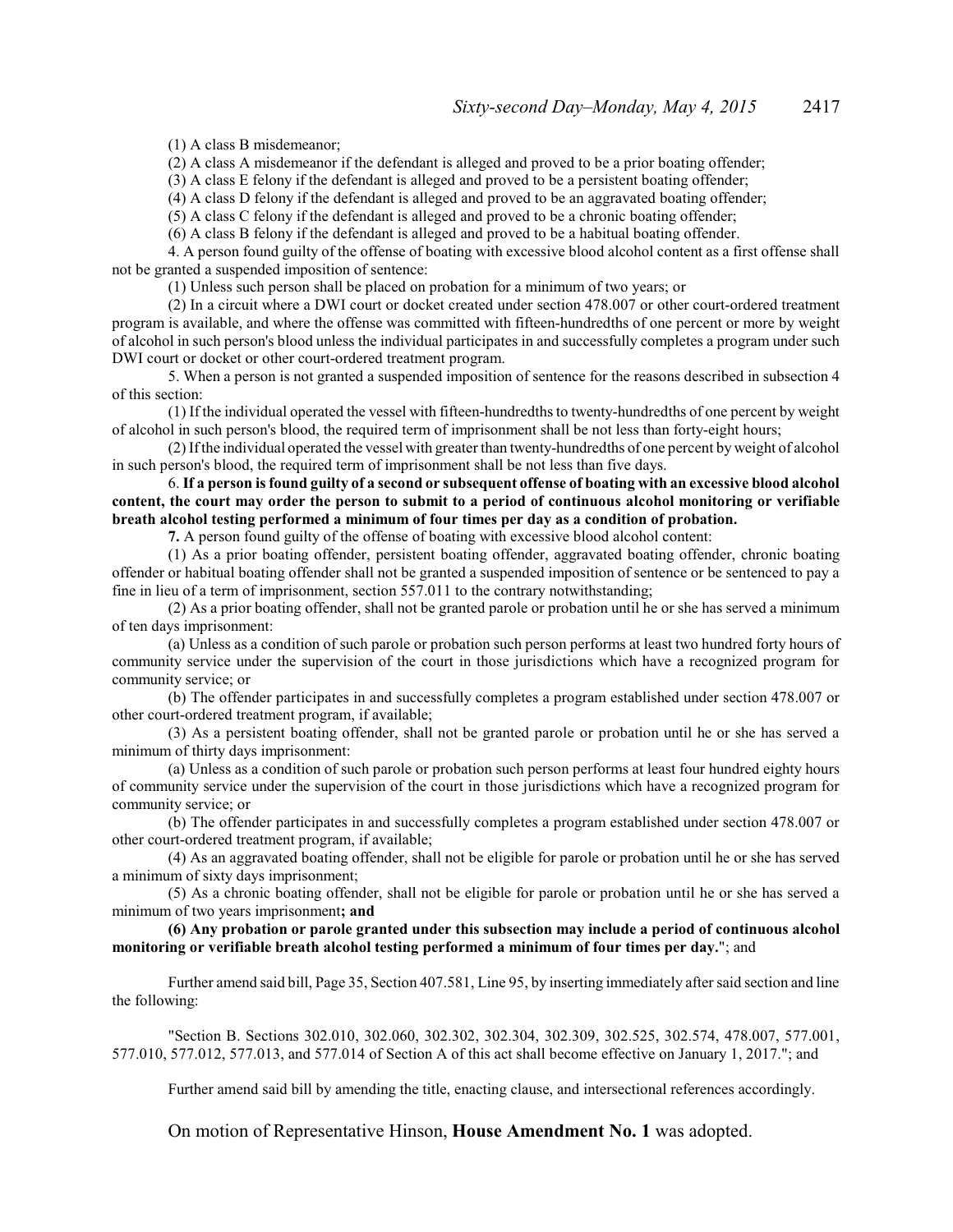### Representative Shumake offered **House Amendment No. 2**.

#### *House Amendment No. 2*

AMEND House Committee Substitute for Senate Substitute for Senate Committee Substitute for Senate Bill No. 278, Page 13, Section 301.130, Line 111, by inserting immediately after all of said line the following:

"**301.136. 1. Any camping or fifth-wheel trailer, as defined by section 407.1320, that is over twenty-five years old may be permanently registered upon payment of a registration fee of twenty-five dollars. Upon the transfer of the title to any such trailer, the registration shall be canceled and the license plates issued therefor shall be returned to the director of revenue.**

**2. The owner of any such trailer shall file an application in a form prescribed by the director, and a certificate of registration shall be issued therefor.**

**3. Notwithstanding any provisions of this section to the contrary, any person possessing license plates issued by the state of Missouri that are over twenty-five years old, in which the year of issuance of such plates is consistent with the year of the manufacture of the camping or fifth-wheel trailer, may register such plates as historic trailer plates as set forth in this section, provided that the configuration of letters, numbers, or combination of letters and numbers of such plates is not identical to the configuration of letters, numbers, or combination of letters and numbers of any plates already issued to an owner by the director. Such license plates shall not be required to possess the characteristic features of reflective material and common color scheme and design as prescribed by section 301.130. The owner of the historic trailer registered under this section shall keep the certificate of registration in the trailer at all times. The certificate of registration shall be prima facie evidence that the trailer has been properly registered with the director and that all fees have been paid.**"; and

Further amend said bill by amending the title, enacting clause, and intersectional references accordingly.

On motion of Representative Shumake, **House Amendment No. 2** was adopted.

Representative Davis offered **House Amendment No. 3**.

#### *House Amendment No. 3*

AMEND House Committee Substitute for Senate Substitute for Senate Committee Substitute for Senate Bill No. 278, Page 29, Section 301.227, Line 99, by inserting after all of said line the following:

"301.451. Any person who has been awarded the purple heart medal may apply for special motor vehicle license plates for any vehicle he or she owns, either solely or jointly, other than commercial vehicles weighing over twelve thousand pounds. Any such person shall make application for the special license plates on a form provided by the director of revenue and furnish such proof as a recipient of the purple heart medal as the director may require. The director shall then issue license plates bearing letters or numbers or a combination thereof, with the words "PURPLE HEART" in place of the words "SHOW-ME STATE" in a form prescribed by the advisory committee established in section 301.129. Such license plates shall be made with fully reflective material with a common color scheme and design, shall be clearly visible at night, and shall be aesthetically attractive, as prescribed by section 301.130. There shall be no fee in addition to regular registration fees for the **[**initial set of**] purple heart license** plates issued to the applicant**[**, however, there shall be an additional fee charged for each subsequent set of special purple heart license plates issued equal to the fee charged for personalized license plates, but the additional fee shall only have to be paid once by the qualified applicant at the time of initial application for the additional set of plates**]**. There shall be no limit on the number of license plates any person qualified under this section may obtain so long as each set of license plates issued under this section is issued for vehicles owned solely or jointly by such person. License plates issued under the provisions of this section shall not be transferable to any other person except that any registered co-owner of the motor vehicle shall be entitled to operate the motor vehicle for the duration of the year licensed in the event of the death of the qualified person."; and

Further amend said bill by amending the title, enacting clause, and intersectional references accordingly.

On motion of Representative Davis, **House Amendment No. 3** was adopted.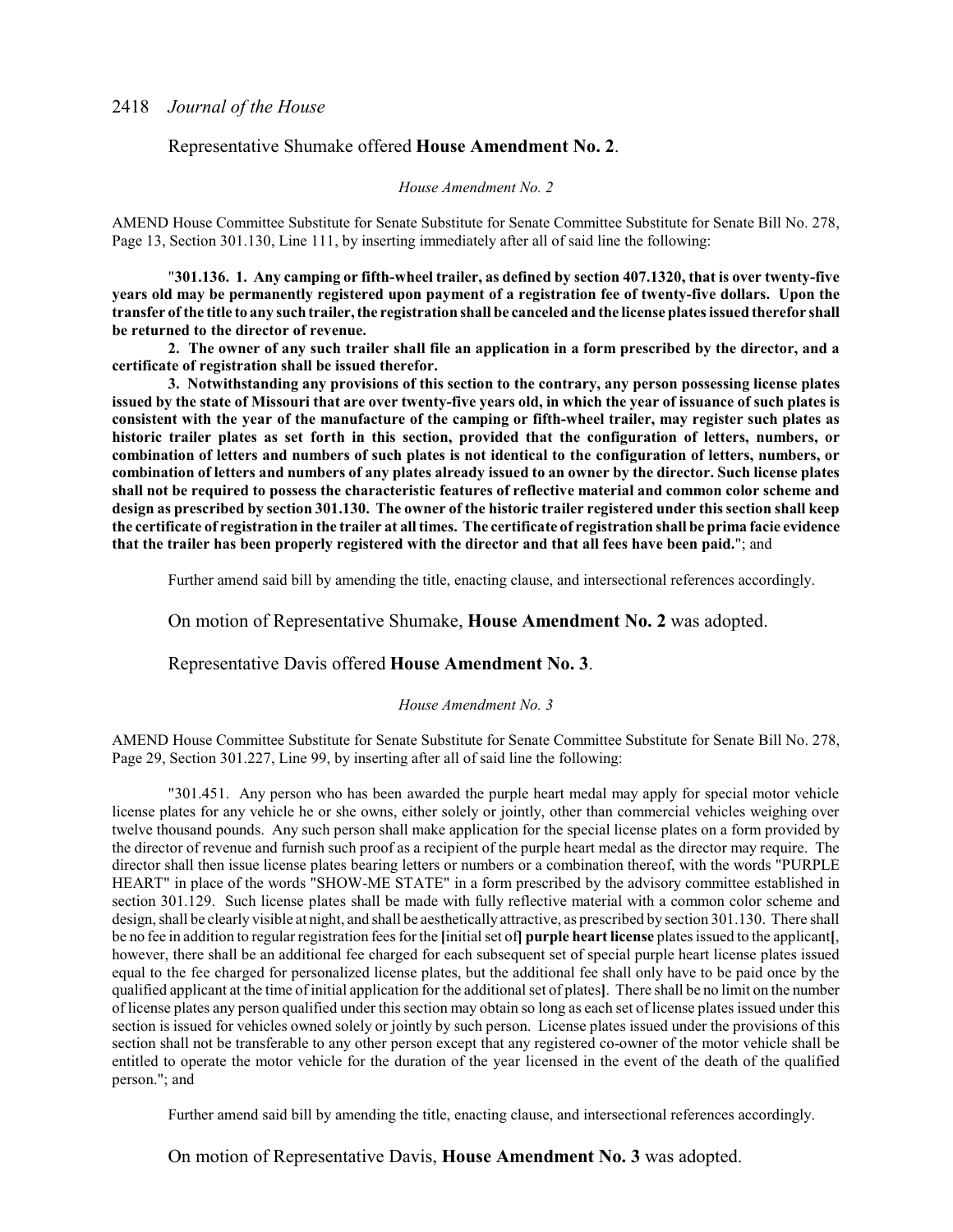## Representative Berry offered **House Amendment No. 4**.

#### *House Amendment No. 4*

AMEND House Committee Substitute for Senate Substitute for Senate Committee Substitute for Senate Bill No. 278, Page 16, Section 301.140, Line 112, by deleting the phrase "301.127" and inserting in lieu thereof the phrase "**[**301.127**] 301.217**"; and

Further amend said bill, Page 32, Section 301.562, Line 120, by deleting the word "**action**" and inserting in lieu thereof the word "**section**"; and

Further amend said bill by amending the title, enacting clause, and intersectional references accordingly.

On motion of Representative Berry, **House Amendment No. 4** was adopted.

Representative Ross offered **House Amendment No. 5**.

*House Amendment No. 5*

AMEND House Committee Substitute for Senate Substitute for Senate Committee Substitute for Senate Bill No. 278, Page 33, Section 301.645, Line 17, by inserting the following after all of said line:

"306.126. 1. **[**The operator of a motorboat shall not allow any person to ride or sit on the gunwales, decking over the bow, railing, top of seat back or decking over the back of the motorboat while under way, unless such person is inboard of adequate guards or railing provided on the motorboat to prevent a passenger from being lost overboard. As used in this section, the term "adequate guards or railing" means guards or railings having a height parameter of at least six inches but not more than eighteen inches. Nothing in this section shall be construed to mean that passengers or other persons aboard a motorboat cannot occupy the decking over the bow of the boat to moor it to a mooring buoy or to cast off from such a buoy, or for any other necessary purpose. The provisions of this section shall not apply to vessels propelled by sail.

2.**]** Whenever any person leaves any watercraft, other than a personal watercraft, on the waters of the Mississippi River, the waters of the Missouri River or the lakes of this state and enters the water between the hours of 11:00 a.m. and sunset, the operator of such watercraft shall display on the watercraft a red or orange flag measuring not less than twelve inches by twelve inches. The provisions of this subsection shall not apply to watercraft that is moored or anchored. The flag required by this subsection shall be visible for three hundred sixty degrees around the horizon when displayed and shall be displayed only when an occupant of the watercraft has left the confines of the watercraft and entered the water. The flag required by this subsection shall not be displayed when the watercraft is engaged in towing any person, but shall be displayed when such person has ceased being towed and has reentered the water.

**[**3.**] 2.** No operator shall knowingly operate any watercraft within fifty yards of a flag required by subsection 2 of this section at a speed in excess of a slow-no wake speed."; and

Further amend said bill by amending the title, enacting clause, and intersectional references accordingly.

Representative Rizzo raised a point of order that **House Amendment No. 5** goes beyond the scope of the bill.

The Chair ruled the point of order not well taken.

On motion of Representative Ross, **House Amendment No. 5** was adopted.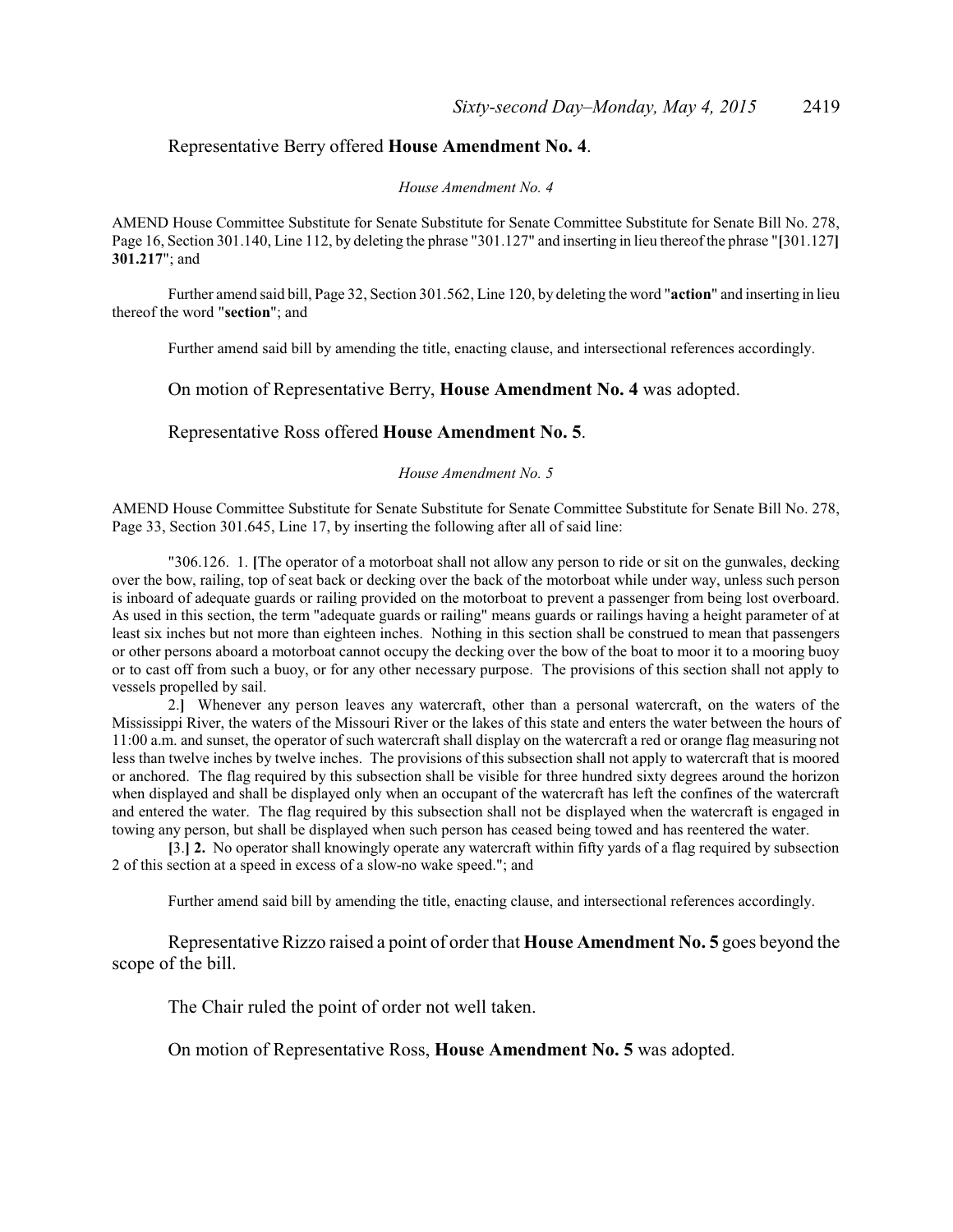## Representative Allen offered **House Amendment No. 6**.

#### *House Amendment No. 6*

AMEND House Committee Substitute for Senate Substitute for Senate Committee Substitute for Senate Bill No. 278, Page 16, Section 301.140, Line 138, by inserting after all of said section and line the following:

"301.142. 1. As used in sections 301.141 to 301.143, the following terms mean:

(1) "Department", the department of revenue;

(2) "Director", the director of the department of revenue;

(3) "Other authorized health care practitioner" includes advanced practice registered nurses licensed pursuant to chapter 335, physician assistants licensed pursuant to chapter 334, chiropractors licensed pursuant to chapter 331, podiatrists licensed pursuant to chapter 330, **physical therapists licensed pursuant to chapter 334,** and optometrists licensed pursuant to chapter 336;

(4) "Physically disabled", a natural person who is blind, as defined in section 8.700, or a natural person with medical disabilities which prohibits, limits, or severely impairs one's ability to ambulate or walk, as determined by a licensed physician or other authorized health care practitioner as follows:

(a) The person cannot ambulate or walk fifty or less feet without stopping to rest due to a severe and disabling arthritic, neurological, orthopedic condition, or other severe and disabling condition; or

(b) The person cannot ambulate or walk without the use of, or assistance from, a brace, cane, crutch, another person, prosthetic device, wheelchair, or other assistive device; or

(c) Is restricted by a respiratory or other disease to such an extent that the person's forced respiratory expiratory volume for one second, when measured by spirometry, is less than one liter, or the arterial oxygen tension is less than sixty mm/hg on room air at rest; or

(d) Uses portable oxygen; or

(e) Has a cardiac condition to the extent that the person's functional limitations are classified in severity as class III or class IV according to standards set by the American Heart Association; or

(f) A person's age, in and of itself, shall not be a factor in determining whether such person is physically disabled or is otherwise entitled to disabled license plates and/or disabled windshield hanging placards within the meaning of sections 301.141 to 301.143;

(5) "Physician", a person licensed to practice medicine pursuant to chapter 334;

(6) "Physician's statement", a statement personally signed by a duly authorized person which certifies that a person is disabled as defined in this section;

(7) "Temporarily disabled person", a disabled person as defined in this section whose disability or incapacity is expected to last no more than one hundred eighty days;

(8) "Temporary windshield placard", a placard to be issued to persons who are temporarily disabled persons as defined in this section, certification of which shall be indicated on the physician's statement;

(9) "Windshield placard", a placard to be issued to persons who are physically disabled as defined in this section, certification of which shall be indicated on the physician's statement.

2. Other authorized health care practitioners may furnish to a disabled or temporarily disabled person a physician's statement for only those physical health care conditions for which such health care practitioner is legally authorized to diagnose and treat.

3. A physician's statement shall:

(1) Be on a form prescribed by the director of revenue;

(2) Set forth the specific diagnosis and medical condition which renders the person physically disabled or temporarily disabled as defined in this section;

(3) Include the physician's or other authorized health care practitioner's license number; and

(4) Be personally signed by the issuing physician or other authorized health care practitioner.

4. If it is the professional opinion of the physician or other authorized health care practitioner issuing the statement that the physical disability of the applicant, user, or member of the applicant's household is permanent, it shall be noted on the statement. Otherwise, the physician or other authorized health care practitioner shall note on the statement the anticipated length of the disability which period may not exceed one hundred eighty days. If the physician or health care practitioner fails to record an expiration date on the physician's statement, the director shall issue a temporary windshield placard for a period of thirty days.

5. A physician or other authorized health care practitioner who issues or signs a physician's statement so that disabled plates or a disabled windshield placard may be obtained shall maintain in such disabled person's medical chart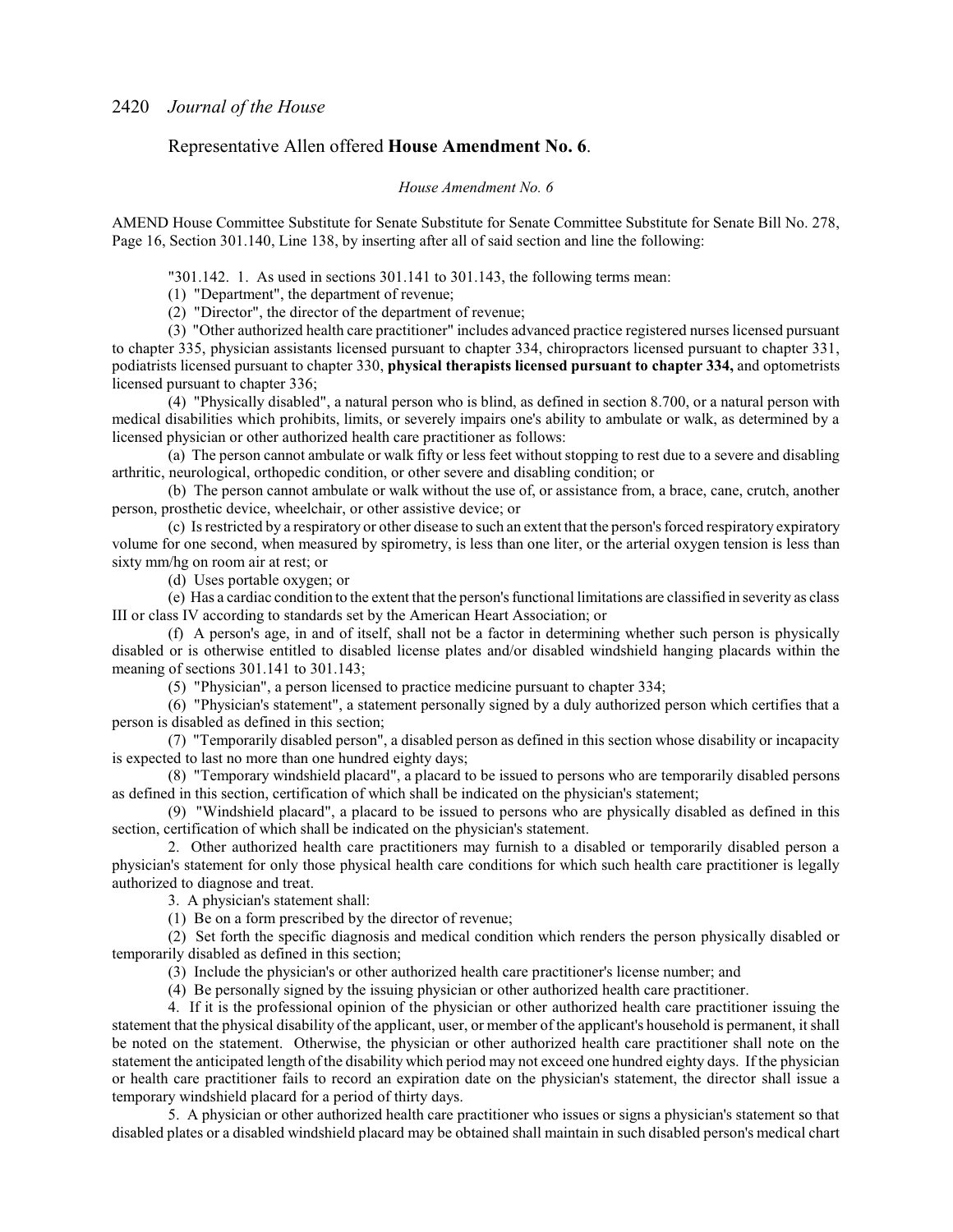documentation that such a certificate has been issued, the date the statement was signed, the diagnosis or condition which existed that qualified the person as disabled pursuant to this section and shall contain sufficient documentation so as to objectively confirm that such condition exists.

6. The medical or other records of the physician or other authorized health care practitioner who issued a physician's statement shall be open to inspection and review by such practitioner's licensing board, in order to verify compliance with this section. Information contained within such records shall be confidential unless required for prosecution, disciplinary purposes, or otherwise required to be disclosed by law.

7. Owners ofmotor vehicles who are residents ofthe state of Missouri, and who are physically disabled, owners of motor vehicles operated at least fifty percent of the time by a physically disabled person, or owners of motor vehicles used to primarily transport physically disabled members of the owner's household may obtain disabled person license plates. Such owners, upon application, accompanied by the documents and fees provided for in this section, a current physician's statement which has been issued within ninety days proceeding the date the application is made and proof of compliance with the state motor vehicle laws relating to registration and licensing of motor vehicles, shall be issued motor vehicle license plates for vehicles, other than commercial vehicles with a gross weight in excess of twenty-four thousand pounds, upon which shall be inscribed the international wheelchair accessibility symbol and the word "DISABLED" in addition to a combination of letters and numbers. Such license plates shall be made with fully reflective material with a common color scheme and design, shall be clearly visible at night, and shall be aesthetically attractive, as prescribed by section 301.130.

8. The director shall further issue, upon request, to such applicant one, and for good cause shown, as the director may define by rule and regulations, not more than two, removable disabled windshield hanging placards for use when the disabled person is occupying a vehicle or when a vehicle not bearing the permanent handicap plate is being used to pick up, deliver, or collect the physically disabled person issued the disabled motor vehicle license plate or disabled windshield hanging placard.

9. No additional fee shall be paid to the director for the issuance of the special license plates provided in this section, except for special personalized license plates and other license plates described in this subsection. Priority for any specific set of special license plates shall be given to the applicant who received the number in the immediately preceding license period subject to the applicant's compliance with the provisions ofthis section and any applicable rules or regulations issued by the director. If determined feasible by the advisory committee established in section 301.129, any special license plate issued pursuant to this section may be adapted to also include the international wheelchair accessibility symbol and the word "DISABLED" as prescribed in this section and such plate may be issued to any applicant who meets the requirements of this section and the other appropriate provision of this chapter, subject to the requirements and fees of the appropriate provision of this chapter.

10. Any physically disabled person, or the parent or guardian of any such person, or any not-for-profit group, organization, or other entity which transports more than one physically disabled person, may apply to the director of revenue for a removable windshield placard. The placard may be used in motor vehicles which do not bear the permanent handicap symbol on the license plate. Such placards must be hung from the front, middle rearview mirror of a parked motor vehicle and may not be hung from the mirror during operation. These placards may only be used during the period of time when the vehicle is being used by a disabled person, or when the vehicle is being used to pick up, deliver, or collect a disabled person. When there is no rearview mirror, the placard shall be displayed on the dashboard on the driver's side.

11. The removable windshield placard shall conformto the specifications, in respect to size, color, and content, as set forth in federal regulations published by the Department of Transportation. The removable windshield placard shall be renewed every four years. The director may stagger the expiration dates to equalize workload. Only one removable placard may be issued to an applicant who has been issued disabled person license plates. Upon request, one additional windshield placard may be issued to an applicant who has not been issued disabled person license plates.

12. A temporary windshield placard shall be issued to any physically disabled person, or the parent or guardian of any such person who otherwise qualifies except that the physical disability, in the opinion of the physician, is not expected to exceed a period of one hundred eighty days. The temporary windshield placard shall conform to the specifications, in respect to size, color, and content, as set forth in federal regulations published by the Department of Transportation. The fee for the temporary windshield placard shall be two dollars. Upon request, and for good cause shown, one additional temporarywindshield placard may be issued to an applicant. Temporary windshield placards shall be issued upon presentation of the physician's statement provided by this section and shall be displayed in the same manner as removable windshield placards. A person or entity shall be qualified to possess and display a temporary removable windshield placard for six months and the placard may be renewed once for an additional six months if a physician's statement pursuant to this section is supplied to the director of revenue at the time of renewal.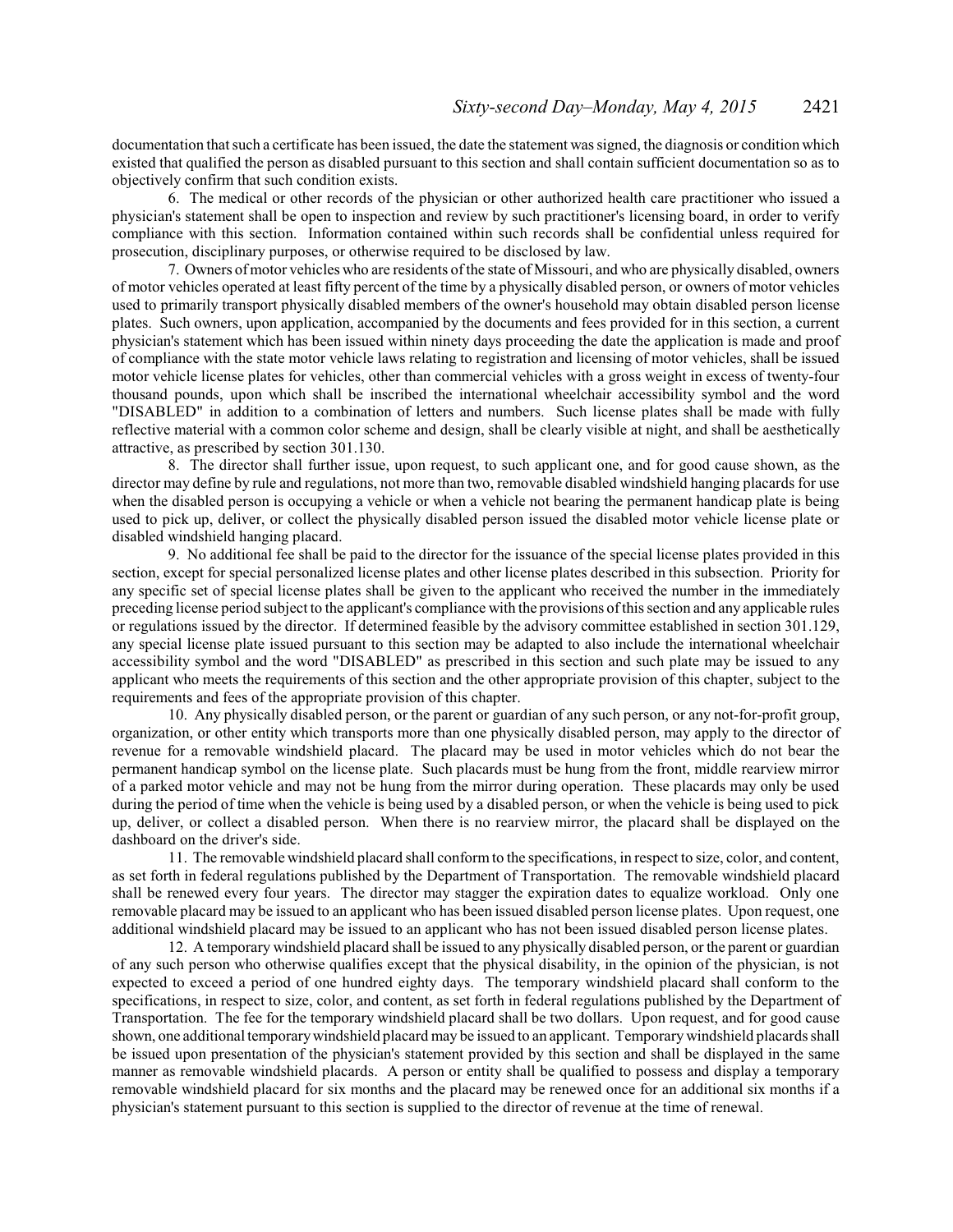13. Application for license plates or windshield placards issued pursuant to this section shall be made to the director of revenue and shall be accompanied by a statement signed by a licensed physician or other authorized health care practitioner which certifies that the applicant, user, or member of the applicant's household is a physically disabled person as defined by this section.

14. The placard shall be renewable only by the person or entity to which the placard was originally issued. Any placard issued pursuant to this section shall only be used when the physically disabled occupant for whom the disabled plate or placard was issued is in the motor vehicle at the time of parking or when a physically disabled person is being delivered or collected. A disabled license plate and/or a removable windshield hanging placard are not transferable and may not be used by any other person whether disabled or not.

15. At the time the disabled plates or windshield hanging placards are issued, the director shall issue a registration certificate which shall include the applicant's name, address, and other identifying information as prescribed by the director, or if issued to an agency, such agency's name and address. This certificate shall further contain the disabled license plate number or, for windshield hanging placards, the registration or identifying number stamped on the placard. The validated registration receipt given to the applicant shall serve as the registration certificate.

16. The director shall, upon issuing any disabled registration certificate for license plates and/or windshield hanging placards, provide information which explains that such plates or windshield hanging placards are nontransferable, and the restrictions explaining who and when a person or vehicle which bears or has the disabled plates or windshield hanging placards may be used or be parked in a disabled reserved parking space, and the penalties prescribed for violations of the provisions of this act.

17. Every new applicant for a disabled license plate or placard shall be required to present a new physician's statement dated no more than ninety days prior to such application. Renewal applicants will be required to submit a physician's statement dated no more than ninety days prior to such application upon their first renewal occurring on or after August 1, 2005. Upon completing subsequent renewal applications, a physician's statement dated no more than ninety days prior to such application shall be required every fourth year. Such physician's statement shall state the expiration date for the temporary windshield placard. Ifthe physician fails to record an expiration date on the physician's statement, the director shall issue the temporary windshield placard for a period of thirty days. The director may stagger the requirement of a physician's statement on all renewals for the initial implementation of a four-year period.

18. The director of revenue upon receiving a physician's statement pursuant to this subsection shall check with the state board of registration for the healing arts created in section 334.120, or the Missouri state board of nursing established in section 335.021, with respect to physician's statements signed by advanced practice registered nurses, **or the advisory commission for physical therapists established in section 334.625, with respect to physician's statements signed by licensed physical therapists,** or the Missouri state board of chiropractic examiners established in section 331.090, with respect to physician's statements signed by licensed chiropractors, or with the board of optometry established in section 336.130, with respect to physician's statements signed by licensed optometrists, or the state board of podiatric medicine created in section 330.100, with respect to physician's statements signed by physicians of the foot or podiatrists to determine whether the physician is duly licensed and registered pursuant to law. If such applicant obtaining a disabled license plate or placard presents proof of disability in the form of a statement from the United States Veterans' Administration verifying that the person is permanently disabled, the applicant shall be exempt from the four-year certification requirement of this subsection for renewal of the plate or placard. Initial applications shall be accompanied by the physician's statement required by this section. Notwithstanding the provisions of paragraph (f) of subdivision (4) of subsection 1 of this section, any person seventy-five years of age or older who provided the physician's statement with the original application shall not be required to provide a physician's statement for the purpose of renewal of disabled persons license plates or windshield placards.

19. The boards shall cooperate with the director and shall supply information requested pursuant to this subsection. The director shall, in cooperation with the boards which shall assist the director, establish a list of all Missouri physicians and other authorized health care practitioners and of any other information necessary to administer this section.

20. Where the owner's application is based on the fact that the vehicle is used at least fifty percent of the time by a physically disabled person, the applicant shall submit a statement stating this fact, in addition to the physician's statement. The statement shall be signed by both the owner of the vehicle and the physically disabled person. The applicant shall be required to submit this statement with each application for license plates. No person shall willingly or knowingly submit a false statement and any such false statement shall be considered perjury and may be punishable pursuant to section 301.420.

21. The director of revenue shall retain all physicians' statements and all other documents received in connection with a person's application for disabled license plates and/or disabled windshield placards.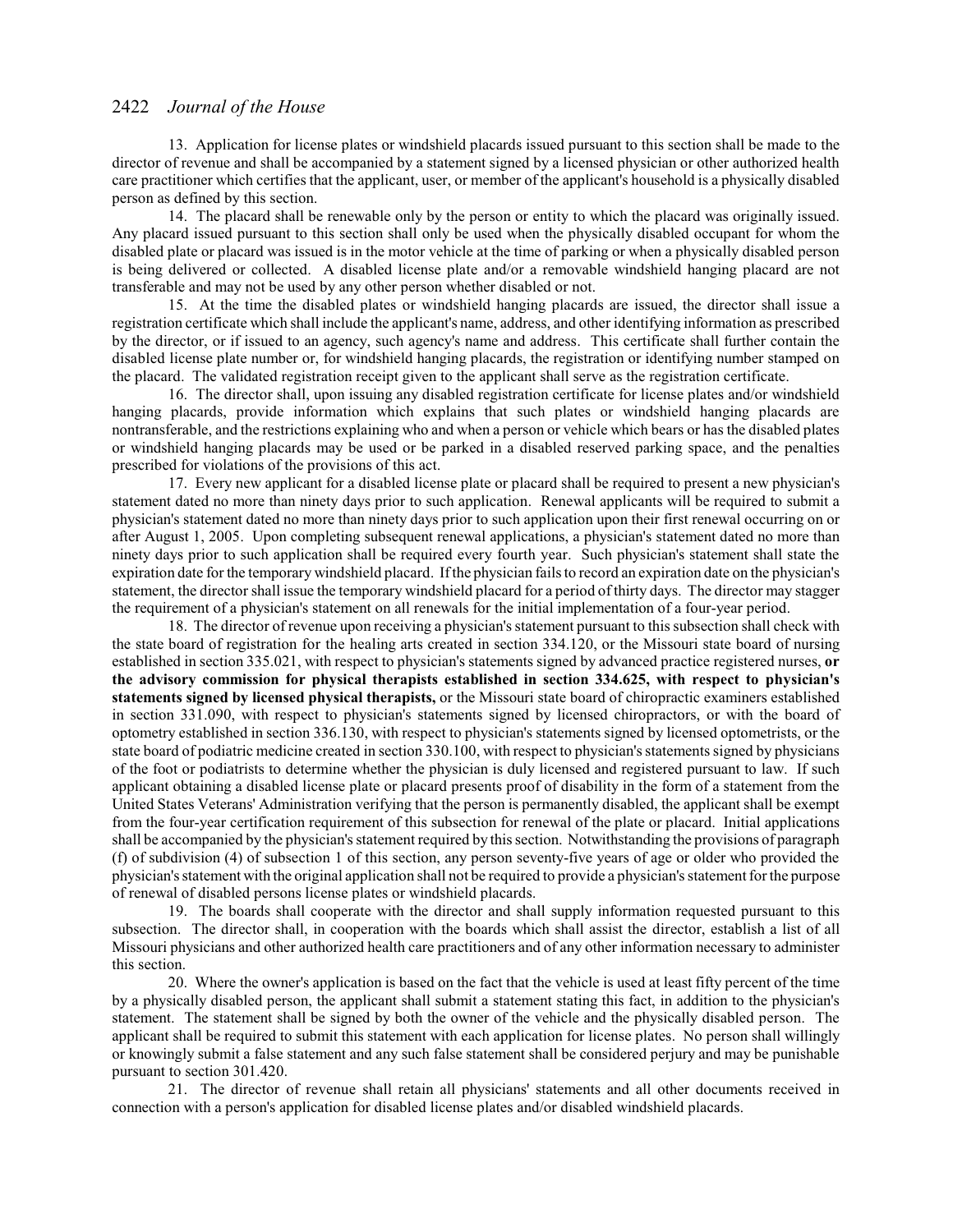22. The director of revenue shall enter into reciprocity agreements with other states or the federal government for the purpose of recognizing disabled person license plates or windshield placards issued to physically disabled persons.

23. When a person to whom disabled person license plates or a removable or temporary windshield placard or both have been issued dies, the personal representative of the decedent or such other person who may come into or otherwise take possession of the disabled license plates or disabled windshield placard shall return the same to the director ofrevenue under penalty oflaw. Failure to return such plates or placards shall constitute a class B misdemeanor.

24. The director of revenue may order any person issued disabled person license plates or windshield placards to submit to an examination by a chiropractor, osteopath, or physician, or to such other investigation as will determine whether such person qualifies for the special plates or placards.

25. If such person refuses to submit or is found to no longer qualify for special plates or placards provided for in this section, the director of revenue shall collect the special plates or placards, and shall furnish license plates to replace the ones collected as provided by this chapter.

26. In the event a removable or temporary windshield placard is lost, stolen, or mutilated, the lawful holder thereof shall, within five days, file with the director of revenue an application and an affidavit stating such fact, in order to purchase a new placard. The fee for the replacement windshield placard shall be four dollars.

27. Fraudulent application, renewal, issuance, procurement or use of disabled person license plates or windshield placards shall be a class A misdemeanor. It is a class B misdemeanor for a physician, chiropractor, podiatrist or optometrist to certify that an individual or family member is qualified for a license plate or windshield placard based on a disability, the diagnosis of which is outside their scope of practice or if there is no basis for the diagnosis."; and

Further amend said bill by amending the title, enacting clause, and intersectional references accordingly.

On motion of Representative Allen, **House Amendment No. 6** was adopted.

#### Representative Gosen offered **House Amendment No. 7**.

#### *House Amendment No. 7*

AMEND House Committee Substitute for Senate Substitute for Senate Committee Substitute for Senate Bill No. 278, Page 33, Section 301.645, Line 17, by inserting after all of said line the following:

"**379.1700. As used in sections 379.1700 to 379.1706, the following terms shall mean:**

**(1) "Digital network", any online-enabled application, software, website, or system offered or utilized by a transportation network company that enables the prearrangement of rides with transportation network company drivers;**

**(2) "Personal vehicle", a vehicle that is used by a transportation network company driver and is:**

**(a) Owned, leased, or otherwise authorized for use by the transportation network company driver; and**

**(b) Not a taxicab, limousine, or for-hire vehicle under chapter 390;**

**(3) "Prearranged ride", the provision of transportation by a driver to a rider, beginning when a driver accepts a ride requested by a rider through a digital network controlled by a transportation network company, continuing while the driver transports a requesting rider, and ending when the last requesting rider departs from the personal vehicle. A prearranged ride shall not include shared expense carpool or vanpool arrangements or transportation provided using a taxi, limousine, or other for-hire vehicle under chapter 390;**

**(4) "Transportation network company", a corporation, partnership, sole proprietorship, or other entity that is licensed and operating in Missouri that uses a digital network to connect transportation network company riders to transportation network company drivers who provide prearranged rides. A transportation network company shall not be deemed to control, direct, or manage the personal vehicles or transportation network company drivers that connect to its digital network, except if agreed to by written contract;**

**(5) "Transportation network company driver" or "driver", an individual who:**

**(a) Receives connections to potential riders and related services froma transportation networkcompany in exchange for payment of a fee to the transportation network company; and**

**(b) Uses a personal vehicle to offer or provide a prearranged ride to riders upon connection through a digital network controlled by a transportation network company in return for compensation or payment of a fee;**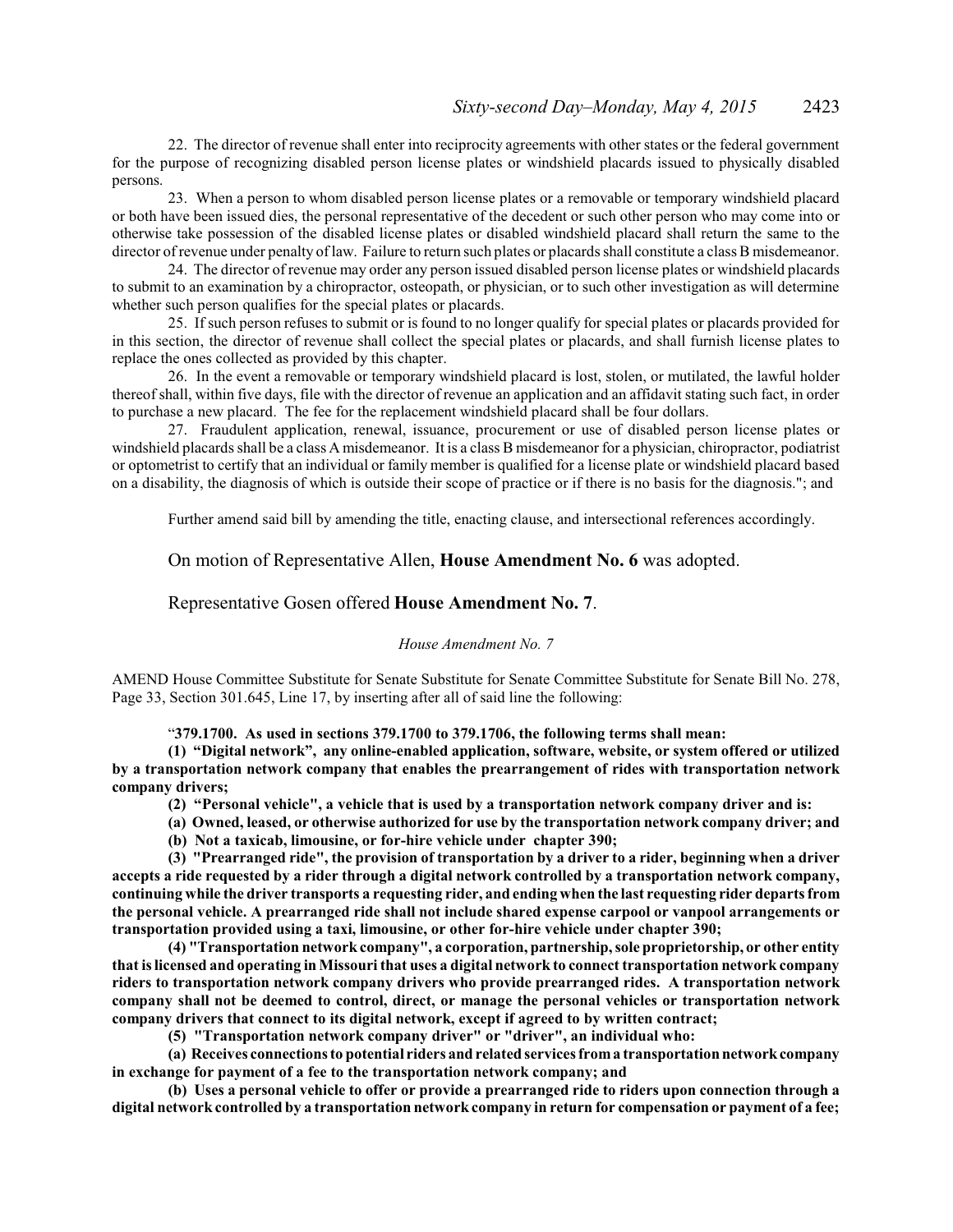**(6) "Transportation network company rider" or "rider", an individual or persons who use a transportation networkcompany's digital networkto connect with a transportation networkdriver who provides prearranged rides to the rider in the driver's personal vehicle between points chosen by the rider.**

**379.1702. 1. Beginning April 1, 2016, and thereafter, a transportation network company driver or transportation network company on the driver's behalf shall maintain primary automobile insurance that:**

**(1) Recognizes that the driver is a transportation network company driver or otherwise uses a vehicle to transport riders for compensation; and**

**(2) Covers the driver while the driver is logged on to the transportation network company's digital network or while the driver is engaged in a prearranged ride.**

**2. The following automobile insurance requirements shall apply while a participating transportation network company driver is logged on to the transportation network company's digital network and is available to receive transportation requests but is not engaged in a prearranged ride:**

**(1) Primary automobile liability insurance in the amount of at least fifty thousand dollars for death and bodily injury per person, one hundred thousand dollars for death and bodily injury per incident, and twenty-five thousand dollars for property damage;**

**(2) Uninsured motorist coverage in an amount not less than the limits set forth in section 379.203;**

**(3) The coverage requirements of this subsection may be satisfied by any of the following:**

**(a) Automobile insurance maintained by the transportation network company driver;**

**(b) Automobile insurance maintained by the transportation network company; or**

**(c) Any combination of paragraphs (a) and (b) of this subdivision.**

**3. The following automobile insurance requirementsshall applywhile a transportationnetworkcompany driver is engaged in a prearranged ride:**

**(1) Primary automobile liability insurance in the amount of at least one million dollars for death, bodily injury, and property damage;**

**(2) Uninsured motorist coverage in an amount not less than the limits set forth in section 379.203;**

- **(3) The coverage requirements of this subsection may be satisfied by any of the following:**
- **(a) Automobile insurance maintained by the transportation network company driver;**
- **(b) Automobile insurance maintained by the transportation network company; or**
- **(c) Any combination of paragraphs (a) and (b) of this subdivision.**

**4. If insurance maintained by a driver in subsection 2 or 3 of this section has lapsed or does not provide the required coverage, insurance maintained by a transportation network company shall provide the coverage required by this section beginning with the first dollar of a claim and shall have the duty to defend such claim. If the insurance maintained by the driver does not otherwise exclude coverage for loss or injury while the driver is logged on to a transportation network's digital network or while the driver provides a prearranged ride, but does not provide insurance coverage at the minimum limits required by subsection 2 or 3 of this section, the transportation network company shall maintain insurance coverage that provides excess coverage beyond the driver's policy limits up to the limits required by subsection 2 or 3 of this section, as applicable.**

**5. Coverage under an automobile insurance policy maintained by the transportation network company shall not be dependent on a personal automobile insurer first denying a claim nor shall a personal automobile insurance policy be required to first deny a claim.**

**6. Insurance required by this section may be placed with an insurer authorized to issue policies of automobile insurance in the state of Missouri or with an eligible surplus lines insurer under chapter 384.**

**7. Insurance satisfying the requirements of this section shall be deemed to satisfy the motor vehicle financial responsibility requirements for a motor vehicle under chapter 303.**

**8. A transportation network company driver shall carry proof of coverage satisfying subsections 2 and 3 of this section with him or her at all times during his or her use of a vehicle in connection with a transportation network company's digital network. In the event of an accident, a transportation network company driver shall provide this insurance coverage information to the directly interested parties, automobile insurers, and investigating police officers, upon request under section 303.024. Upon such request, a transportation network company driver shall also disclose to directly interested parties, automobile insurers, and investigating police officers whether the driver was logged on to the transportation network company's digital network or on a prearranged ride at the time of an accident.**

**379.1704. The transportation network company shall disclose in writing to transportation network company drivers the following before they are allowed to accept a request for a prearranged ride on the transportation network company's digital network:**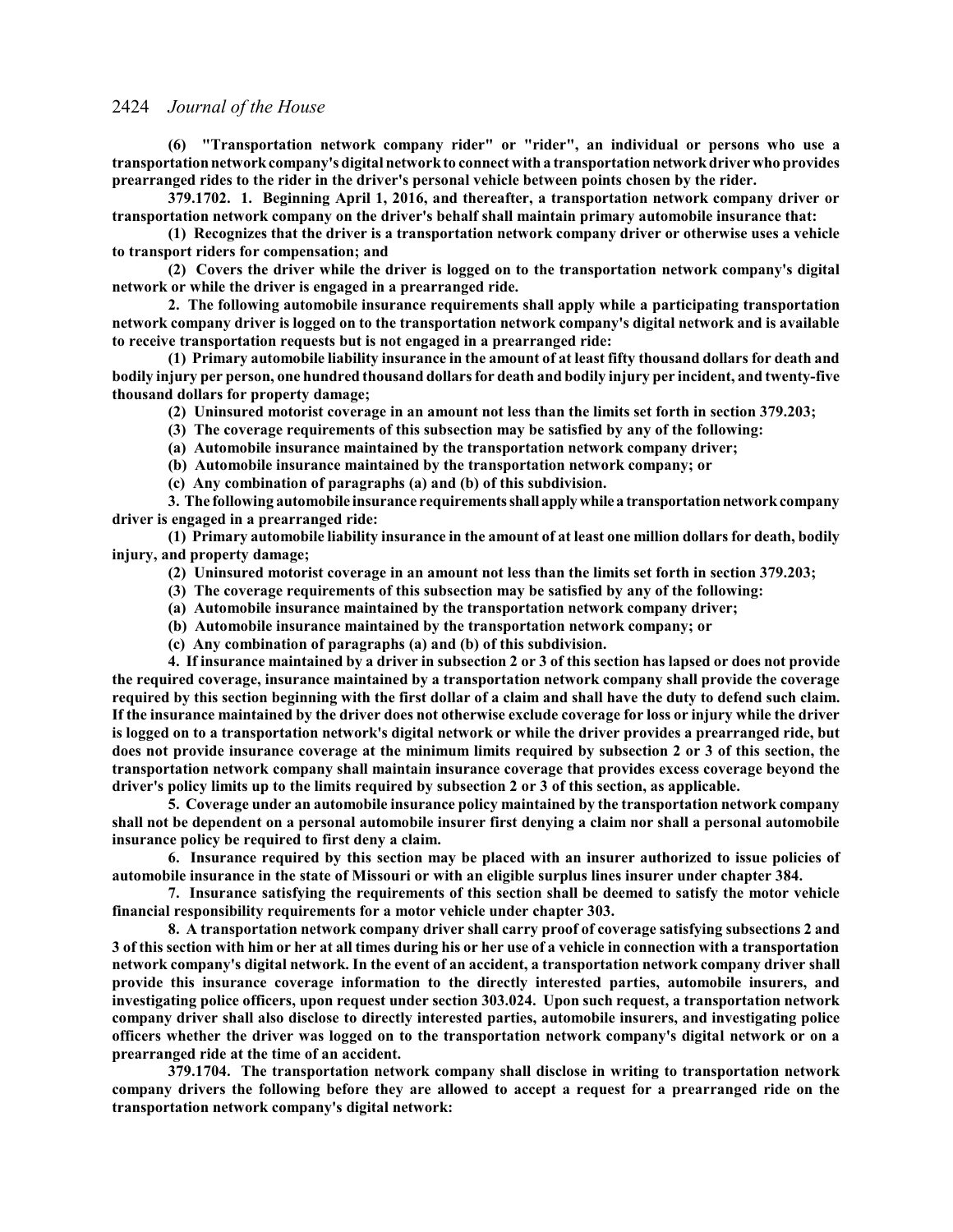**(1) The insurance coverage, including the types of coverage and the limits for each coverage, that the transportation network company provides while the transportation network company driver uses a personal vehicle in connection with a transportation network company's digital network; and**

**(2) That the transportation network company driver's own automobile insurance policy might not provide any coverage while the driver is logged on to the transportation network company's digital network and is available to receive transportation requests or is engaged in a prearranged ride depending on the policy's terms.**

**379.1705. A transportation networkcompany shall make the following disclosure to a prospective driver in the prospective driver's terms of service:**

**IF THE VEHICLE THAT YOU PLAN TO USE TO PROVIDE TRANSPORTATION NETWORK COMPANY SERVICES HAS A LIEN AGAINST IT, USING THE VEHICLE FOR TRANSPORTATION NETWORK COMPANY SERVICES MAY VIOLATE THE TERMS OF YOUR CONTRACT WITH THE LIENHOLDER.**

**IF A TRANSPORTATION NETWORK COMPANY'S INSURER MAKES A PAYMENT FOR A CLAIM COVERED UNDER COMPREHENSIVE COVERAGE OR COLLISION COVERAGE, THE TRANSPORTATION NETWORK COMPANY SHALL CAUSE ITS INSURER TO ISSUE THE PAYMENT DIRECTLY TO THE BUSINESS REPAIRING THE VEHICLE OR JOINTLY TO THE OWNER OF THE VEHICLE AND THE PRIMARY LIENHOLDER ON THE COVERED VEHICLE.**

**The disclosure set forth in this subsection shall be placed prominently in the prospective driver's written terms of service, and the prospective driver shall acknowledge the terms of service electronically or by signature.**

**379.1706. 1. Insurers that write automobile insurance in Missouri may exclude or limit any and all coverage afforded under an automobile insurance policy, including a motor vehicle liability policy, issued to an owner or operator of a personal vehicle for any loss or injury that occurs while:**

**(1) A driver is logged on to a transportation network company's digital network;**

**(2) A driver provides a prearranged ride; or**

**(3) A motor vehicle is being used to transport or carry persons or property for any compensation or suggested donation;**

**2. The right to exclude all coverage under subsection 1 of this section may apply to any coverage included in an automobile insurance policy including, but not limited to:**

- **(1) Liability coverage for bodily injury and property damage;**
- **(2) Uninsured and underinsured motorist coverage;**
- **(3) Medical payments coverage;**
- **(4) Comprehensive physical damage coverage; and**
- **(5) Collision physical damage coverage.**

**Such exclusions shall apply notwithstanding any financial responsibility requirement or uninsured motorist coverage requirement under the motor vehicle financial responsibility law, chapter 303 or section 379.203, respectively. Nothing in this section implies or requires that a personal automobile insurance policy provide coverage while the driver is logged on to the transportation network company's digital network, while the driver is engaged in a prearranged ride, or while the driver otherwise uses a vehicle to transport passengers or property for compensation.**

**3. Nothing shall be deemed to preclude an insurer from providing coverage for the transportation network company driver's vehicle, if it chooses to do so by contract or endorsement.**

**4. Automobile insurers that exclude the coverage described in section 379.1702 shall have no duty to defend or indemnify any claim expressly excluded thereunder. Nothing in this section shall be deemed to invalidate or limit an exclusion contained in a policy, including any policy in use or approved for use in Missouri prior to the enactment of this section that excludes coverage for vehicles used to carry persons or property for a charge or available for hire by the public.**

**5. An automobile insurer that defends or indemnifies a claim against a driver that is excluded under the terms of its policy shall have a right of contribution against other insurers that provide automobile insurance to the same driver in satisfaction of the coverage requirements of section 379.1702 at the time of loss.**

**6. In a claims coverage investigation, transportation network companies and any insurer potentially providing coverage under section 379.1702 shall cooperate to facilitate the exchange of relevant information with each other and any insurer of the transportation network company driver if applicable, including the precise times that a transportation network company driver logged on and off of the transportation network company's**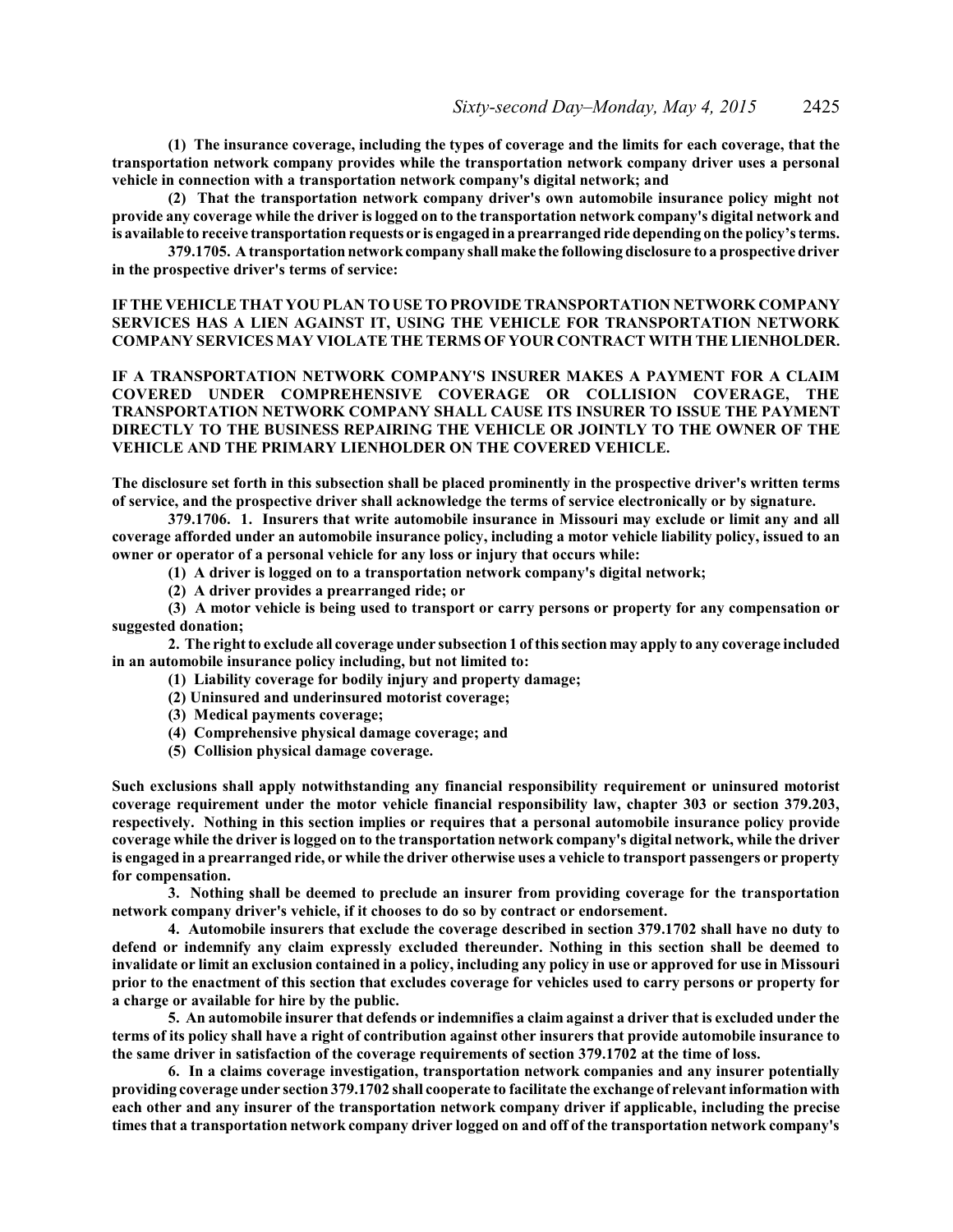**digital network in the twelve-hour period immediately preceding and in the twelve-hour period immediately following the accident and disclose to one another a clear description of the coverage, exclusions, and limits provided under any automobile insurance maintained under section 379.1702.**"; and

Further amend said bill by amending the title, enacting clause, and intersectional references accordingly.

### On motion of Representative Gosen, **House Amendment No. 7** was adopted.

#### Representative Kolkmeyer offered **House Amendment No. 8**.

#### *House Amendment No. 8*

AMEND House Committee Substitute for Senate Substitute for Senate Committee Substitute for Senate Bill No. 278, Page 33, Section 301.645, Line 17, by inserting immediately after said line the following:

"304.015. 1. All vehicles not in motion shall be placed with their right side as near the right-hand side of the highway as practicable, except on streets of municipalities where vehicles are obliged to move in one direction only or parking of motor vehicles is regulated by ordinance.

2. Upon all public roads or highways of sufficient width a vehicle shall be driven upon the right half of the roadway, except as follows:

(1) When overtaking and passing another vehicle proceeding in the same direction pursuant to the rules governing such movement;

(2) When placing a vehicle in position for and when such vehicle is lawfully making a left turn in compliance with the provisions of sections 304.014 to 304.025 or traffic regulations thereunder or of municipalities;

(3) When the right half of a roadway is closed to traffic while under construction or repair;

(4) Upon a roadway designated by local ordinance as a one-way street and marked or signed for one-way traffic.

3. It is unlawful to drive any vehicle upon any highway or road which has been divided into two or more roadways bymeans of a physical barrier or by means of a dividing section or delineated by curbs, lines or other markings on the roadway, except to the right of such barrier or dividing section, or to make any left turn or semicircular or U-turn on any such divided highway, except at an intersection or interchange or at any signed location designated by the state highways and transportation commission or the department of transportation. The provisions of this subsection shall not apply to emergency vehicles, law enforcement vehicles or to vehicles owned by the commission or the department.

4. The authorities in charge of any highway or the state highway patrol may erect signs temporarily designating lanes to be used by traffic moving in a particular direction, regardless of the center line of the highway, and all members of the Missouri highway patrol and other peace officers may direct traffic in conformance with such signs. When authorized signs have been erected designating off-center traffic lanes, no person shall disobey the instructions given by such signs.

5. Whenever any roadway has been divided into three or more clearly marked lanes for traffic, the following rules in addition to all others consistent herewith shall apply:

(1) A vehicle shall be driven as nearly as practicable entirely within a single lane and shall not be moved from such lane until the driver has first ascertained that such movement can be made with safety;

(2) Upon a roadway which is divided into three lanes a vehicle shall not be driven in the center lane, except when overtaking and passing another vehicle where the roadway ahead is clearly visible and such center lane is clear of traffic within a safe distance, or in preparation for a left turn or where such center lane is at the time allocated exclusively to traffic moving in the direction the vehicle is proceeding and is sign-posted to give notice of such allocation;

(3) Upon all highways any vehicle proceeding at less than the normal speed of traffic thereon shall be driven in the right-hand lane for traffic or as close as practicable to the right-hand edge or curb, except as otherwise provided in sections 304.014 to 304.025;

(4) Official signs may be erected by the highways and transportation commission or the highway patrol may place temporary signs directing slow-moving traffic to use a designated lane or allocating specified lanes to traffic moving in the same direction and drivers of vehicles shall obey the directions of every such sign;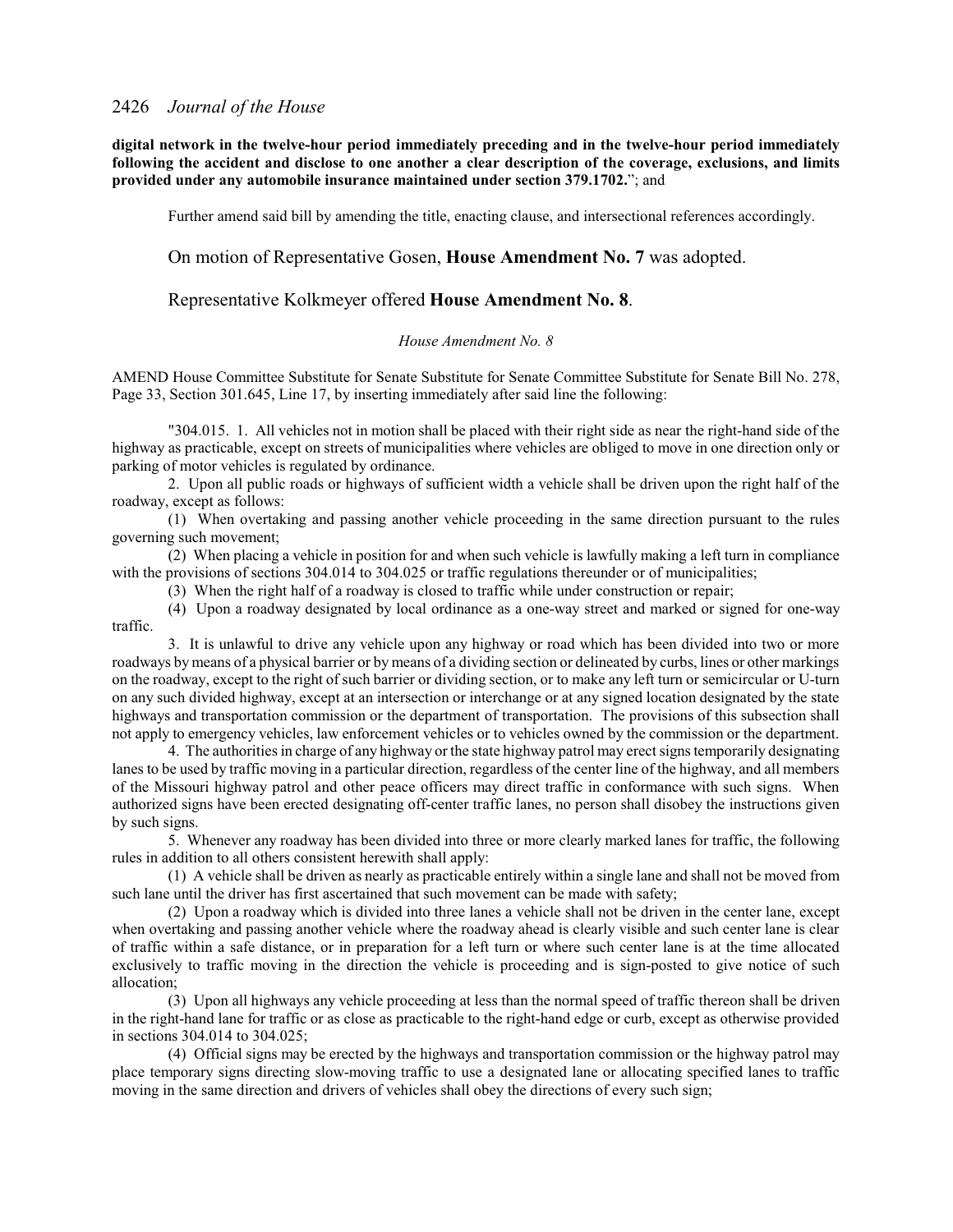(5) Drivers of vehicles proceeding in opposite directions shall pass each other to the right, and except when a roadway has been divided into traffic lanes, each driver shall give to the other at least one-half of the main traveled portion of the roadway whenever possible.

6. All vehicles in motion upon a highway having two or more lanes of traffic proceeding in the same direction shall be driven in the right-hand lane except when overtaking and passing another vehicle or when preparing to make a proper left turn or when otherwise directed by traffic markings, signs or signals.

7. **[**All trucks registered for a gross weight of more than forty-eight thousand pounds shall not be driven in the far left-hand lane upon all interstate highways, freeways, or expressways within urbanized areas of the state having three or more lanes of traffic proceeding in the same direction. This restriction shall not apply when:

(1) It is necessary for the operator of the truck to follow traffic control devices that direct use of a lane other than the right lane; or

(2) The right half of a roadway is closed to traffic while under construction or repair.

8. As used in subsection 7 of this section, "truck" means any vehicle, machine, tractor, trailer, or semitrailer, or any combination thereof, propelled or drawn by mechanical power and designed for or used in the transportation of property upon the highways. The term "truck" also includes a commercial motor vehicle as defined in section 301.010.

9.**]** Violation of this section shall be deemed a class C misdemeanor unless such violation causes an immediate threat of an accident, in which case such violation shall be deemed a class B misdemeanor, or unless an accident results from such violation, in which case such violation shall be deemed a class A misdemeanor."; and

Further amend said bill by amending the title, enacting clause, and intersectional references accordingly.

## Representative Kolkmeyer moved that **House Amendment No. 8** be adopted.

Which motion was defeated by the following vote, the ayes and noes having been demanded by Representative Hummel:

| Alferman         | Anderson        | Austin              | <b>Basye</b>  | <b>Beard</b>  |
|------------------|-----------------|---------------------|---------------|---------------|
| Berry            | <b>Burlison</b> | Chipman             | Cookson       | Corlew        |
| Cornejo          | Eggleston       | Fitzpatrick         | Gosen         | Haahr         |
| Hinson           | Houghton        | Hubrecht            | Johnson       | Keeney        |
| Koenig           | Kolkmeyer       | Love                | Lynch         | Mathews       |
| McGaugh          | Miller          | Phillips            | Richardson    | Roden         |
| Roeber           | Rone            | Ross                | Rowden        | Wilson        |
| Wood             |                 |                     |               |               |
| <b>NOES: 112</b> |                 |                     |               |               |
| Adams            | Allen           | Anders              | Andrews       | Arthur        |
| Bahr             | <b>Barnes</b>   | <b>Bernskoetter</b> | <b>Black</b>  | <b>Bondon</b> |
| <b>Brattin</b>   | Brown 57        | Brown 94            | <b>Burns</b>  | Butler        |
| Cierpiot         | Colona          | Conway 10           | Conway 104    | Crawford      |
| Cross            | Curtis          | Curtman             | Davis         | Dogan         |
| Dohrman          | Dugger          | Ellington           | Engler        | English       |
| Entlicher        | Fitzwater 144   | Fitzwater 49        | Fraker        | Franklin      |
| Gannon           | Gardner         | Green               | Haefner       | Hansen        |
| Harris           | Hicks           | <b>Hill</b>         | Hoskins       | Hough         |
| Hubbard          | Hummel          | Hurst               | Justus        | Kendrick      |
| Kidd             | King            | Kirkton             | Kratky        | LaFaver       |
| Lair             | Lant            | Lauer               | Lavender      | Leara         |
| Lichtenegger     | Marshall        | May                 | McCann Beatty | McCreery      |
| McDaniel         | McDonald        | McManus             | McNeil        | Meredith      |
| Messenger        | Mims            | Mitten              | Montecillo    | Moon          |
| Morgan           | Morris          | Muntzel             | Neely         | Norr          |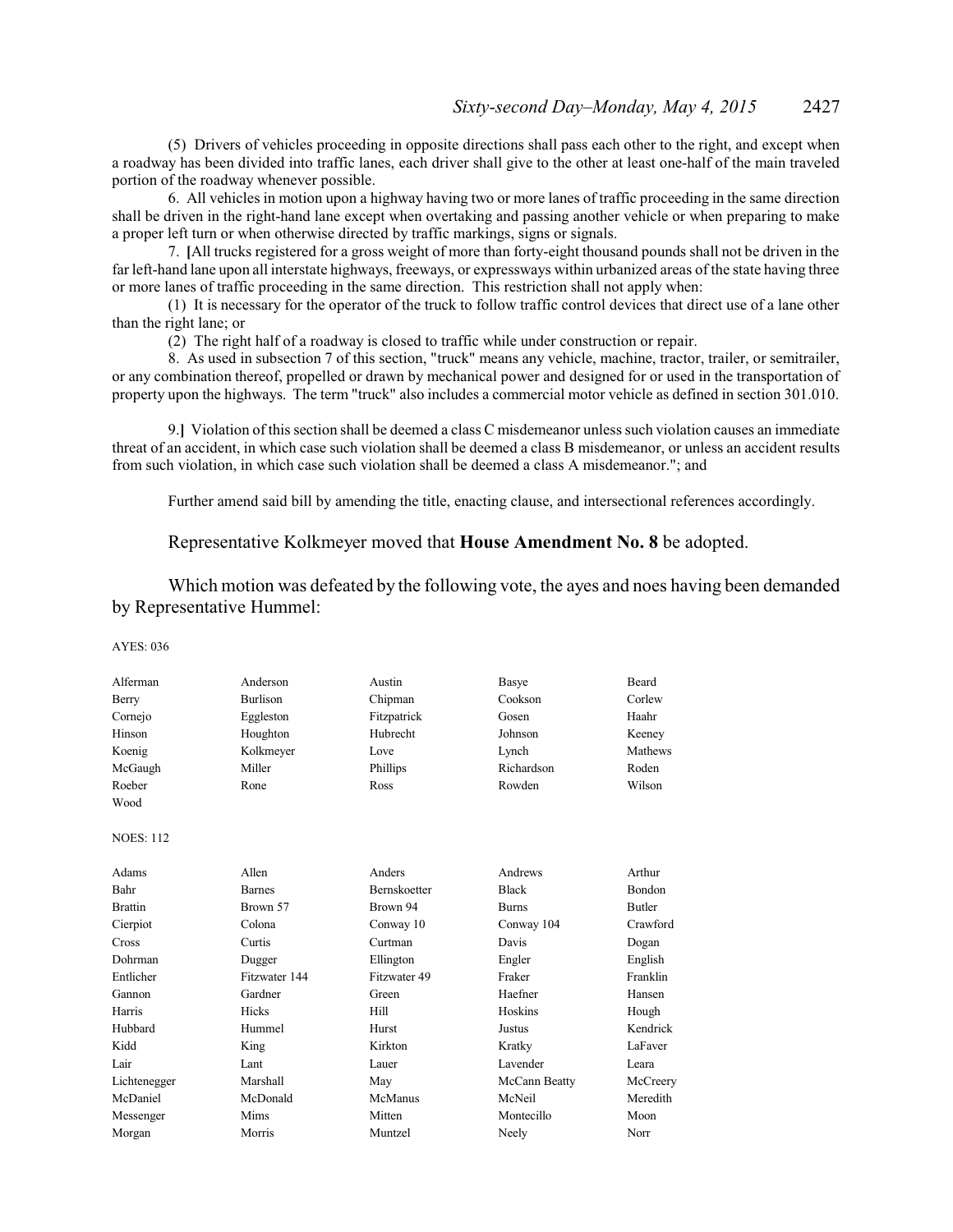| Otto     | Pace        | Parkinson | Peters  | Pfautsch |
|----------|-------------|-----------|---------|----------|
| Pietzman | Pike        | Pogue     | Redmon  | Reiboldt |
| Remole   | Rhoads      | Rizzo     | Rowland | Runions  |
| Ruth     | Shaul       | Shumake   | Smith   | Solon    |
| Sommer   | Spencer     | Swan      | Taylor  | Vescovo  |
| Walker   | Walton Gray | Webber    | White   | Wiemann  |
| Zerr     | Mr. Speaker |           |         |          |

PRESENT: 000

ABSENT WITH LEAVE: 014

| Carpenter      | Dunn    | Flanigan | Frederick | Higdon |
|----------------|---------|----------|-----------|--------|
| Jones          | Kelley  | Korman   | McCaherty | Newman |
| <b>Nichols</b> | Pierson | Rehder   | Shull     |        |

VACANCIES: 001

## Representative Leara offered **House Amendment No. 9**.

#### *House Amendment No. 9*

AMEND House Committee Substitute for Senate Substitute for Senate Committee Substitute for Senate Bill No. 278, Page 33, Section 301.645, Line 17, by inserting the following after all of said line:

"**Section 1. Any governmental agency created by the enactment of dual ordinances of any city not within a county and any county with a charter form of government and with more than nine hundred fifty thousand inhabitants under the provisions of section 70.210 for the administration of criminal justice, which provides support to any political subdivision requiring technological assistance with collecting, storing, and disseminating criminal history record information is hereby designated a criminal justice agency for purposes of 28 C.F.R. 20, as of 2014, and shall have all the powers necessary to carry out its purposes.**"; and

Further amend said bill by amending the title, enacting clause, and intersectional references accordingly.

On motion of Representative Leara, **House Amendment No. 9** was adopted.

On motion of Representative Hinson, **HCS SS SCS SB 278, as amended**, was adopted.

On motion of Representative Hinson, **HCS SS SCS SB 278, as amended**, was read the third time and passed by the following vote:

| Alferman     | Allen         | Anderson       | Andrews             | Austin       |
|--------------|---------------|----------------|---------------------|--------------|
| Bahr         | Basye         | Beard          | <b>Bernskoetter</b> | Berry        |
| <b>Black</b> | <b>Bondon</b> | <b>Brattin</b> | Brown 57            | Brown 94     |
| Chipman      | Cierpiot      | Cookson        | Corlew              | Cornejo      |
| Cross        | Davis         | Dogan          | Dohrman             | Eggleston    |
| Engler       | Entlicher     | Fitzpatrick    | Fitzwater 144       | Fitzwater 49 |
| Flanigan     | Fraker        | Franklin       | Frederick           | Gannon       |
| Gosen        | Haahr         | Haefner        | Hansen              | Hicks        |
| Hill         | Hinson        | Hoskins        | Hough               | Houghton     |
| Hubrecht     | Justus        | Keeney         | Kelley              | King         |
| Koenig       | Kolkmeyer     | Lair           | Lant                | Lauer        |
| Leara        | Lichtenegger  | Lynch          | Mathews             | McDaniel     |
|              |               |                |                     |              |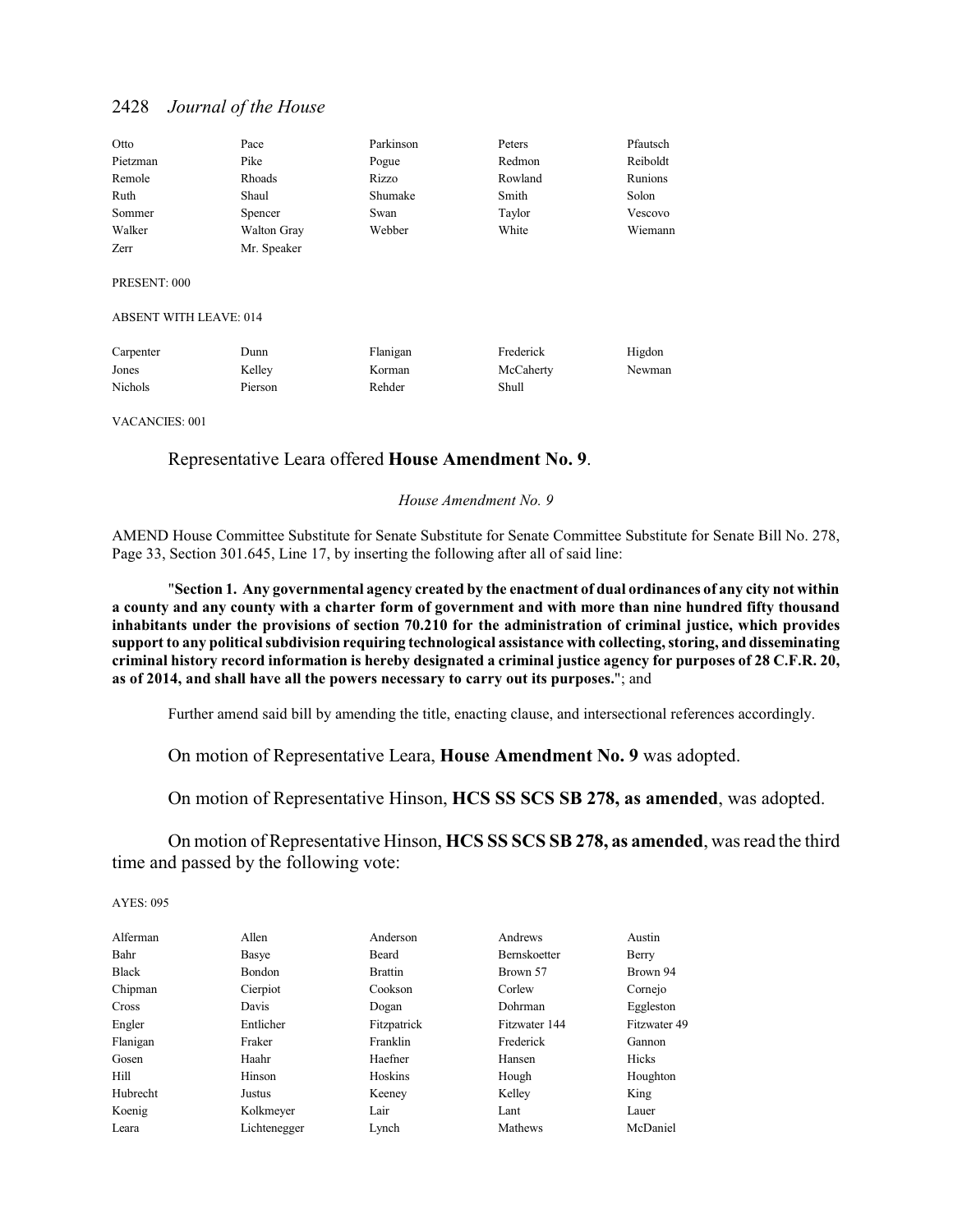# *Sixty-second Day–Monday, May 4, 2015* 2429

| McGaugh<br>Parkinson<br>Redmon<br>Roeber<br>Shaul<br>Spencer<br>White                                                  | Messenger<br>Pfautsch<br>Reiboldt<br>Rone<br>Shull<br>Swan<br>Wiemann                                            | Morris<br>Phillips<br>Rhoads<br><b>Ross</b><br>Shumake<br>Taylor<br>Wood                                              | Muntzel<br>Pietzman<br>Richardson<br>Rowden<br>Solon<br>Vescovo<br>Zerr                                                | Neely<br>Pike<br>Roden<br>Ruth<br>Sommer<br>Walker<br>Mr. Speaker                                                            |
|------------------------------------------------------------------------------------------------------------------------|------------------------------------------------------------------------------------------------------------------|-----------------------------------------------------------------------------------------------------------------------|------------------------------------------------------------------------------------------------------------------------|------------------------------------------------------------------------------------------------------------------------------|
| <b>NOES: 055</b>                                                                                                       |                                                                                                                  |                                                                                                                       |                                                                                                                        |                                                                                                                              |
| Adams<br><b>Butler</b><br>Curtis<br>Green<br>Kendrick<br>Lavender<br>McCreery<br>Miller<br>Morgan<br>Peters<br>Runions | Anders<br>Carpenter<br>Curtman<br>Harris<br>Kidd<br>Love<br>McDonald<br>Mims<br><b>Nichols</b><br>Pogue<br>Smith | Arthur<br>Conway 10<br>Dugger<br>Hubbard<br>Kirkton<br>Marshall<br>McManus<br>Mitten<br>Norr<br>Remole<br>Walton Gray | <b>Barnes</b><br>Conway 104<br>Ellington<br>Hummel<br>Kratky<br>May<br>McNeil<br>Montecillo<br>Otto<br>Rizzo<br>Webber | <b>Burlison</b><br>Crawford<br>Gardner<br>Hurst<br>LaFaver<br>McCann Beatty<br>Meredith<br>Moon<br>Pace<br>Rowland<br>Wilson |
| PRESENT: 002                                                                                                           |                                                                                                                  |                                                                                                                       |                                                                                                                        |                                                                                                                              |
| English                                                                                                                | Johnson                                                                                                          |                                                                                                                       |                                                                                                                        |                                                                                                                              |
| <b>ABSENT WITH LEAVE: 010</b>                                                                                          |                                                                                                                  |                                                                                                                       |                                                                                                                        |                                                                                                                              |
| <b>Burns</b><br>Korman                                                                                                 | Colona<br>McCaherty                                                                                              | Dunn<br>Newman                                                                                                        | Higdon<br>Pierson                                                                                                      | Jones<br>Rehder                                                                                                              |

VACANCIES: 001

Speaker Diehl declared the bill passed.

# **MESSAGES FROM THE SENATE**

Mr. Speaker: I am instructed by the Senate to inform the House of Representatives that the Senate refuses to concur in **HCS SS SCS SB 115, as amended** and requests the House to recede from its position and failing to do so grant the Senate a conference thereon.

Mr. Speaker: I am instructed by the Senate to inform the House of Representatives that the Senate refuses to concur in **HCS SCS SB 172, as amended** and requests the House to recede from its position and failing to do so grant the Senate a conference thereon.

Mr. Speaker: I am instructed by the Senate to inform the House of Representatives that the Senate refuses to concur in **HCS SCS SB 300, as amended** and requests the House to recede from its position and failing to do so grant the Senate a conference thereon.

Mr. Speaker: I am instructed by the Senate to inform the House of Representatives that the Senate refuses to concur in **HCS SCS SB 445, as amended** and requests the House to recede from its position and failing to do so grant the Senate a conference thereon.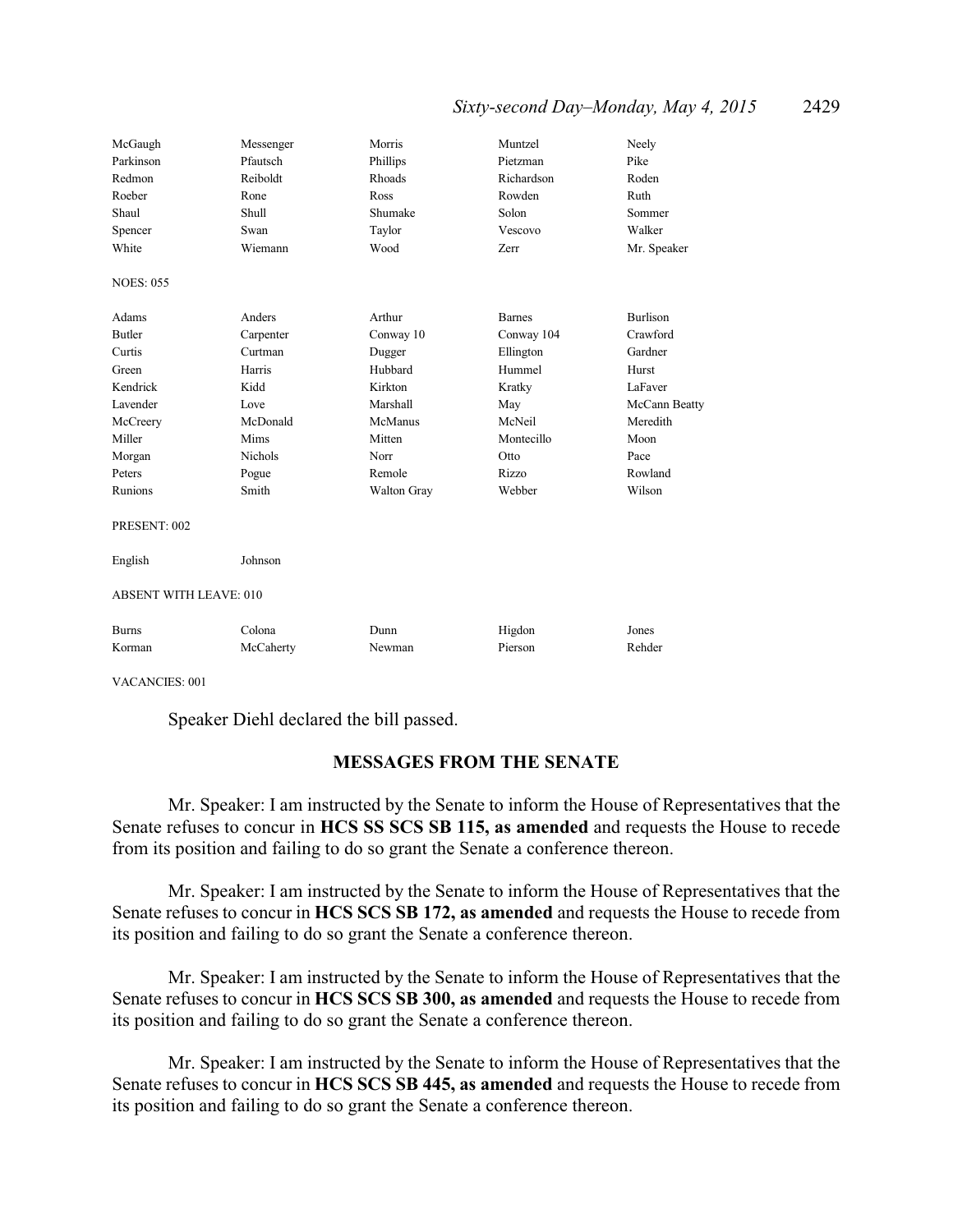Mr. Speaker: I am instructed by the Senate to inform the House of Representatives that the President Pro Tem has appointed the following Conference Committee to act with a like committee from the House on **SB 446, as amended.** 

Senators: Schupp, Libla, Brown, Kraus and Curls

Mr. Speaker: I am instructed by the Senate to inform the House of Representatives that the President Pro Tem has appointed the following Conference Committee to act with a like committee from the House on **SS SCS HB 458, as amended.** 

Senators: Schmitt, Onder, Silvey, Nasheed and Schupp

Mr. Speaker: I am instructed by the Senate to inform the House of Representatives that the Senate refuses to adopt the Conference Committee Report on **HCS SCS SB 152, as amended** and requests the House grant further conference.

On motion of Representative Richardson, the House recessed until 8:00 p.m.

# **EVENING SESSION**

The hour of recess having expired, the House was called to order by Speaker Diehl.

Representative Richardson suggested the absence of a quorum.

The following roll call indicated a quorum present:

| Alferman         | Anderson   | Basye           | Bernskoetter | Berry         |
|------------------|------------|-----------------|--------------|---------------|
| <b>Black</b>     | Bondon     | <b>Burlison</b> | Cookson      | Crawford      |
| Cross            | Curtis     | Curtman         | Engler       | Entlicher     |
| Fraker           | Franklin   | Gannon          | Gosen        | Haefner       |
| Hansen           | Harris     | Houghton        | Hubbard      | Hurst         |
| Johnson          | Koenig     | Kratky          | Lair         | Lant          |
| Lichtenegger     | Love       | Mathews         | McCaherty    | McGaugh       |
| Montecillo       | Muntzel    | Pfautsch        | Phillips     | Pietzman      |
| Pike             | Rehder     | Reiboldt        | Remole       | Richardson    |
| Roden            | Roeber     | Ross            | Rowden       | Ruth          |
| Shaul            | Shumake    | Swan            | Taylor       | Wiemann       |
| Wood             |            |                 |              |               |
| <b>NOES: 000</b> |            |                 |              |               |
| PRESENT: 066     |            |                 |              |               |
| Adams            | Andrews    | Arthur          | Austin       | Bahr          |
| Beard            | Brown 94   | <b>Burns</b>    | Carpenter    | Chipman       |
| Cierpiot         | Conway 104 | Corlew          | Davis        | Dogan         |
| Dohrman          | Dugger     | Eggleston       | English      | Fitzpatrick   |
| Fitzwater 49     | Green      | Hill            | Hubrecht     | Hummel        |
| Justus           | Kendrick   | Kidd            | King         | Kirkton       |
| Kolkmeyer        | Lavender   | Leara           | Lynch        | McCann Beatty |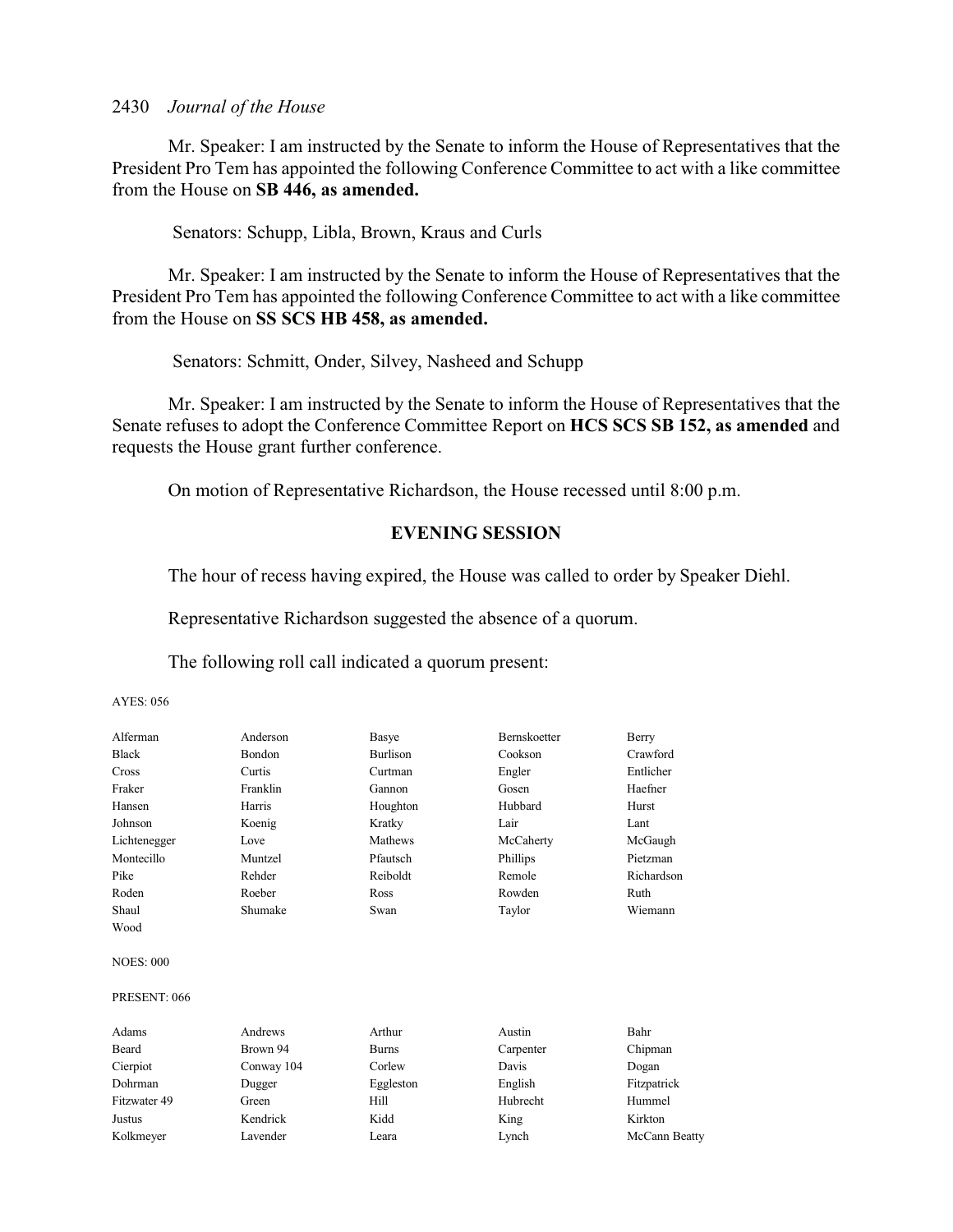# *Sixty-second Day–Monday, May 4, 2015* 2431

| McCreery       | McDaniel | McNeil | Meredith | Messenger |
|----------------|----------|--------|----------|-----------|
| Miller         | Mims     | Moon   | Morgan   | Morris    |
| <b>Nichols</b> | Norr     | Otto   | Pace     | Peters    |
| Pogue          | Rhoads   | Rizzo  | Rone     | Rowland   |
| Runions        | Shull    | Solon  | Sommer   | Vescovo   |
| Walker         | Webber   | White  | Wilson   | Zerr      |
| Mr. Speaker    |          |        |          |           |

#### ABSENT WITH LEAVE: 040

| Allen     | Anders        | <b>Barnes</b> | <b>Brattin</b> | Brown 57           |
|-----------|---------------|---------------|----------------|--------------------|
| Butler    | Colona        | Conway 10     | Cornejo        | Dunn               |
| Ellington | Fitzwater 144 | Flanigan      | Frederick      | Gardner            |
| Haahr     | Hicks         | Higdon        | Hinson         | Hoskins            |
| Hough     | Jones         | Keeney        | Kelley         | Korman             |
| LaFaver   | Lauer         | Marshall      | May            | McDonald           |
| McManus   | Mitten        | Neely         | Newman         | Parkinson          |
| Pierson   | Redmon        | Smith         | Spencer        | <b>Walton Gray</b> |

VACANCIES: 001

## **SUPPLEMENTAL CALENDAR**

## May 4, 2015

## **HOUSE BILLS FOR THIRD READING - APPROPRIATIONS**

HCS HB 17 - Flanigan HCS HB 18 - Flanigan HCS HB 19 - Flanigan

# **PERFECTION OF HOUSE BILLS**

**HB 793**, relating to the designation of the official state work chronicling the 1993 flood, was taken up by Representative Rizzo.

## Representative Barnes offered **House Amendment No. 1**.

*House Amendment No. 1*

AMEND House Bill No. 793, Page 1, In the Title, Lines 2-3, by deleting the words "the designation of the official state work chronicling the 1993 flood" and inserting in lieu thereof the words "official state designations"; and

Further amend said bill and page, Section 10.195, Lines 1-8, by deleting all of said lines and inserting in lieu thereof the following:

"**10.195. The book entitled "The Adventures of Huckleberry Finn" by Samuel Clemens, better known as Mark Twain, is selected for and shall be known as the official state work chronicling nineteenth-century river life in Missouri.**"; and

Further amend said bill by amending the title, enacting clause, and intersectional references accordingly.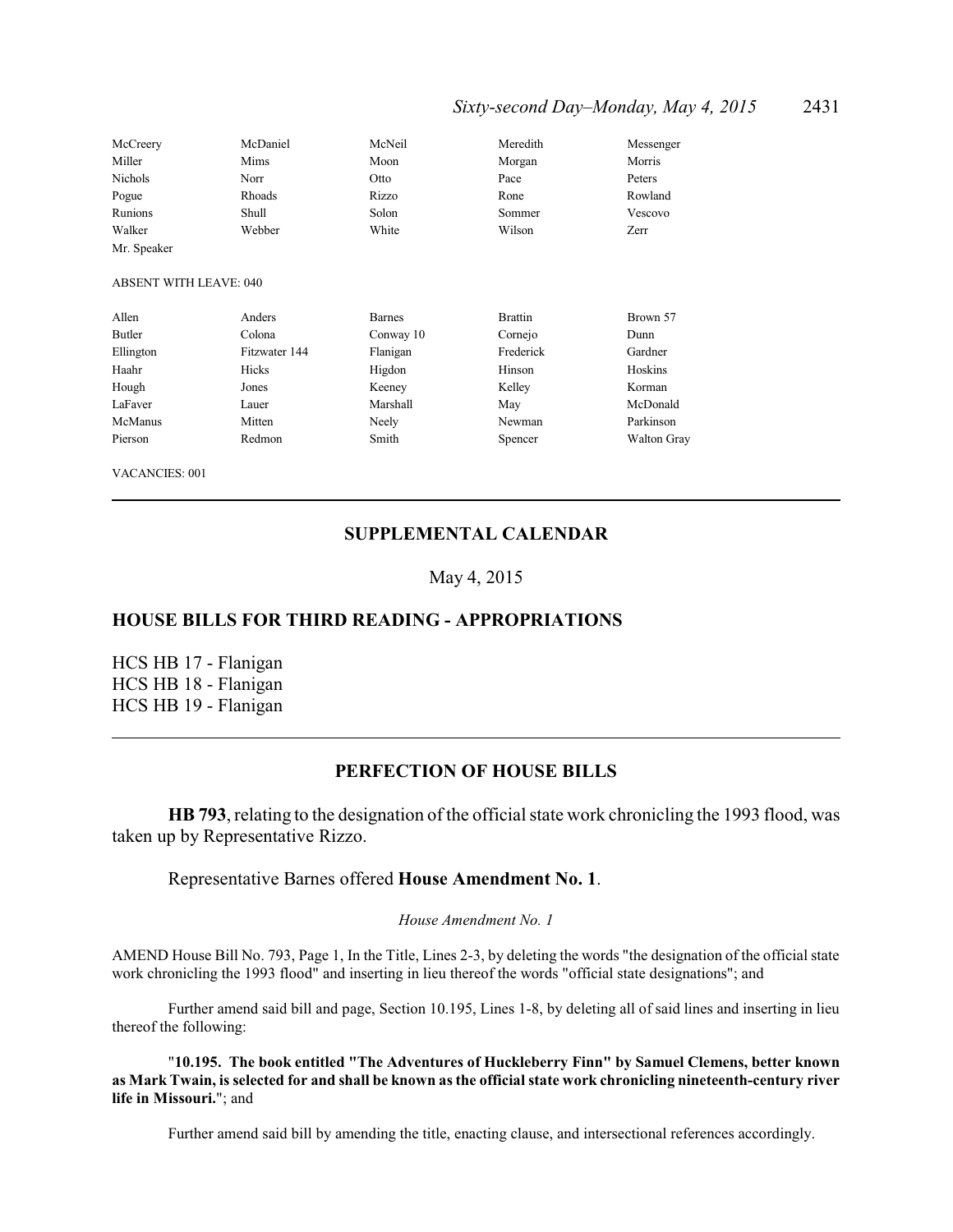Representative Hummel offered **House Amendment No. 1 to House Amendment No. 1**.

*House Amendment No. 1 to House Amendment No. 1*

AMEND House Amendment No. 1 to House Bill No. 793, Page 1, Line 10, by inserting immediately after said line the following:

"Further amend said bill, page, and section, Line 8, by inserting immediately after said line the following:

"**Section 1. The baseball team known as "The St. Louis Cardinals" is selected for and shall be known as the official baseball team of the state of Missouri.**";and"; and

Further amend said bill by amending the title, enacting clause, and intersectional references accordingly.

**HB 793, with House Amendment No. 1 to House Amendment No. 1,** and **House Amendment No. 1, pending**, was laid over.

## **BILLS CARRYING REQUEST MESSAGES**

**HCS SCS SB 300, as amended**, relating to retirement benefits, was taken up by Representative Leara.

Representative Leara moved that the House refuse to recede from its position on **HCS SCS SB 300, as amended**, and grant the Senate a conference.

Which motion was adopted.

**HCS SCS SB 172, as amended**, relating to elementary and secondary education, was taken up by Representative Swan.

Representative Swan moved that the House refuse to recede from its position on **HCS SCS SB 172, as amended**, and grant the Senate a conference.

Which motion was adopted.

**HCS SS SCS SB 115, as amended**, relating to taxation, was taken up by Representative Miller.

Representative Miller moved that the House refuse to recede from its position on **HCS SS SCS SB 115, as amended**, and grant the Senate a conference.

Which motion was adopted.

**HCS SCS SB 445, as amended**, relating to environmental protection, was taken up by Representative Miller.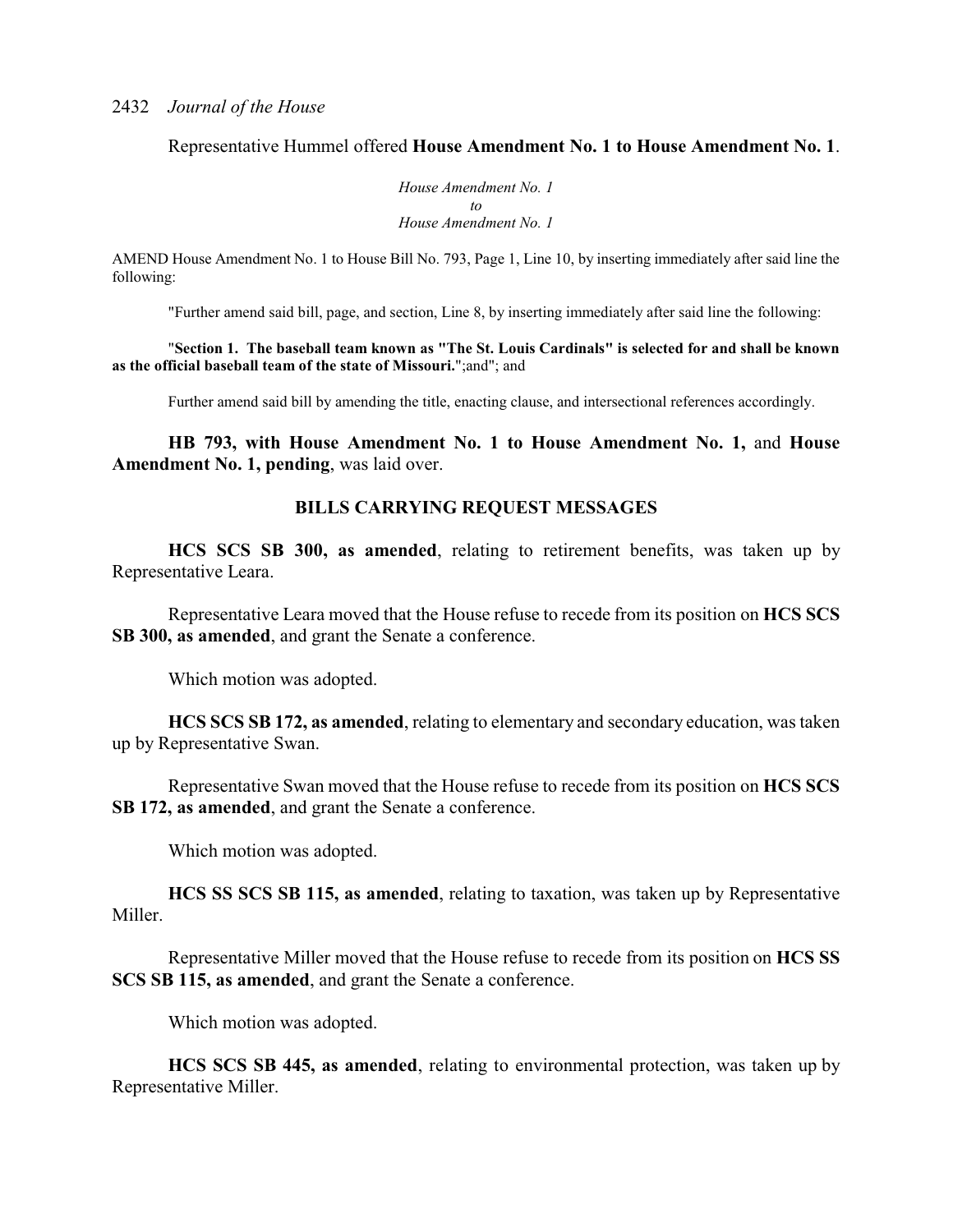Representative Miller moved that the House refuse to recede from its position on **HCS SCS SB 445, as amended**, and grant the Senate a conference.

Which motion was adopted.

**HCS SCS SB 152, as amended**, relating to environmental protection, was taken up by Representative Miller.

Representative Miller moved that the House grant the Senate further conference on **HCS SCS SB 152, as amended**.

Which motion was adopted.

## **APPOINTMENT OF CONFERENCE COMMITTEES**

The Speaker appointed the following Conference Committees to act with like committees from the Senate on the following bills:

**HCS SCS SB 445**: Representatives Miller, Remole, Bondon, Smith, and Nichols **HCS SCS SB 172**: Representatives Swan, Rowland, Lair, Montecillo, and McNeil **HCS SCS SB 300**: Representatives Leara, Johnson, Taylor, Webber, and Kendrick **HCS SS SCS SB 115**: Representatives Miller, Rowland, Koenig, Carpenter, and Butler

# **RE-APPOINTMENT OF CONFERENCE COMMITTEE**

The Speaker re-appointed the following Conference Committee to act with a like committee from the Senate on the following bill:

**HCS SCS SB 152**: Representatives Miller, Corlew, Hubrecht, Smith, and Nichols

# **THIRD READING OF HOUSE BILLS - APPROPRIATIONS**

**HCS HB 17**, for the purposes of several departments of state government and relating to capital improvements, was taken up by Representative Flanigan.

On motion of Representative Flanigan, **HCS HB 17** was read the third time and passed by the following vote:

| Adams   | Alferman       | Allen        | Anders      | Anderson      |
|---------|----------------|--------------|-------------|---------------|
| Andrews | Arthur         | Austin       | Bahr        | <b>Barnes</b> |
| Basye   | Beard          | Bernskoetter | Berry       | <b>Black</b>  |
| Bondon  | <b>Brattin</b> | Brown 57     | Brown 94    | Burlison      |
| Burns   | Butler         | Carpenter    | Chipman     | Cierpiot      |
| Colona  | Conway 10      | Conway 104   | Cookson     | Corlew        |
| Cornejo | Crawford       | Cross        | Curtis      | Curtman       |
| Davis   | Dogan          | Dohrman      | Dugger      | Eggleston     |
| Engler  | English        | Entlicher    | Fitzpatrick | Fitzwater 144 |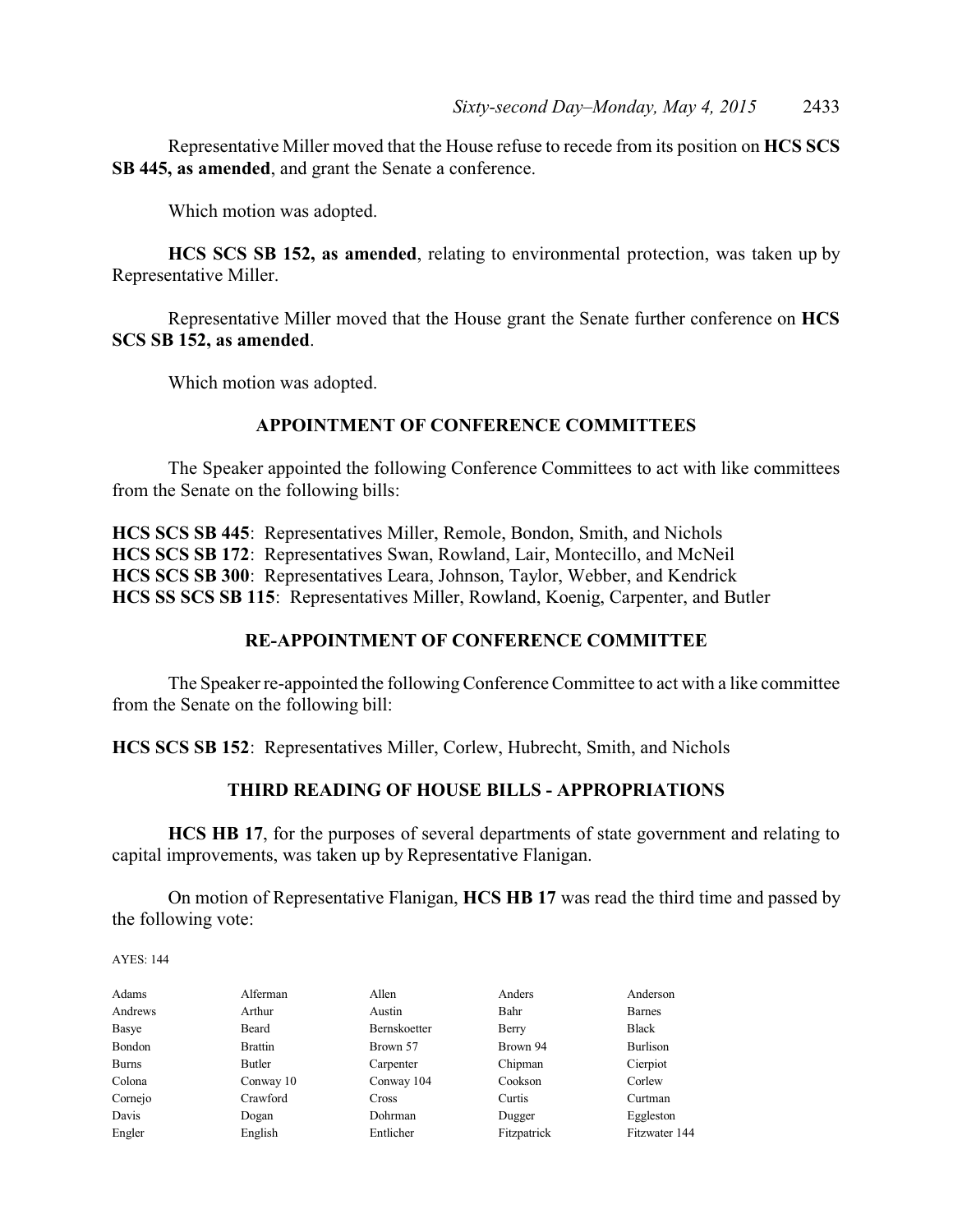| Fitzwater 49                  | Flanigan  | Fraker             | Franklin     | Frederick |
|-------------------------------|-----------|--------------------|--------------|-----------|
| Gannon                        | Gardner   | Gosen              | Green        | Haahr     |
| Haefner                       | Hansen    | Harris             | Hicks        | Hill      |
| Hoskins                       | Hough     | Houghton           | Hubbard      | Hubrecht  |
| Hummel                        | Hurst     | Johnson            | Justus       | Keeney    |
| Kelley                        | Kendrick  | Kidd               | King         | Koenig    |
| Kolkmeyer                     | Kratky    | LaFaver            | Lair         | Lant      |
| Lauer                         | Leara     | Lichtenegger       | Love         | Lynch     |
| Mathews                       | May       | McCann Beatty      | McDaniel     | McGaugh   |
| McManus                       | McNeil    | Meredith           | Messenger    | Miller    |
| Mims                          | Mitten    | Montecillo         | Moon         | Morgan    |
| Morris                        | Muntzel   | Neely              | Nichols      | Norr      |
| Otto                          | Pace      | Parkinson          | Peters       | Pfautsch  |
| Phillips                      | Pietzman  | Pike               | Redmon       | Rehder    |
| Reiboldt                      | Remole    | Rhoads             | Richardson   | Rizzo     |
| Roden                         | Roeber    | Rone               | Rowden       | Rowland   |
| <b>Runions</b>                | Ruth      | Shaul              | <b>Shull</b> | Shumake   |
| Solon                         | Sommer    | Spencer            | Swan         | Taylor    |
| Vescovo                       | Walker    | <b>Walton Gray</b> | Webber       | White     |
| Wiemann                       | Wilson    | Zerr               | Mr. Speaker  |           |
| <b>NOES: 006</b>              |           |                    |              |           |
| Kirkton                       | Lavender  | Marshall           | McCreery     | Pogue     |
| Smith                         |           |                    |              |           |
| PRESENT: 000                  |           |                    |              |           |
| <b>ABSENT WITH LEAVE: 012</b> |           |                    |              |           |
| Dunn                          | Ellington | Higdon             | Hinson       | Jones     |
| Korman                        | McCaherty | McDonald           | Newman       | Pierson   |
| Ross                          | Wood      |                    |              |           |
|                               |           |                    |              |           |

VACANCIES: 001

Speaker Diehl declared the bill passed.

**HCS HB 18**, relating to capital improvement projects involving the maintenance, repair, replacement, and improvement of state buildings and facilities, was taken up by Representative Flanigan.

On motion of Representative Flanigan, **HCS HB 18** was read the third time and passed by the following vote:

| Adams      | Alferman       | Allen         | Anders       | Anderson      |
|------------|----------------|---------------|--------------|---------------|
| Andrews    | Arthur         | Austin        | Bahr         | <b>Barnes</b> |
| Basye      | Beard          | Bernskoetter  | Berry        | <b>Black</b>  |
| Bondon     | <b>Brattin</b> | Brown 57      | Brown 94     | Burlison      |
| Butler     | Chipman        | Cierpiot      | Colona       | Conway 10     |
| Conway 104 | Cookson        | Corlew        | Cornejo      | Crawford      |
| Cross      | Curtis         | Curtman       | Davis        | Dogan         |
| Dohrman    | Dugger         | Eggleston     | Engler       | English       |
| Entlicher  | Fitzpatrick    | Fitzwater 144 | Fitzwater 49 | Flanigan      |
|            |                |               |              |               |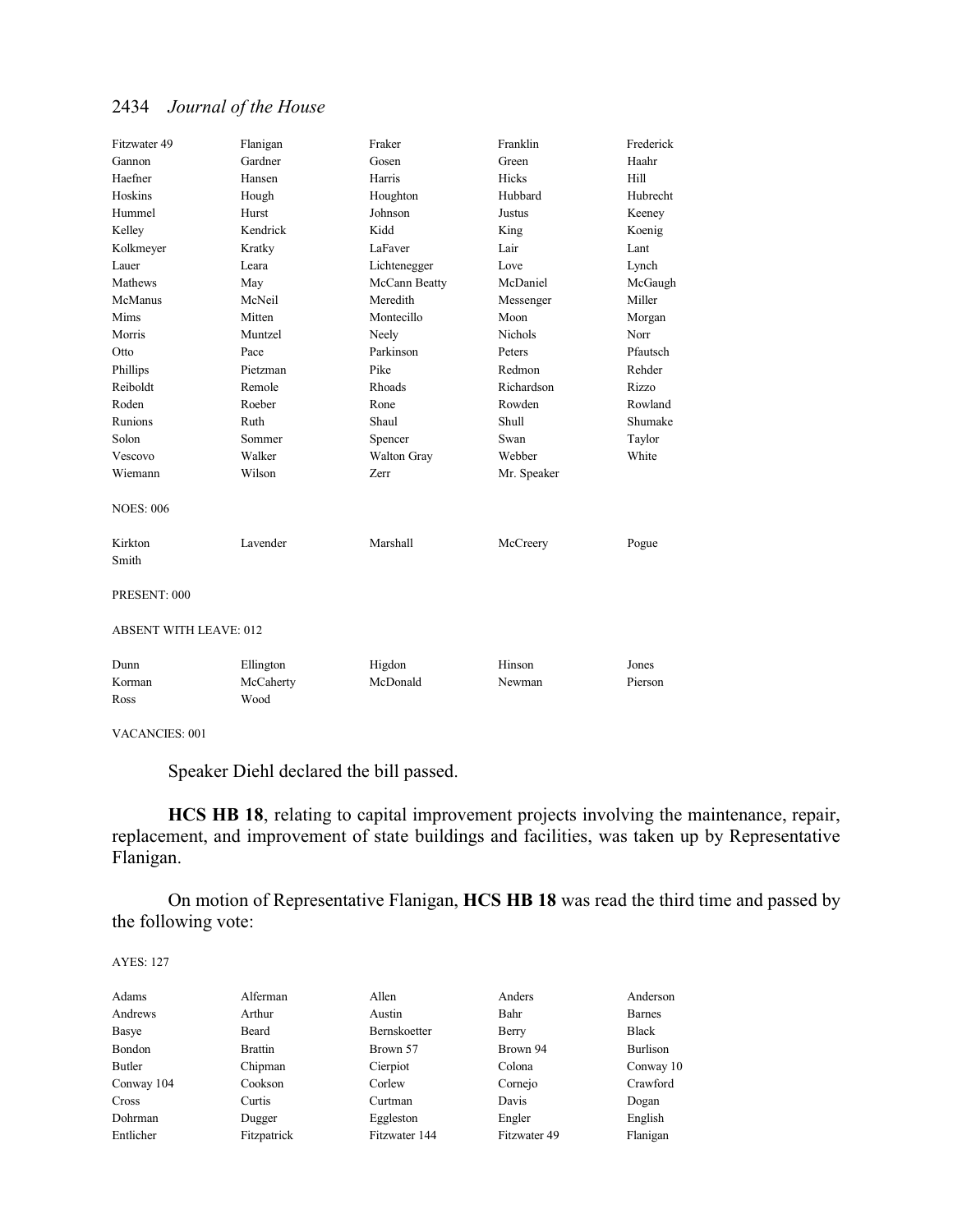# *Sixty-second Day–Monday, May 4, 2015* 2435

| Fraker                        | Franklin      | Frederick      | Gannon   | Gosen       |
|-------------------------------|---------------|----------------|----------|-------------|
| Haahr                         | Haefner       | Hansen         | Harris   | Hicks       |
| Hill                          | Hoskins       | Hough          | Houghton | Hubrecht    |
| Hurst                         | Johnson       | <b>Justus</b>  | Keeney   | Kelley      |
| Kendrick                      | Kidd          | King           | Koenig   | Kolkmeyer   |
| Kratky                        | LaFaver       | Lair           | Lant     | Lauer       |
| Leara                         | Lichtenegger  | Love           | Lynch    | Mathews     |
| McCaherty                     | McCann Beatty | McDaniel       | McGaugh  | McManus     |
| Messenger                     | Miller        | Montecillo     | Morris   | Muntzel     |
| Neely                         | Parkinson     | Pfautsch       | Phillips | Pietzman    |
| Pike                          | Redmon        | Rehder         | Reiboldt | Remole      |
| Rhoads                        | Richardson    | Rizzo          | Roden    | Roeber      |
| Rone                          | Ross          | Rowden         | Rowland  | Runions     |
| Ruth                          | Shaul         | Shull          | Shumake  | Solon       |
| Sommer                        | Spencer       | Swan           | Taylor   | Vescovo     |
| Walker                        | Webber        | White          | Wiemann  | Wilson      |
| Zerr                          | Mr. Speaker   |                |          |             |
| <b>NOES: 025</b>              |               |                |          |             |
|                               |               |                |          |             |
| <b>Burns</b>                  | Ellington     | Gardner        | Green    | Hubbard     |
| Hummel                        | Kirkton       | Lavender       | Marshall | May         |
| McCreery                      | McNeil        | Meredith       | Mims     | Mitten      |
| Moon                          | Morgan        | <b>Nichols</b> | Norr     | Otto        |
| Pace                          | Peters        | Pogue          | Smith    | Walton Gray |
| PRESENT: 000                  |               |                |          |             |
| <b>ABSENT WITH LEAVE: 010</b> |               |                |          |             |
| Carpenter                     | Dunn          | Higdon         | Hinson   | Jones       |
| Korman                        | McDonald      | Newman         | Pierson  | Wood        |
|                               |               |                |          |             |

VACANCIES: 001

Speaker Diehl declared the bill passed.

**HCS HB 19**, to appropriate money for purposes for the several departments and offices of state government and for capital improvements, was taken up by Representative Flanigan.

On motion of Representative Flanigan, **HCS HB 19** was read the third time and passed by the following vote:

| Adams         | Alferman     | Anders       | Anderson      | Andrews     |
|---------------|--------------|--------------|---------------|-------------|
| Arthur        | Austin       | Bahr         | <b>Barnes</b> | Basye       |
| Beard         | Bernskoetter | Berry        | <b>Black</b>  | Bondon      |
| Brown 57      | Brown 94     | <b>Burns</b> | Butler        | Carpenter   |
| Chipman       | Cierpiot     | Colona       | Conway 10     | Conway 104  |
| Cookson       | Corlew       | Cornejo      | Crawford      | Cross       |
| Curtis        | Davis        | Dogan        | Dohrman       | Dugger      |
| Eggleston     | Engler       | English      | Entlicher     | Fitzpatrick |
| Fitzwater 144 | Fitzwater 49 | Flanigan     | Fraker        | Franklin    |
| Frederick     | Gannon       | Gosen        | Haahr         | Haefner     |
| Hansen        | Harris       | Hicks        | Hill          | Hoskins     |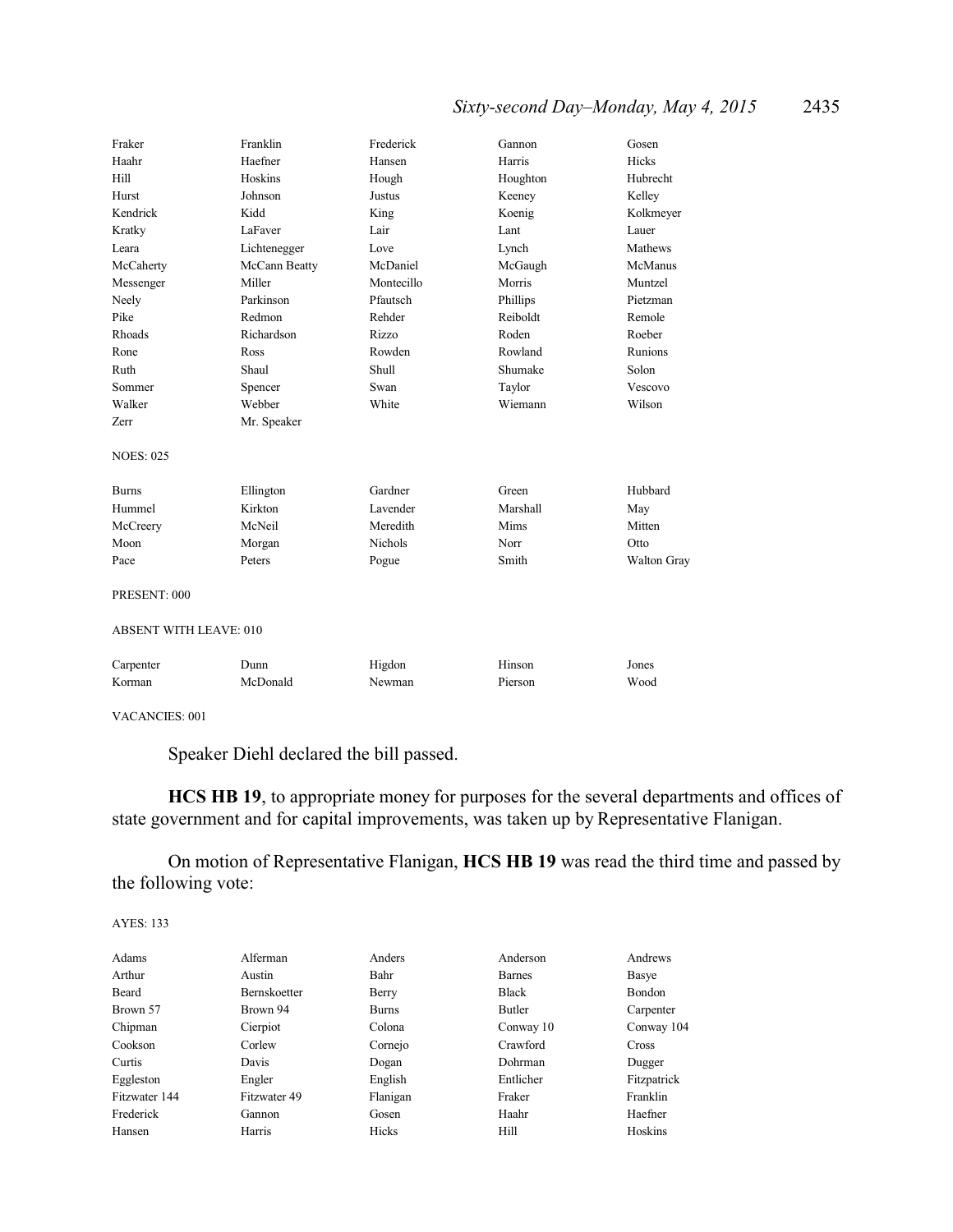| Hough                         | Houghton        | Hubbard     | Hubrecht  | Hummel       |
|-------------------------------|-----------------|-------------|-----------|--------------|
| Hurst                         | Justus          | Keeney      | Kelley    | Kendrick     |
| Kidd                          | King            | Kolkmeyer   | Kratky    | LaFaver      |
| Lair                          | Lant            | Lauer       | Leara     | Lichtenegger |
| Love                          | Lynch           | Mathews     | May       | McCaherty    |
| McCann Beatty                 | McDaniel        | McGaugh     | McManus   | McNeil       |
| Meredith                      | Messenger       | Miller      | Mims      | Mitten       |
| Montecillo                    | Morgan          | Morris      | Muntzel   | Neely        |
| <b>Nichols</b>                | Norr            | Otto        | Parkinson | Peters       |
| Pfautsch                      | Phillips        | Pietzman    | Pike      | Redmon       |
| Rehder                        | Reiboldt        | Remole      | Rhoads    | Richardson   |
| Rizzo                         | Roden           | Roeber      | Rone      | Rowden       |
| Rowland                       | Runions         | Ruth        | Shaul     | Shull        |
| Shumake                       | Solon           | Sommer      | Spencer   | Swan         |
| Taylor                        | Vescovo         | Walker      | Webber    | White        |
| Wiemann                       | Zerr            | Mr. Speaker |           |              |
| <b>NOES: 019</b>              |                 |             |           |              |
| <b>Brattin</b>                | <b>Burlison</b> | Curtman     | Ellington | Gardner      |
| Green                         | Johnson         | Kirkton     | Koenig    | Lavender     |
| Marshall                      | McCreery        | Moon        | Pace      | Pogue        |
| Ross                          | Smith           | Walton Gray | Wilson    |              |
| PRESENT: 000                  |                 |             |           |              |
| <b>ABSENT WITH LEAVE: 010</b> |                 |             |           |              |
| Allen                         | Dunn            | Higdon      | Hinson    | Jones        |
| Korman                        | McDonald        | Newman      | Pierson   | Wood         |

VACANCIES: 001

Speaker Diehl declared the bill passed.

# **HOUSE BILLS WITH SENATE AMENDMENTS**

**SCS HB 615**, relating to workers' compensation, was taken up by Representative Dohrman.

Representative Dohrman moved that the House refuse to adopt **SCS HB 615** and request the Senate to recede from its position and, failing to do so, grant the House a conference.

Which motion was adopted.

# **REFERRAL OF SENATE CONCURRENT RESOLUTIONS**

The following Senate Concurrent Resolution was referred to the Committee indicated:

**SCR 38** - Government Efficiency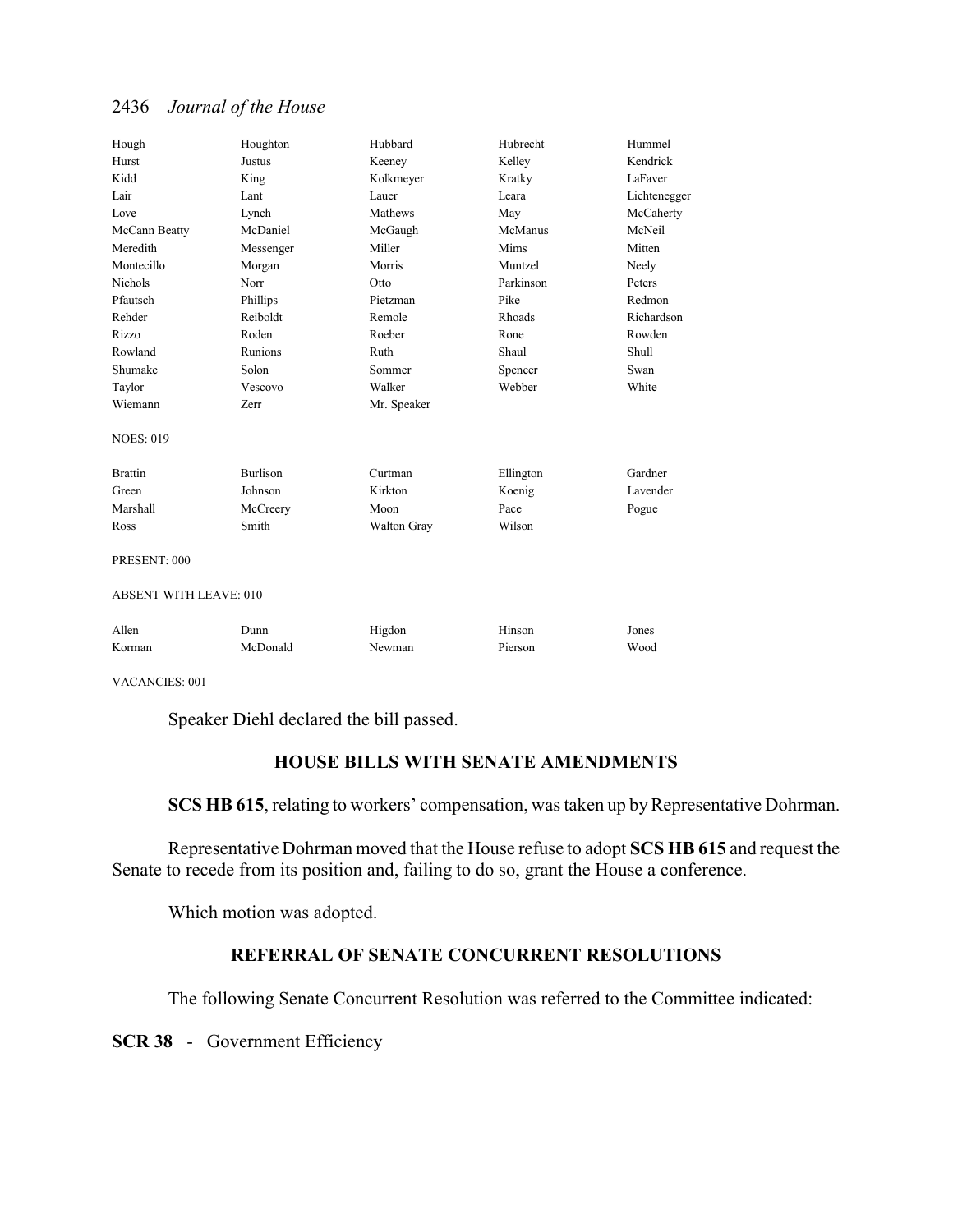# **REFERRAL OF SENATE BILLS**

The following Senate Bill was referred to the Committee indicated:

**HCS SB 205** - Fiscal Review

# **COMMITTEE REPORTS**

### **Committee on Banking**, Chairman Crawford reporting:

Mr. Speaker: Your Committee on Banking, to which was referred **SB 488**, begs leave to report it has examined the same and recommends that it **Do Pass**, and pursuant to Rule 27(6) be referred to the Select Committee on Financial Institutions and Taxation.

**Committee on Health and Mental Health Policy**, Chairman Frederick reporting:

Mr. Speaker: Your Committee on Health and Mental Health Policy, to which was referred **HB 1077**, begs leave to report it has examined the same and recommends that it **Do Pass with House Committee Amendment No. 1**, and pursuant to Rule 27(12) be referred to the Select Committee on Social Services.

#### *House Committee Amendment No. 1*

AMEND House Bill No. 1077, Page 1, Section 334.290, Line 1, by deleting the number "**334.290.**" and inserting in lieu thereof the number "**197.600.**"; and

Further amend said bill, page, and section, Lines 2 through 3, by deleting all of said lines and inserting in lieu thereof the following:

"**mean a privately owned clinic, facility, or office in which health care providers provide chronic nonmalignant pain treatment through pharmacotherapy to a majority of its**"; and

Further amend said bill, page, and section, Lines 5 through 6, by deleting all of said lines and inserting in lieu thereof the following:

"**facility, or office which advertises in any medium for chronic pain management services through pharmacotherapy. Chronic nonmalignant pain treatment through pharmacotherapy shall not include, and shall not be construed to include, surgical or obstetrical anesthesia services, postoperative pain control, or interventional pain management procedures and techniques. For purposes of determining if a clinic, facility, or office qualifies as a pain**"; and

Further amend said bill, page, and section, Line 8, by deleting the words "**medical doctors, osteopathic**"; and

Further amend said bill, page, and section, Line 9, by inserting immediately after the words "**registered nurses,**" the words "**assistant physicians,**"; and

Further amend said bill, page, and section, Lines 11 through 12, by deleting all of said lines and inserting in lieu thereof the following:

" **2. No owner or employee of a pain management clinic shall have previously been denied or had a restricted license to prescribe, dispense, administer, supply, or sell a controlled substance or been subject to**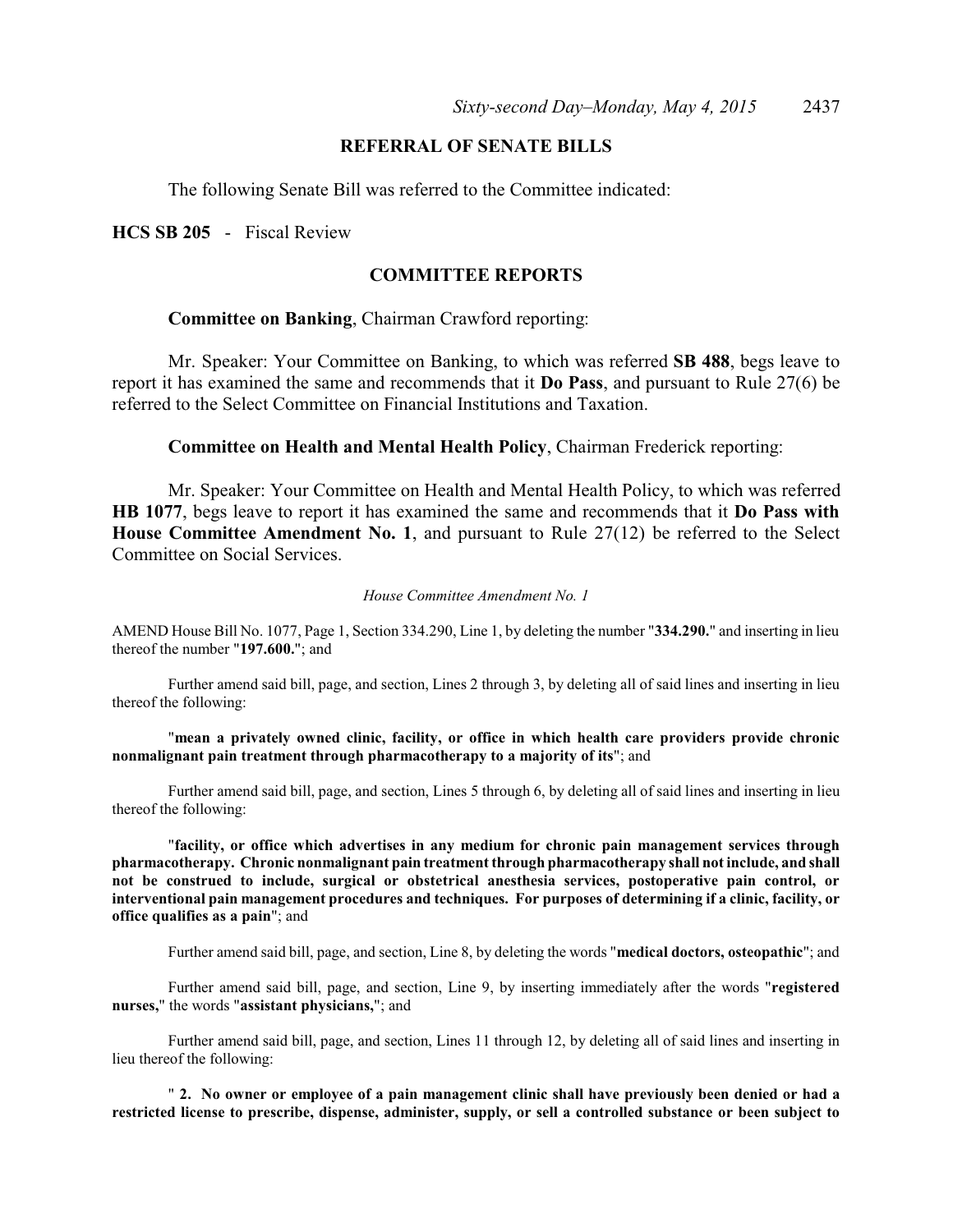**disciplinary action by any licensing entity for conduct that was a result of inappropriately prescribing, dispensing, administering, supplying, or selling a controlled substance.**

**3. No pain management clinic as defined in this section shall operate in the state unless it has been issued a pain management clinic certificate by the department of health and senior services after a determination that the clinic meets the requirements of this section and any other requirements the department may require by regulation. Any pain management clinic operating on the effective date of this section shall have ninety days to obtain a certificate from the department.**

**4. The department of health and senior services shall promulgate rules and regulations to implement the provisions of this section pertaining to the operation and licensure of pain management clinics. Such rules and regulations shall include, but not be limited to:**

- **(1) The certification process and any required fees;**
- **(2) Required hours of operation;**
- **(3) Required licenses and certifications of staff and staffing levels;**
- **(4) Record keeping and patient chart requirements;**
- **(5) A requirement to participate in any prescription drug monitoring program in Missouri.**

**Any rule or portion of a rule, as that termis defined in section 536.010, that is created under the authority delegated in this section shall become effective only if it complies with and is subject to all of the provisions of chapter 536 and, if applicable, section 536.028. This section and chapter 536 are nonseverable, and if any of the powers vested with the general assembly pursuant to chapter 536 to review, to delay the effective date, or to disapprove and annul a rule are subsequently held unconstitutional, then the grant of rulemaking authority and any rule proposed or adopted after August 28, 2015, shall be invalid and void.**"; and

Further amend said bill by amending the title, enacting clause, and intersectional references accordingly.

Mr. Speaker: Your Committee on Health and Mental Health Policy, to which was referred **HB 1177**, begs leave to report it has examined the same and recommends that it **Do Pass**, and pursuant to Rule 27(12) be referred to the Select Committee on Social Services.

Mr. Speaker: Your Committee on Health and Mental Health Policy, to which was referred **HB 1315**, begs leave to report it has examined the same and recommends that it **Do Pass**, and pursuant to Rule 27(12) be referred to the Select Committee on Social Services.

Mr. Speaker: Your Committee on Health and Mental Health Policy, to which was referred **SCS SB 10**, begs leave to report it has examined the same and recommends that it **Do Pass with House Committee Amendment No. 1**, and pursuant to Rule 27(12) be referred to the Select Committee on Social Services.

### *House Committee Amendment No. 1*

AMEND Senate Committee Substitute for Senate Bill No. 10, Page 7, Section 192.667, Line 203, by deleting the date "**January 15,**" and inserting in lieu thereof the date "**August 28,**"; and

Further amend said bill by amending the title, enacting clause, and intersectional references accordingly.

Mr. Speaker: Your Committee on Health and Mental Health Policy, to which was referred **SCS SB 197**, begs leave to report it has examined the same and recommends that it **Do Pass**, and pursuant to Rule 27(12) be referred to the Select Committee on Social Services.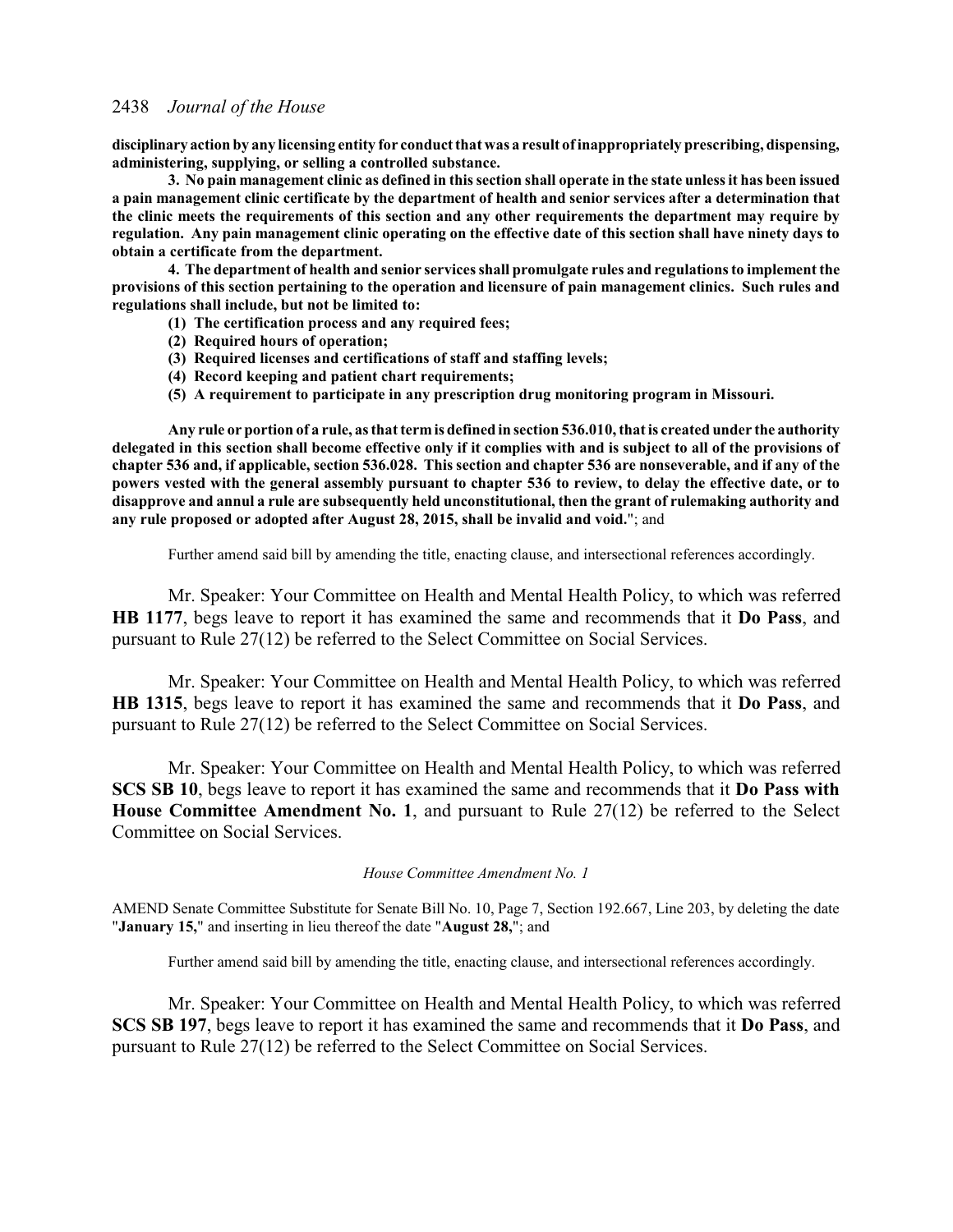# **Committee on Public Safety and Emergency Preparedness**, Chairman Rhoads reporting:

Mr. Speaker: Your Committee on Public Safety and Emergency Preparedness, to which was referred **SS SB 373**, begs leave to report it has examined the same and recommends that it **Do Pass with House Committee Amendment No. 1**, and pursuant to Rule 27(13) be referred to the Select Committee on State and Local Governments.

#### *House Committee Amendment No. 1*

AMEND Senate Substitute for Senate Bill No. 373, Page 1, In the Title, Lines 3-4, by deleting all of said lines and inserting in lieu thereof the phrase "relating to public safety."; and

Further amend said bill, Page 2, Section 311.735, Line 15, by inserting immediately after said line the following:

"**Section 1. Notwithstanding any other provision of law to the contrary, any individual who holds an occupational license issued by the Missouri gaming commission as a unarmed security guard, serving on an excursion gambling boat or a facility adjacent to such boat, shall be exempt from any other political subdivision's licensing requirements for unarmed security guards. No such individual shall be subject to multiple standards for regulating unarmed security guards in areas subject to regulation by the Missouri gaming commission. The commission shall have sole authority to license and regulate unarmed security guards on excursion gambling boats and adjacent facilities.**"; and

Further amend said bill by amending the title, enacting clause, and intersectional references accordingly.

## **Committee on Utility Infrastructure**, Chairman Fraker reporting:

Mr. Speaker: Your Committee on Utility Infrastructure, to which was referred **HB 1335**, begs leave to report it has examined the same and recommends that it **Do Pass**, and pursuant to Rule 27(14) be referred to the Select Committee on Utilities.

### **Select Committee on Agriculture**, Chairman Reiboldt reporting:

Mr. Speaker: Your Select Committee on Agriculture, to which was referred **SS SCR 25, with House Committee Amendment No. 1**, begs leave to report it has examined the same and recommends that it **Do Pass with House Committee Substitute**.

Mr. Speaker: Your Select Committee on Agriculture, to which was referred **SCS SB 131**, begs leave to report it has examined the same and recommends that it **Do Pass with House Committee Substitute**.

#### **Select Committee on Financial Institutions and Taxation**, Chairman Dugger reporting:

Mr. Speaker: Your Select Committee on Financial Institutions and Taxation, to which was referred **HB 649**, begs leave to report it has examined the same and recommends that it **Do Pass**.

Mr. Speaker: Your Select Committee on Financial Institutions and Taxation, to which was referred **SCR 29**, begs leave to report it has examined the same and recommends that it **Do Pass**.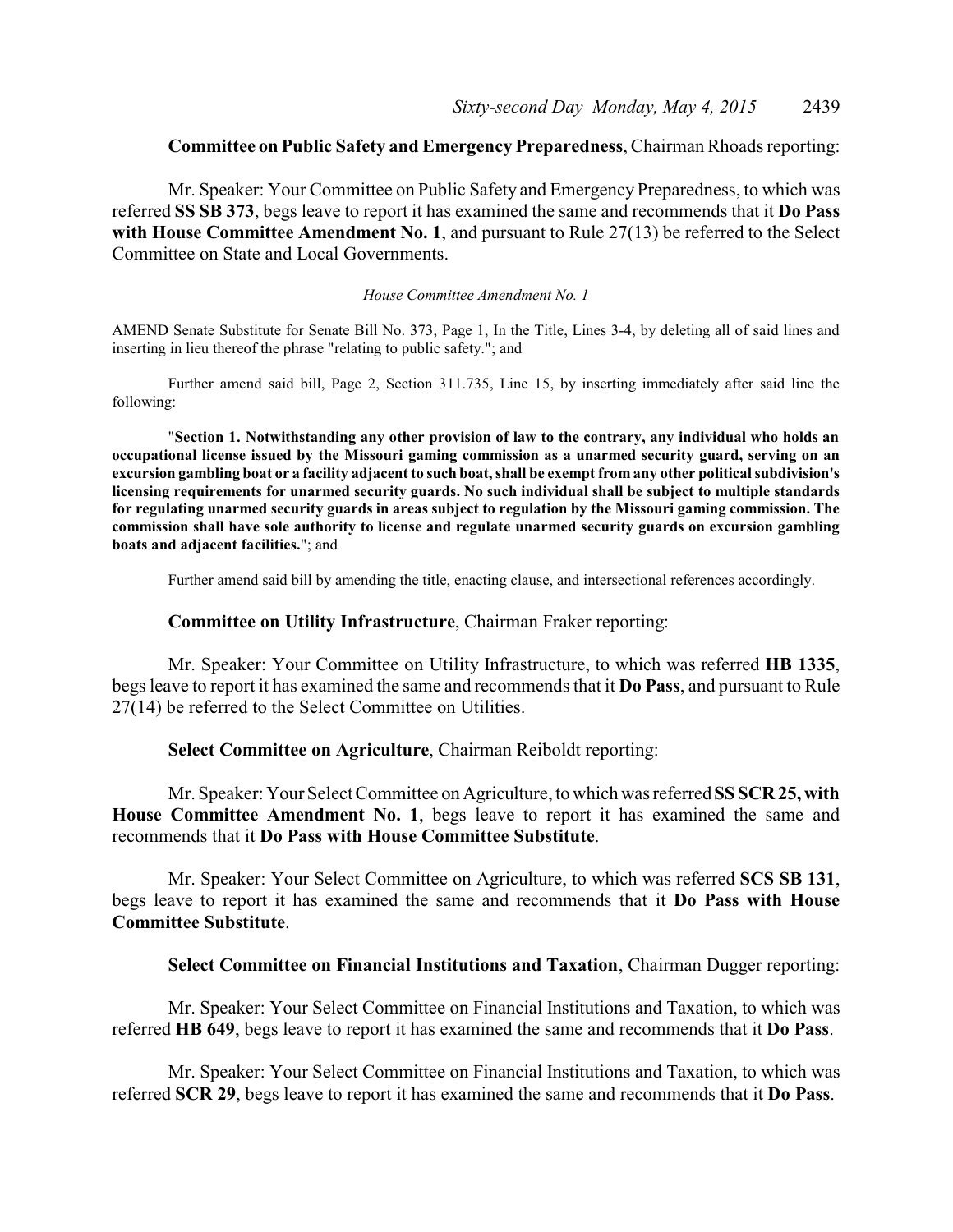**Select Committee on Social Services**, Chairman Allen reporting:

Mr. Speaker: Your Select Committee on Social Services, to which was referred **SCS SB 230, with House Committee Amendment No. 1** and **House Committee Amendment No. 3**, begs leave to report it has examined the same and recommends that it **Do Pass with House Committee Substitute**.

**Select Committee on State and Local Governments**, Chairman Solon reporting:

Mr. Speaker: Your Select Committee on State and Local Governments, to which wasreferred **SCS SB 326, with House Committee Amendment No. 1, House Committee Amendment No. 2,** and **House Committee Amendment No. 3**, begs leave to report it has examined the same and recommends that it **Do Pass with House Committee Substitute**.

Mr. Speaker: Your Select Committee on State andLocal Governments, to which was referred **SB 474**, begs leave to report it has examined the same and recommends that it **Do Pass**.

# **MESSAGES FROM THE SENATE**

Mr. Speaker: I am instructed by the Senate to inform the House of Representatives that the Senate has passed**Conference Committee Substitute for House Committee Substitute forSenate Substitute # 2 for Senate Committee Substitute for Senate Bill No. 24** the objections of the Governor thereto notwithstanding.

Also, the attached is a certified copy of the Roll Call on **Conference Committee Substitute for House Committee Substitute for Senate Substitute # 2 for Senate Committee Substitute for Senate Bill No. 24**.

 $AYES: 025$ 

| Brown            | Cunningham | Dempsey     | Dixon    | Emery      |
|------------------|------------|-------------|----------|------------|
| Hegeman          | Kehoe      | Kraus       | Libla    | Munzlinger |
| Onder            | Parson     | Pearce      | Richard  | Riddle     |
| Romine           | Sater      | Schaaf      | Schaefer | Schatz     |
| Schmitt          | Silvey     | Wallingford | Wasson   | Wieland    |
| <b>NOES: 009</b> |            |             |          |            |
| Chappelle-Nadal  | Curls      | Holsman     | Keaveny  | LeVota     |
| Nasheed          | Schupp     | Sifton      | Walsh    |            |
|                  |            |             |          |            |

PRESENT: 000

ABSENT WITH LEAVE: 000

In which the concurrence of the House is respectfully requested.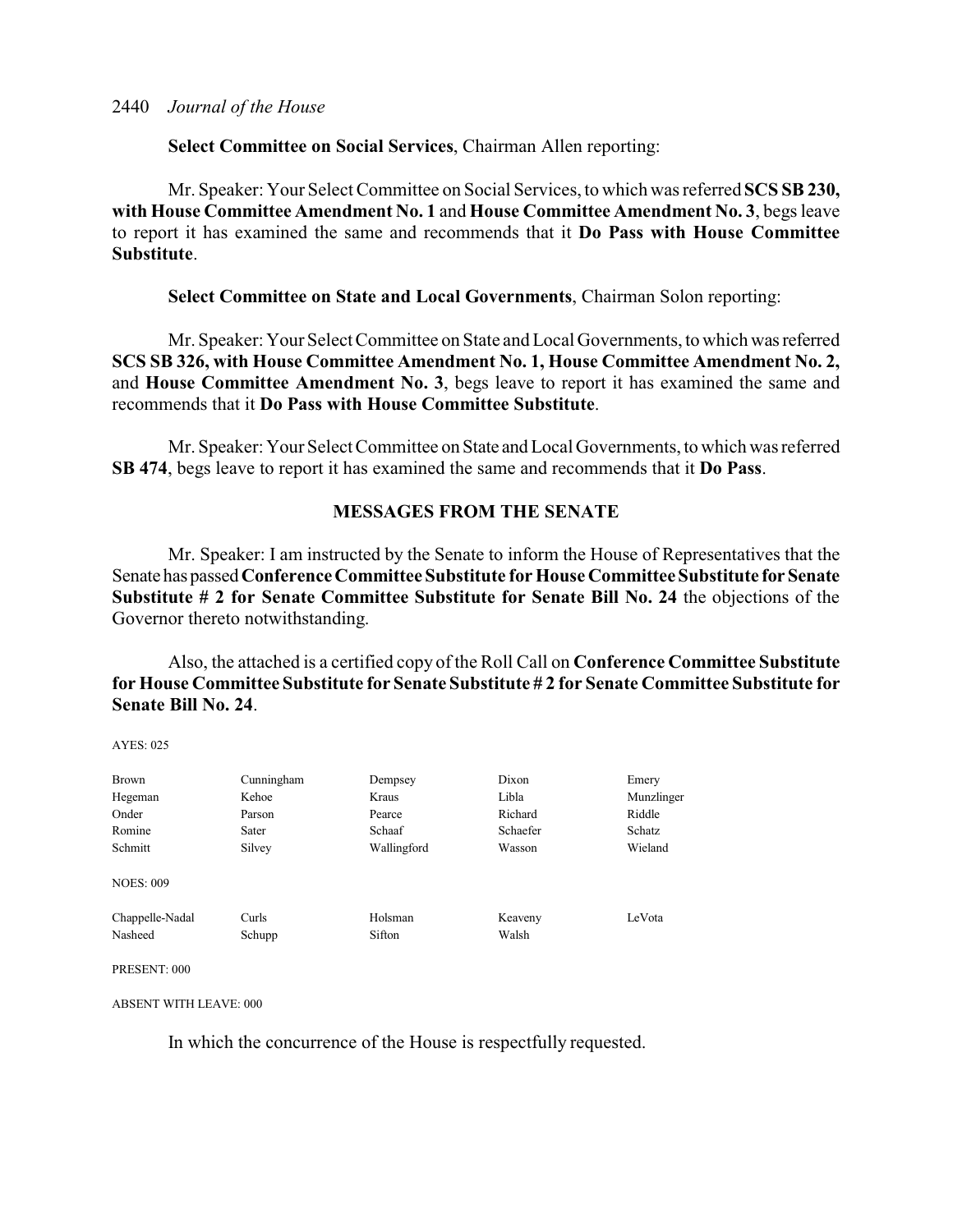Mr. Speaker: I am instructed by the Senate to inform the House of Representatives that the President Pro Tem has appointed the following Conference Committee to act with a like committee from the House on **HCS SB 282, as amended.** 

Senators: Parson, Libla, Wieland, LeVota and Curls

# **CONFERENCE COMMITTEE REPORT ON SENATE COMMITTEE SUBSTITUTE FOR HOUSE COMMITTEE SUBSTITUTE FOR HOUSE BILL NO. 42**

The Conference Committee appointed on Senate Committee Substitute for House Committee Substitute for House Bill No. 42, with Senate Amendment No. 1, Senate Amendment No. 2, Senate Amendment No. 3, Senate Amendment No. 4, Senate Amendment No. 1 to Senate Amendment No. 5, Senate Amendment No. 5 A.A., Senate Amendment No. 6, and Senate Amendment No. 7 begs leave to report that we, after free and fair discussion of the differences, have agreed to recommend and do recommend to the respective bodies as follows:

1. That the Senate recede from its position on Senate Committee Substitute for House Committee Substitute for House Bill No. 42, as amended;

2. That the House recede from its position on House Committee Substitute for House Bill No. 42;

3. That the attached Conference Committee Substitute for Senate Committee Substitute for House Committee Substitute for House Bill No. 42, be Third Read and Passed.

/s/ Mike Cierpiot /s/ Ed Emery /s/ Mike Lair /s/ David Pearce /s/ David Wood /s/ Eric Schmitt /s/ Courtney Allen Curtis /s/ Maria Chapelle-Nadal

FOR THE HOUSE FOR THE SENATE

/s/ Jason Holsman

# **CONFERENCE COMMITTEE REPORT NO. 2 ON HOUSE COMMITTEE SUBSTITUTE FOR SENATE BILL NO. 104**

The Conference Committee appointed on House Committee Substitute for Senate Bill No. 104, with House Amendments Nos. 1, 2 & 3, begs leave to report that we, after free and fair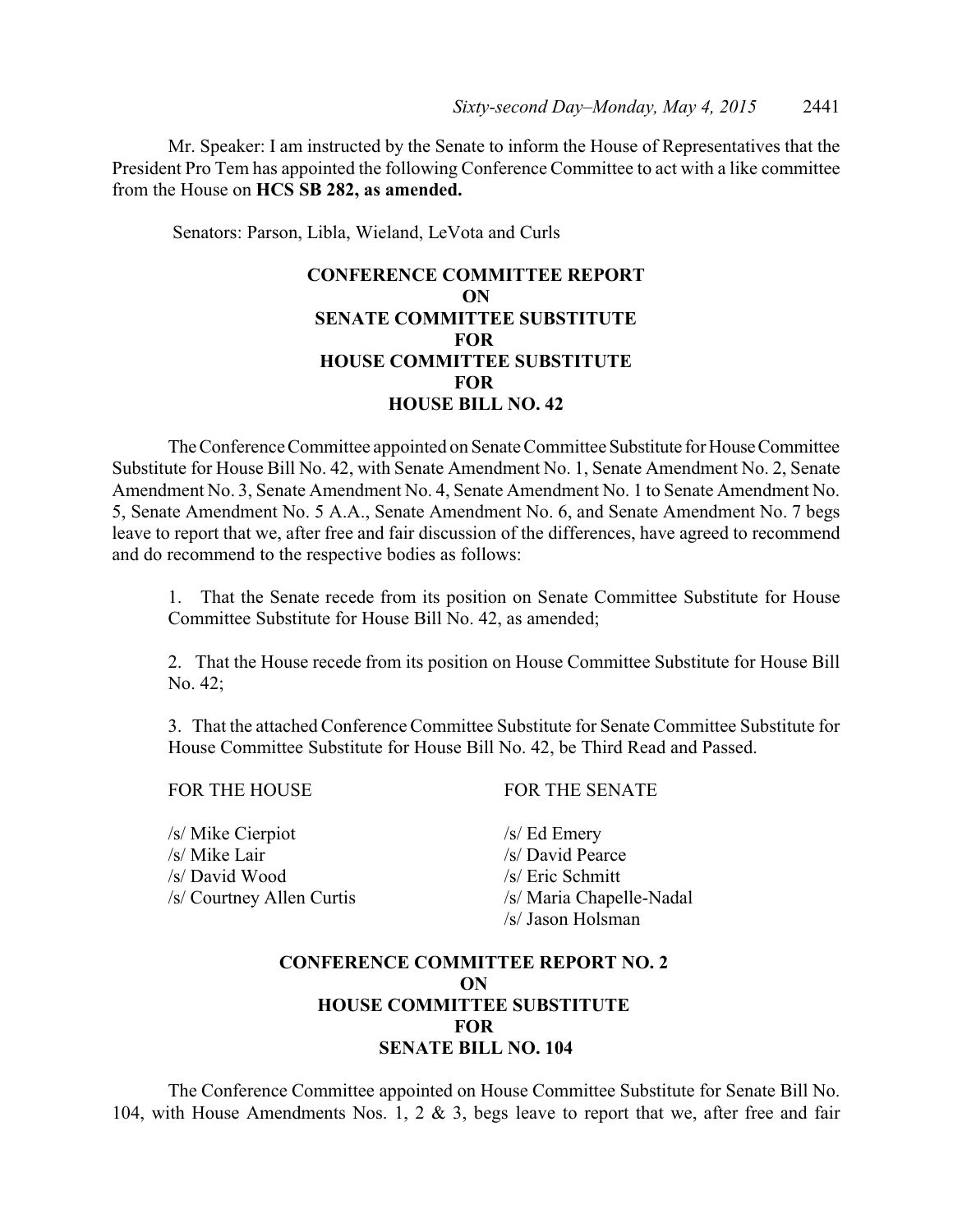discussion of the differences, have agreed to recommend and do recommend to the respective bodies as follows:

1. That the House recede from its position on House Committee Substitute for Senate Bill No. 104, as amended;

2. That the Senate recede from its position on Senate Bill No. 104;

3. That the attached Conference Committee Substitute No. 2 for House Committee Substitute for Senate Bill No. 104, be Third Read and Finally Passed.

FOR THE SENATE: FOR THE HOUSE:

/s/ Will Kraus /s/ Tony Dugger /s/ Jay Wasson /s/ Sue Entlicher

/s/ Dan Hegeman /s/ Justin Alferman /s/ Pat Conway

# **REFERRAL OF CONFERENCE COMMITTEE REPORTS**

**CCR SCS HCS HB 42** - Fiscal Review **CCR#2 HCS SB 104** - Fiscal Review

# **ADJOURNMENT**

On motion of Representative Richardson, the House adjourned until 10:00 a.m., Tuesday, May 5, 2015.

# **COMMITTEE HEARINGS**

AGRICULTURE POLICY

Wednesday, May 6, 2015, 12:00 PM, House Hearing Room 3.

Executive session may be held on any matter referred to the committee.

This is a joint meeting of the Select Committee on Agriculture, the Regular Standing Committee on Agriculture Policy, the Regular Standing Committee on Conservation and Natural Resources, and the Agriculture, Conservations and National Resources Appropriations Committee. Presentations will be made to two former Representatives (Loehner and Guernsey). Dept of Agriculture director, Richard Fordyce; Dr. Scott Brown with the Univ of Mo Agriculture; Presentation from Farm Credit Services.

APPROPRIATIONS - AGRICULTURE, CONSERVATION, AND NATURAL RESOURCES Wednesday, May 6, 2015, 12:00 PM, House Hearing Room 3.

Executive session may be held on any matter referred to the committee.

This is a joint meeting of the Agriculture, Conservation and Natural Resources Appropriations Committee, the Select Committee on Agriculture, the Regular Standing Committee on Agriculture Policy, the Regular Standing Committee on Conservation and Natural Resources Committee. Presentations will be made to two former Representatives (Loehner and Guernsey). Dept. Of Agriculture Director, Richard Fordyce; Dr. Scott Brown with the Univ. Of MO Agriculture; Presentation from Farm Credit Services.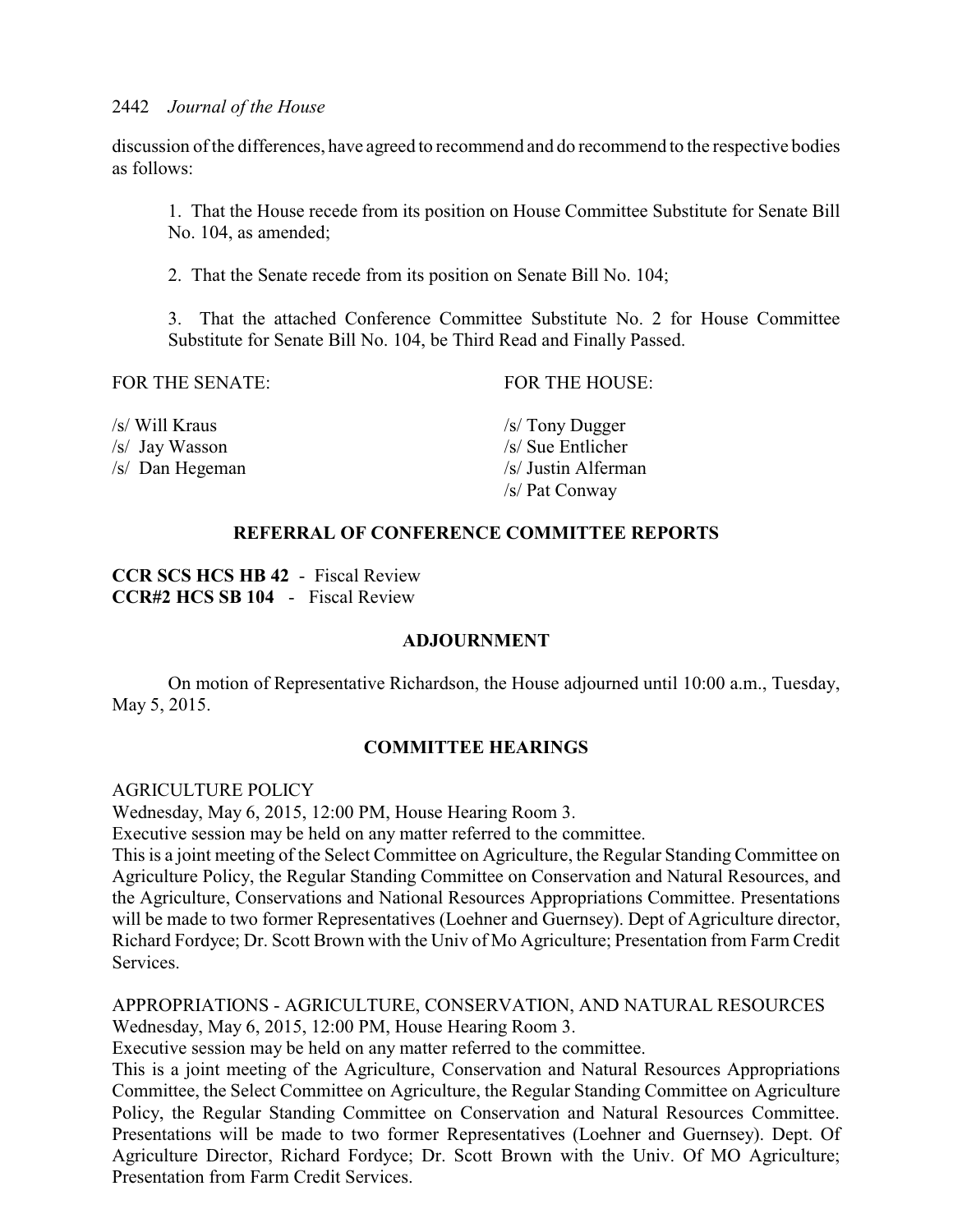APPROPRIATIONS - HEALTH, MENTAL HEALTH, AND SOCIAL SERVICES Wednesday, May 6, 2015, 8:15 AM, House Hearing Room 3. Executive session may be held on any matter referred to the committee. Department updates and review of proposed budgets.

CHILDREN AND FAMILIES Tuesday, May 5, 2015, 12:15 PM, House Hearing Room 1. Public hearing will be held: SB 533 Executive session may be held on any matter referred to the committee.

CIVIL AND CRIMINAL PROCEEDINGS Tuesday, May 5, 2015, Upon Conclusion of Morning Session, South Gallery. Executive session will be held: SS#2 SCS SB 199, 417 & 42 Executive session may be held on any matter referred to the committee.

CONSERVATION AND NATURAL RESOURCES

Wednesday, May 6, 2015, 12:00 PM, House Hearing Room 3.

Executive session may be held on any matter referred to the committee.

This is a joint of the Select Committee on Agriculture, the Regular Standing Committee on Agriculture Policy, the Regular Standing Committee on Conservation and Natural resources, and the Agriculture, Conservation, and Natural Resources Appropriations Committee. Presentation will be made to former Representatives (Loehner and Guernsey). Dept. Of Agriculture director, Richard Fordyce; Dr. Scott Brown with the University of Missouri; Presentation from Farm Credit Services.

ENERGY AND THE ENVIRONMENT Tuesday, May 5, 2015, 8:00 AM, House Hearing Room 7. Public hearing will be held: SCR 24 Executive session will be held: SCR 24, SCR 36 Executive session may be held on any matter referred to the committee.

FISCAL REVIEW Tuesday, May 5, 2015, 8:30 AM, South Gallery. Executive session may be held on any matter referred to the committee. Executive session on bill(s) referred to the committee.

FISCAL REVIEW Wednesday, May 6, 2015, 8:30 AM, South Gallery. Executive session may be held on any matter referred to the committee. Executive session on bill(s) referred to the committee.

FISCAL REVIEW Thursday, May 7, 2015, 8:30 AM, South Gallery. Executive session may be held on any matter referred to the committee. Executive session on bill(s) referred to the committee.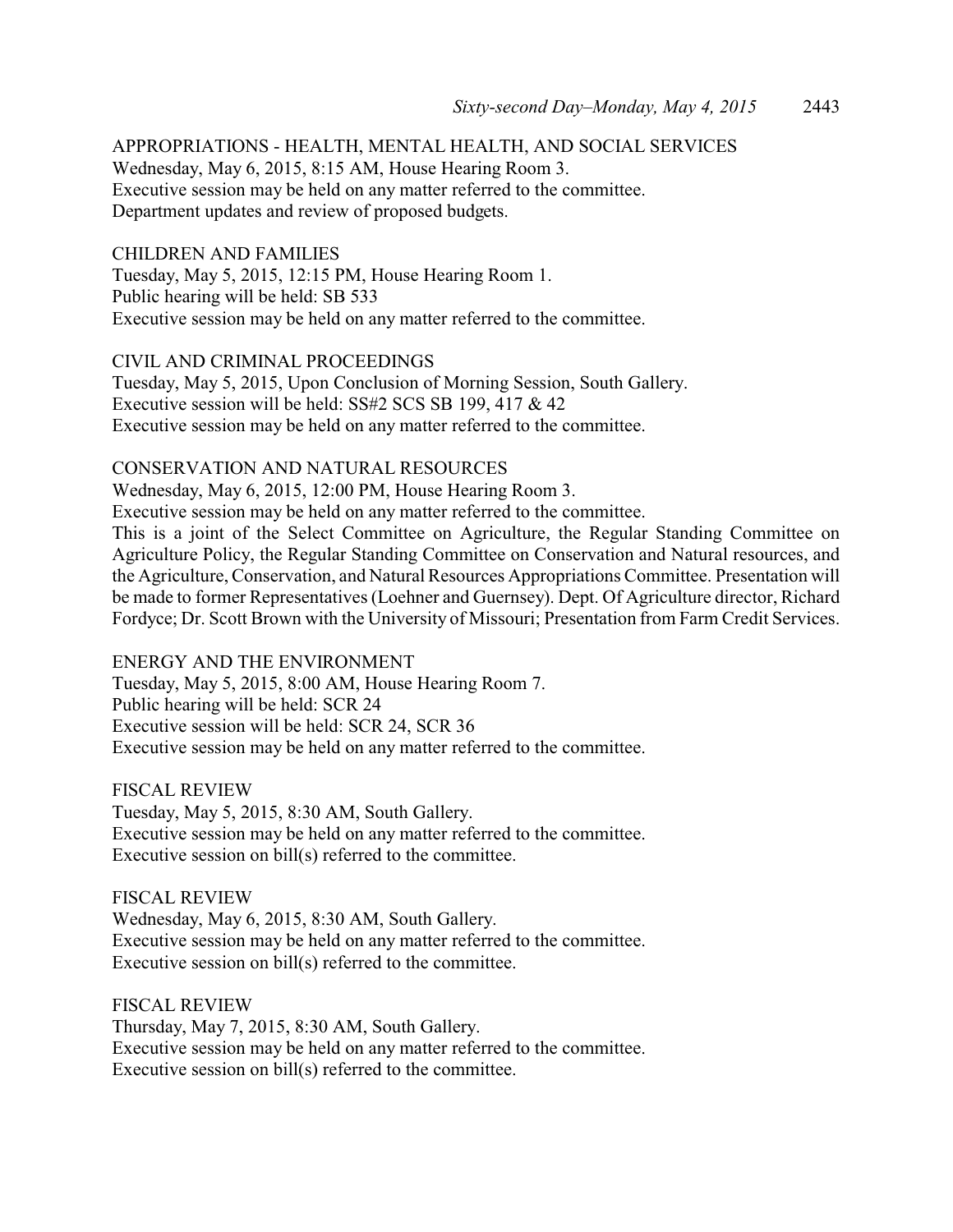# 2444 *Journal of the House*

## GOVERNMENT EFFICIENCY

Tuesday, May 5, 2015, Upon Adjournment, South Gallery. Executive session will be held: SB 433, SCS SCRs 21, 19 & 23 Executive session may be held on any matter referred to the committee.

## HEALTH AND MENTAL HEALTH POLICY

Wednesday, May 6, 2015, Upon Conclusion of Morning Session, House Hearing Room 6. Public hearing will be held: HB 96, HB 551, HB 1072, HB 1100 Executive session may be held on any matter referred to the committee. Location change. **CORRECTED** 

HEALTH INSURANCE Tuesday, May 5, 2015, 9:00 AM, House Hearing Room 4. Public hearing will be held: SB 316, SS SB 457 Executive session may be held on any matter referred to the committee.

HIGHER EDUCATION

Tuesday, May 5, 2015, 8:00 AM, House Hearing Room 6. Public hearing will be held: SCS SB 93, SS SB 366 Executive session will be held: HB 653 Executive session may be held on any matter referred to the committee.

# JOINT COMMITTEE ON EDUCATION

Monday, May 11, 2015, 1:00 PM, Senate Committee Room 1. Executive session may be held on any matter referred to the committee. Agenda: Election of chair and vice chair. Consideration of interim inquires/projects.

# JOINT COMMITTEE ON LEGISLATIVE RESEARCH

Tuesday, May 5, 2015, 8:30 AM, Room 117A, State Capitol Building. Executive session may be held on any matter referred to the committee. Revision Subcommittee meeting. Some portions of the meeting may be closed pursuant to Section 610.021.

JOINT COMMITTEE ON PUBLIC EMPLOYEE RETIREMENT

Tuesday, May 5, 2015, 8:00 AM, House Hearing Room 4. Executive session may be held on any matter referred to the committee. 2<sup>nd</sup> Quarter Meeting. \*Portions of the meeting may be closed pursuant to Section 610.021, RSMo.\*

# LOCAL GOVERNMENT

Tuesday, May 5, 2015, 12:30 PM, House Hearing Room 5. Public hearing will be held: SS SCS SB 87, SB 405, SB 430, SB 497 Executive session will be held: SS SCS SB 87, SB 405, SB 430, SB 497 Executive session may be held on any matter referred to the committee. **CORRECTED**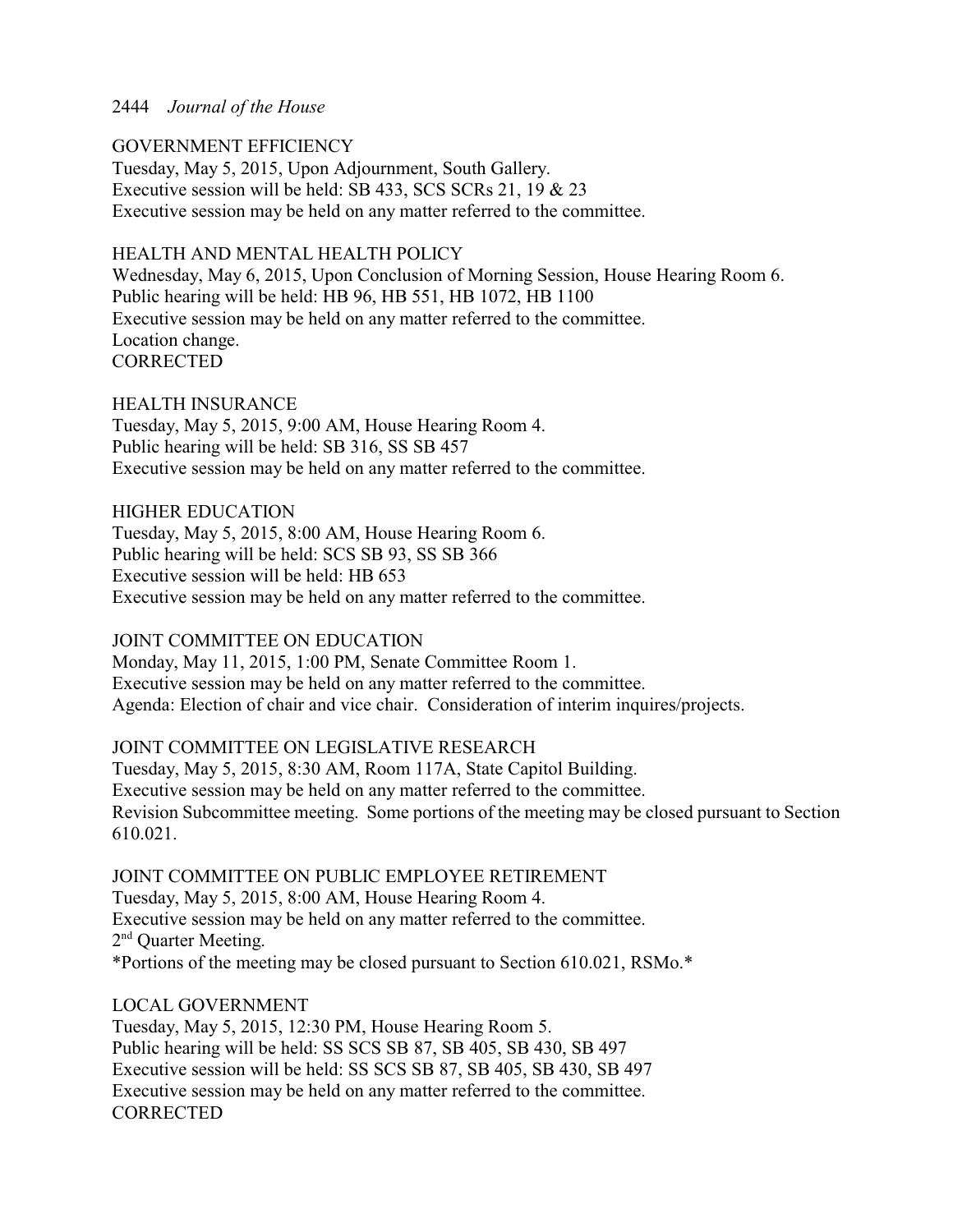PROFESSIONAL REGISTRATION AND LICENSING Tuesday, May 5, 2015, 12:30 PM, House Hearing Room 4. Public hearing will be held: SS SB 416, SS SCS SB 517 Executive session will be held: SS SB 416, SS SCS SB 517 Executive session may be held on any matter referred to the committee.

# SELECT COMMITTEE ON AGRICULTURE

Tuesday, May 5, 2015, Upon Conclusion of Afternoon Session, House Hearing Room 7. Executive session will be held: SB 500 Executive session may be held on any matter referred to the committee.

## SELECT COMMITTEE ON AGRICULTURE

Wednesday, May 6, 2015, 12:00 PM, House Hearing Room 3.

Executive session may be held on any matter referred to the committee.

This is a joint meeting of the Select Committee on Agriculture, the Regular Standing Committee on Agriculture Policy, the Regular Standing Committee on Conservation and Natural Resources, and the Agriculture, Conservations and National Resources Appropriations Committee. Presentations will be made to two former Representatives (Loehner and Guernsey). Dept of Agriculture director, Richard Fordyce; Dr. Scott Brown with the Univ of Mo Agriculture; Presentation from Farm Credit Services.

### SELECT COMMITTEE ON INSURANCE

Tuesday, May 5, 2015, Upon Conclusion of Afternoon Session, House Hearing Room 6. Executive session will be held: SS SCS Sbs 63 & 111 Executive session may be held on any matter referred to the committee.

# SELECT COMMITTEE ON JUDICIARY

Tuesday, May 5, 2015, 5:00 PM, House Hearing Room 5. Executive session will be held: SCS SB 321, SCS SB 340 Executive session may be held on any matter referred to the committee.

#### SELECT COMMITTEE ON SOCIAL SERVICES

Tuesday, May 5, 2015, 1:00 PM, House Hearing Room 3. Executive session will be held: SS SCS SB 354 Executive session may be held on any matter referred to the committee. Removes HB 81. AMENDED

## SELECT COMMITTEE ON UTILITIES

Tuesday, May 5, 2015, 9:00 AM, House Hearing Room 3. Executive session will be held: HCR 50, SS#3 SCS SB 142 Executive session may be held on any matter referred to the committee.

TRADE AND TOURISM Wednesday, May 6, 2015, 9:00 AM, House Hearing Room 1. Public hearing will be held: SCR 13, SCR 35 Executive session will be held: SCR 13, SCR 35 Executive session may be held on any matter referred to the committee.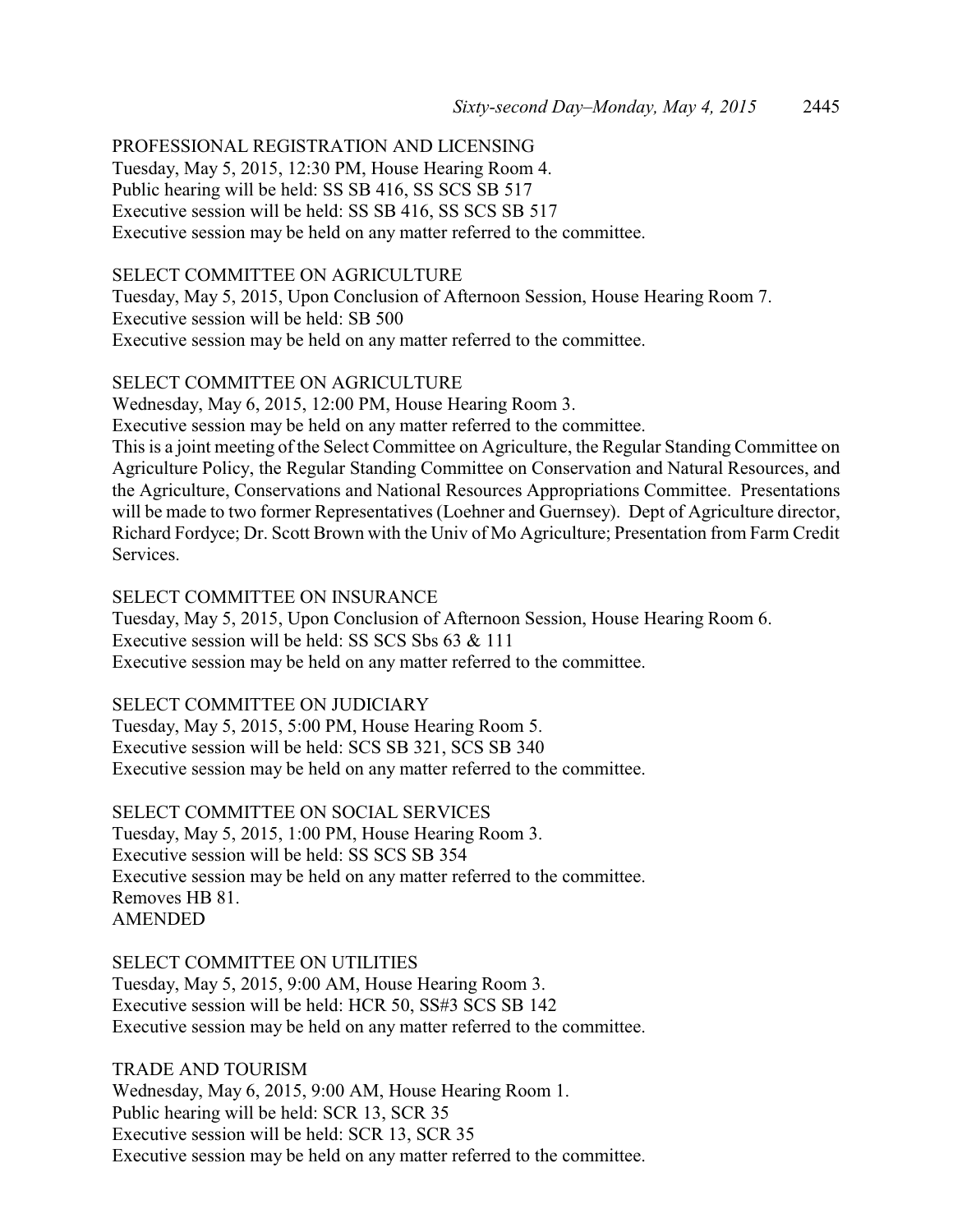# **HOUSE CALENDAR**

#### SIXTY-THIRD DAY, TUESDAY, MAY 5, 2015

## **HOUSE JOINT RESOLUTIONS FOR PERFECTION**

HJR 9 - Burlison HJR 4 - Haahr

#### **HOUSE BILLS FOR PERFECTION**

HCS HB 138 - Reiboldt HCS HB 181 - Haahr HCS HB 497 - Austin HCS HB 203 - Curtman HB 793, HA 1 to HA 1, HA 1, pending - Rizzo HCS HB 321 - Jones HCS HB 339 - McGaugh HCS HB 550 - Wood HCS HB 655 - Love HB 676 - Rowden HCS HB 965 - Allen HCS HB 356 - Jones HCS HB 624 - Franklin HCS HB 654 - Allen HCS HB 770 - Jones HCS HB 461 - Bahr HCS HB 520 - Hicks HCS HB 540 - Johnson HB 739 - McCann Beatty HCS HB 955 - Ross HCS HB 547 - Allen HB 981 - Rowden HCS HB 67 - Dugger HB 702 - Higdon HB 761 - Jones HB 892 - Shumake HCS HB 1091 - Phillips HB 464 - Rowden HCS HB 760 - Flanigan HCS HB 803 - Swan HCS HB 921 - Burlison HCS HB 1003 - Hummel HB 1313 - Rowden HB 1324, HCA 1 - Rowden HCS HB 956, as amended - Fraker HCS HB 165 - Gosen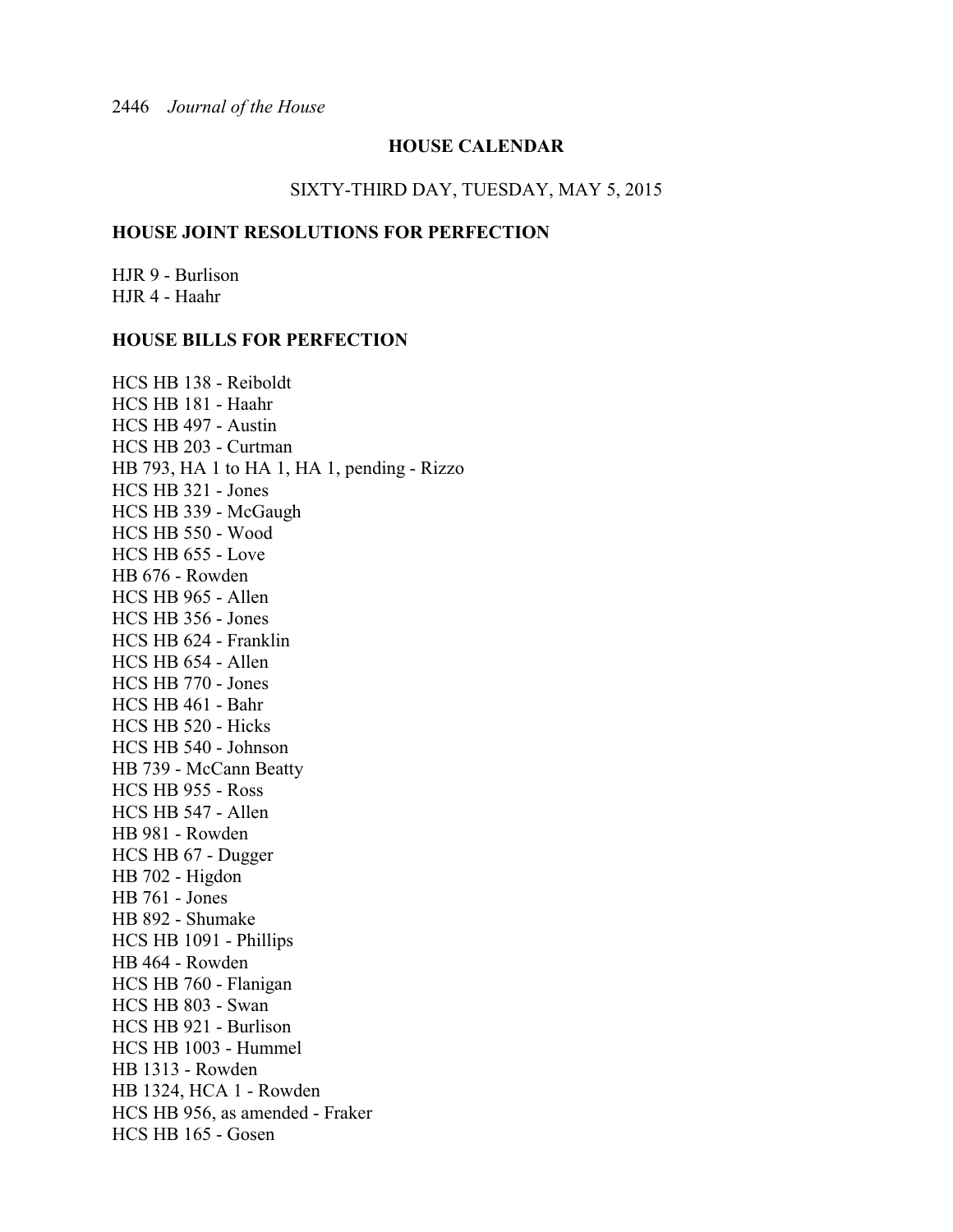HCS HB 697 - Corlew HCS HB 1074 - Lant HCS HB 1254 - Lichtenegger HCS HBs 159 & 570 - Rehder HB 195 - Love HB 253 - Berry HB 257 - Dugger HB 285 - White HB 1005 - Berry HCS HB 1040 - Jones HCS HB 1067 - Koenig HCS HB 978 - Dogan HCS HB 1357 - Corlew HCS HB 657, HA 1, pending - Phillips HCS HB 1006 - Cross HB 1096 - Houghton HCS HB 1042 - Korman HCS HB 767 - Justus

# **HOUSE CONCURRENT RESOLUTIONS FOR THIRD READING**

HCR 35 - Reiboldt

### **HOUSE JOINT RESOLUTIONS FOR THIRD READING**

HCS HJR 41 - Jones HJR 44 - Shumake

#### **HOUSE BILLS FOR THIRD READING**

HB 582 - Curtis HB 928 - Corlew HB 411 - Kelley HCS HB 781 - Gosen HCS HB 1047, (Fiscal Review 4/29/15) - Zerr HCS HB 879 - Korman HB 1247 - Lant HB 854, (Fiscal Review 4/30/15) - Reiboldt

## **SENATE BILLS FOR THIRD READING**

SB 166 - Curtis SS SCS SB 15 - Koenig HCS SS SCS SB 174 - Richardson HCS SCS SB 322 - Engler SCS SB 345 - Dugger HCS SCS SB 210 - Flanigan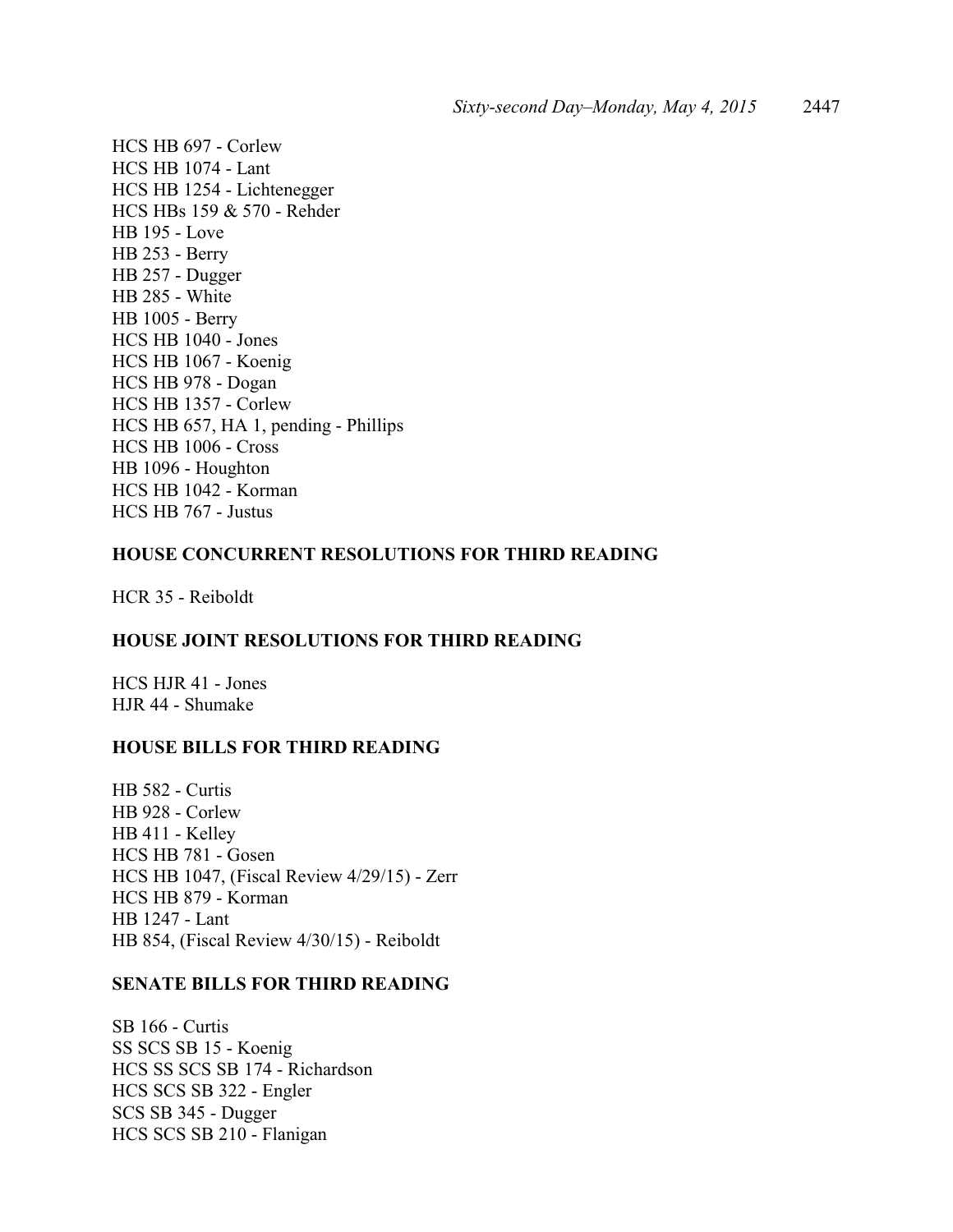2448 *Journal of the House*

SCS SB 224, E.C. - Fitzpatrick SB 426 - Franklin HCS SCS SB 341 - Franklin HCS SCS SB 35 - Frederick SB 82 - Frederick HCS SCS SB 190 - Berry HCS SB 205, (Fiscal Review 5/4/15) - Gosen SB 276 - Peters SB 277 - Peters SCS SB 328 - Lauer HCS SCS SB 380 - Lair SCS SB 435 - Pierson SB 334 - Cookson

# **SENATE CONCURRENT RESOLUTIONS FOR THIRD READING**

SCR 10 - Houghton SCR 15 - Shull SCR 31 - Rowland

# **HOUSE BILLS WITH SENATE AMENDMENTS**

HB 629, SA 1 - Leara HB 514, SA 1 - Leara

# **BILLS CARRYING REQUEST MESSAGES**

SCS HB 152, as amended, (request Senate recede/grant House conference) - Haahr SCS HB 615, (request Senate recede/grant House conference) - Dohrman

# **BILLS IN CONFERENCE**

SS#2 SCS SB 11, HA 1, HA 1 HA 2, HA 2, a.a., HA 1 HA 3, HA 3, a.a., & HA 4 - Rowden CCR SCS HCS HB 42, as amended, (Fiscal Review 5/4/15), E.C. - Wood HCS SS SCS SB 5, as amended - Curtman CCR#2 HCS SB 104, as amended, (Fiscal Review 5/4/15) - Dugger HCS SCS SB 473, as amended, E.C. - Rowland HCS SB 254, as amended - Davis HCS SB 283, as amended - Leara HCS SCS SB 270, as amended - Dugger SS SCS HB 458, as amended - Allen SB 446, HA 1, HA 2, as amended - Davis HCS SS SCS SB 67, as amended - Rhoads HCS SB 282, as amended - Gosen HCS SCS SB 300, as amended - Leara HCS SCS SB 172, as amended, E.C. - Swan HCS SS SCS SB 115, as amended - Miller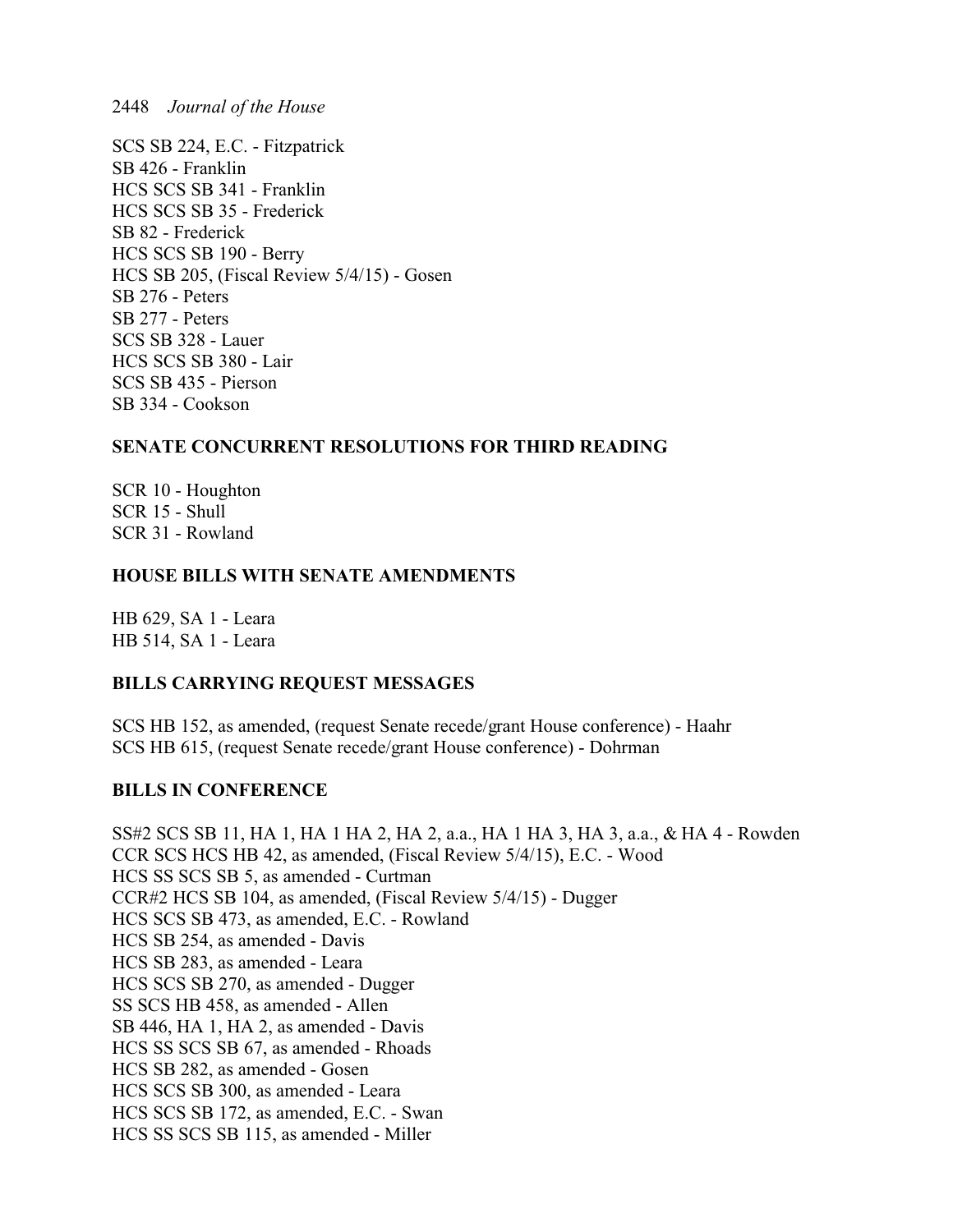HCS SCS SB 445, as amended - Miller HCS SCS SB 152, as amended - Miller

# **VETOED SENATE BILLS**

CCS HCS SS#2 SCS SB 24 - Franklin